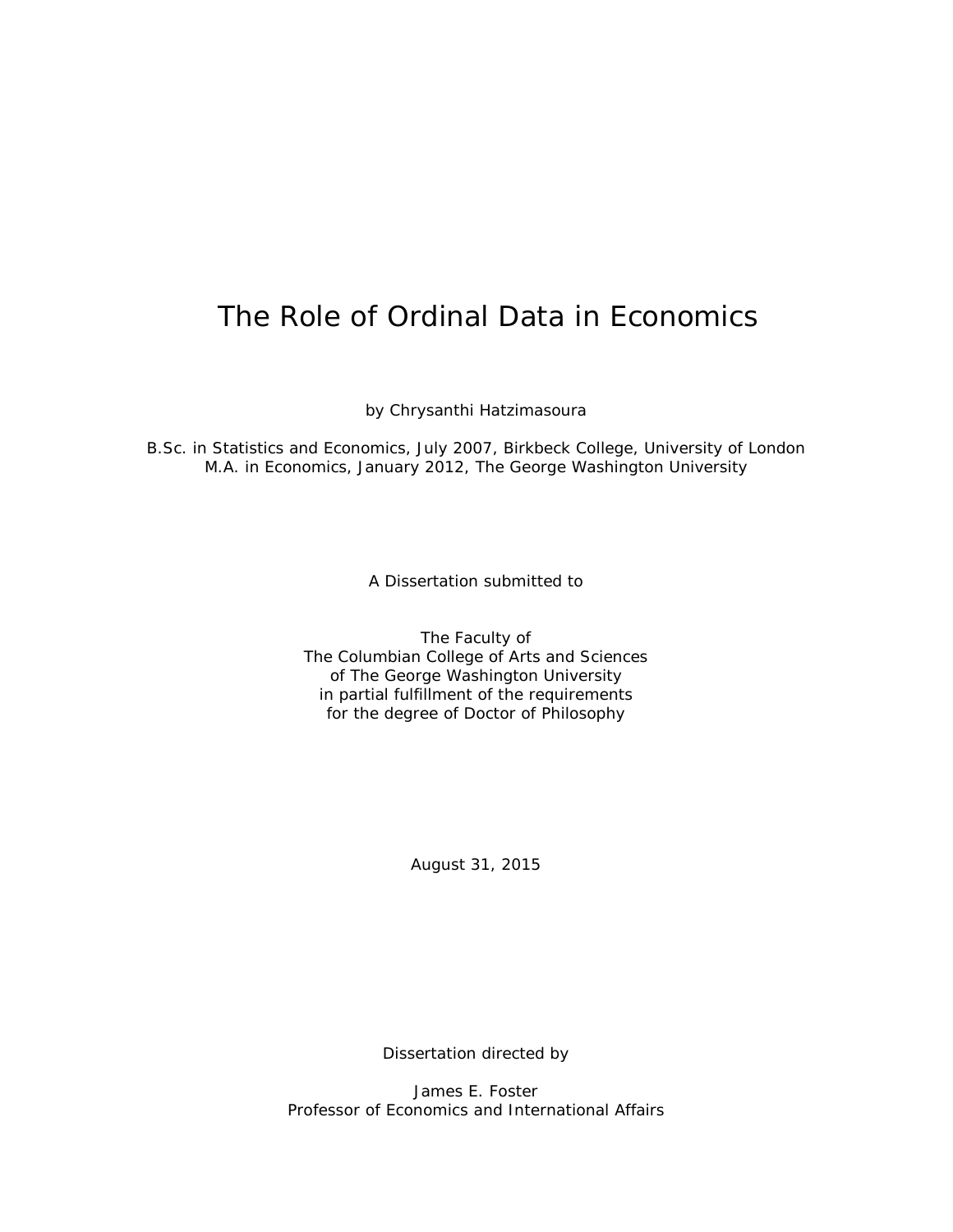The Columbian College of Arts and Sciences of The George Washington University certifies that Chrysanthi Hatzimasoura has passed the Final Examination for the degree of Doctor of Philosophy as of April 22, 2015. This is the final and approved form of the dissertation.

The Role of Ordinal Data in Economics

Chrysanthi Hatzimasoura

Dissertation Research Committee:

James E. Foster, Professor of Economics and International Affairs, Dissertation Director

Stephen C. Smith, Professor of Economics and International Affairs, Committee Member

Paul E. Carrillo, Associate Professor of Economics and International Affairs, Committee Member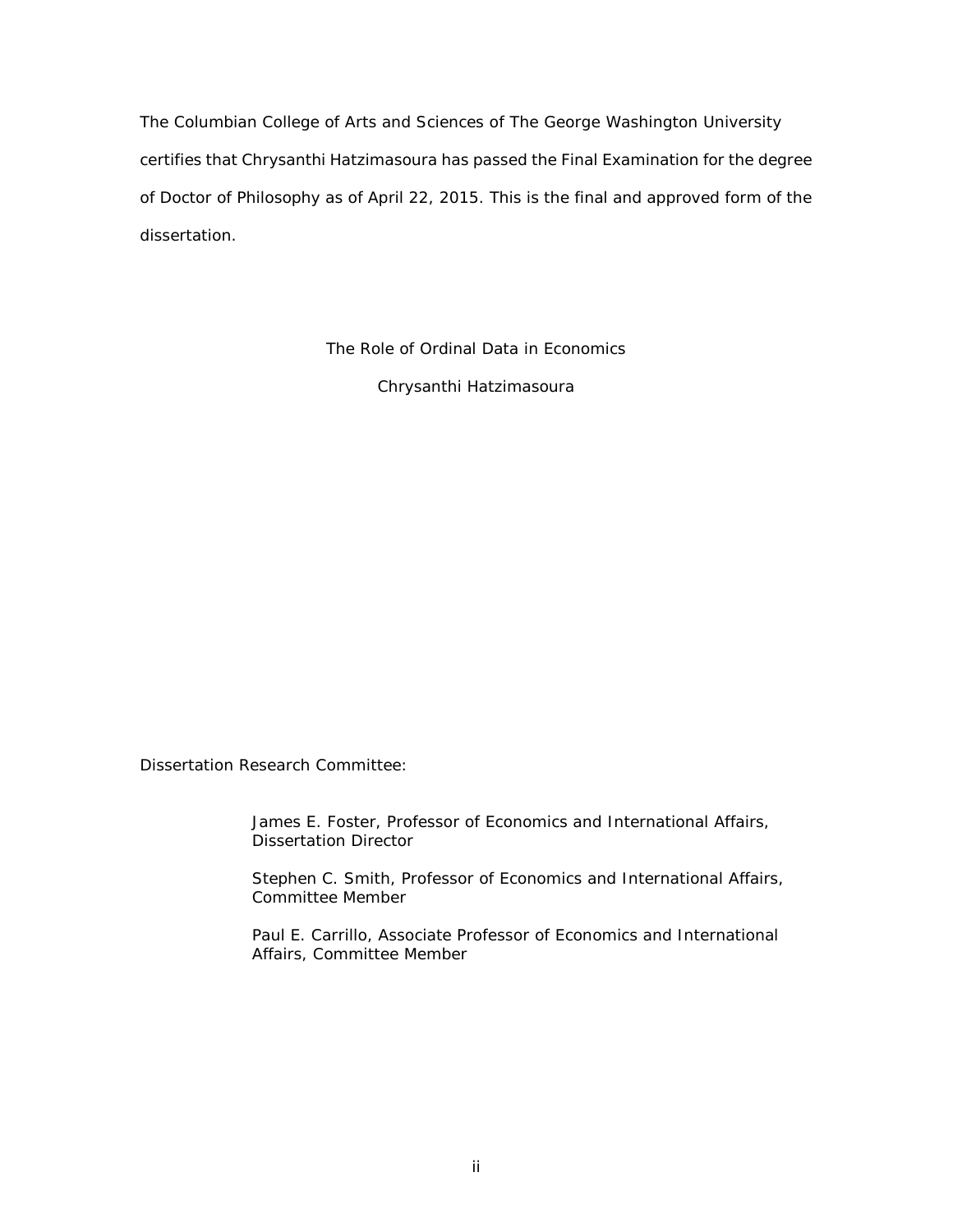©Copyright 2015 by Chrysanthi Hatzimasoura All rights reserved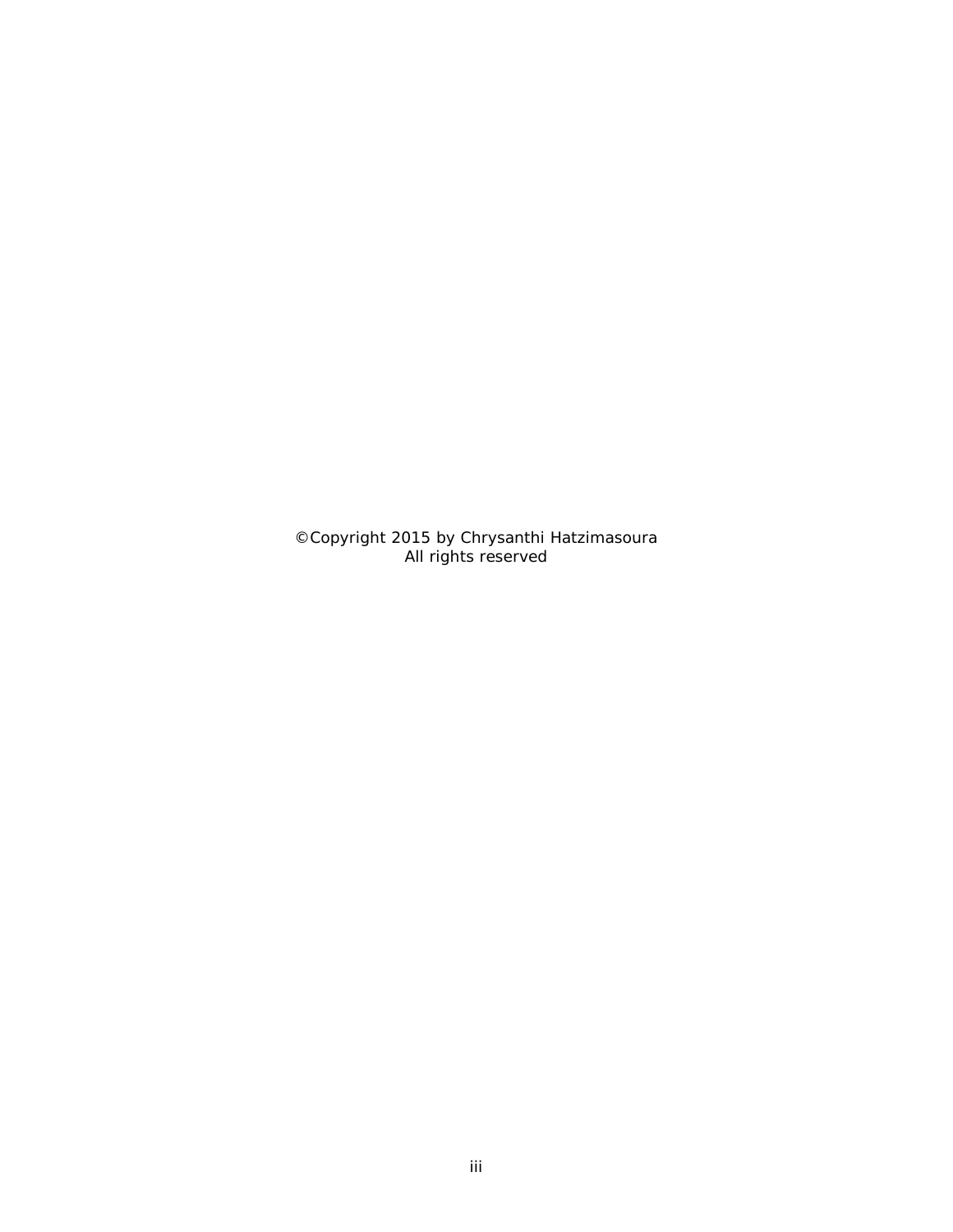# **Dedication**

<span id="page-3-0"></span>To Athona and Philip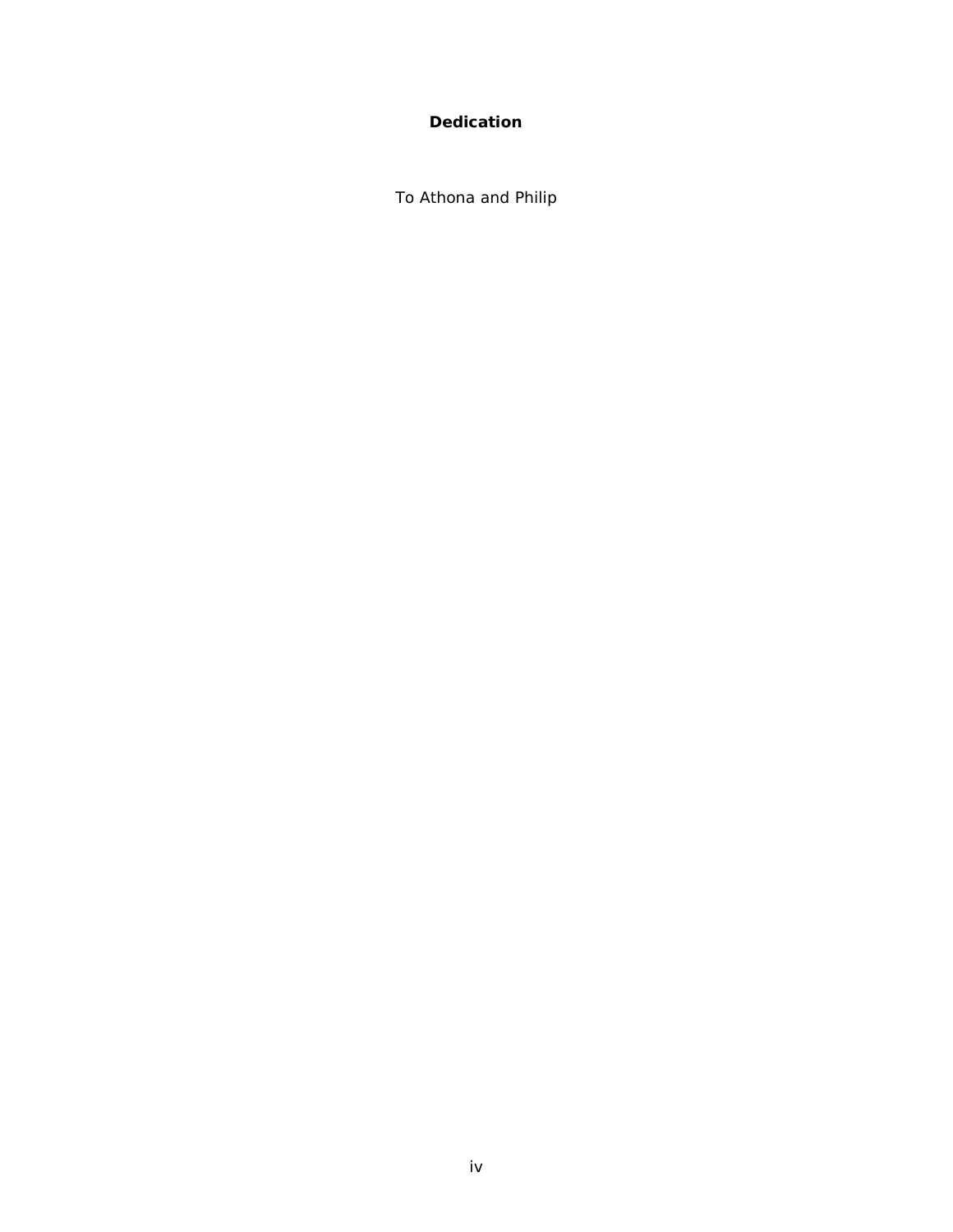#### **Acknowledgments**

<span id="page-4-0"></span>I do not know where to begin when it comes to thanking people who have hand-held me and, often unbeknownst to them, led to my PhD. So I choose a somewhat chronological order to thank each and every one.

I thank my parents for providing me with everything possible while going through financial hardship. I also thank Takis and Dorina for all their support and unconditional parental love throughout the last 15 years. My sister Elizabeth, a true scientist, who has always been present, forgiving, loving, patient, and supportive. Even after I shred her diary to pieces when we were teenagers. She has never been upset at me for more than 5 minutes. I love her more than past the stars. My brother Jonathan who walked me down the aisle and teaches me to stay true to myself. He is the most genuine soul I know. My beloved sister Barbara, one of the sharpest minds in my life, for keeping me on my toes every time I have an out-of-touch academic view of the world. My one and only auntie Anne who planted the academic seed in me and sent me undergraduate psychology textbooks to read when I was 10 and living in Spetses. My sister Rena for taking a chance and agreeing to go through the casino night-shift madness with me while completing our undergraduate degrees in London – and who I forced to eat Selfridges chocolate-dusted almonds every day. And Giorgos for sitting next to me in all our classes at school and supporting me through illness with humor, laughter, food, lots of presents, optimism, and no judgement. Ever.

I thank my primary school teacher Alexis who told me I will be a great scientist one day based on no evidence whatsoever and for shaping my confidence and aspirations from a young age. Kenneth Van Barthold whose teachings and mentoring in music follow me to this day. My high-school teacher Miroula for instilling the bug in me to explore

v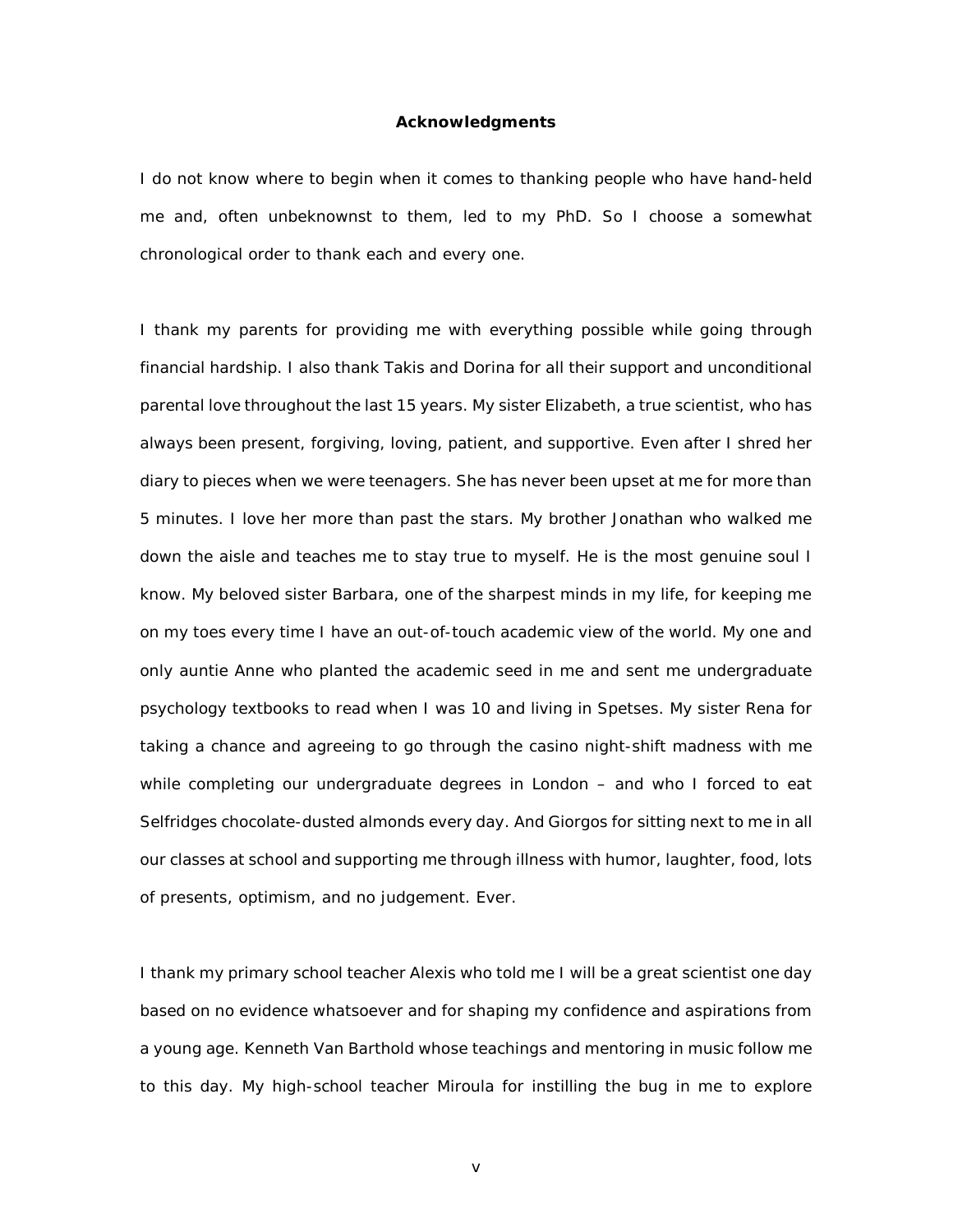solutions that lead to social change. I thank Professor Smith for being instrumental in my acceptance to the PhD program and encouraging me to pursue non-conventional pathways in research in economics. I thank Professor Carrillo and Professor Williams for their helpful comments. I thank Dr. Luis-Felipe Lopez-Calva for his comments and for kindly sharing data with me. And last, but most certainly not least, I thank Professor Foster for all his kindness, guidance, and support throughout my PhD research – which included some very difficult times from which I would not have recovered without his help. And for shaping the way I view research in economics. His voice will forever follow me every time I approach a subject.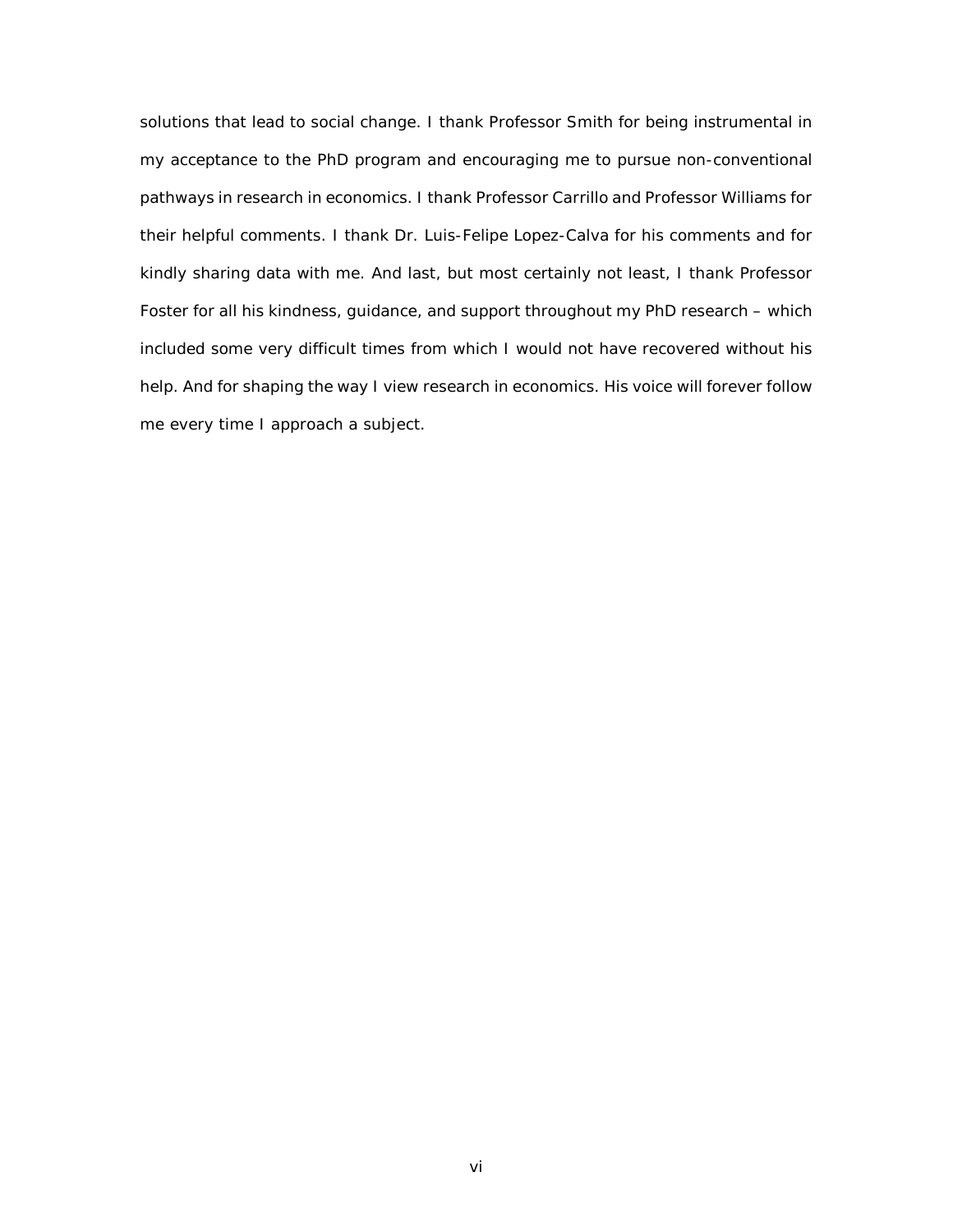#### **Abstract of Dissertation**

#### The Role of Ordinal Data in Economics

<span id="page-6-0"></span>This thesis is a contribution to the understanding of the use and role of ordinal information in economics. It raises questions about, and in certain instances provides assurance for, current ordinal data practices in the measurement and evaluation of impact. The goals of this thesis are to i) formally explore and organize certain robustness issues that are inherent in analysis with ordinal data ii) introduce methodologies that address these issues and can be applied to specific ordinal data environments and iii) present related applications.

I begin with an exploration of the use of ordinal data in poverty measurement and develop ordinal counterparts to existing cardinal poverty measures. This class of measures is then extended to the multidimensional case and is adjusted in order to be used for analysis that goes beyond poverty measurement, in particular for the context of randomized evaluation of impact on multidimensional ordinal variables. These multidimensional measures are then demonstrated with a randomized controlled trial in Nicaragua where impact on ordinal psychosocial variables, pertaining to aspirations, is evaluated. Finally, the dissertation ends with a pilot project that studies aspirations in Washington DC's underserved youth and is designed in such a way that it takes advantage of the additional insights that my proposed measures offer.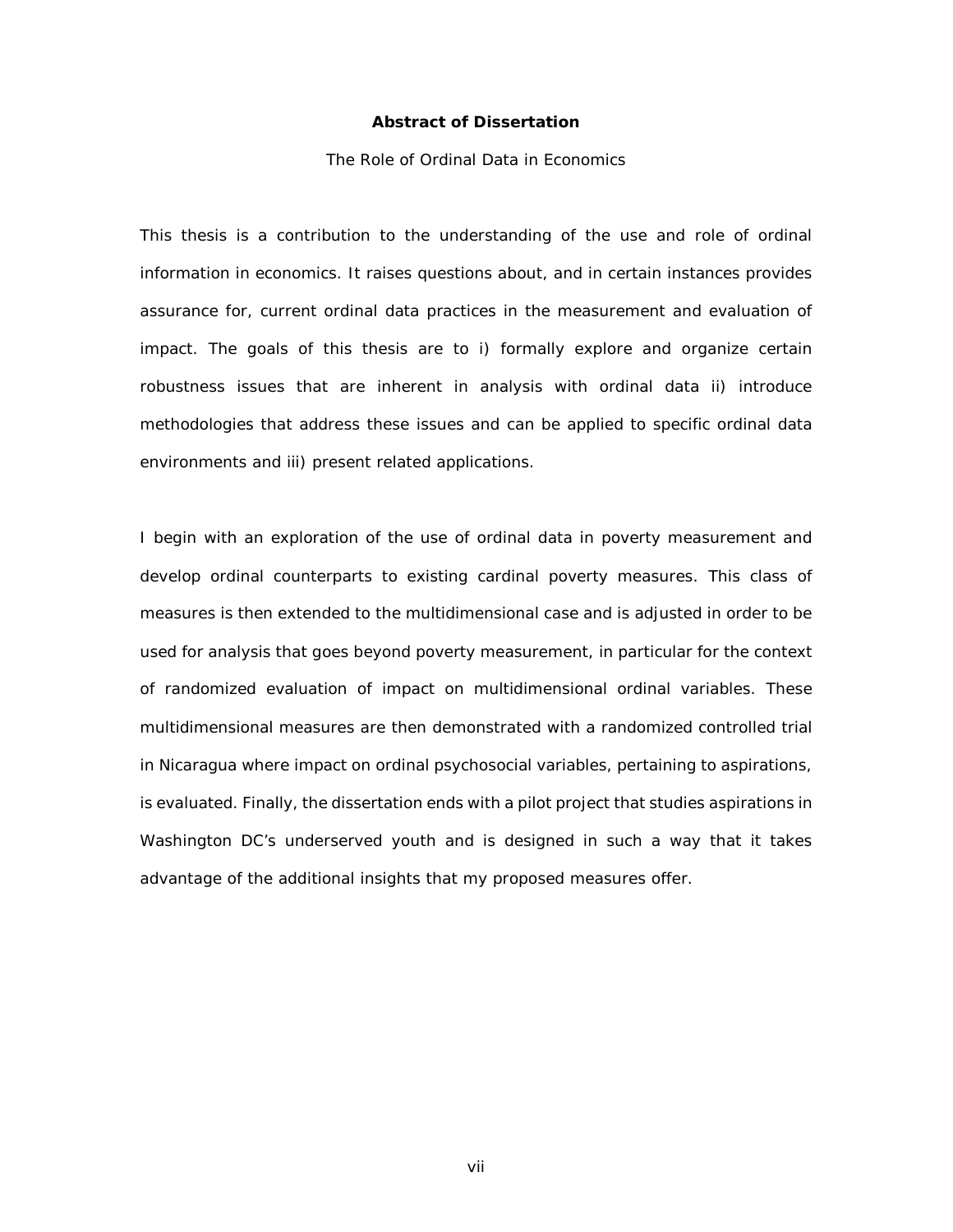|  | <b>Table of Contents</b> |
|--|--------------------------|
|  |                          |

| Chapter 1: |     |                                                                  |  |
|------------|-----|------------------------------------------------------------------|--|
| Chapter 2: |     |                                                                  |  |
|            | 2.1 |                                                                  |  |
|            | 2.2 |                                                                  |  |
|            | 2.3 |                                                                  |  |
|            | 2.4 |                                                                  |  |
|            | 2.5 |                                                                  |  |
|            | 2.6 |                                                                  |  |
|            | 2.7 |                                                                  |  |
| Chapter 3: |     | What's the Deal with Ordinal Outcome Variables in Evaluations?30 |  |
|            | 3.1 |                                                                  |  |
|            | 3.2 |                                                                  |  |
|            | 3.3 |                                                                  |  |
|            | 3.4 |                                                                  |  |
|            | 3.5 |                                                                  |  |
|            | 3.6 |                                                                  |  |
|            | 3.7 |                                                                  |  |
|            | 3.8 |                                                                  |  |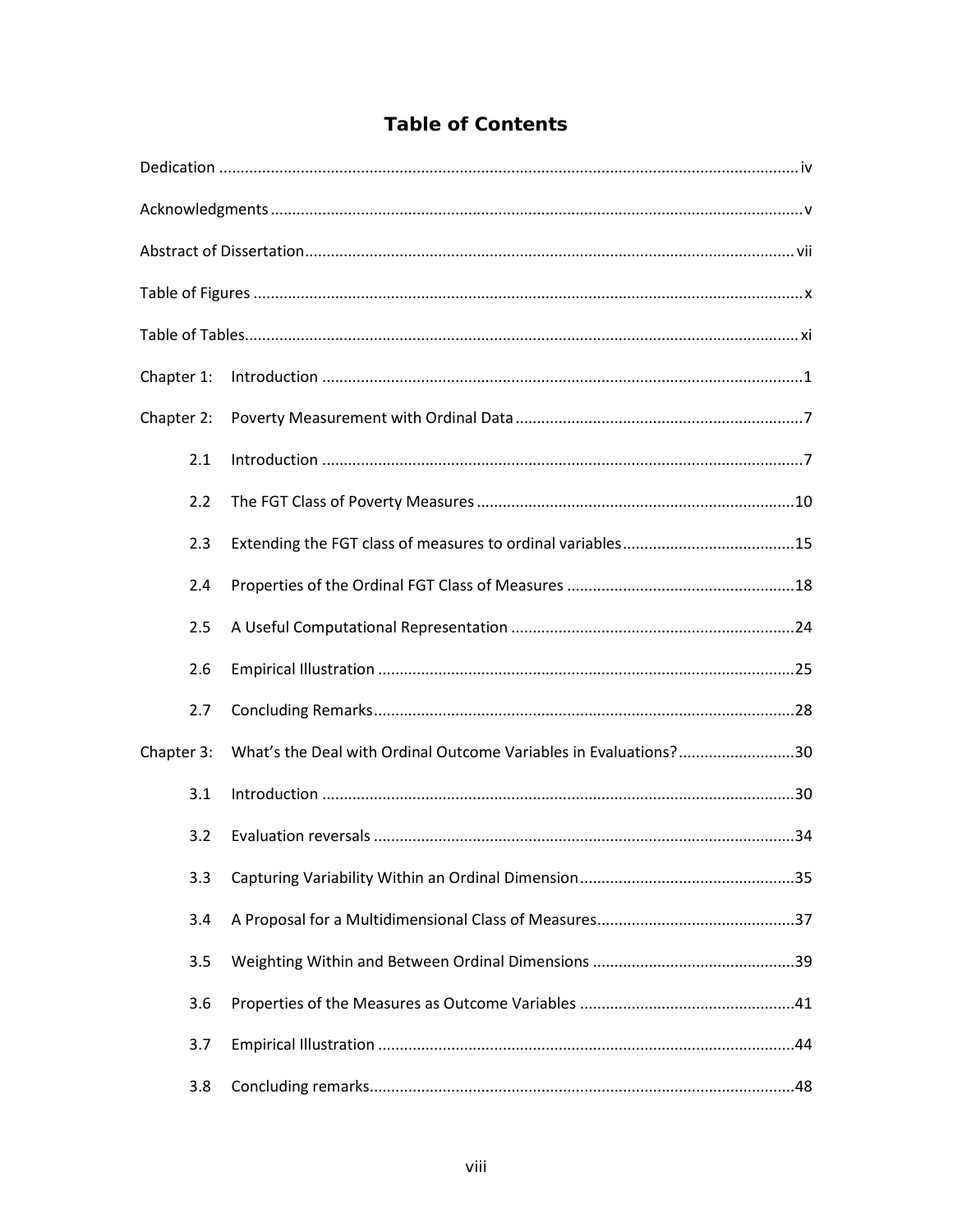| Chapter 4: |     | The Aspirations Gap and Women's Bargaining Empowerment: Evidence from a                       |  |
|------------|-----|-----------------------------------------------------------------------------------------------|--|
|            |     |                                                                                               |  |
|            | 4.1 |                                                                                               |  |
|            | 4.2 |                                                                                               |  |
|            | 4.3 |                                                                                               |  |
|            | 4.4 |                                                                                               |  |
|            | 4.5 |                                                                                               |  |
|            |     | Chapter 5: Social Stimuli and Inequities in Aspirations: A Proposal for Experimental Evidence |  |
|            |     |                                                                                               |  |
|            | 5.1 |                                                                                               |  |
|            | 5.2 |                                                                                               |  |
|            | 5.3 |                                                                                               |  |
|            | 5.4 |                                                                                               |  |
|            |     |                                                                                               |  |
|            |     |                                                                                               |  |
|            |     |                                                                                               |  |
|            |     |                                                                                               |  |
|            |     |                                                                                               |  |
|            |     |                                                                                               |  |
|            |     |                                                                                               |  |
|            |     |                                                                                               |  |
|            |     |                                                                                               |  |
|            |     |                                                                                               |  |
|            |     |                                                                                               |  |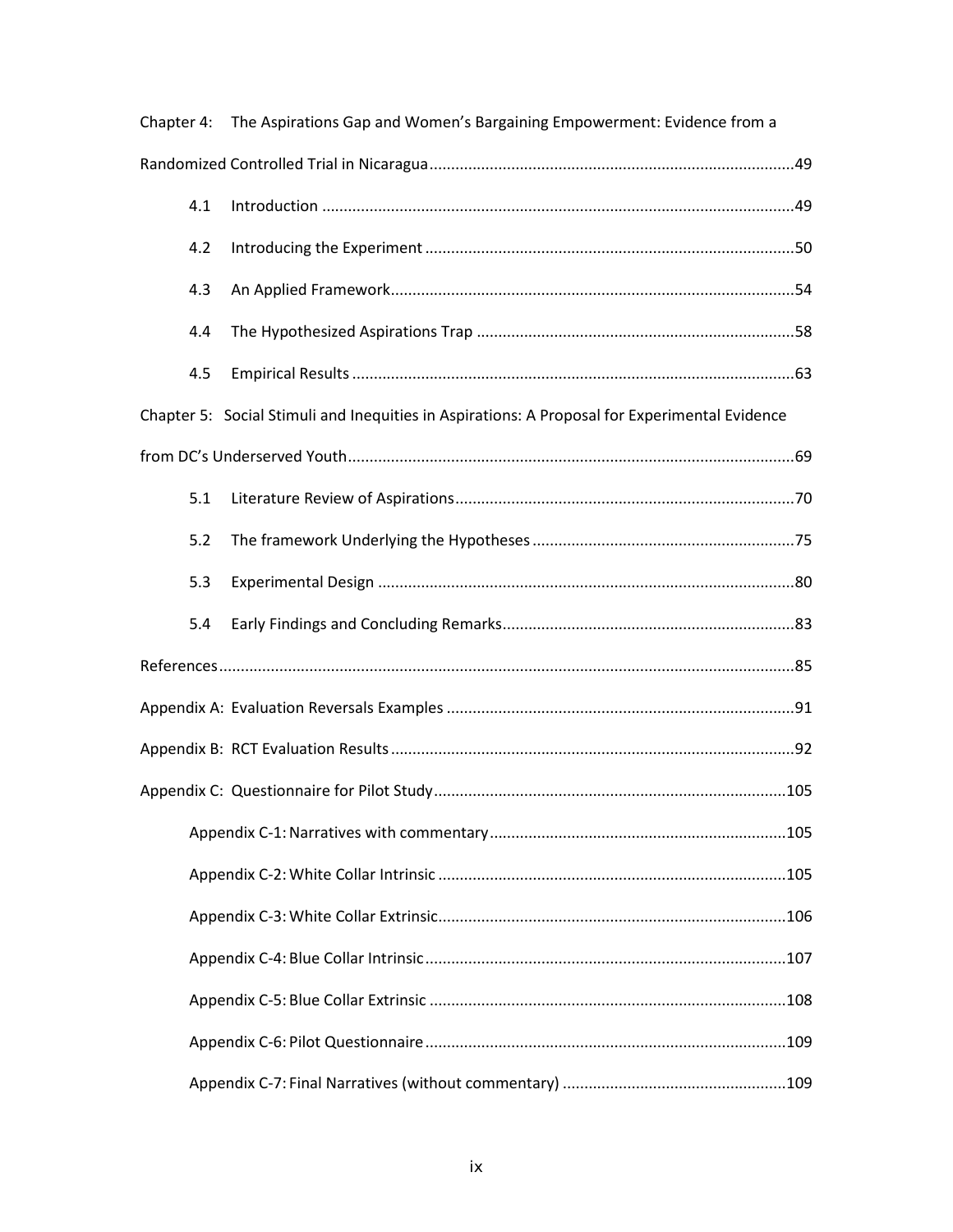# **Table of Figures**

<span id="page-9-0"></span>

| Figure 2-1: FGT measures as expected outcomes of an income lottery14 |
|----------------------------------------------------------------------|
|                                                                      |
|                                                                      |
|                                                                      |
|                                                                      |
|                                                                      |
|                                                                      |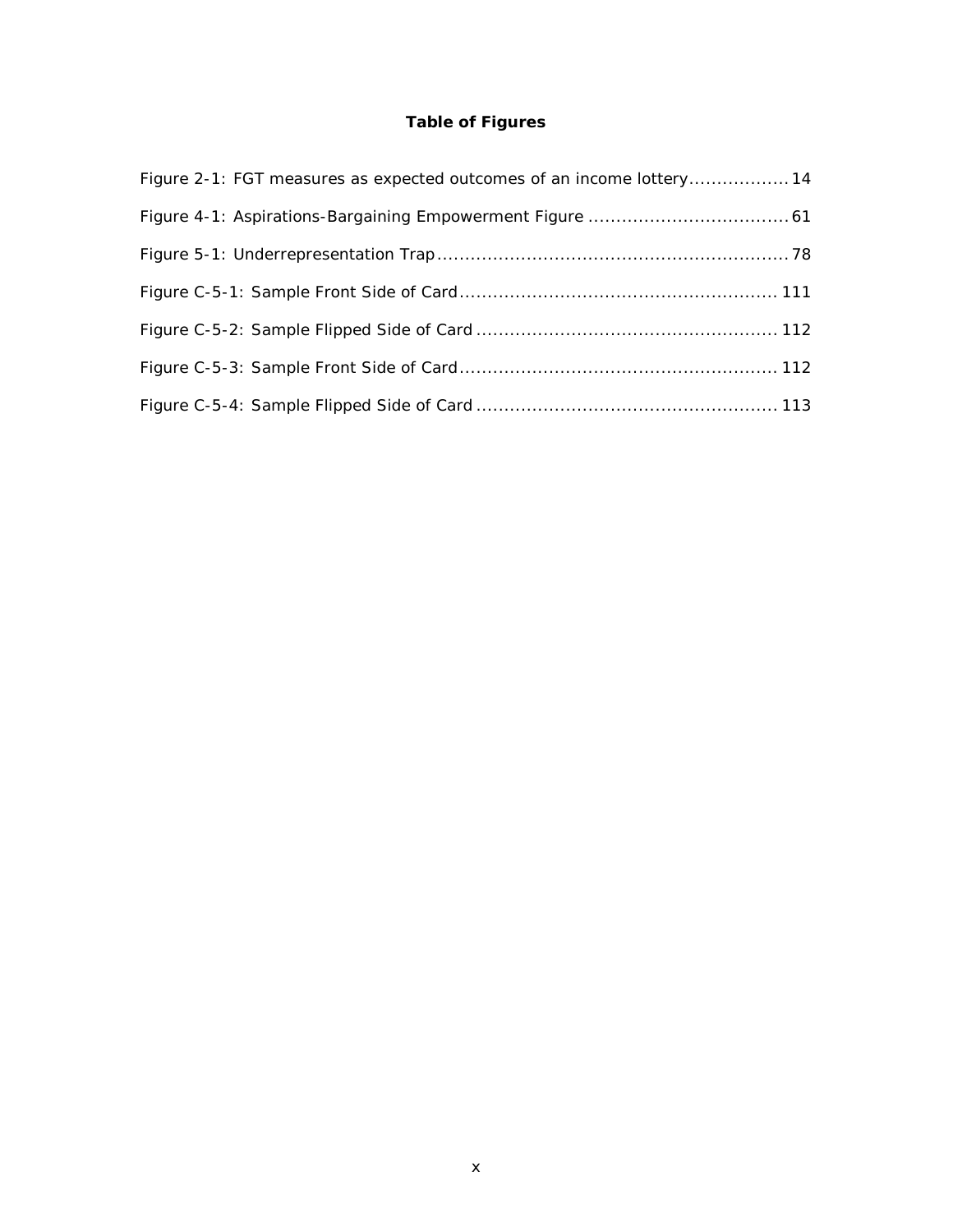# **Table of Tables**

<span id="page-10-0"></span>

| Table B-6: Employment of household adults (excluding beneficiary and children)  97 |
|------------------------------------------------------------------------------------|
| Table B-7: Household Income for Adults excluding the beneficiary (Logged)  98      |
| Table B-8: Child Labor and Schooling (children aged 16 and below)                  |
|                                                                                    |
|                                                                                    |
| Table B-11: Intra-household allocation of private consumption goods 100            |
|                                                                                    |
|                                                                                    |
|                                                                                    |
|                                                                                    |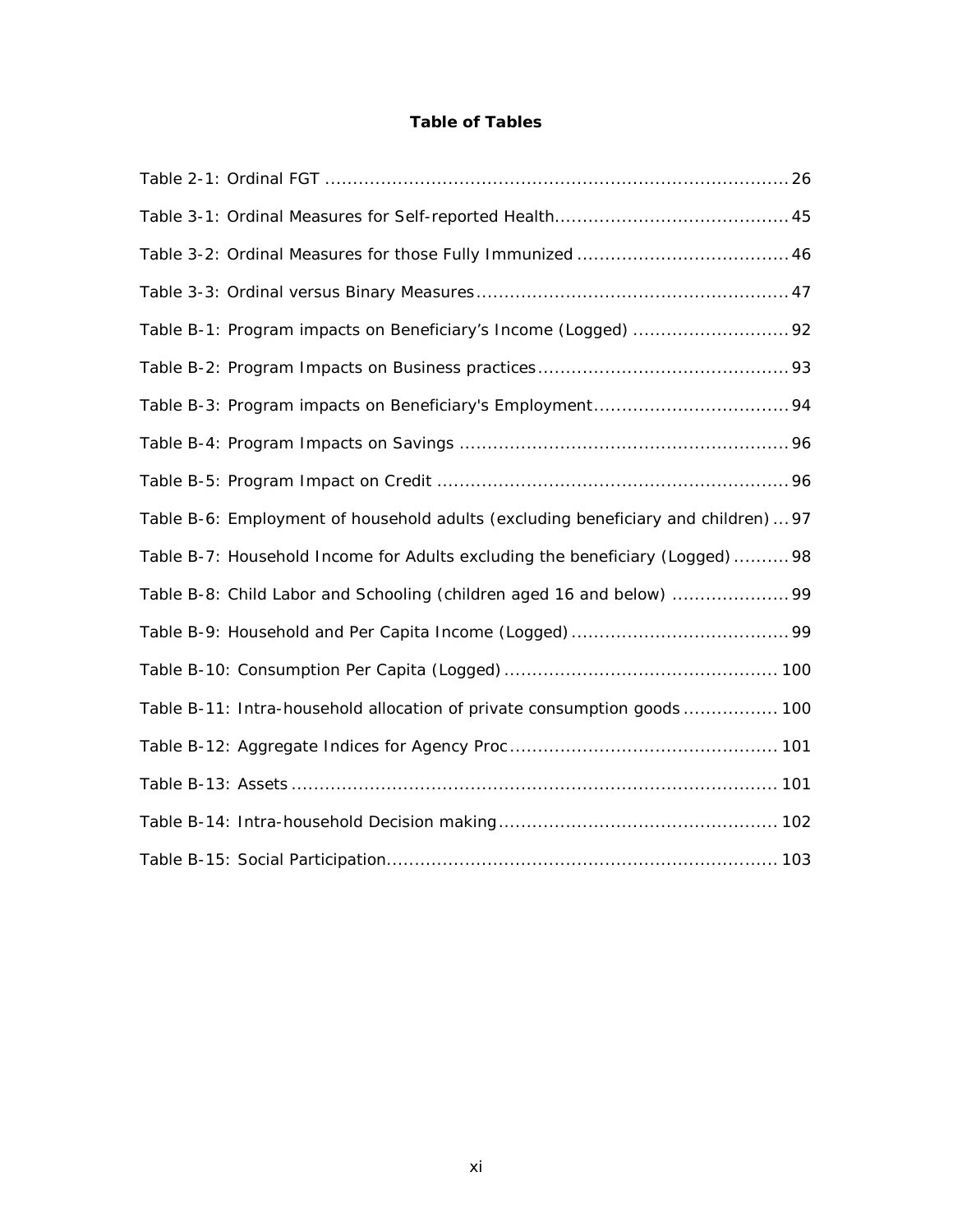# <span id="page-11-0"></span>**Chapter 1: Introduction**

Human capital can be broadly defined as the stock of one's education, health, and psychosocial capital, or, more generally, capital that resides within an individual. Economists regard human capital to be an important component of the economic lives and choices of individuals. Notably, it is often measured with ordinal data. This type of data does not allow for the same kind of analysis that cardinal data allow for. Psychologists and other social scientists have extensively used ordinal data in their studies for the past 50 years. But it is relatively recent that applied economists include ordinal variables, which are not measured on the real line, in their studies. Findings that rely on ordinal data are robust when the research methodologies are based on rank-correlation. However, most empirical studies in economics typically use regression-based analysis. Such analysis may not be robust when using ordinal data as if they are cardinal since regression findings rely on a mean-based aggregation of ordinal information. Mean-based analysis assigns meaning to the distances between ordered numbers on an ordinal scale.

In the field of Econometrics, there exist variations of the probit and logit estimation models that are suitable for establishing causality when variables are recorded on multiple ordered categories. This thesis however does not pertain to the estimation of ordered thresholds for an underlying latent variable. Rather, it is concerned with the *aggregation* of information captured by responses on ordinal scales and the use of such aggregate measures in an evaluation setting. It is well known that the simplest form of regression analysis that estimates the average treatment effect in randomized evaluations can be reduced to the difference in conditional expectations: between those who are treated and those who are not treated. Estimates of the average treatment effect that rely on ordinal data may not be robust since conditional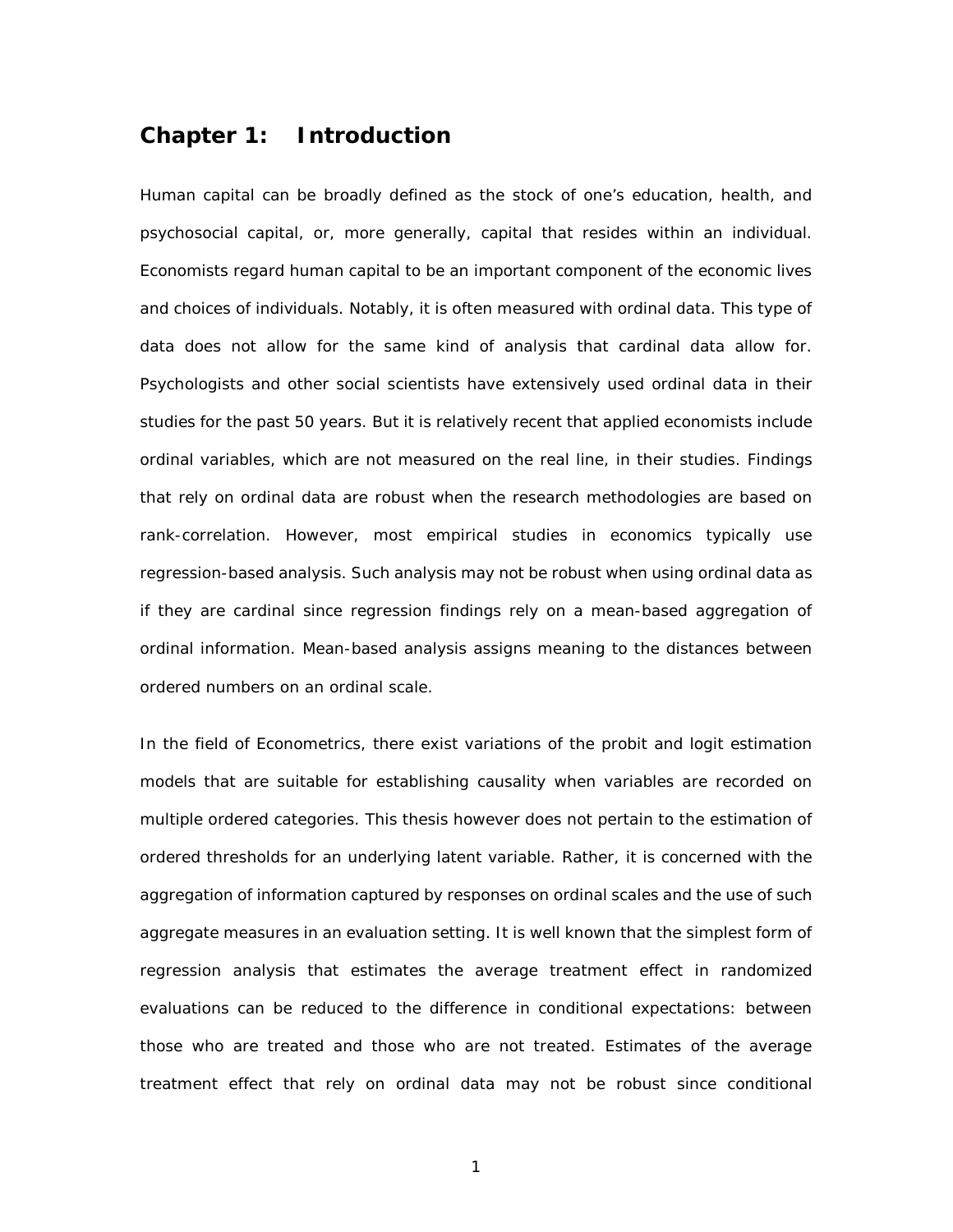expectations are mean-based aggregations of ordinal information.<sup>[1](#page-12-0)</sup>

Ordinal indicators may be developed so that there is some form of assurance that the distances between ordered categories are well defined, an example being the Likert scale which is used for psychometric indicators. As was mentioned before, the distances are not a concern for rank-correlation based analysis. But researchers may care about distances in scales not only for the purposes of aggregation, which takes place after the data has been collected, but also for collecting responses that match the perception of distances by respondents<sup>[2](#page-12-1)</sup>. Often however, particularly in economics and education, ordinal scales do not possess any logical assurance that the distances between chosen ordered categories for an indicator are well defined. This holds true even when each ordered state on a scale is assigned a specific description. Consider, for example, an empowerment indicator that captures whether a woman is free to leave her house. This indicator may have three ordered categories indicating the extent to which she is allowed leave the house: The first category may be described as "not at all", the second category as "accompanied by her husband", and the third category as "alone". Though these categories are logically ordered on an ascending empowerment continuum, the distances between the ordered states are not well defined.

For the case that distances cannot be defended as being well defined, I propose robust evaluation methods that ultimately aggregate individual ordinal responses of a chosen population into an estimated aggregate index. $3$  To do this, I borrow insights from the poverty and inequality measurement literature. This literature conveniently lends itself for this purpose due to its axiomatic structure. It explicitly studies whether properties

<sup>&</sup>lt;sup>1</sup> This concern only applies to cases of more than 2 ordered categories, not 0-1 binary information.

<span id="page-12-1"></span><span id="page-12-0"></span><sup>&</sup>lt;sup>2</sup> For example, respondents may perceive upper ordered categories as being closer to each other than lower categories. The goal is to ensure that the ordinal scale reflects how respondents distinguish between ordered categories.

<span id="page-12-2"></span><sup>&</sup>lt;sup>3</sup>The chosen population could be a conditional population in regression analysis.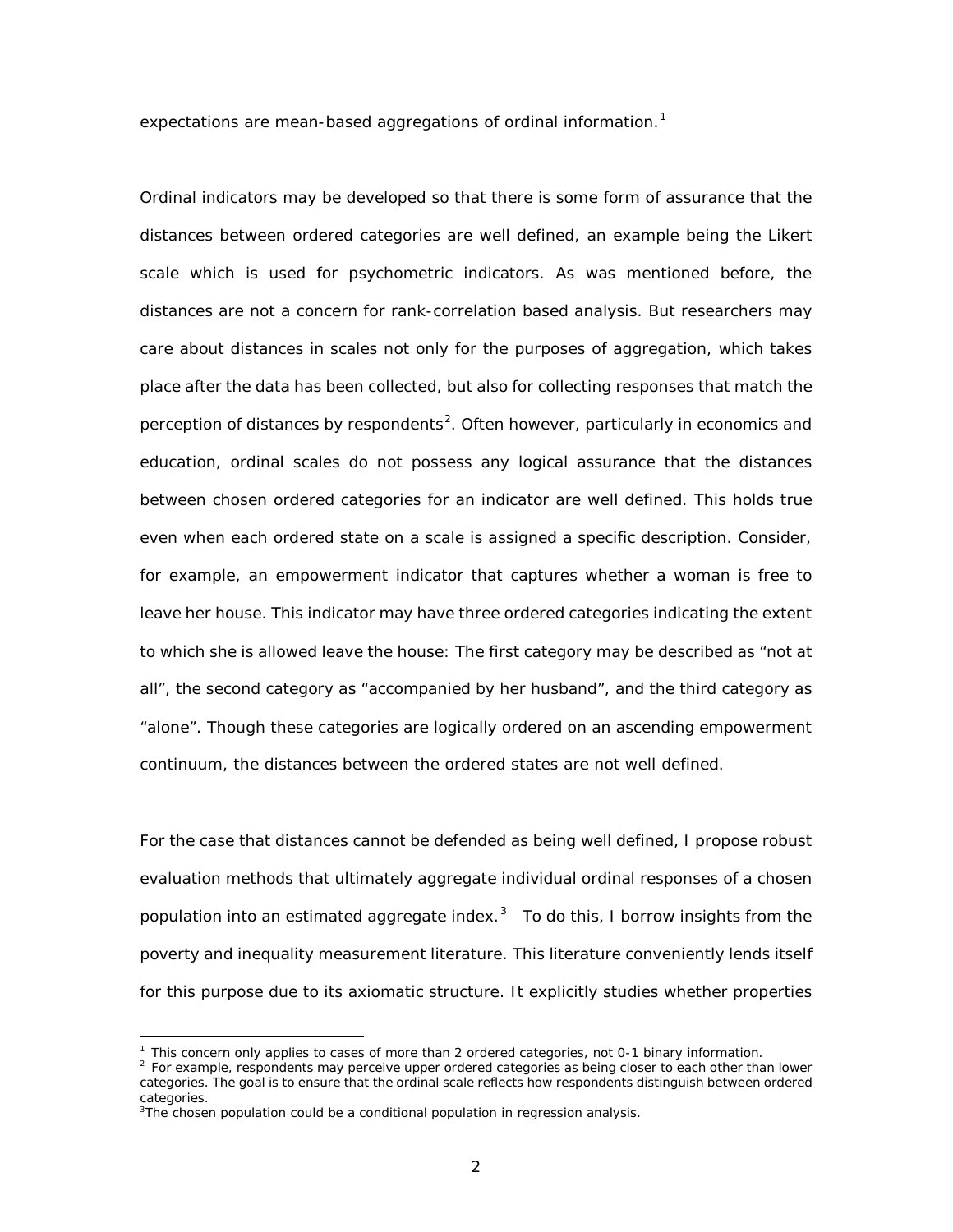of measures are satisfied based on how the available information, whether cardinal or ordinal, is aggregated into a single index. Meaningfully aggregating data should lead to robust measures that maintain the property of reflecting changes in information that the researcher considers to be important. Treating the numerical representation of an ordinal scale as cardinal is not a robust practice unless one is assured that the distances between the ordered categories are well defined. I propose ordinal measures that rely on the ordering and the number of categories in an ordinal scale.

The simplest way with which ordinal data can be aggregated into a robust measure is by dichotomizing ordinal information into two subsets of the ordered categories and then assigning a value of zero and one to each of them. In the previous empowerment example, a researcher may assign a value of zero to the first category "not at all" and a value of one to the second and third ordered categories "accompanied by her husband" and "alone". This binary approach is often employed in practice and is useful. It ensures that a mean-based aggregation leads to evaluation rankings that are robust. However, the researcher may want the estimates to be sensitive to variation within the upper two categories so that the information that was collected on leaving the house alone or accompanied is also accounted for. For the case that the researcher wishes for the aggregate measure to reflect the variation of responses within all ordered categories, so that it is not silent in an evaluation, the binary approach is not sufficient.

With ordinal scales it is not always clear how average scores can represent a tangible concept and whether their implicit measurement properties will affect their use in evaluations. Can an increase in the -non cardinal and hence non-continuous- score be meaningfully inferred as an outcome variable impact? When a resulting index is an average, what is the interpretation that this average receives? In addition to these inference issues, it is also important to understand whether the measures can be used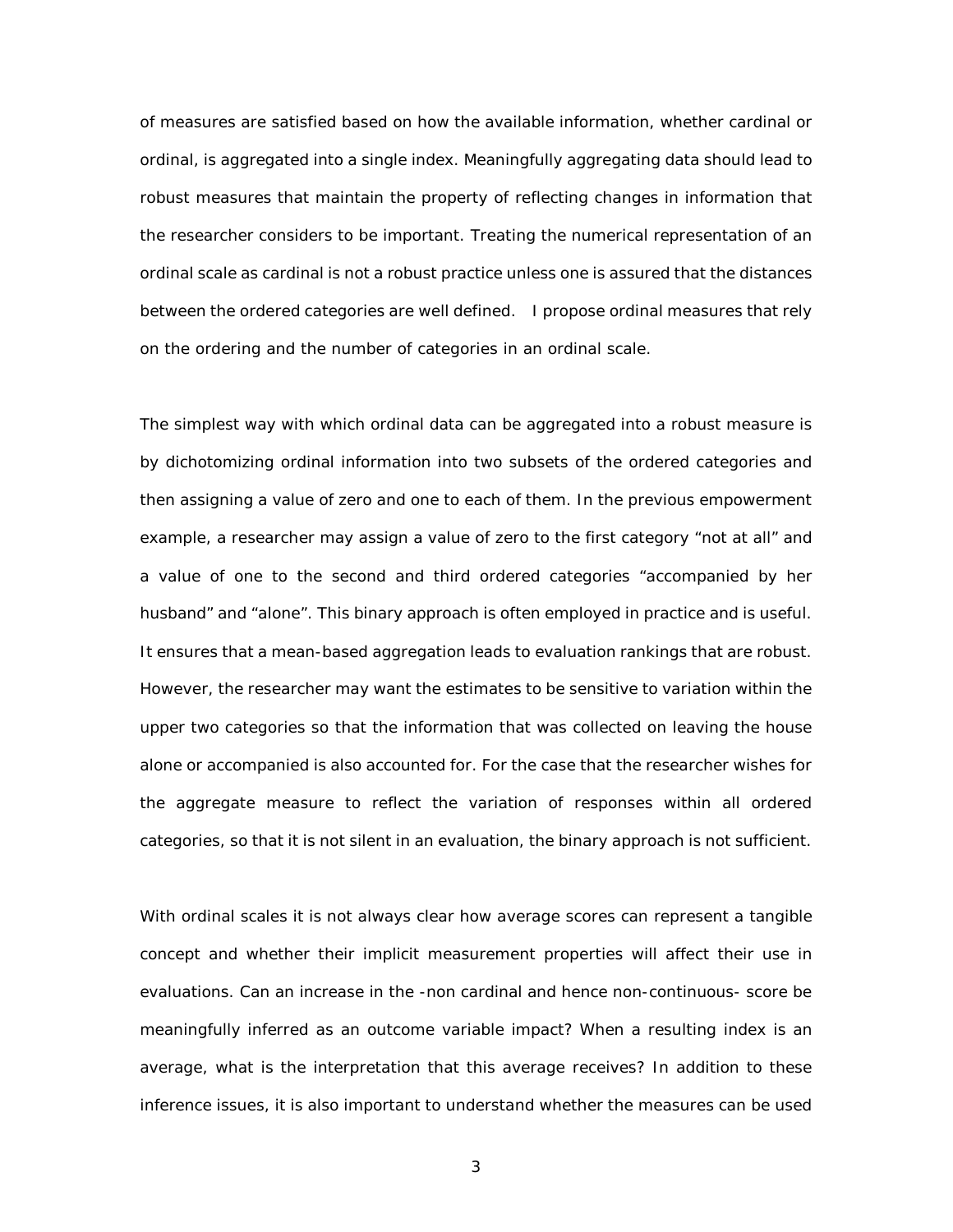robustly in regressions. When used in regressions, what measurement properties ensure robustness in the evaluation rankings? To address all the above, I present five chapters, including the introduction which is the first chapter.

The second chapter, introduces a class of unidimensional poverty measures that are suitable for reflecting any change in observations from one ordered category to another. Several of the most widely used measures in theoretical and empirical work in development economics presuppose a dimension of well-being that, like income, is cardinally measurable. Responding to recent interest in dimensions of well-being where outcome variables are recorded on an ordinal scale, this paper introduces a general methodology for constructing indices for ordinal variables that are robust to any arbitrary choice of scale. It will also be shown how this methodology may be applied to construct an ordinal analogue of the popular FGT class of poverty measures. The resulting ordinal measures retain the simplicity of the classical FGT poverty measures and some of their desirable features, including additive decomposability. Additionally, they satisfy ordinal invariance.

In the third chapter, I explore the current use of ordinal data in evaluations. I use randomized evaluation as a benchmark framework. Scales may be developed so that the aggregation of individual responses within various indicators results in a score that is intended for factor analysis and other similar methodologies. This kind of analysis does not lead to ambiguous evaluations since it is driven by an underlying rank-correlation approach. Economists' recent interest in psychosocial capital has led to increased popularity of these scales in empirical studies, particularly evaluations. In applied studies, the aggregation of the numerical values of ordered responses into single scores may appear as outcome variables in regressions. I re-examine the average treatment effect through a measurement perspective, thus adding to our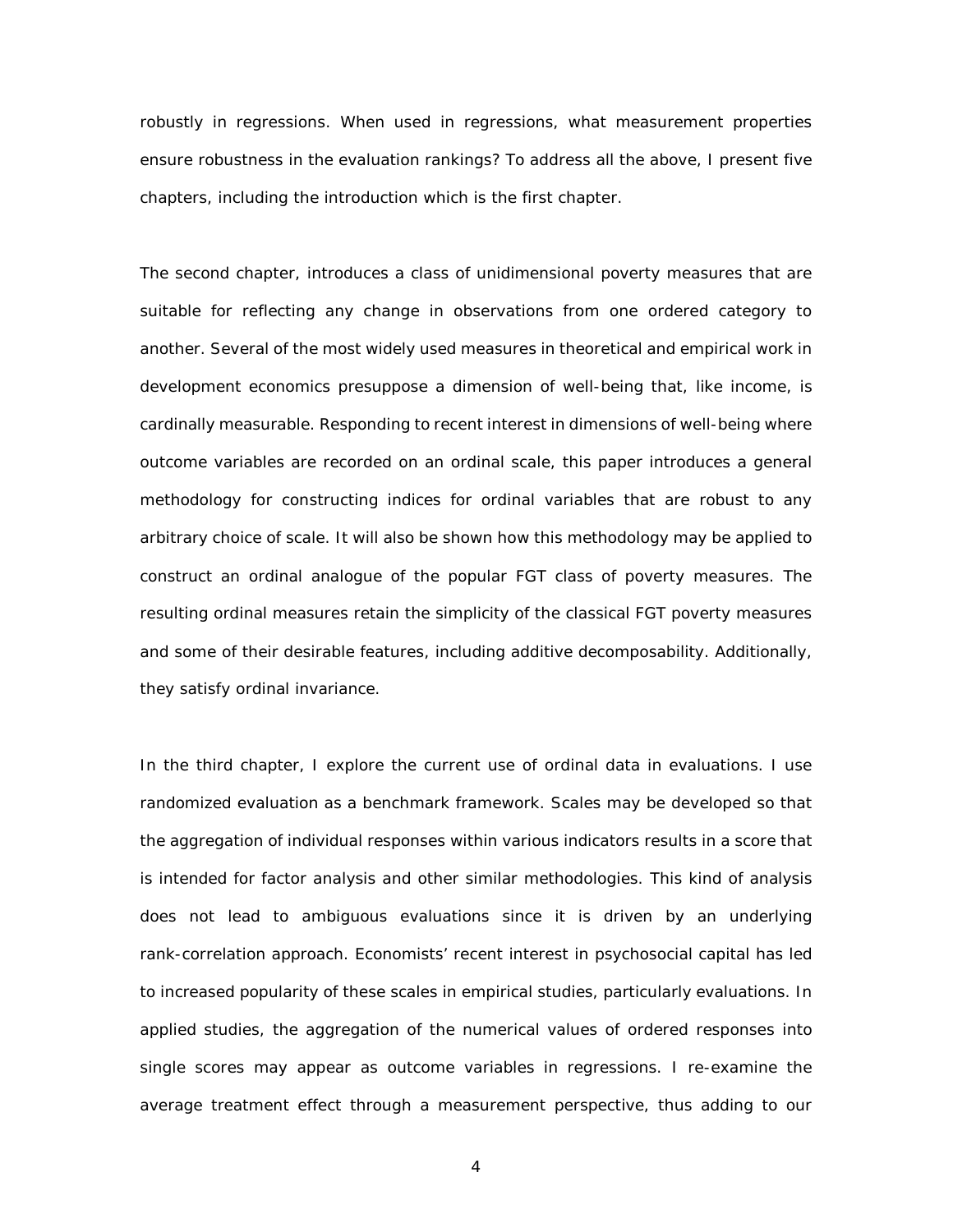understanding of the role of measurement in various types of evaluations using the randomized evaluation framework as a benchmark. The findings apply to evaluations that are randomized, retrospective, or assessments. I simulate randomized evaluations and run robustness checks for a variety of ordinal scales. Evaluation reversals occur with non-negligible incidence unless we are assured that the distances between ordered states are equal or otherwise well defined. I then propose a class of multidimensional measures for ordinal outcome variables that are useful for evaluations.

In the fourth chapter, I present an applied theoretical framework of a randomized controlled trial in Nicaragua. I evaluate the impact of an entrepreneurial package intervention using the methodology introduced in the previous chapter. Self-reported decision-making constructs are measured using dimensions which are recorded on ordinal scales, and examined in order to evaluate the impact on those treated. The applied framework adds to our understanding of the role of women's aspirations in the formation of their relative power in the household -which I represent by their Pareto weight in the efficient household model. In the function of bargaining empowerment the Pareto weight is not simply a function of aspirational levels. Rather, I introduce it as a function of the aspirations gap. The efficient household model assumes that existing preferences should be reflected in the Pareto weights. But by distinguishing between the beneficiary *meeting* her aspirations and simply *having* pre-existing aspirations, I challenge this assumption. I find that after holding aspirational preferences constant, relaxing income generating constraints for women leads to higher intrahousehold bargaining power levels or, equivalently, it leads to intrahousehold bargaining empowerment for women. Interestingly, these results hold true even though overall household income does not increase, which is in line with existing findings on the ability to earn independent income and bargaining empowerment.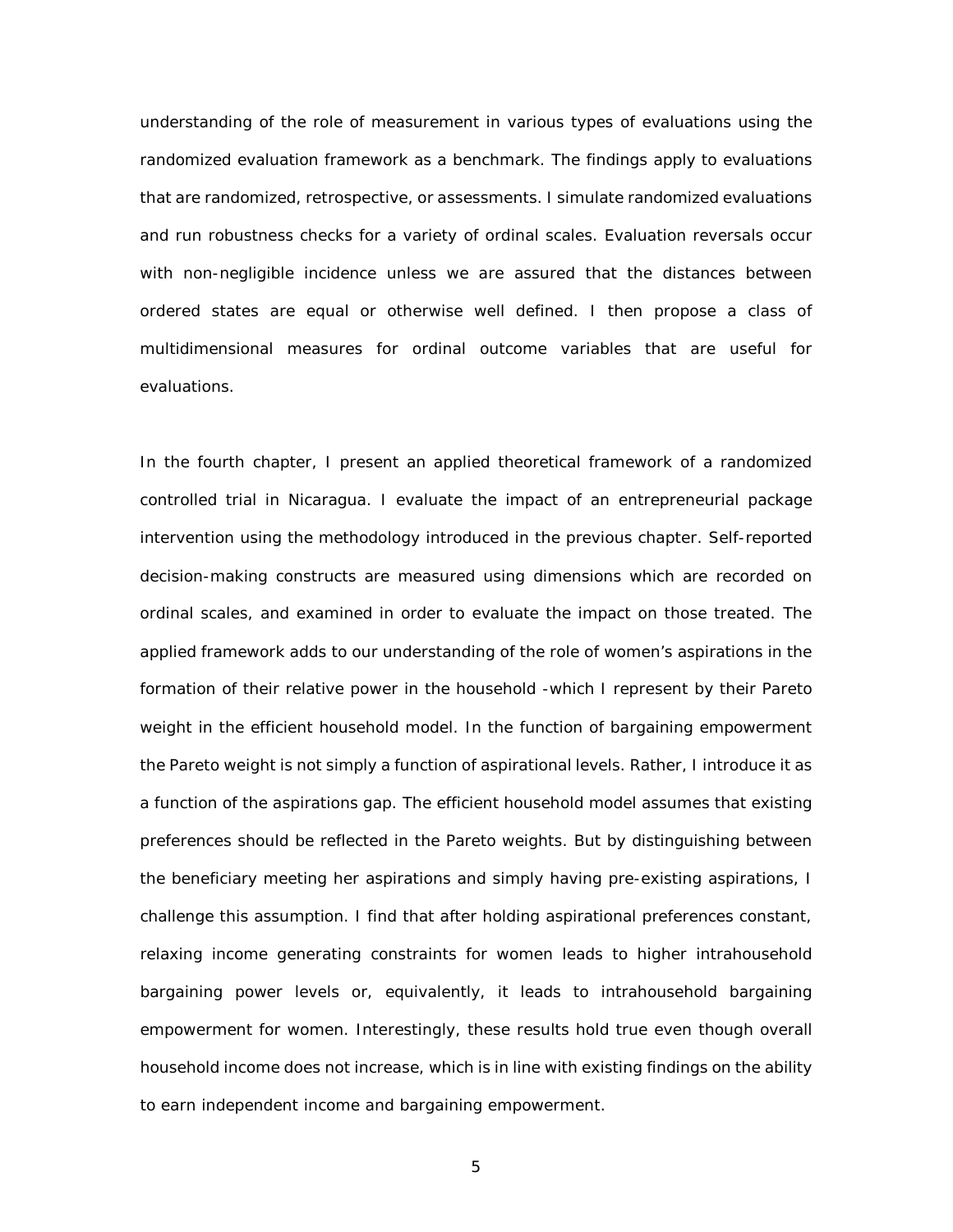In the fifth chapter, I propose a pilot study which targets adolescent populations in some of Washington DC's most underserved communities. I design and propose to implement a pilot attitudinal experiment in order to test the hypotheses derived from an applied framework. I model underrepresentation as a poverty trap that is driven by extrinsically updated subjective probabilities. I hypothesize that subtle social signals, controlling for information, can lead to attitudinal reversals. The pilot will add to our understanding of the role of many factors that contribute to the creation of aspirations -and subsequently economic decision making such as staying in high school. Subjective probabilities are recorded on ordinal scales, which I will then analyze using my proposed methodology in the third chapter.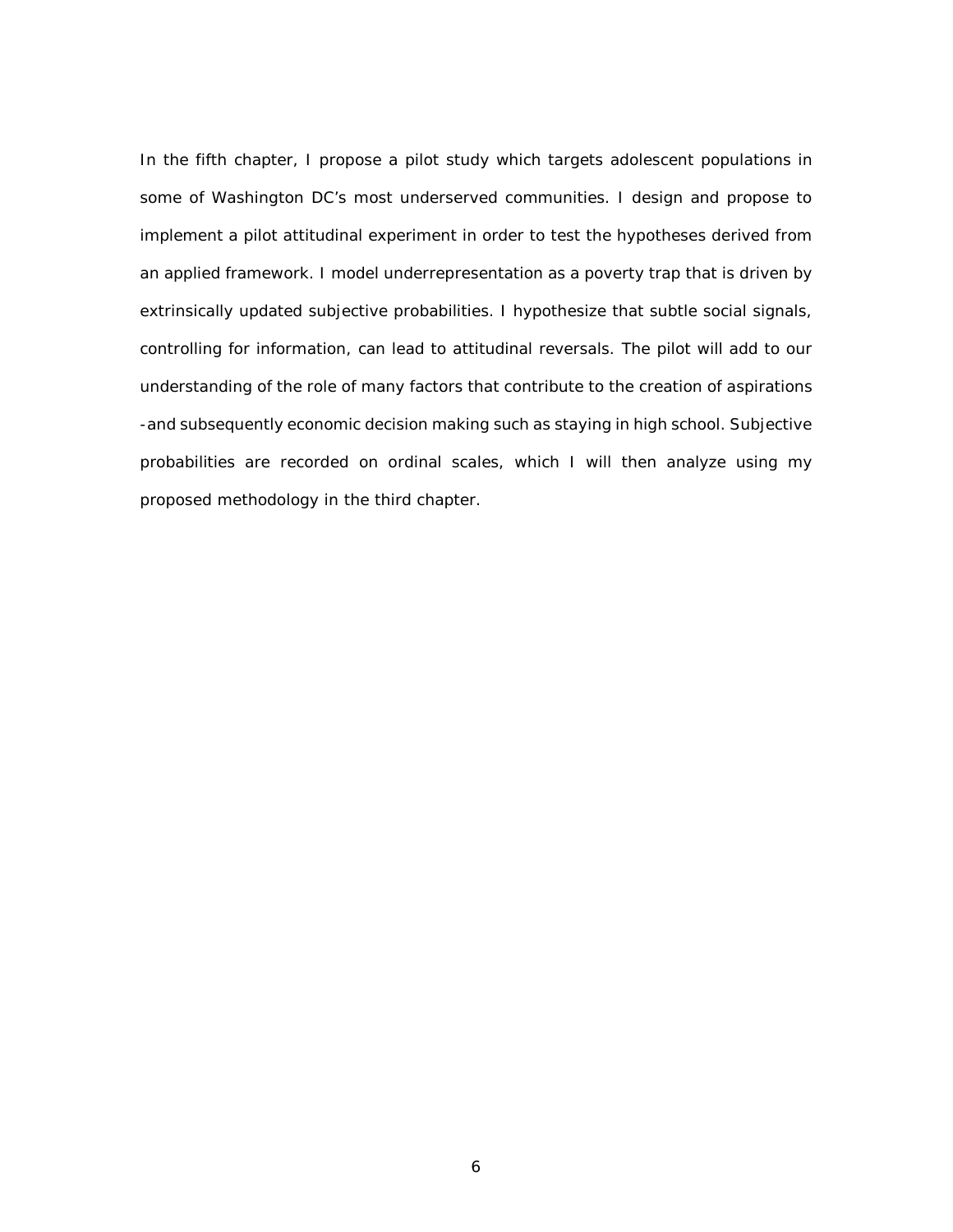# <span id="page-17-0"></span>**Chapter 2: Poverty Measurement with Ordinal Data[4](#page-17-2)**

# <span id="page-17-1"></span>**2.1 Introduction**

The [Foster, Greer, and Thorbecke \(1984\)](#page-97-0) class of measures nests several of the most widely used indices in theoretical and empirical work on economic poverty. Use of this general class of indices, however, presupposes a dimension of well-being that, like income, is cardinally measurable. Responding to recent interest in dimensions of well-being where achievements are recorded on an ordinal scale, this paper introduces a general methodology for constructing ordinal indices of poverty and, in particular, shows how this methodology may be applied to construct an ordinal analogue of the popular FGT class of indices. The resulting ordinal FGT indices retain the simplicity of the classical FGT indices and also many of their desirable features, including additive decomposability. To illustrate their use, we apply the ordinal FGT indices to self-reported data on health status in Canada and the United States.

In the thirty years since it was first introduced, the FGT family of measures has become the most widely used class in empirical work on the measurement of poverty. The attractiveness of the FGT measures stems largely from their simple structure, their ease of interpretation, and their sound axiomatic properties. Being defined by two parameters, namely the poverty line  $\ell$  and a scalar measure of poverty aversion  $\alpha$ , each member of the FGT class is easily computed as an average of the power function defined by  $\alpha$  whose argument is the normalized income shortfall from  $\ell$ . Specific members include the well-known poverty gap, squared poverty gap, and headcount ratio (i.e., the proportion of the population identified as poor).

<span id="page-17-2"></span> <sup>4</sup> Co-authored with Chris Bennett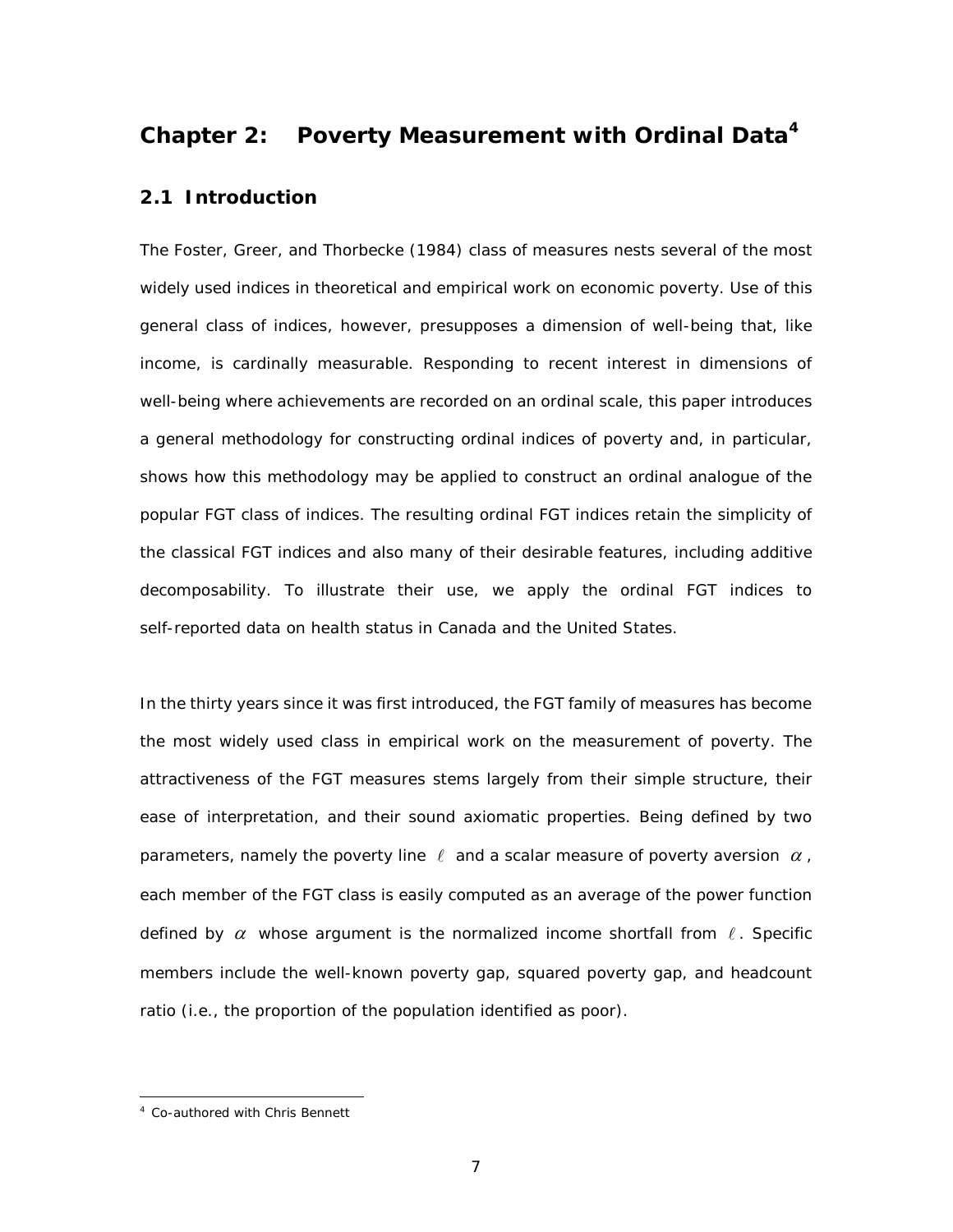Use of the general FGT class of measures presupposes a dimension of well-being that, like income, is cardinally measurable. Recently, however, considerable interest has emerged in measures of aggregate deprivation in dimensions of well-being other than income, and, in particular, in dimensions of well-being—for example, health, education, empowerment, and social inclusion, etc.—which are often recorded on an ordinal scale.<sup>[5](#page-18-0)</sup> For example, individual level health data is often available in the form of self-assessments in which survey participants are asked to characterize their health status as either *poor*, *fair*, *good*, *very good*, or *excellent*. While it is common to assign numerical levels such as 1, 2, 3, 4, and 5 to the individual responses and even for such a scale to capture a sense of intensity, except for the headcount ratio, none of the FGT measures are meaningful when applied to such data. As a consequence, "a crucial emerging issue is how to measure poverty when data do not have the characteristics of income, which is typically taken to be cardinal and comparable across persons ... Must we retreat to the headcount ratio [with ordinal data], or can we continue to evaluate the depth or distribution of deprivations—key benefits provided by the higher order FGT measures when the variable is cardinal?" [Foster, Greer, and Thorbecke \(2010\)](#page-97-1).

In this paper, we introduce a computational counterpart to the classical FGT class of measures for use with variables measured on an ordinal scale. Our particular construction gives rise to an ordinal counterpart to the FGT class of measures which (i) has sound axiomatic properties; (ii) retains many of the attractive properties of the classical FGT measures (including, for example, additive decomposability); and yet (iii) is without the obvious shortcomings inherent in the application of conventional poverty measures to ordinal data.

<span id="page-18-0"></span><sup>&</sup>lt;sup>5</sup> Problems surrounding the measurement of poverty with ordinal data are raised, for example, in Foster, Greer, and Thorbecke (2010) and Alkire and Foster (2011a,b). Allison and Foster (2004) were the first to stress the problems raised by ordinal data in the related context of inequality measurement. See Zheng (2008), Abul Naga and Yalcin (2004), and Madden (2010) for more on the use of ordinal data in this latter context.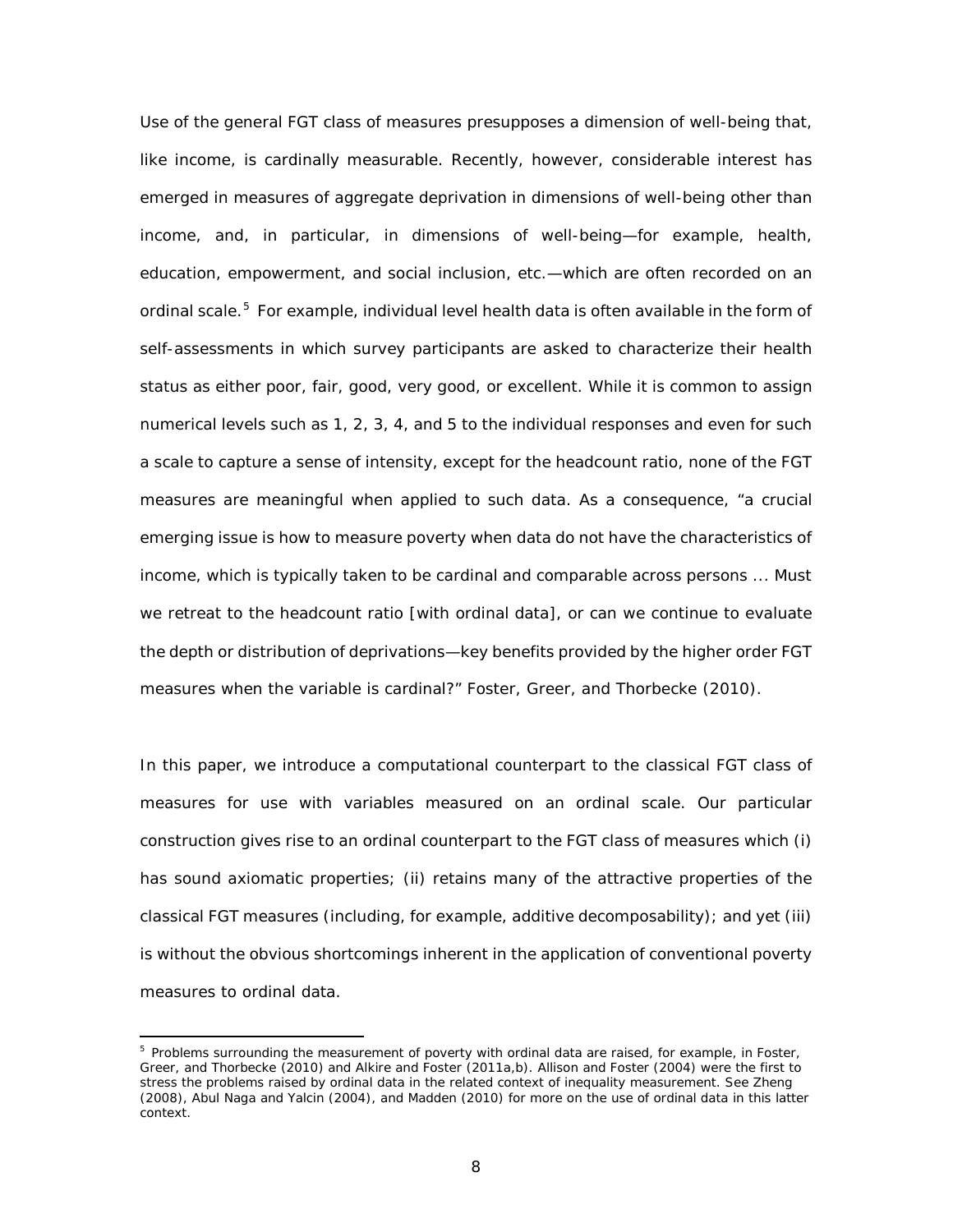A particularly important concern that arises when applying measures to ordinal data has to do with the arbitrary nature of the numerical values representing the various levels of achievement. Specifically, because no individual is made better or worse off by an order-preserving transformation applied to the levels of achievement and to the poverty line, any suitable poverty measure (or at least its induced poverty ordering) should be invariant to *any* such transformation.<sup>[6](#page-19-0)</sup> However, it is easy to construct examples in which the ordering of two distributions by virtually any existing measure is reversed when the levels of achievement and poverty line are subjected to a positive monotonic transformation.

The ordinal FGT measures developed in this paper not only avoid this obvious shortcoming, but they also satisfy a number of other attractive properties. In the literature on income poverty, for example, there are a number of core properties generally regarded that any poverty measure should satisfy. A further contribution of the present paper is our development of ordinal analogues of certain FGT properties, and our verification of the axioms that are satisfied by our proposed measures.

We briefly review the FGT class of poverty measures. In the next section, we also present an equivalent reformulation of this class which gives rise to an interesting interpretation of the FGT measures. We exploit this novel reformulation to construct an ordinal counterpart to the classical FGT measures. We then develop a formal axiomatic framework for the measurement of poverty with ordinal variables and identify the axioms that are satisfied by our proposed class of measures. In the final section, we illustrate the application of our poverty measures to self-reported health data from the

<span id="page-19-0"></span> $6$  This point is emphasized in Alkire and Foster (2011b, p. 306) where they state that "the key requirement for ordinal data is that if the cut-off and variables are changed by a monotonic transformation, the level of poverty must remain unchanged, and the same people must be identified as poor." Also, Allison and Foster (2004) discuss this problem in the context of measuring inequality with self-reported health data.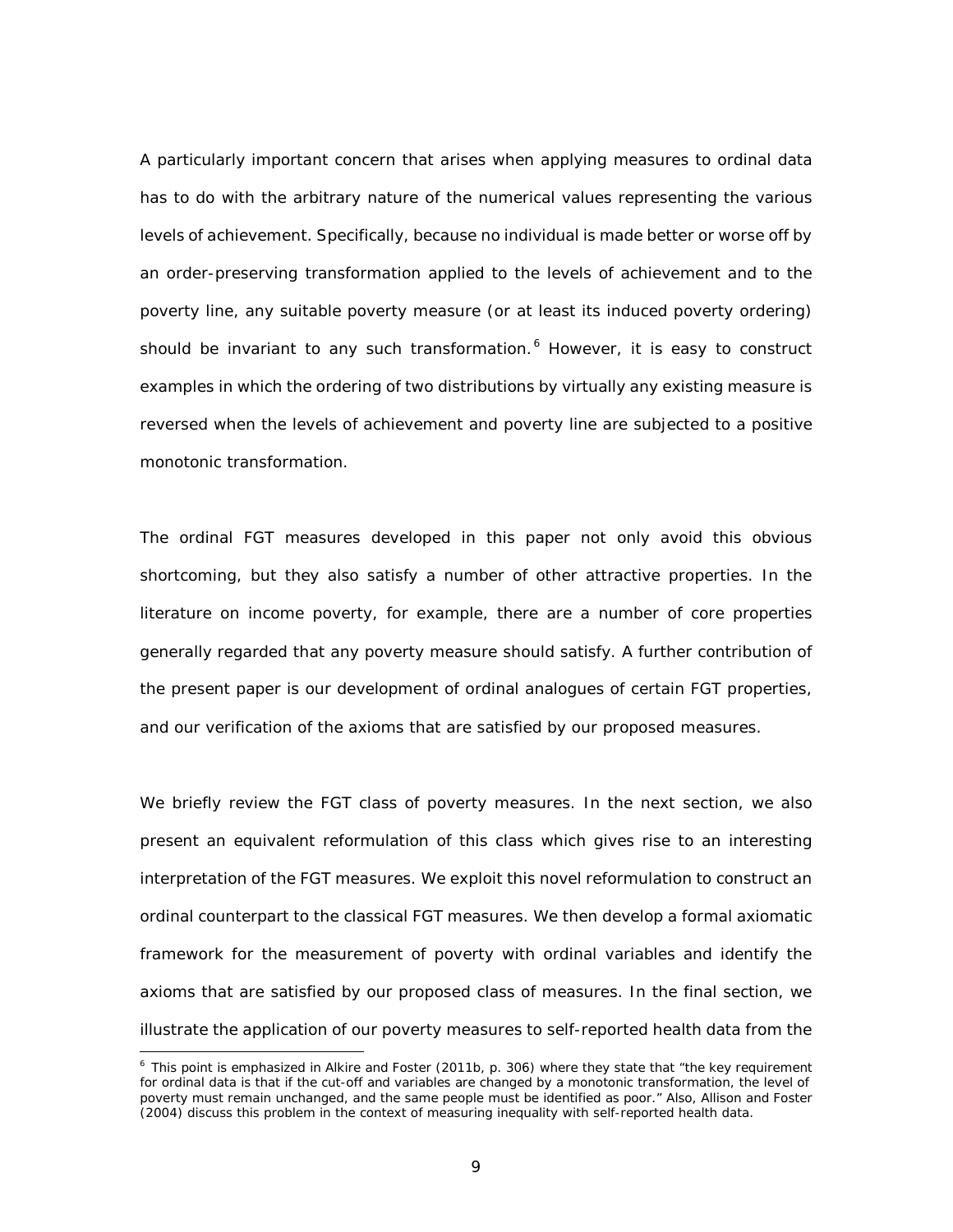United States and Canada. When applied to this dataset, our measures suggest that there is unambiguously greater ill-health in the United States than in Canada for the bottom 20% of their income distributions.

### <span id="page-20-0"></span>**2.2 The FGT Class of Poverty Measures**

[Foster, Greer, and Thorbecke \(1984\)](#page-97-0), hereafter FGT, introduced the class of poverty measures<sup>[7](#page-20-2)</sup>

<span id="page-20-1"></span>
$$
\pi_{\alpha,\ell}(Y) = \mathbf{E}_Y[[g(Y;\ell)]^\alpha 1(Y \le \ell)] \quad \alpha, \ell \in \mathbb{R}_+ \tag{2-1}
$$

where *Y* is income,  $\ell$  is the poverty line,  $g(y;\ell) = (\ell - y)/\ell$  is the normalized income shortfall, and  $1()$  is the indicator function which is equal to one if the argument is true and equal to zero otherwise.<sup>[8](#page-20-3)</sup> The parameter  $\alpha$  which appears in [\(2-1\)](#page-20-1) controls the degree to which shortfalls are penalized and is therefore often interpreted as an indicator of "poverty aversion." The resulting parametric class nests several of the most widely used measures in both theoretical and empirical studies of poverty measurement. When  $\alpha = 0$ , for example, the measure reduces to

$$
\pi_{0,\ell}(Y) = \mathbf{P}[Y \le \ell]
$$

which is the proportion of the population in poverty, commonly known as the *headcount ratio.* When  $\alpha = 1$ , the FGT class gives rise to the *poverty gap* measure which has a simple interpretation as the average normalized shortfall. The *squared poverty gap* measure, which reports the average of the *squared* normalized shortfalls, also emerges from the FGT class upon setting  $\alpha = 2$ . The popularity of these measures stems not only from their ease of interpretation—being based on powers of normalized

l

<span id="page-20-2"></span><sup>&</sup>lt;sup>7</sup> The FGT class of measures is commonly denoted by  $P_{\alpha}$ , where, for example,  $P_0$  is the headcount ratio,

 $P_1$  is the poverty gap measure, and  $P_2$  is the squared gap measure. Here, we depart from this

conventional notation because of our later usage of probability measures and, hence, our desire to prevent any possible confusion between these objects.

<span id="page-20-3"></span><sup>&</sup>lt;sup>8</sup> Here, as throughout, we adopt the strong definition of the poor (Donaldson and Weymark 1986) under which the poor consists of all individuals with achievement level less than or equal to the poverty line.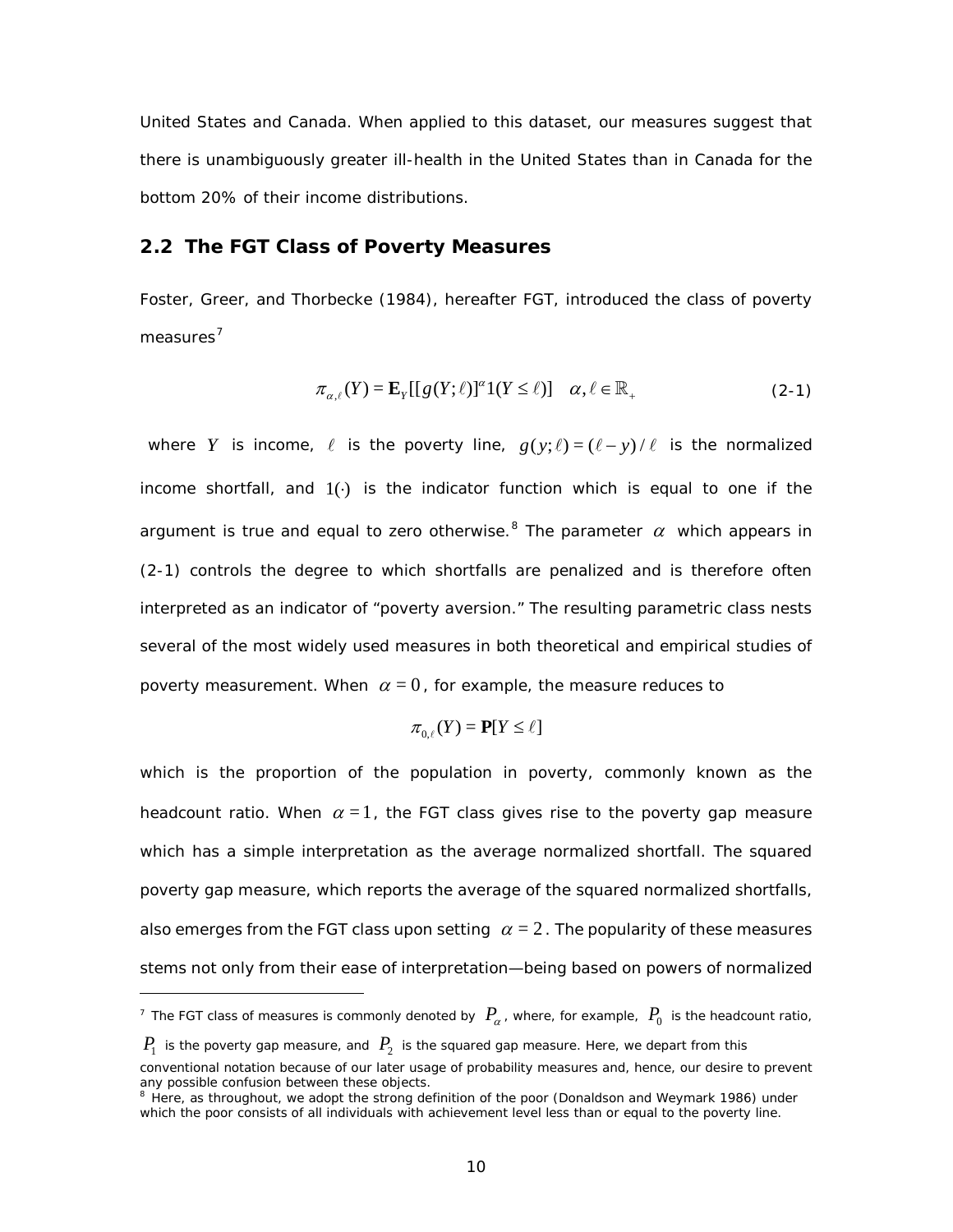shortfalls—but also from their sound axiomatic properties which include the attractive additive decomposability and subgroup consistency properties. For a detailed account of the FGT class of measures, including a discussion of the axiomatic foundations and related literature, the reader is referred to [Foster, Greer, and Thorbecke \(2010\)](#page-97-1).

The classical formulation of the FGT class of measures in terms of "shortfalls" relies critically on a well-defined notion of distance between an individual's level of income and the poverty cut-off. While this formulation is quite natural and appealing in the context of income poverty where the distance between an individual's level of income and the poverty cut-off is not only meaningful but also quite easy to interpret, it does not carry over in any natural way to situations in which the variable of interest has only ordinal significance. Our objective in this section is to develop an alternative formulation of the FGT class of measures which not only gives rise to a novel interpretation of them as the expected outcomes of particular income lotteries, but which also allows us to adapt the FGT class quite naturally to situations where the underlying variables are ordinal.

To begin, let *F* denote the distribution of income and *Y* denote a random draw from *F*. Also, let  $U_i$  be the random variable which is uniformly distributed on  $[0, l]$  but which is stochastically independent of  $Y$ . We then define the survival function of  $U_{\ell}$ as  $G_{\ell}(y) = \mathbf{P}[U_{\ell} \geq y]$ , and for  $\alpha > 0$  we denote by  $U_{\alpha,\ell}$  the random variable with survival function  $\ G^{(\alpha )}_\ell (y)\!\equiv\! [G_\ell(y)]^{\alpha}$  . Lastly, in the case  $\ \alpha=0$  , we define  $\ U_{0,\ell}^{}$  to be a random variable which has probability mass one at  $\ell$  . With  $U_{\alpha,\ell}^+$  in hand, we introduce the binary random variable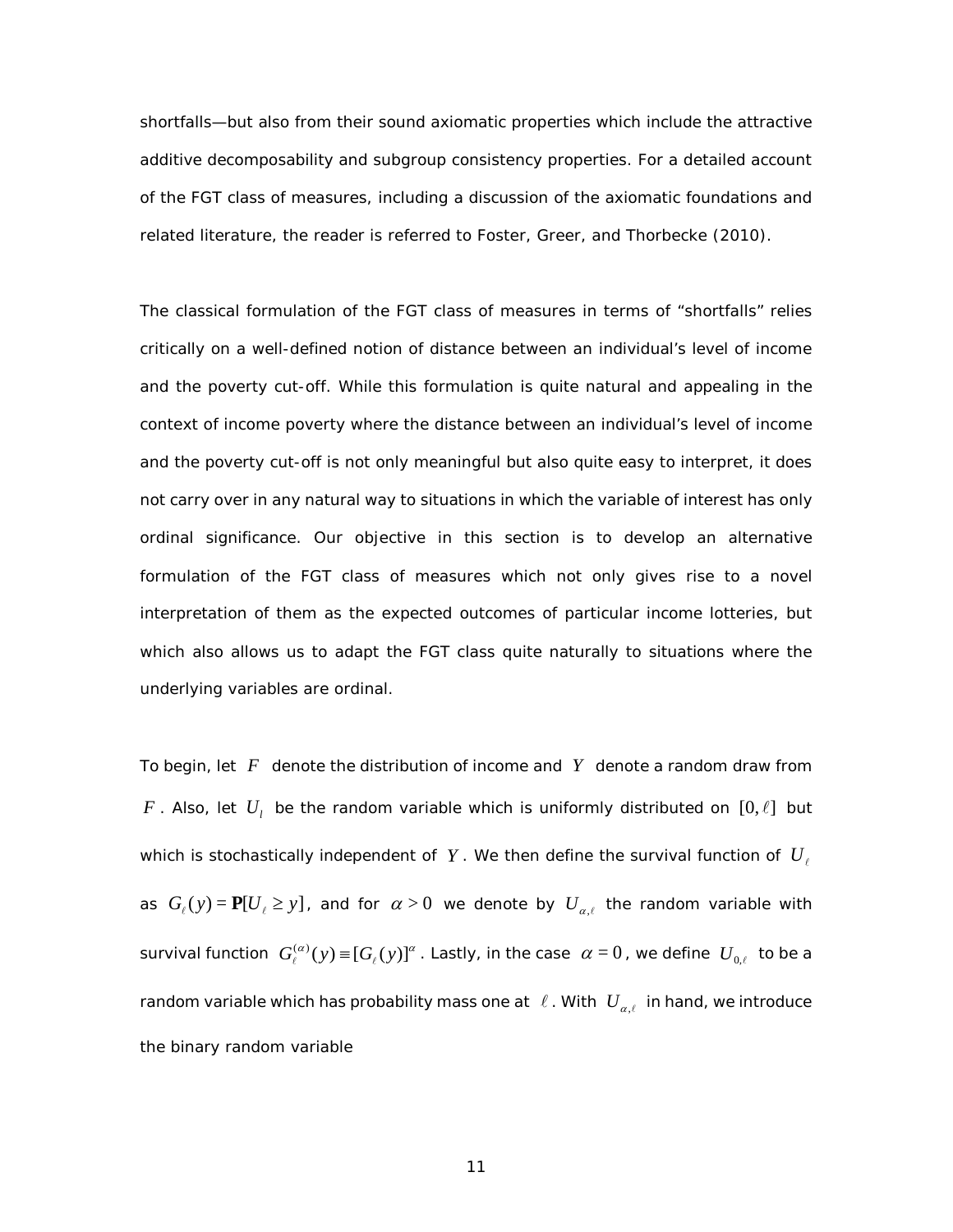<span id="page-22-0"></span>
$$
I_{\alpha,\ell} = 1(Y \le U_{\alpha,\ell})1(Y \le \ell). \tag{2-2}
$$

Thus,  $I_{\alpha,\ell}$  is equal to one if, and only if, an individual's income generated from  $F$  is less than the poverty line *and* less than the realization of the random draw  $U_{\alpha}$  from incomes below the poverty line.

Of particular interest for the measurement of poverty is the expected value of this variable, namely

$$
\mathbf{E}_{Y,U_{\alpha,\ell}}[1(Y \le U_{\alpha,\ell})1(Y \le \ell)] = \mathbf{E}_{Y,U_{\alpha,\ell}}[\mathbf{I}_{\alpha,\ell}]
$$
  
= 
$$
\mathbf{P}[\mathbf{I}_{\alpha,\ell} = 1],
$$
 (2-3)

which is the *probability* that an individual would be better off with the realization of  $U_{\alpha,\ell}$  rather than the realization of  $Y$ . In order to connect this probabilistic statement to classical approaches to poverty measurement, consider taking expectations of [\(2-2\)](#page-22-0) first with respect to  $U_{\alpha,\ell}$ . Doing so yields

$$
\mathbf{E}_{Y,U_{\alpha,\ell}}[1(Y \le U_{\alpha,\ell})1(Y \le \ell)] = \mathbf{E}_Y\left[ \left(\frac{\ell-Y}{\ell}\right)^{\alpha}1(Y \le \ell) \right],\tag{2-4}
$$

which is the FGT measure  $\pi_{\alpha,\ell}(Y)$ . Consequently, we see that each member of the FGT class of measures when applied to income has a dual interpretation: first, as the average of (a functional of) normalized income shortfalls; and second, as the probability of accepting the income which is drawn at random from the poor incomes according to  $|G_{\ell}^{(\alpha)}|$ .

When we reverse the order of expectations we obtain an alternative formulation of the FGT class of measures as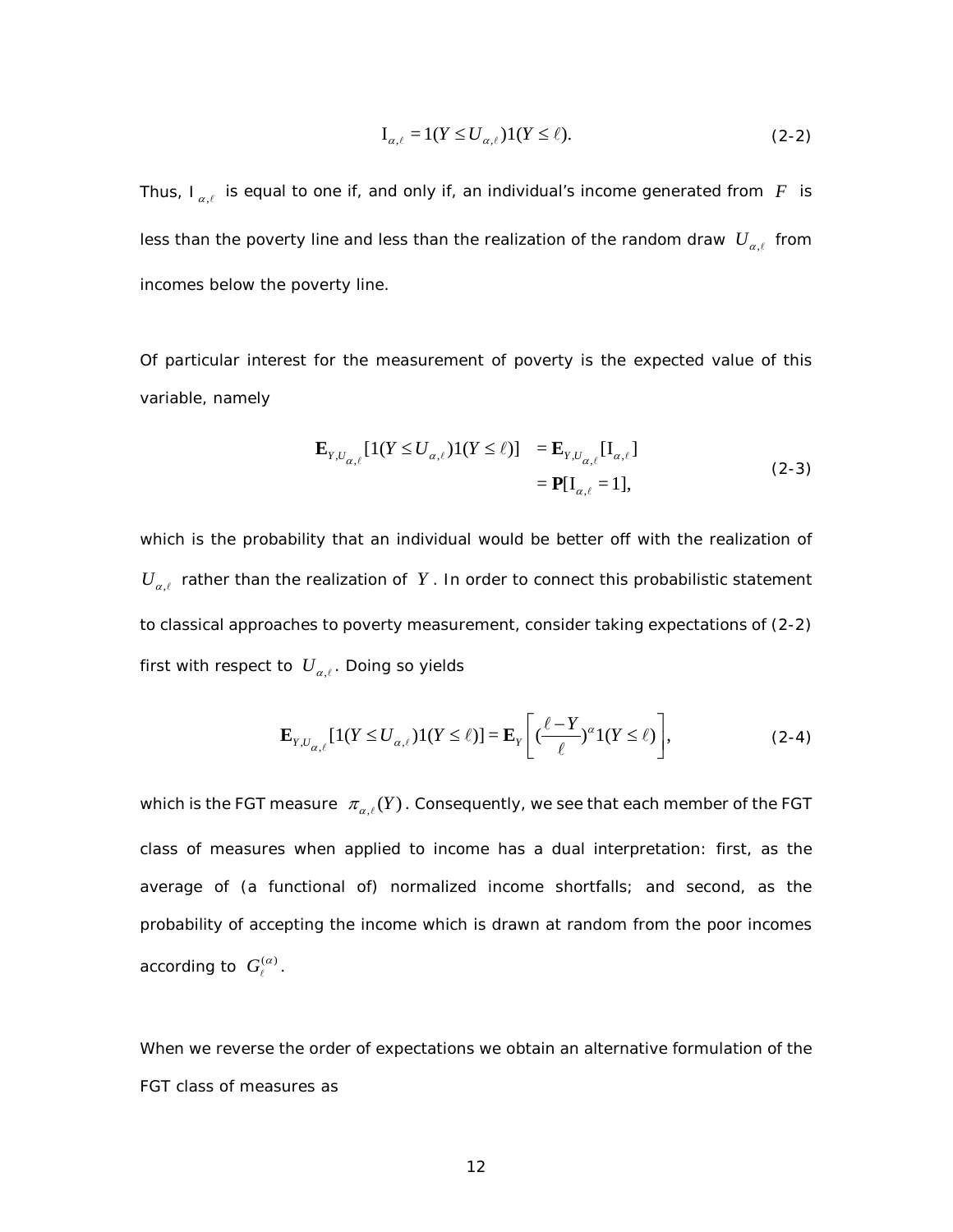<span id="page-23-0"></span>
$$
\mathbf{E}_{Y,U_{\alpha,\ell}}[1(Y \le U_{\alpha,\ell})1(Y \le \ell)] = \mathbf{E}_{U_{\alpha,\ell}}[F_{Y|Y \le \ell}(U_{\alpha,\ell})] \times \mathbf{P}[Y \le \ell]
$$
\n
$$
= \mathbf{E}_{U_{\alpha,\ell}}[F(U_{\alpha})]
$$
\n(2-5)

for  $\alpha, \ell \in \mathbb{R}_+$ . Equation [\(2-5\)](#page-23-0) shows that each member of the FGT class is also equivalent to an expected headcount, where the expectation is with respect to a random variable from the set  $\{U_{\alpha,\ell}, \alpha \geq 0\}$ . That is, imagine using the realization of  $U_{\alpha,\ell}$  as the poverty line in the computation of the headcount. The last line of equation [\(2-5\)](#page-23-0) shows that the FGT measure with parameters  $(\alpha, \ell)$  is in fact equivalent to the average of the headcounts corresponding to the various realizations of  $U_{\alpha}$ .

This latter formulation of the FGT class of measures gives rise to an interesting reinterpretation in the spirit of [Harsanyi \(1953\)](#page-98-0) and [Rawls \(1999\)](#page-99-0), where one's value judgement on the distribution of income corresponds to a hypothetical situation in which an individual has complete ignorance of her own relative position in society and instead faces an income lottery. When  $\alpha = 1$ , for example, the income lottery is such that the individual has the same chance of obtaining the lowest income as any other level of income up to the poverty line. The expectation in the last line of [\(2-5\)](#page-23-0) may therefore be interpreted as the percentile of the income distribution an individual, say, would expect to find herself in if faced with the prospect of drawing her income at random from a  $U[0, \ell]$  distribution.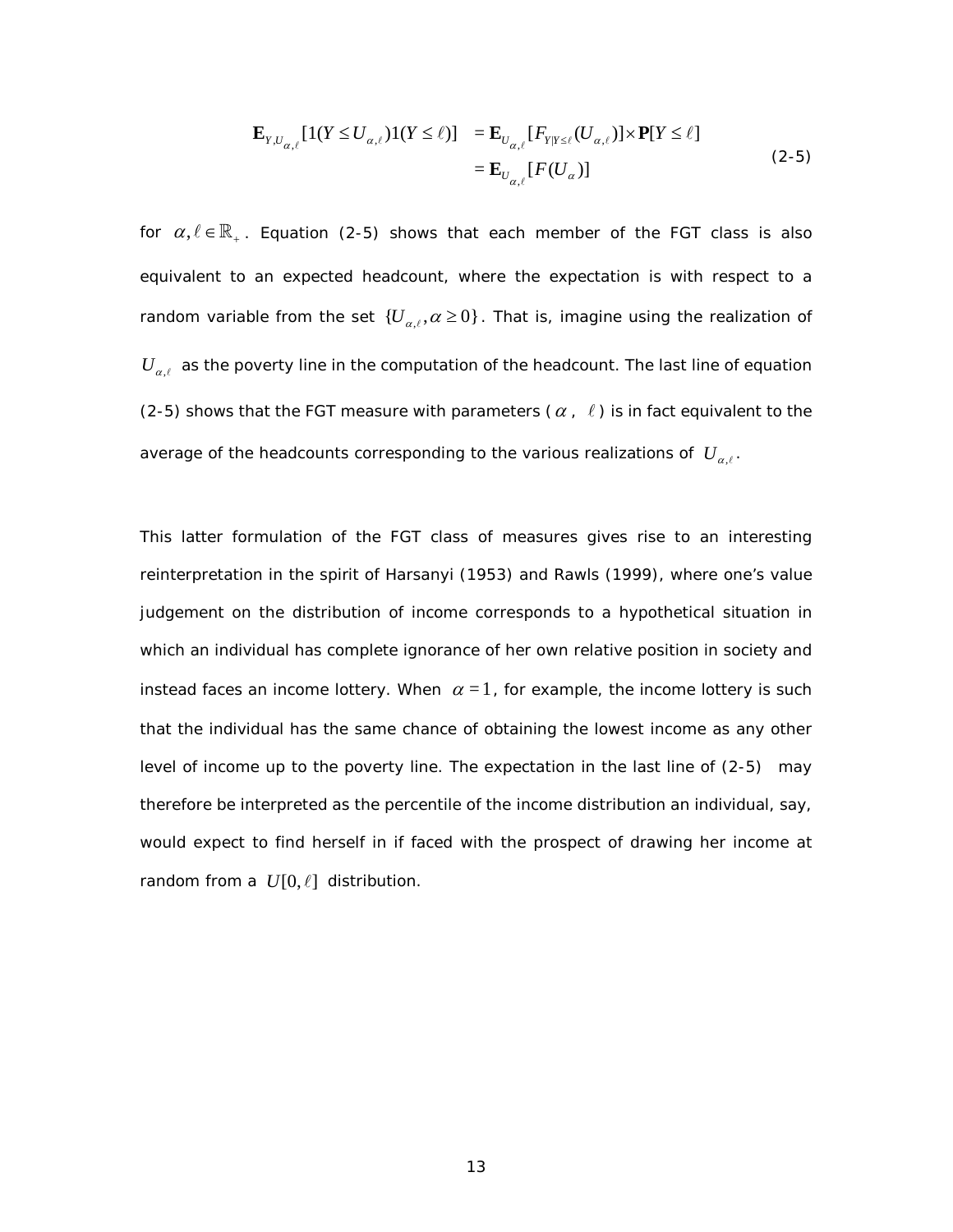<span id="page-24-0"></span>**Figure 2-1: FGT measures as expected outcomes of an income lottery**



(a) Comparing the values of two hypothetical CDFs at random draws  $u_1$  and  $u_2$ ]



When  $\alpha = 2$ , the measure may again be interpreted as an expected percentile albeit with the expectation taken with respect to the distribution  $1 - G^{(2)}_i(y)$ . Because the distribution  $1 - G_{\ell}^{(2)}(y)$  as depicted in [Figure 2-1\(](#page-24-0)a) is everywhere above the uniform CDF (i.e., is stochastically dominated by the uniform CDF), there is a lower chance of observing a draw close to the poverty line (i.e., the probability of observing  $u_2$  rather than  $u_i$  in [Figure 2-1\(](#page-24-0)a) has fallen) and hence the corresponding percentiles contribute less to the expected value. This interpretation is also equivalent to regarding  $\pi_{2,\ell}$  as a weighted average of the headcount ratios evaluated at all incomes in the interval  $[0, l]$ , but with weights tilted towards the poorest of the poor. Similar interpretations may be obtained for  $\alpha > 2$ .

In general, rather than framing the FGT measures in terms of average (normalized)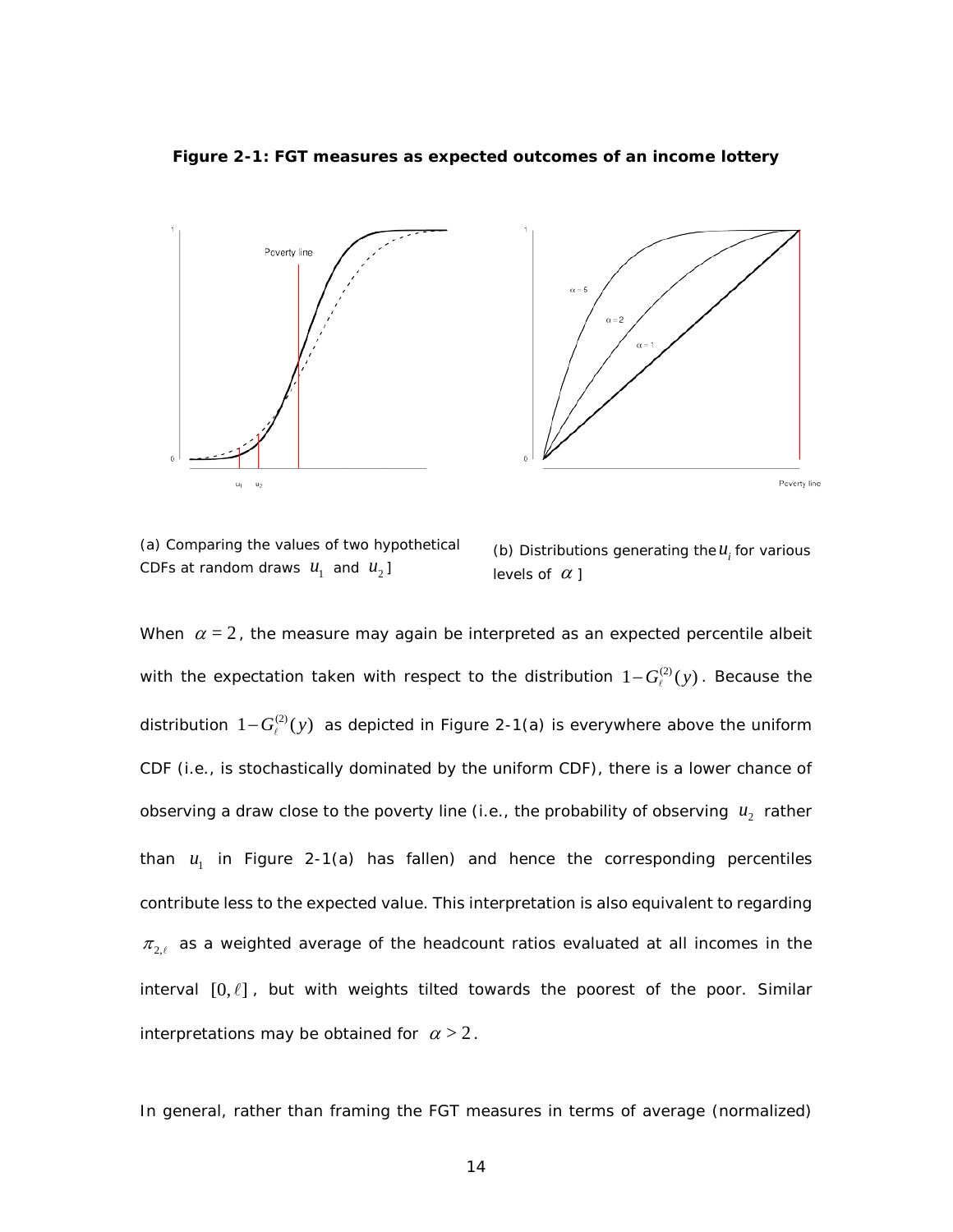shortfalls, the modified formulation obtained in the last line of equation [\(2-5\)](#page-23-0) frames each FGT measure as an expected value of headcount ratios. Because shortfalls are no longer interpretable in the case of ordinal variables, whereas headcount ratios and even averages of headcount ratios are, the latter interpretation suggests that the FGT class of measures can be adapted so as to apply to ordinal variables.

## <span id="page-25-0"></span>**2.3 Extending the FGT class of measures to ordinal variables**

In this section we seek to extend the FGT class for use with measures of achievement that are recorded on an ordinal scale. We assume that the number of ordered categories of achievement, denoted by *n* , is exogenously determined, and we let  $S = \{ y_1, y_2, \ldots, y_n \}$  denote a numerical representation where  $|y_{i+1} > y_i|^9$  $|y_{i+1} > y_i|^9$  Let  $F$  record the distribution of achievements for a given population, and denote by *Y* a random draw from  $F$ . Thus,  $F(y_1)$  is the proportion of individuals in the population with level of achievement  $y_1$ , whereas  $F(y_k) - F(y_{k-1})$  is the proportion of individuals in the population with level of achievement  $y_k$ . We allow for the possibility that  $F$ apportions zero probability to one or more of the *n* levels of achievement.

Given a pre-specified poverty line  $\ell \in \{y_1, ..., y_n\}$ , we then define  $U_{s,\ell}$  to be a random variable which is uniformly distributed on  $S \cap [0, \ell]$ . Also, we define the survival function  $G_{s,\ell}(u) = P[U_{s,\ell} \geq u]$ , and let  $U_{\alpha,s,\ell}$  denote a random variable with survival function  $G_{S,\ell}^{(\alpha)}(y)$   $\equiv$   $[G_{S,\ell}(y)]^{\alpha}$  for  $\alpha$   $>$   $0$  . In the case  $\alpha$   $=$   $0$  , we define  $U_{0,S,\ell}$  to be a random variable which has probability mass one at the poverty line  $\ell$ . With  $U_{\alpha,s,\ell}$  in hand, define the random variable

i,

<span id="page-25-1"></span><sup>&</sup>lt;sup>9</sup> The numerical representation is arbitrary apart from the restriction that  $0 \le y_1 < \cdots < y_n < \infty$ .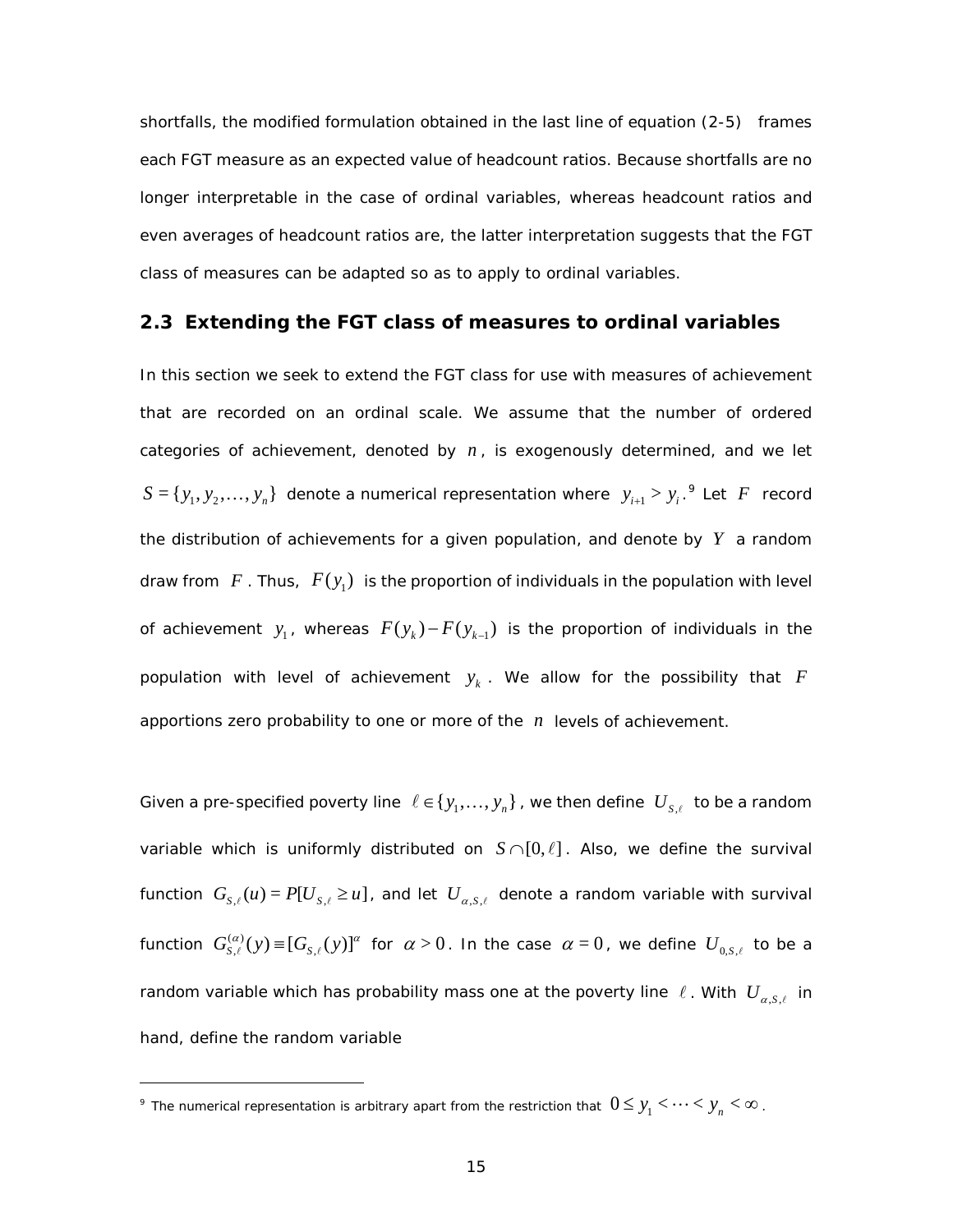$$
I_{\alpha,\ell} = 1(Y \le U_{\alpha,S,\ell})1(Y \le \ell). \tag{2-6}
$$

The random variable  $I_{\alpha,\ell}$  is the analogue of the binary random variable previously defined in [\(2-2\)](#page-22-0) and has a similar interpretation. Specifically, the variable  $I_{\alpha,\ell}$ assumes the value 1 if, and only if, the realization of  $Y$  according to  $F$  falls at or below the realization of  $\;U_{\alpha,S,\ell}\;$  according to  $\;G^{(\alpha)}_{S,\ell}$ . The expected value of  $\;{\rm I}_{\alpha,\ell}\;$  is again the probability that an individual would be better off with the realization of  $U_{\alpha, S, \ell}$  as their level of well-being than the realization of *Y* . Expressed in terms of an average of headcounts, we have

<span id="page-26-0"></span>
$$
\pi_{\alpha,\ell}(Y) = \mathbf{E}_{Y,U_{\alpha,S,\ell}}[\mathbf{1}(Y \le U_{\alpha,S,\ell})\mathbf{1}(Y \le \ell)]
$$
  
\n
$$
= \mathbf{E}_{U_{\alpha,\ell}}[F_{Y|Y \le \ell}(U_{\alpha,S,\ell})] \times \mathbf{P}[Y \le \ell]
$$
  
\n
$$
= \mathbf{E}_{U_{\alpha,\ell}}[F(U_{\alpha,S,\ell})].
$$
\n(2-7)

Because the distribution of  $U_{\alpha,s,\ell}$  has its support restricted to the set  $S \cap [0,\ell]$ , the classical formulation of the FGT class of measures in terms of shortfalls is no longer recovered from [\(2-7\)](#page-26-0) by simply reversing the order of integration. Notice, however, that if *Y* is indeed a cardinal random variable with support on the positive reals, then  $S \cap [0,\ell] = [0,\ell]$ , in which case  $U_{\alpha,s,\ell}$  is as defined in [\(2-2\),](#page-22-0) and the classical FGT class *is* recovered by reversing the order of integration. In this sense, the formulation of  $\pi_{\alpha,\ell}$ in [\(2-7\)](#page-26-0) may be seen to nest the classical FGT measures.

Irrespective of whether the underlying variable is ordinal or cardinal, the modified formulation in [\(2-7\)](#page-26-0) retains the interpretation as an average headcount (or expected percentile) and also the dual interpretation as an expected poverty status. For example, when  $\alpha = 1$ , one's value judgement corresponds to the expected percentile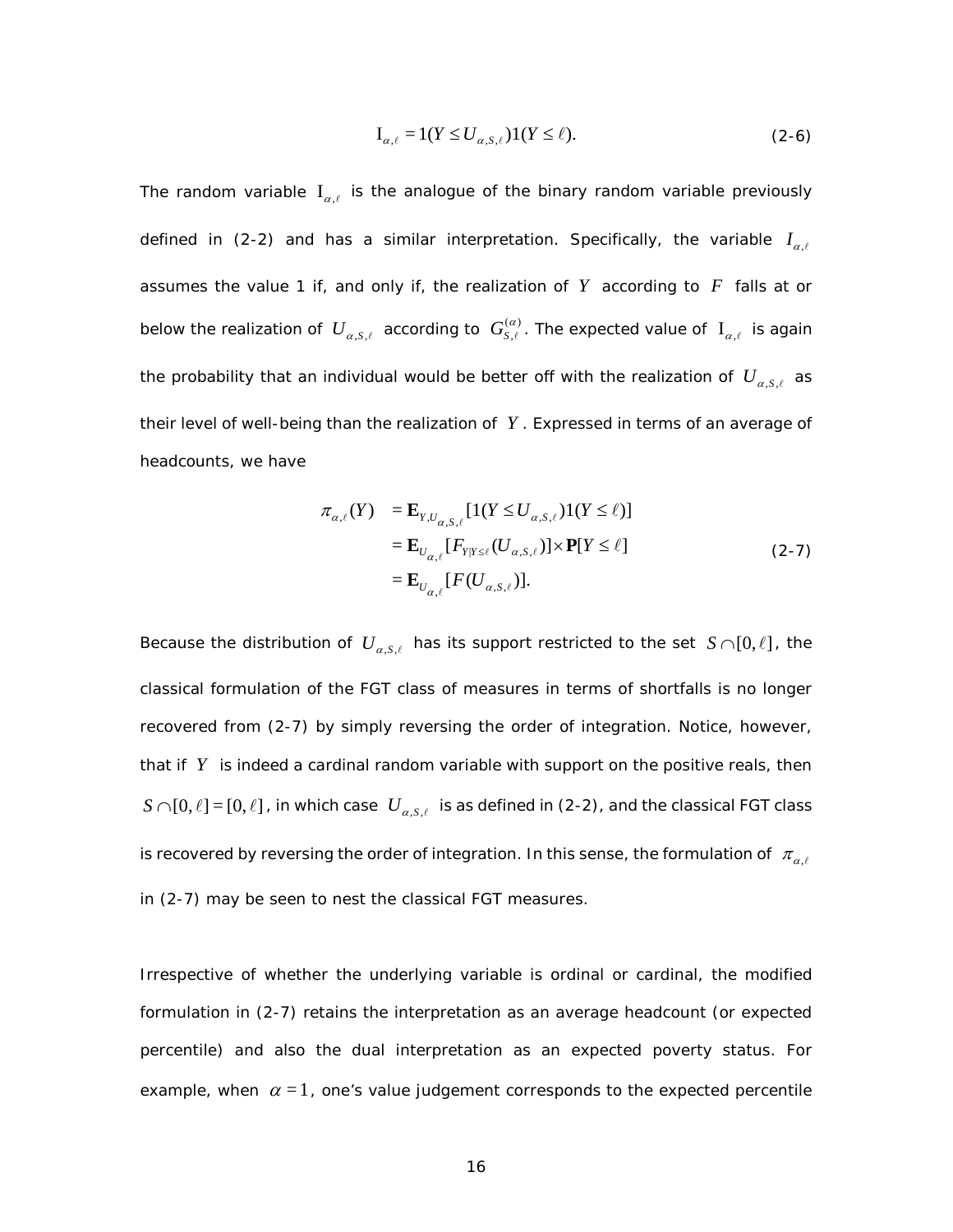in the distribution of levels of achievement in society when an individual has complete ignorance of his own relative position in society and instead faces a lottery with the same chance of obtaining the lowest level of achievement as any other possible level of achievement up to the poverty line.

It is worth emphasizing that the key distinction between [\(2-7\)](#page-26-0) and the classical formulation of the FGT measures—cf., equation [\(2-5\)—](#page-23-0)lies in the expectation being over a potentially finite number of states  $y_1, \dots, y_k$  where  $y_k$ , is the most preferred state for which someone is still identified as poor, rather than necessarily being over the continuum  $[0, l]$ . It is also important to emphasize that this distinction is not merely technical: when *Y* is a cardinal variable, such as income, distances between  $y_1$  and  $y_k$ , or between  $y_1$  and any  $y \in [y_1, y_k]$  are well defined; in contrast, when *Y* is ordinal, distances are no longer meaningful and, moreover, "levels" of achievement outside of the set  $\{y_1, y_2, ..., y_n\}$  are not well-defined.

In addition to retaining precisely the same interpretation, the ordinal class of FGT measures as defined in [\(2-7\)](#page-26-0) also retain the computational simplicity of the classical FGT class of measures. To see this, suppose that  $Y$  is an ordinal random variable with distribution  $(p_1, y_1; ...; p_n, y_n)$ . Also, for concreteness, suppose that  $\ell = y_k$ .<sup>[10](#page-27-0)</sup> Then, enumerating the values of the survival function for any fixed  $\alpha > 0$ , we obtain

$$
[G_{s,\ell}(y_{k-j})]^{\alpha} = (\frac{j+1}{k})^{\alpha}, \quad j = 0, \ldots, k-1.
$$

Note that

l

<span id="page-27-0"></span><sup>&</sup>lt;sup>10</sup> Incidentally, because the support of the random variable  $U_{\alpha, S, \ell}$  is  $\{y_1, \ldots, y_n\} \cap [0, \ell]$ , the computational formula is the same for any value of the poverty line in the interval  $\left[\,y_{k}, y_{k+\!1}\right)$ .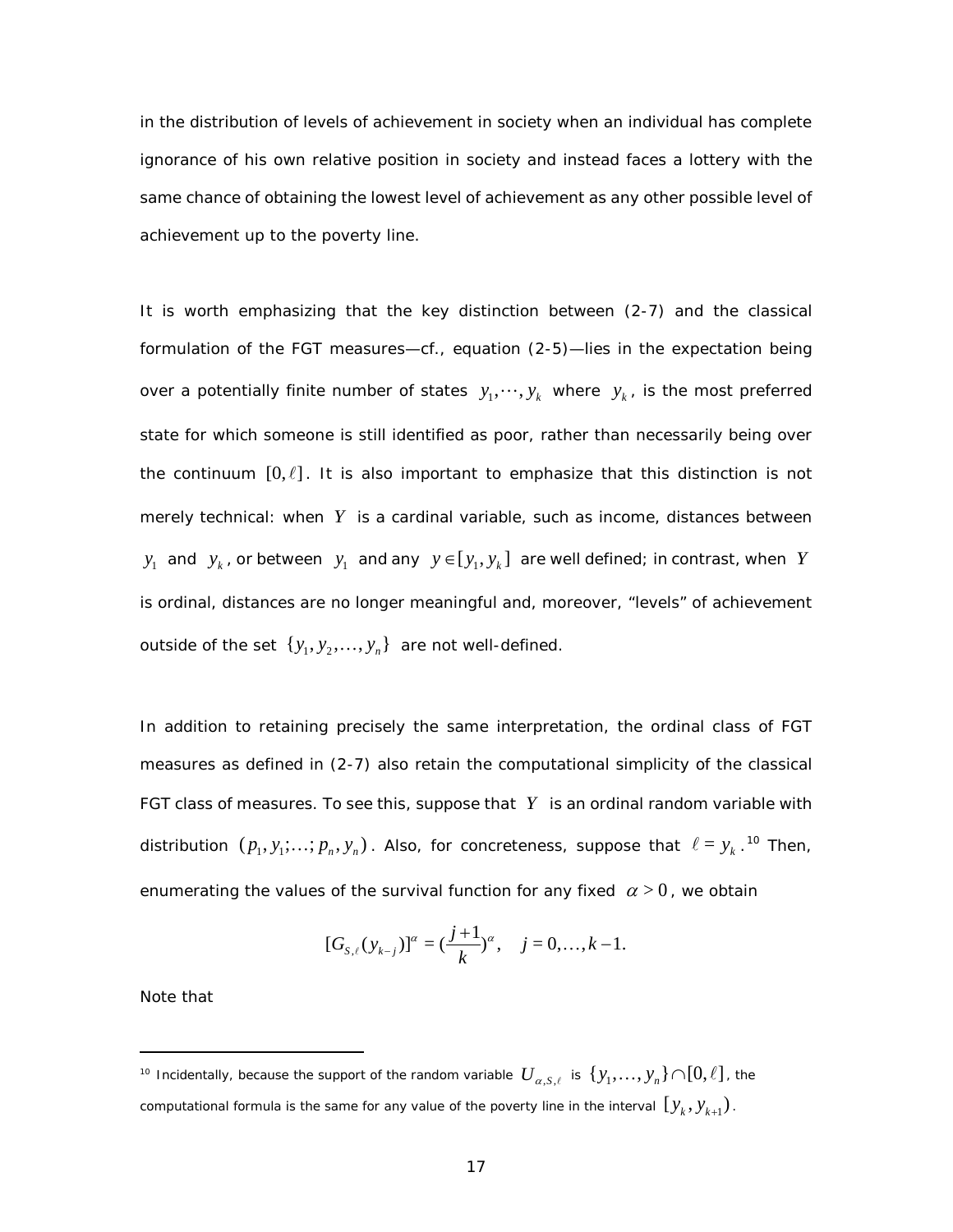<span id="page-28-1"></span>
$$
[G_{s,\ell}(y_1)]^{\alpha}=1.
$$

The probability mass at  $y_j$  is thus given by

$$
\mathbf{P}[U_{\alpha,S,\ell} = y_j] = \left(\frac{k-j+1}{k}\right)^{\alpha} - \left(\frac{k-j}{k}\right)^{\alpha} \tag{2-8}
$$

for  $j \in \{1, ..., k\}$ . With the probability mass function [\(2-8\)](#page-28-1) in hand, we immediately obtain the computational formula for the ordinal measure  $\pi_{\alpha,\ell}$  for any  $\alpha > 0$  as

$$
\pi_{\alpha,\ell}(Y) = \sum_{j=1}^{k} F(y_j) \left[ \left( \frac{k-j+1}{k} \right)^{\alpha} - \left( \frac{k-j}{k} \right)^{\alpha} \right]
$$
\n
$$
= \sum_{j=1}^{k} p_j \left( \frac{k-j+1}{k} \right)^{\alpha} \tag{2-9}
$$

where  $F(y_j) = \sum_{i \le j} p_i$ , and the last line follows as a consequence of Abel's partial summation formula [Apostol \(1974\)](#page-95-1).

## <span id="page-28-0"></span>**2.4 Properties of the Ordinal FGT Class of Measures**

A number of intuitively appealing desiderata (axioms) have been put forth in the literature on income poverty; see, for example, [Zheng \(1997\)](#page-100-0). While some of these axioms carry over without modification to the present context (e.g., the focus, symmetry, and replication invariance axioms), many do not. In fact, a number of axioms which are widely considered to be intuitively appealing in the context of income poverty become rather unappealing when the underlying measure of achievement has only ordinal significance. In this section, we collect—and suitably reformulate when necessary—a set of core axioms for poverty measurement with ordinal variables. We also identify the particular axioms that are satisfied by various members of our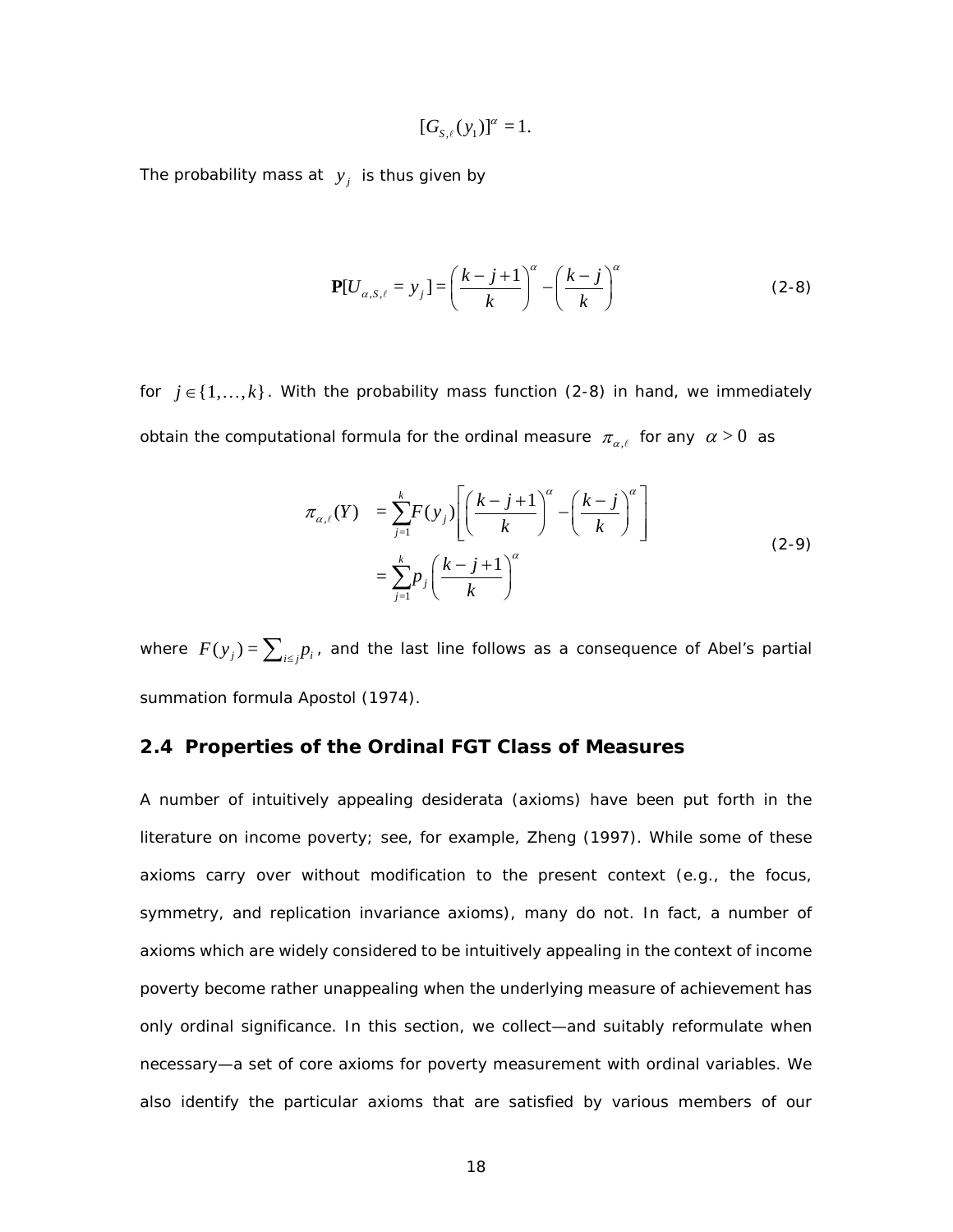proposed parametric class of ordinal FGT measures.

A particularly important issue that arises in the context of measurement with ordinal data has to do with the arbitrary nature of the numerical representation assigned to the levels of achievement. Specifically, because no individual is made better or worse off by an order-preserving transformation applied to the levels of achievement and to the poverty line, any suitable poverty measure (or at least its induced poverty ordering) should be invariant to *any* such transformation. This leads to the following *invariance*  axiom:

**Axiom 2.1 (Ordinal Invariance):** Suppose that  $\ell$  is given and that  $Y$  has distribution  $(p_1, y_1; p_2, y_2; \ldots; p_n, y_n)$ . If  $g: \mathbf{R} \to \mathbf{R}$  is monotone increasing, then

$$
\pi_{\alpha,\ell}(Y) = \pi_{\alpha,g(\ell)}(g(Y))
$$

for every  $l \in \{y_1, ..., y_n\}$  and all  $\alpha > 0$ .

Ensuring that the ordinal FGT measures satisfy Ordinal Invariance is particularly important in allowing us to apply the measure to ordinal variables as it implies that only changes in individuals' ranks in society can produce changes in the measured level of poverty. To see this more clearly, let *Y* be an ordinal random variable with distribution  $(p_1, y_1; \ldots; p_n, y_n)$ . Also, for concreteness, consider the case  $\alpha = 1$  so that  $U_{1, s, \ell}$  is uniformly distributed on  $S \cap [0, \ell]$  (again independent of *Y*), and suppose that  $\ell = y_k$ . Then,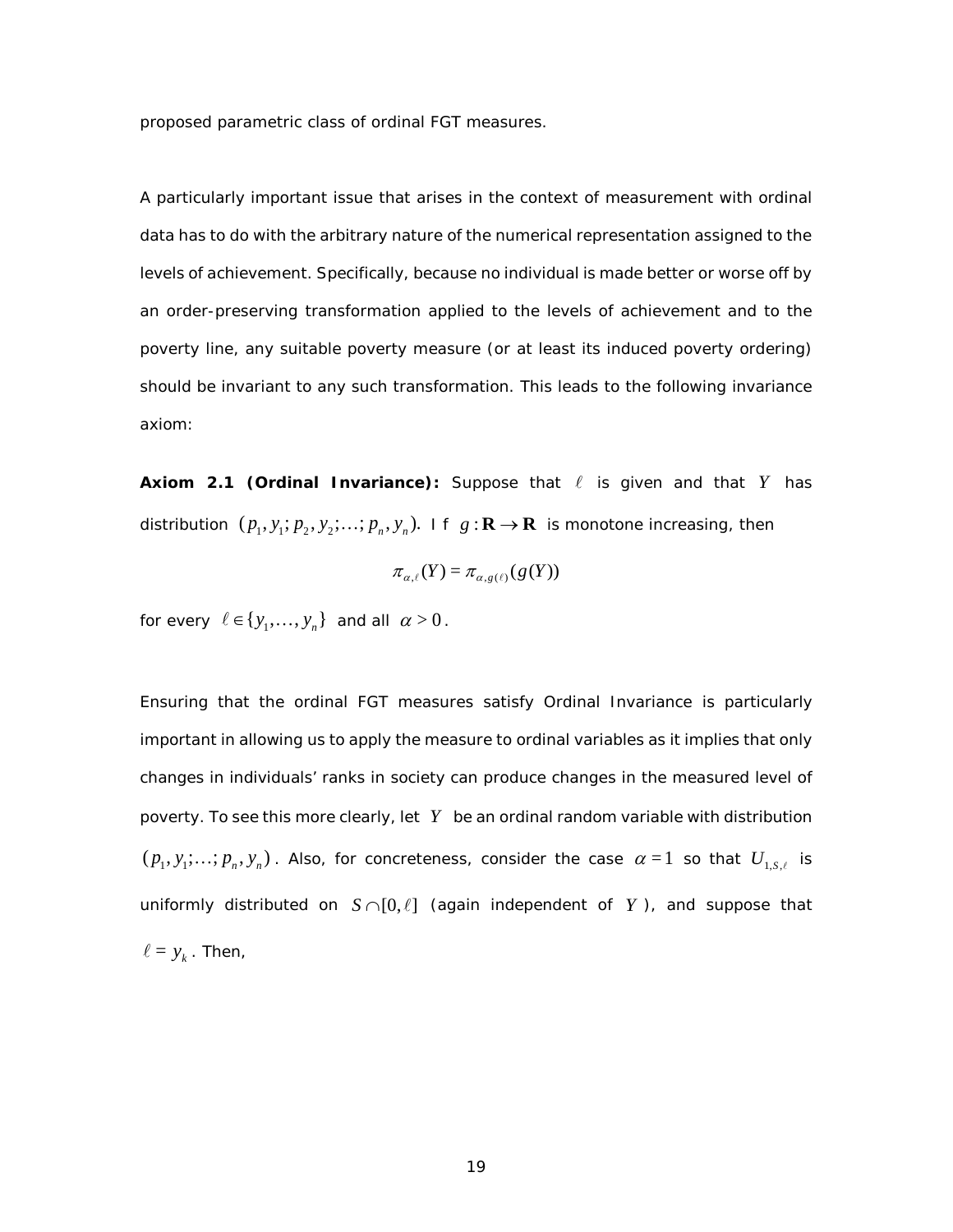$$
\pi_{1,\ell}(Y) = \mathbf{E}_{Y,U_{1,S,\ell}}[1(Y \le U_{1,S,\ell})1(Y \le \ell)]
$$
  
\n
$$
= \mathbf{E}_{U_{1,S,\ell}}[F_{Y|Y \le \ell}(U_{1,S,\ell})] \times \mathbf{P}[Y \le \ell]
$$
  
\n
$$
= \frac{\frac{1}{k} \sum_{j=1}^{k} (\sum_{i=1}^{j} p_i)}{\sum_{j=1}^{k} p_j}
$$
  
\n
$$
= \frac{p_1}{k} + \frac{(p_1 + p_2)}{k} + \dots + \frac{(p_1 + p_2 + \dots + p_k)}{k}
$$
  
\n(2-10)

Now suppose that *Y* is subjected to a positive monotonic transformation which gives rise to  $\tilde{Y} \equiv g(Y)$  with distribution  $(p_1, \tilde{y}_1; ...; p_n, \tilde{y}_n)$ . The corresponding random variate  $U_{_{1,\tilde{S},\tilde{\ell}}}$  is then, by definition, uniformly distributed on  $[\,\tilde{y}_1,\tilde{y}_2,\cdots,\tilde{y}_k\,]$  . We then have

$$
\pi_{1,m(\ell)}(\tilde{Y}) = \mathbf{E}_{\tilde{Y},U_{1,\tilde{S},\tilde{\ell}}} [1(\tilde{Y} \le U_{1,\tilde{S},\tilde{\ell}})1(\tilde{Y} \le g(\ell))]
$$
\n
$$
= \mathbf{E}_{U_{\tilde{Y},1}} [F_{\tilde{Y}|\tilde{Y} \le \ell}(U_{1,\tilde{S},\tilde{\ell}})] \times \mathbf{P}[g(Y) \le g(\ell)]
$$
\n
$$
= \frac{\frac{1}{k} \sum_{j=1}^{k} (\sum_{i=1}^{j} p_{i})}{\sum_{j=1}^{k} p_{j}} \times \mathbf{P}[Y \le \ell]
$$
\n
$$
= \frac{p_{1}}{k} + \frac{(p_{1} + p_{2})}{k} + ... + \frac{(p_{1} + p_{2} + ... + p_{k})}{k}
$$
\n(2-11)

so that the modified FGT measure is unchanged. Invariance of the general class of ordinal FGT measures to positive monotonic transformations may be verified with only a slight modification of the argument presented above and, hence, the proof is omitted.

If one accepts Ordinal Invariance as a basic axiom in the context of poverty measurement with ordinal data, then outside of our ordinal FGT measures there is currently no option other than to employ the headcount ratio as it is the only measure in the FGT class that does not violate these elementary conditions. However, the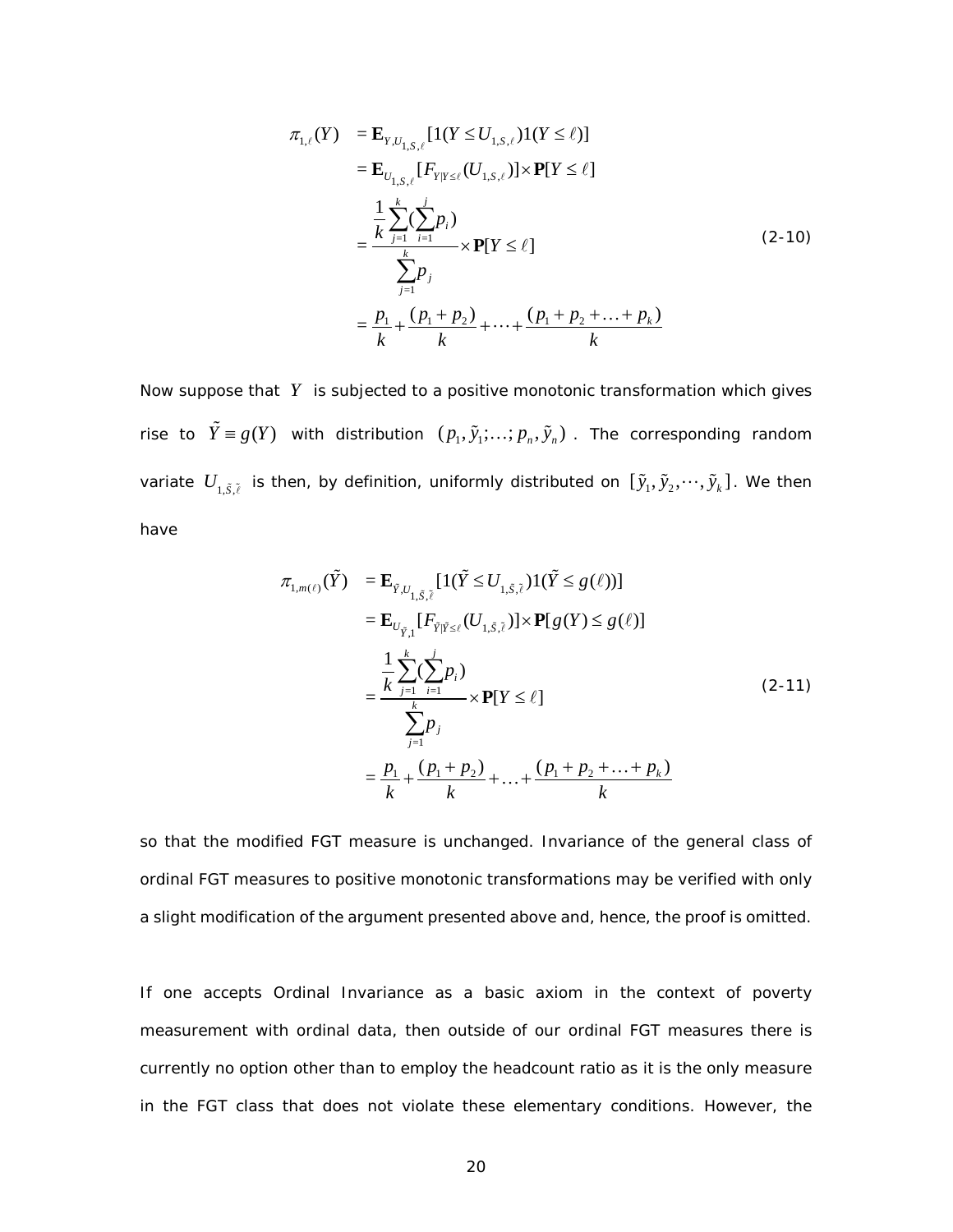well-known shortcomings associated with the headcount ratio as a measure of poverty make the use of this measure in the context of ordinal data most unfortunate. Indeed, it was Sen's influential 1976 paper in which he pointed to the failure of the headcount ratio to satisfy a basic monotonicity axiom and a transfer axiom that gave impetus to the now vast literature on poverty measurement. Fortunately, the class of ordinal FGT measures can avoid these shortcomings. To be more precise, let  $y_1, ..., y_k$  denote the states of poverty where  $y_i \succ y_i$  for any  $j > i$  with " $\succ$ " denoting the strict preference relation. The monotonicity axiom in the case of income poverty relates to the response of a poverty measure to an increase or decrease in a single individual's level of income. When translated into statements about the distribution, such an increase or decrease amounts to a transfer of probability mass. Consequently, we formulate the ordinal analogue of Sen's monotonicity axiom as follows:

**Axiom 2.2 (Monotonicity):** Let  $\ell$  be given and suppose that  $(p_1, p_2, ..., p_k)$  with  $\sum_{i \in I} p_i \leq 1$  denotes the distribution of Y in each of the corresponding k states of poverty. If  $\tilde{Y}$  has the same distribution as  $Y$  with the exception that  $\tilde{p}_j = p_j - \varepsilon$  for  $\text{some} \;\; j \in \{1, \dots, k\} \;\; \text{and} \;\; \tilde{p}_{i} = p_{i} + \varepsilon \;\; \text{for some} \;\; i < j$  , then  $\;\pi_{\alpha, \ell}(\tilde{Y}) > \pi_{\alpha, \ell}(Y)$  .  $^{11}$  $^{11}$  $^{11}$ 

Similarly, transfer in the context of income poverty relates to the response of a poverty measure to the reallocation of income from one individual to another. When translated into statements about the distribution, a transfer shifts the rank of both individuals and, hence, amounts to two separate transfers of probability mass.

i,

<span id="page-31-0"></span><sup>&</sup>lt;sup>11</sup> Implicit in our statement of the monotonicity axiom is that  $0 < \varepsilon \leq p_{j}$ . Similar restrictions on the transfer of probability mass is maintained in our statement of transfer axiom.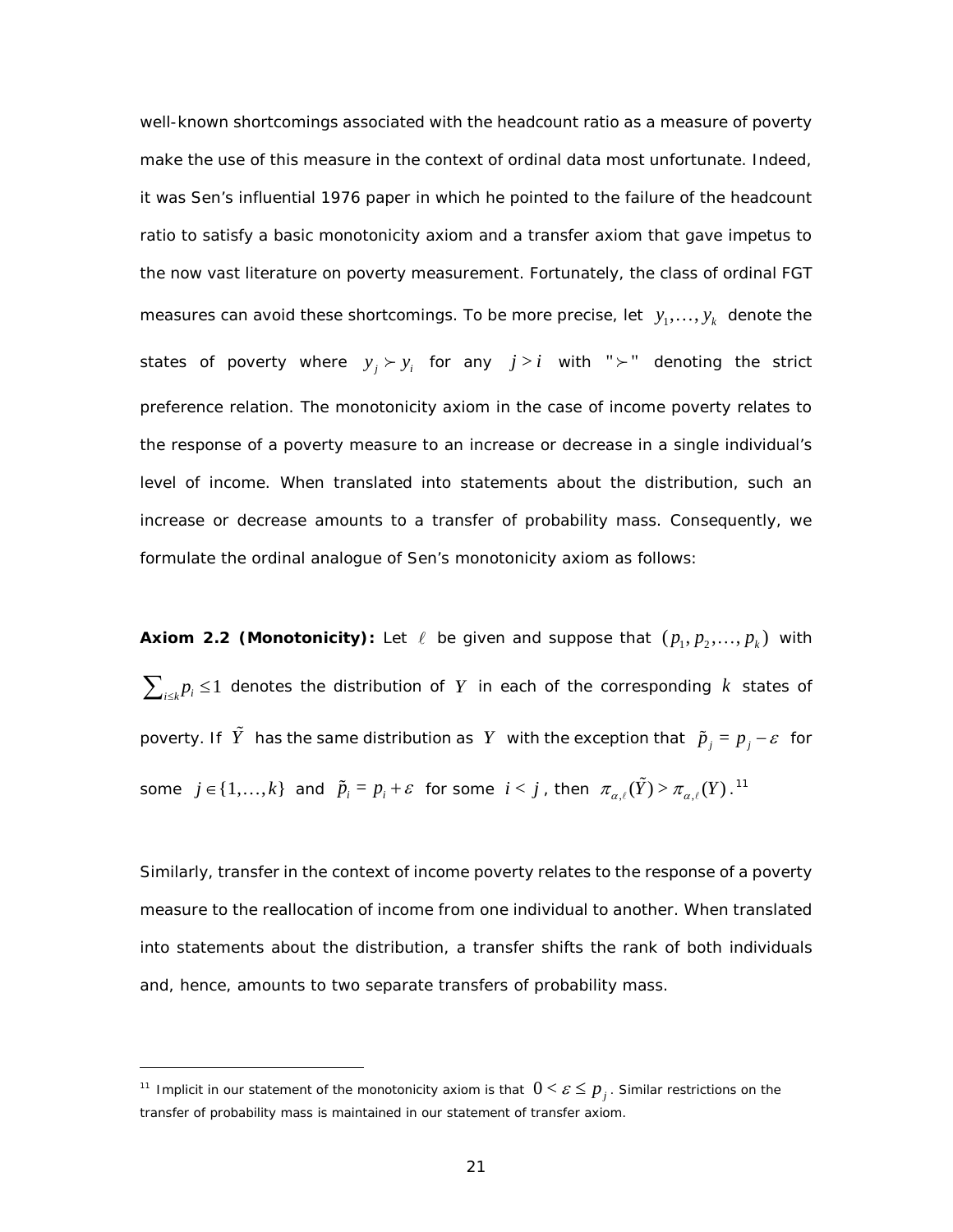**Axiom 2.3 (Transfer):** Let  $\ell$  be given and suppose that  $(p_1, p_2, ..., p_k)$  with  $\sum_{i\leq k}$  *p*<sub>*i*</sub> ≤ 1 denotes the distribution of *Y* in each of the corresponding *k* states of poverty. If  $\tilde{Y}$  is generated from the distribution of  $Y$  by transfers of probability mass  $\tilde{p}_i = p_i - \varepsilon$  offset by  $\tilde{p}_{i-m} = p_{i-m} + \varepsilon$ , and  $\tilde{p}_j = p_j - \varepsilon$  offset by  $\tilde{p}_{j+m} = p_{j+m} + \varepsilon$ , then  $\pi_{\alpha,\ell}(\tilde{Y}) > \pi_{\alpha,\ell}(Y)$  whenever  $1 \leq i-m < m \leq k$  and  $i \leq j$  with  $i, j, m \in S \cap [0,\ell]$ .

We now show that the ordinal FGT class of measures satisfies Monotonicity when  $\alpha > 0$  and Transfer when  $\alpha > 1$ . To do this we use the formula for  $\pi_{\alpha,\ell}$  in the first line of (3 1), and suppose that  $\tilde{Y}$  with distribution  $(q_1, y_1; ...; q_n, y_n)$  is obtained from  $(p_1, y_1; \ldots; p_n, y_n)$  by shifting probability mass from  $p_i$  to  $p_{i-m}$ . More precisely, suppose that  $q_i = p_i - \varepsilon$  and  $q_{i-m} = p_{i-m} + \varepsilon$  for some  $\varepsilon > 0$  with  $m+1 \le i \le k$ . The difference in the levels of poverty according to the measure  $\pi_{a,\ell}$  is then given by

$$
\pi_{\alpha,\ell}(\tilde{Y}) - \pi_{\alpha,\ell}(Y) = \sum_{j=1}^k \left( \sum_{r=1}^j (q_r - p_r) \right) \left[ \left( \frac{k-j+1}{k} \right)^{\alpha} - \left( \frac{k-j}{k} \right)^{\alpha} \right]
$$

$$
= \sum_{j=1}^k \varepsilon 1(i-1 \le j \le i) \left[ \left( \frac{k-j+1}{k} \right)^{\alpha} - \left( \frac{k-j}{k} \right)^{\alpha} \right]
$$
(2-12)

That Monotonicity is satisfied for  $\alpha > 0$  is thus verified upon noting that the second line is strictly positive for any  $\alpha > 0$ . The transfer axiom is closely related to the monotonicity axiom, albeit it involves two transfers of probability mass in equal amounts of, say,  $\varepsilon$ . If  $\tilde{Y}$  denotes the outcome of such a transfer, then the effect on poverty as measured by  $\pi_{\alpha,\ell}$  is of the form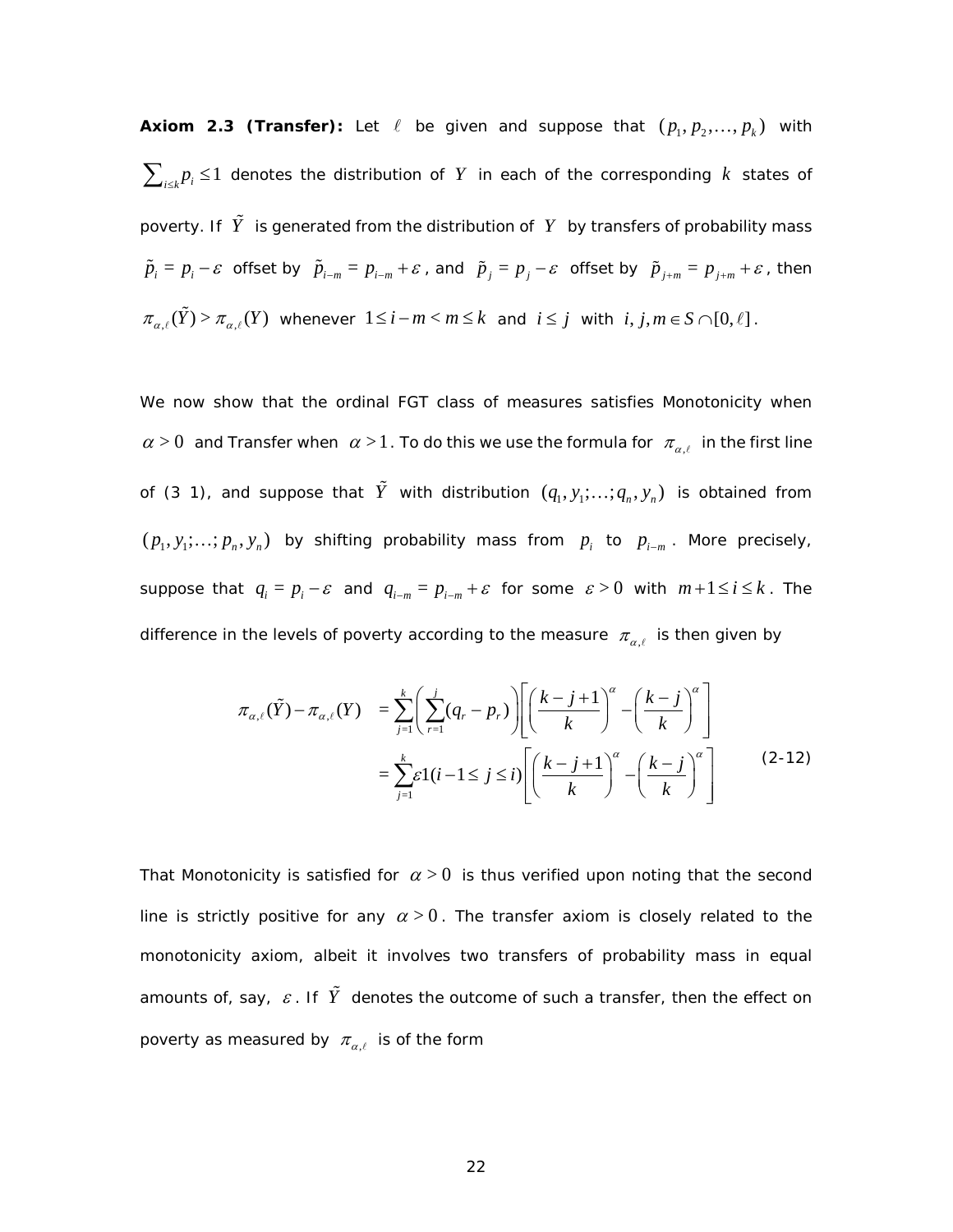$$
\pi_{\alpha,\ell}(\tilde{Y}) - \pi_{\alpha,\ell}(Y) = \sum_{r=1}^{k} \varepsilon [1(i \le r \le i+m) - 1(j-m \le r \le j)]
$$
\n
$$
\times \left[ \left(\frac{k-r+1}{k}\right)^{\alpha} - \left(\frac{k-r}{k}\right)^{\alpha} \right],
$$
\n(2-13)

where *i*, *j*, and *m* are integers satisfying  $i + m \leq j$ . Clearly, such transfers have no net effect on poverty when  $\alpha = 1$ , and are poverty decreasing only when  $\alpha > 1$ . It follows that the class of poverty measures  $\pi_{\alpha,\ell}$  satisfy Transfer whenever  $\alpha$  exceeds 1.

The last set of axioms we wish to consider are Additive Decomposability and Subgroup Consistency. Both are satisfied by the classical FGT measures and are widely considered to be important since they "allow poverty to be evaluated across population subgroups in a coherent way", (Foster et al 2010, p. 492). These axioms are stated formally below:

**Axiom 2.4 (Additive Decomposability):** Suppose that  $Y_1$  and  $Y_2$  have distributions of achievement  $P_1$  and  $P_2$ , and suppose that Y has distribution of achievement  $P = \lambda P_1 + (1 - \lambda) P_2$ . Then,

$$
\pi_{\alpha,\ell}(Y) = \lambda \pi_{\alpha,\ell}(Y_1) + (1-\lambda)\pi_{\alpha,\ell}(Y_2).
$$

**Axiom 2.5 (Subgroup Consistency):** Suppose that  $Y_1$  and  $Y_2$  have distributions of achievement  $P_1$  and  $P_2$ , and suppose that  $Y$  has distribution of achievement  $P = \lambda P_1 + (1 - \lambda) P_2$ . Also, let  $X_1$ ,  $X_2$ , and  $X$  have distributions  $Q_1$ ,  $Q_2$ , and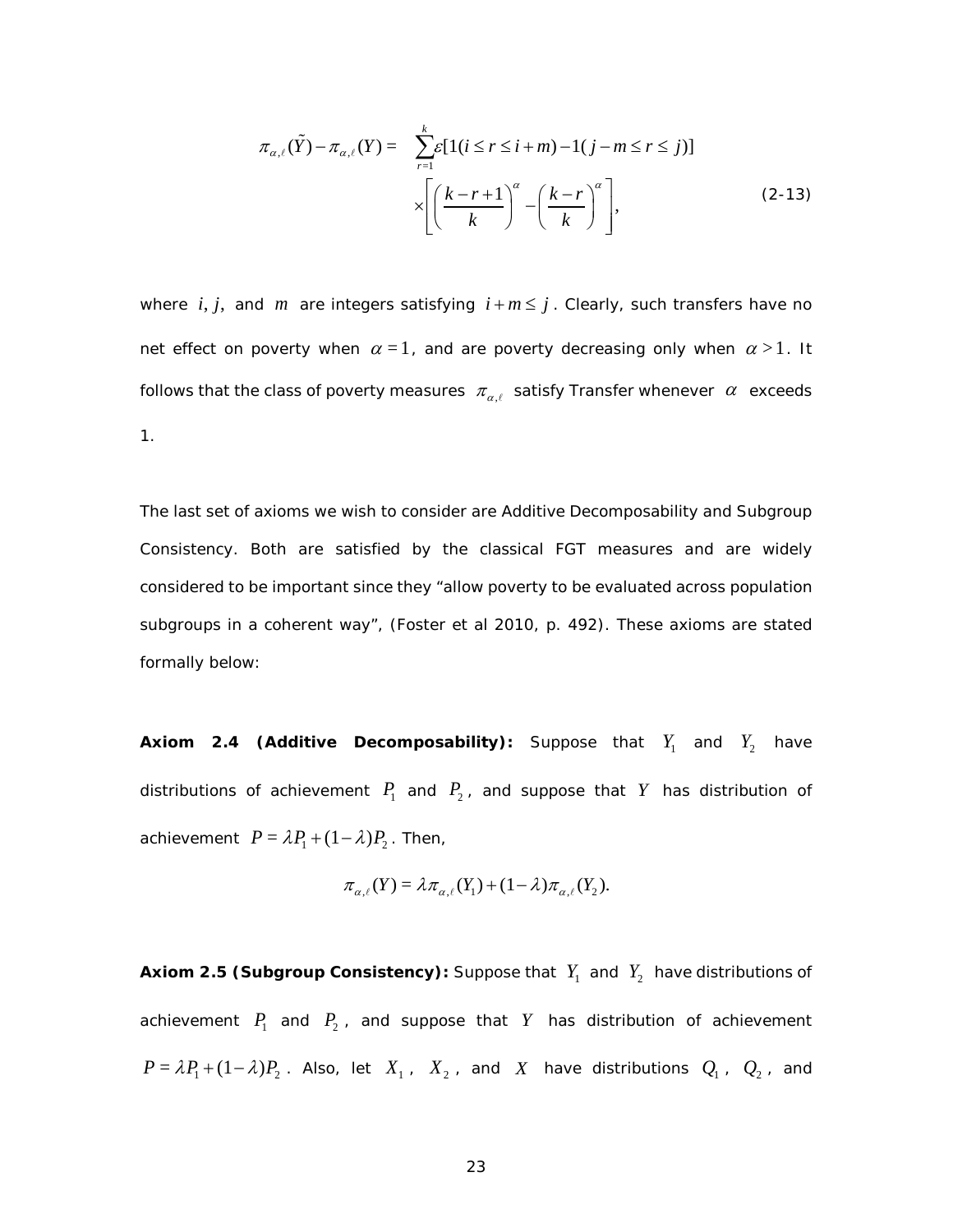$Q = \lambda Q_1 + (1 - \lambda) Q_2$ , respectively. Then,

$$
\pi_{\alpha,\ell}(Y) < \pi_{\alpha,\ell}(X)
$$

whenever  $\pi_{\alpha,\ell}(Y_1) < \pi_{\alpha,\ell}(X_1)$  and  $\pi_{\alpha,\ell}(Y_2) = \pi_{\alpha,\ell}(X_2)$ 

Verifying that the ordinal FGT measures satisfy Additive Decomposability and Subgroup Consistency is straightforward in light of the linearity of the expectations operator. The details are therefore omitted.

## <span id="page-34-0"></span>**2.5 A Useful Computational Representation**

With ordinal data, there are *K* ordered *categories* or *states* of achievement represented numerically by an ordered set  $\mathbb{Y} = \{y_1, y_2, ..., y_K\}$  in such a way that  $y_i > y_j$  if, and only if, state *i* is preferred to state *j* .<sup>[12](#page-34-1)</sup> The observed levels of achievement in a population of size  $N$  are recorded in  $\mathbf{y} \in \mathbb{Y}^N$  and individuals within this population are identified as "poor" if they fall into one of the *k* worst states, or equivalently if their *level* of achievement falls at or below  $y_k$ , where  $y_k < y_K$ .

To demonstrate the computational connection to the classical FGT indices, let  $G_{\mathbb{V}}$ denote the cumulative distribution function that assigns equal probability to the potential achievement levels in  $\mathbb Y$ . The cumulative distribution  $G_{\mathbb V}(\cdot)$  is a convenient mathematical device that maps a given ordered response  $\mathbf{y}_i \in \mathbb{Y}$  to its corresponding (normalized) achievement rank  $G_{\mathbb{Y}}(\mathbf{y}_i) \in \{\frac{1}{K}, \frac{2}{K}, ..., 1\}$ . Thus, for example,  $G_{\mathbb{Y}}(y_K)$  = 1 becomes the highest achievement rank and  $G_{\mathbb{Y}}(y_j) = j/K$  becomes the

<span id="page-34-1"></span><sup>&</sup>lt;sup>12</sup> The number of states can be countably infinite. Our focus on the case where the number of states is finite is, however, without loss of generality.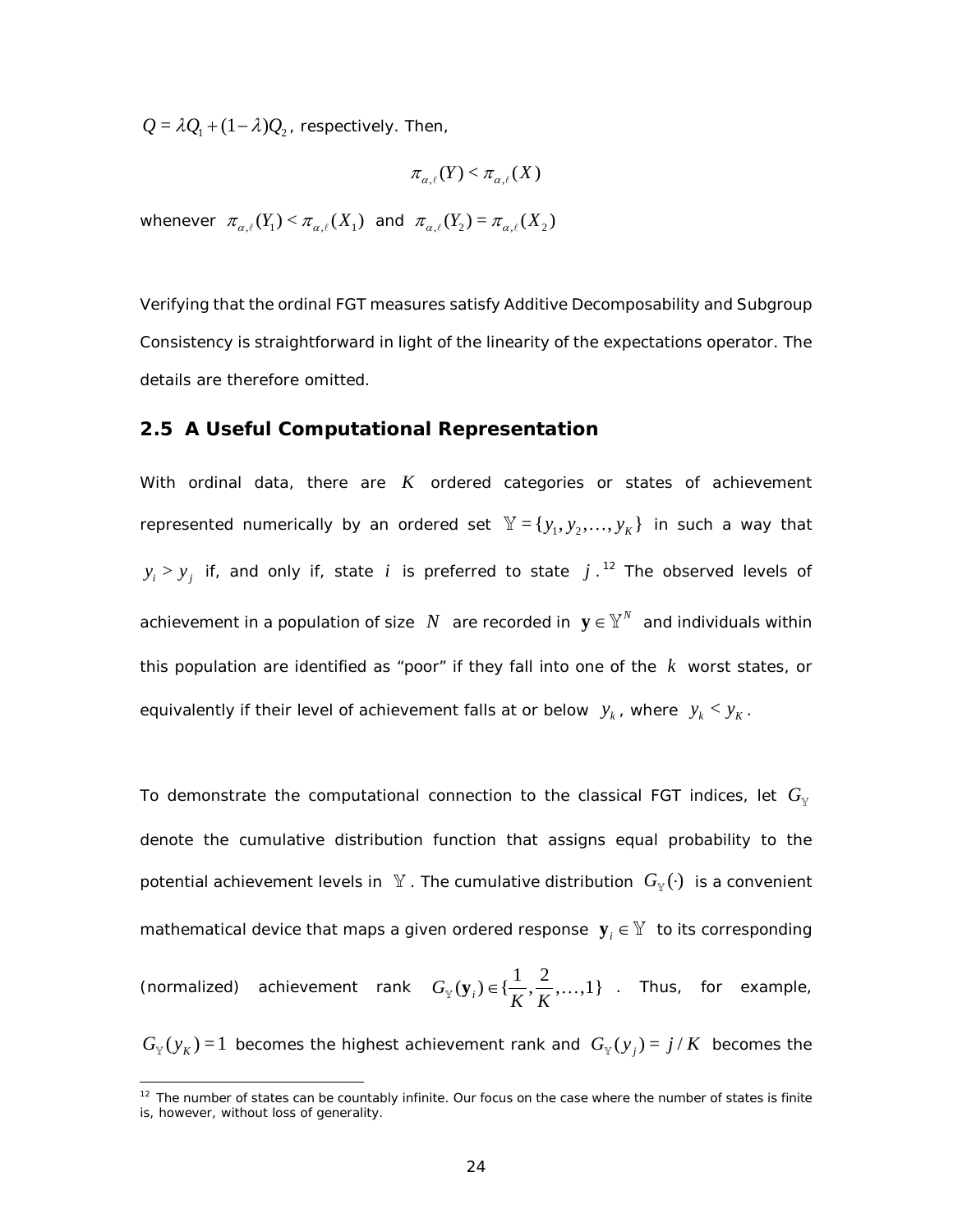ordered response rank of an individual in the  $j<sup>th</sup>$  response. With the distribution of (normalized) achievement ranks and poverty rank cut-off defined as

$$
\mathbf{x} \equiv (G_{\mathbf{y}}(\mathbf{y}_{1}), G_{\mathbf{y}}(\mathbf{y}_{2}), \ldots, G_{\mathbf{y}}(\mathbf{y}_{N})) \in [0,1]^{N},
$$

and  $z \equiv G_y(y_{k+1})$ , respectively, the proposed indices  $\pi_\alpha(y, y_k)$ ,  $\alpha > 0$  —which operate on the levels—can be presented as

<span id="page-35-1"></span>
$$
\Pi_{\alpha}(\mathbf{x}; z) = \frac{1}{N} \sum_{j=1}^{N} \left( \frac{z - \mathbf{x}_{j}}{z - G_{\mathbb{Y}}(y_{1})} \right)^{\alpha} \mathbf{1}(\mathbf{x}_{j} < z), \quad \alpha > 0
$$
\n(2-14)

which operate on the (normalized) ranks, with  $1(·)$  denoting the indicator function.

The representation of our proposed measures in [\(2-14\),](#page-35-1) which is formulated in terms of (normalized) ranks, is identical to the computational formula for the classical FGT class of indices with the exception that the normalizing constant is  $z - G_y(y_1)$  rather than *z* .

It is worth noting that [\(2-14\)](#page-35-1) is not a unique representation of our proposed measures. Intuitively, the proposed measures are an  $\alpha$  -weighted average of the observed headcounts that correspond to all ordered categories at and below the chosen category that serves as the poverty line. The [\(2-14\)](#page-35-1) representation of the measures in terms of (normalized) ranks is particularly useful as it assigns a value to every individual observation. This is a computational convenience should the researcher wish to use these measures in regression analysis which I explore in chapter 3 of the thesis.

## <span id="page-35-0"></span>**2.6 Empirical Illustration**

We now illustrate the ordinal FGT measures using self-reported health statuses in Canada and the United States from the Joint Canada/United States Survey of Health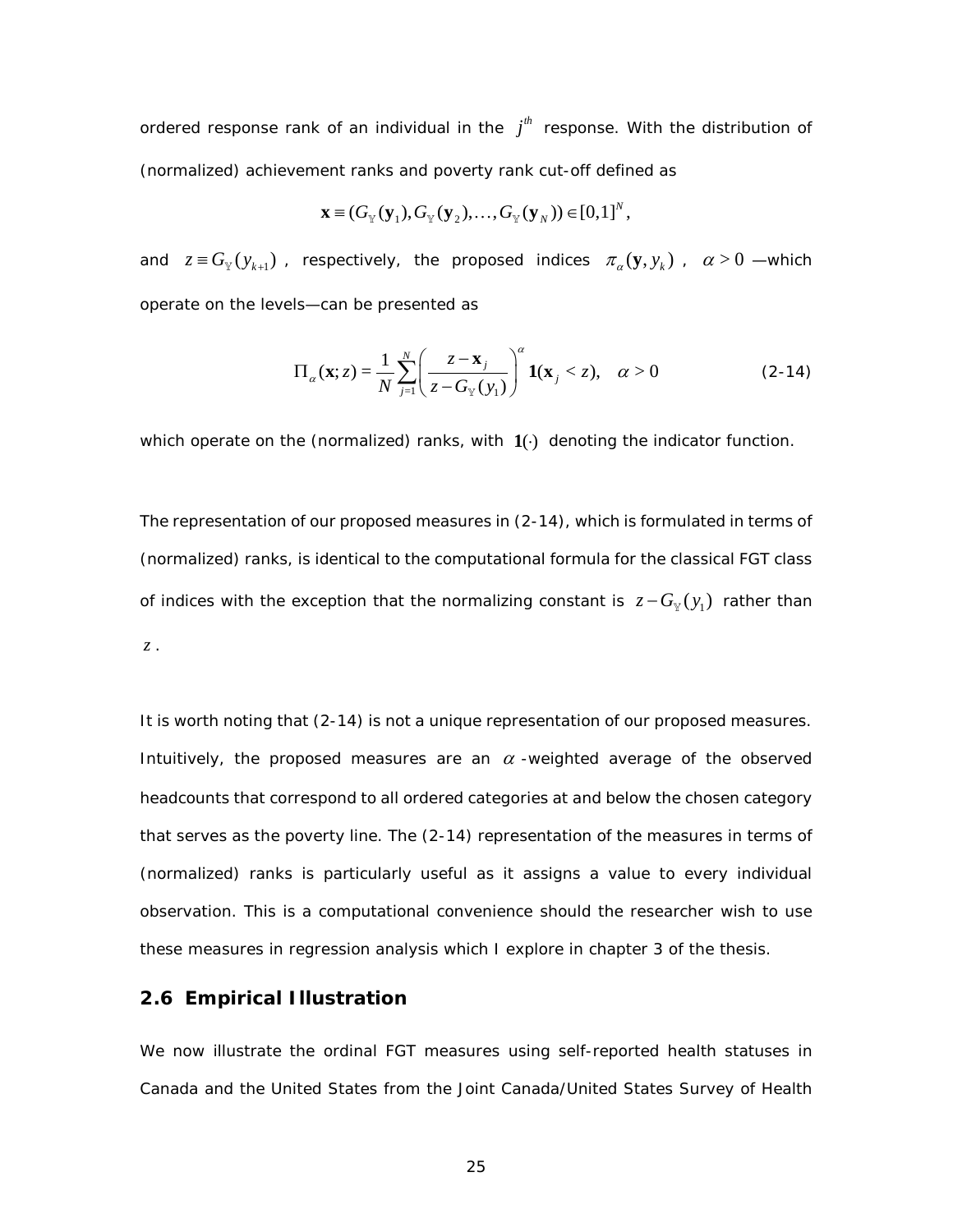(JCUSH). In these surveys, approximately 3,500 Canadian and 5,200 U.S. residents rated their individual health as either *poor, fair, good, very good, or excellent*. Due to the complex sampling design and over-sampling of certain populations, sampling weights have been appended to the survey data by the Centers for Disease Control and Prevention and Statistics Canada to render the samples representative of their respective populations. We use these sampling weights in our subsequent analysis.

## **Table 2-1: Ordinal FGT**

Headcount (a=0) and Ordinal FGT measure (a=1) decomposed by income quintiles. Estimates based on 2,960 and 3,815 Canadian and U.S. respondents from the 2003 Joint Canada/United States Survey of Health.

| Measure                      | Country    | Income<br>Quintile       | Cut-Off |       |       |       |       |
|------------------------------|------------|--------------------------|---------|-------|-------|-------|-------|
|                              |            |                          | 1       | 2     | 3     | 4     | 5     |
|                              |            | All                      | 0.037   | 0.136 | 0.398 | 0.732 | 1.000 |
|                              |            | 1                        | 0.087   | 0.243 | 0.532 | 0.790 | 1.000 |
|                              | <b>USA</b> | $\overline{c}$           | 0.052   | 0.202 | 0.497 | 0.783 | 1.000 |
|                              |            | 3                        | 0.014   | 0.096 | 0.398 | 0.750 | 1.000 |
|                              |            | $\overline{4}$           | 0.012   | 0.057 | 0.288 | 0.684 | 1.000 |
| Headcount,                   |            | 5                        | 0.008   | 0.056 | 0.247 | 0.644 | 1.000 |
| $\alpha = 0$                 |            | All                      | 0.032   | 0.111 | 0.384 | 0.757 | 1.000 |
|                              |            | 1                        | 0.051   | 0.154 | 0.495 | 0.820 | 1.000 |
|                              | CAN        | $\mathbf 2$              | 0.054   | 0.170 | 0.467 | 0.810 | 1.000 |
|                              |            | 3                        | 0.032   | 0.104 | 0.362 | 0.756 | 1.000 |
|                              |            | 4                        | 0.013   | 0.084 | 0.337 | 0.746 | 1.000 |
|                              |            | 5                        | 0.005   | 0.042 | 0.249 | 0.651 | 1.000 |
|                              |            | All                      | 0.037   | 0.087 | 0.191 | 0.326 | 0.461 |
| Ordinal<br>FGT, $\alpha = 1$ |            | 1                        | 0.087   | 0.165 | 0.287 | 0.413 | 0.530 |
|                              |            | $\overline{c}$           | 0.052   | 0.127 | 0.251 | 0.384 | 0.507 |
|                              | <b>USA</b> | $\overline{3}$           | 0.014   | 0.055 | 0.170 | 0.315 | 0.452 |
|                              |            | $\overline{\mathcal{A}}$ | 0.012   | 0.034 | 0.119 | 0.260 | 0.409 |
|                              |            | 5                        | 0.008   | 0.032 | 0.104 | 0.238 | 0.391 |
|                              | CAN        | All                      | 0.032   | 0.072 | 0.176 | 0.321 | 0.456 |
|                              |            | 1                        | 0.051   | 0.102 | 0.233 | 0.380 | 0.504 |
|                              |            | $\overline{c}$           | 0.054   | 0.112 | 0.230 | 0.375 | 0.500 |
|                              |            | 3                        | 0.032   | 0.068 | 0.166 | 0.314 | 0.451 |
|                              |            | $\overline{\mathcal{A}}$ | 0.013   | 0.049 | 0.145 | 0.295 | 0.436 |
|                              |            | 5                        | 0.005   | 0.023 | 0.098 | 0.236 | 0.389 |

We apply the ordinal FGT measures to examine health deprivation or health poverty, as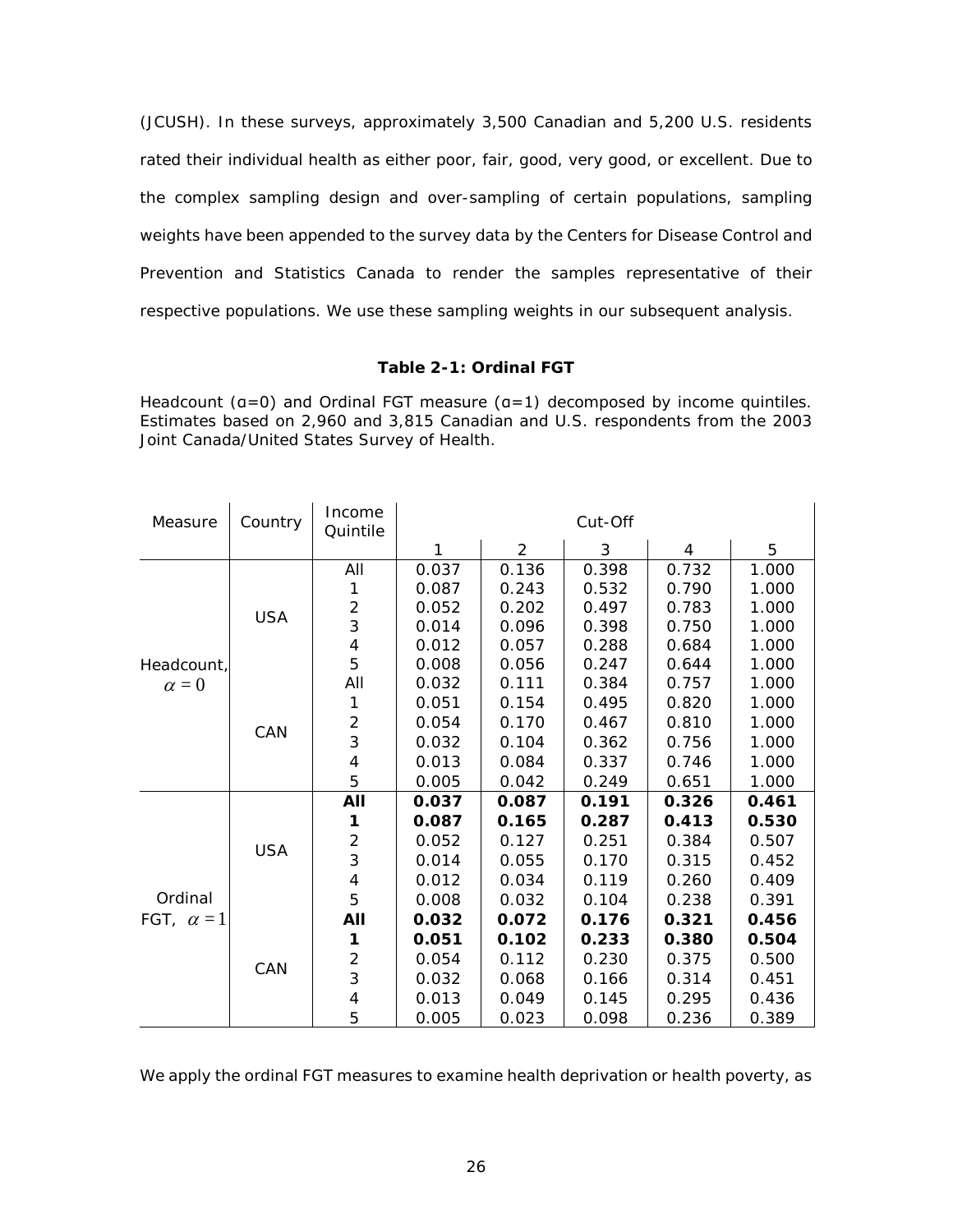well as to examine health poverty when the population is decomposed by income quintiles. We begin by considering the headcount ratios ( $\alpha = 0$ ) in each country and at various cut-offs.<sup>[13](#page-37-0)</sup> As can be seen in Table 1, more U.S. residents as a proportion of the population report their health as being less than or equal to *poor*, *fair*, or *good*, than do in Canada. On the other hand, Canadians are less likely than U.S residents to rate their health status as *excellent*.

For  $\alpha = 1$ , the ordinal FGT measures suggest that health status in the U.S. is worse than in Canada for every cut-off. Perhaps more interestingly, the decomposition by income quintiles demonstrates that the greatest contribution to the disparity between the two countries occurs at the lowest income quintile. In other words, the disparity in health statuses between the two countries is greatest at the bottom income quintile where the self-reported health statuses of income poor U.S. residents are being compared to self-reported health statuses of income poor Canadians. The  $\alpha = 1$  case provides us with more insight into the distribution of the poor than the headcount ratios do by themselves. Such insight may be helpful to policymakers when designing and targeting their health-care policies.

These data can also be used to illustrate the simple interpretation of the ordinal FGT measures provided above. For example, if we focus on the first income quintile and a cut-off of 2, we observe that the FGT measures when  $\alpha = 1$  are 0.165 in the U.S. and 0.102 in Canada. Consequently, we have that 165 out of every 1,000 U.S. residents would prefer <sup>14</sup> an equiprobable lottery from the two lowest states of health rather than

<span id="page-37-0"></span><sup>&</sup>lt;sup>13</sup> A similar analysis using the headcount ratio to look at poverty with self-reported health data was performed in Allison and Foster (2004).

<span id="page-37-1"></span>Strictly speaking, this is not a decision-making setting. The agent wouldn't necessarily "prefer" one lottery to another. The description is meant to capture a probabilistic interpretation where she is more likely to be facing better odds for ending up in a higher rank in the two-state lottery than the random draw from the overall distribution.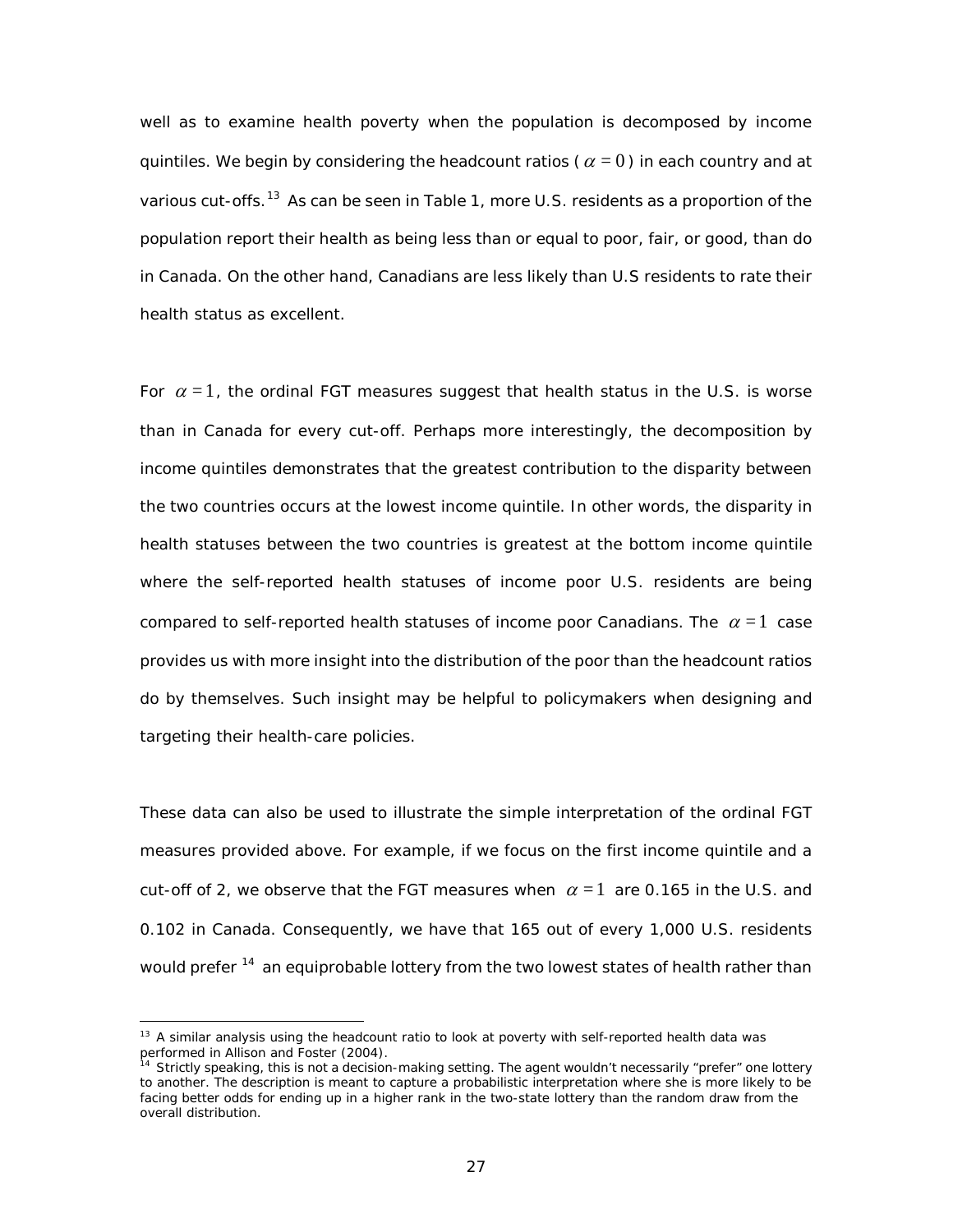draw their health status from the actual distribution of health in society. In contrast, only 102 out of every 1,000 Canadian residents would prefer the equiprobable two-state lottery over the random draw from the societal distribution in Canada.

#### **2.7 Concluding Remarks**

In this paper, we have considered the issue of poverty measurement in the context of ordinal data. In particular, we have developed a new class of ordinal measures that retains many of the attractive properties of the FGT class of measures (including, for example, additive decomposability) and yet is without the obvious shortcomings inherent in the application of conventional poverty measures to ordinal data. Additionally, we have established a set of dominance conditions, which enable us to give welfare interpretations to our measures, and also allow us to obtain poverty rankings that are robust to the choice of poverty lines.

Applying the ordinal FGT measures to ordinal data on health statuses in Canada and the United States, we find that U.S. residents are health poor relative to Canadians at lower cut-offs when  $\alpha = 0$ . When  $\alpha$  is increased to 1, however, the ranking is robust to the choice of poverty line since U.S. residents are found to be health poor relative to Canadians at all cut-offs. Interestingly, this latter finding suggests that the proportion of residents who would prefer an equiprobable lottery from the five states of health rather than draw their health status from their actual distribution of health in society is greater in the United States than in Canada. A decomposition by income quintiles also demonstrates that the greatest contribution to the disparity in health statuses between the two countries is greatest at the bottom income quintile where the self-reported health statuses of income poor U.S. residents are being compared to self-reported health statuses of income poor Canadians. Overall, our analysis suggests that the ordinal FGT measures for  $\alpha \geq 1$  provide us with considerably more insight into the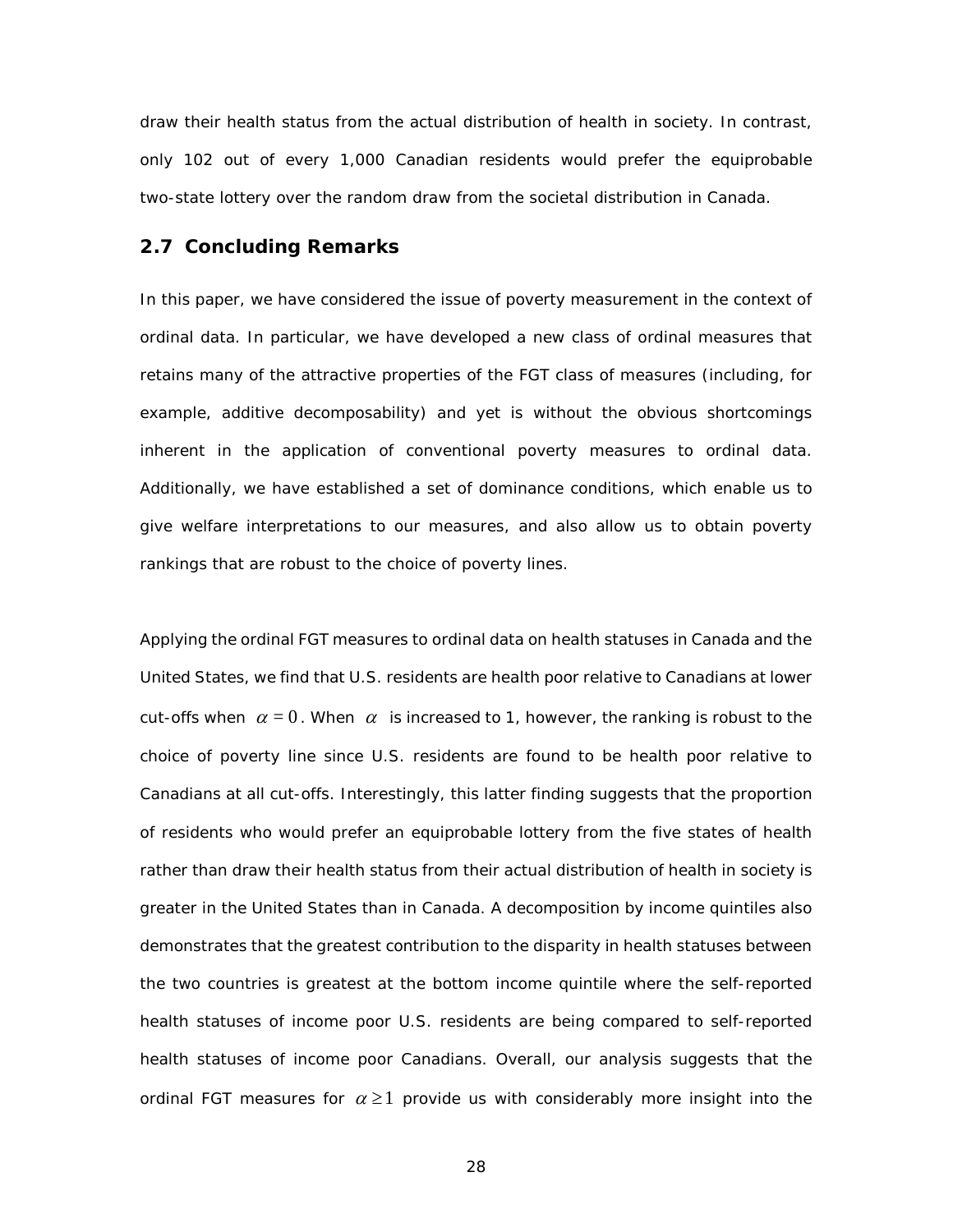distribution of the poor than the headcount ratios do by themselves.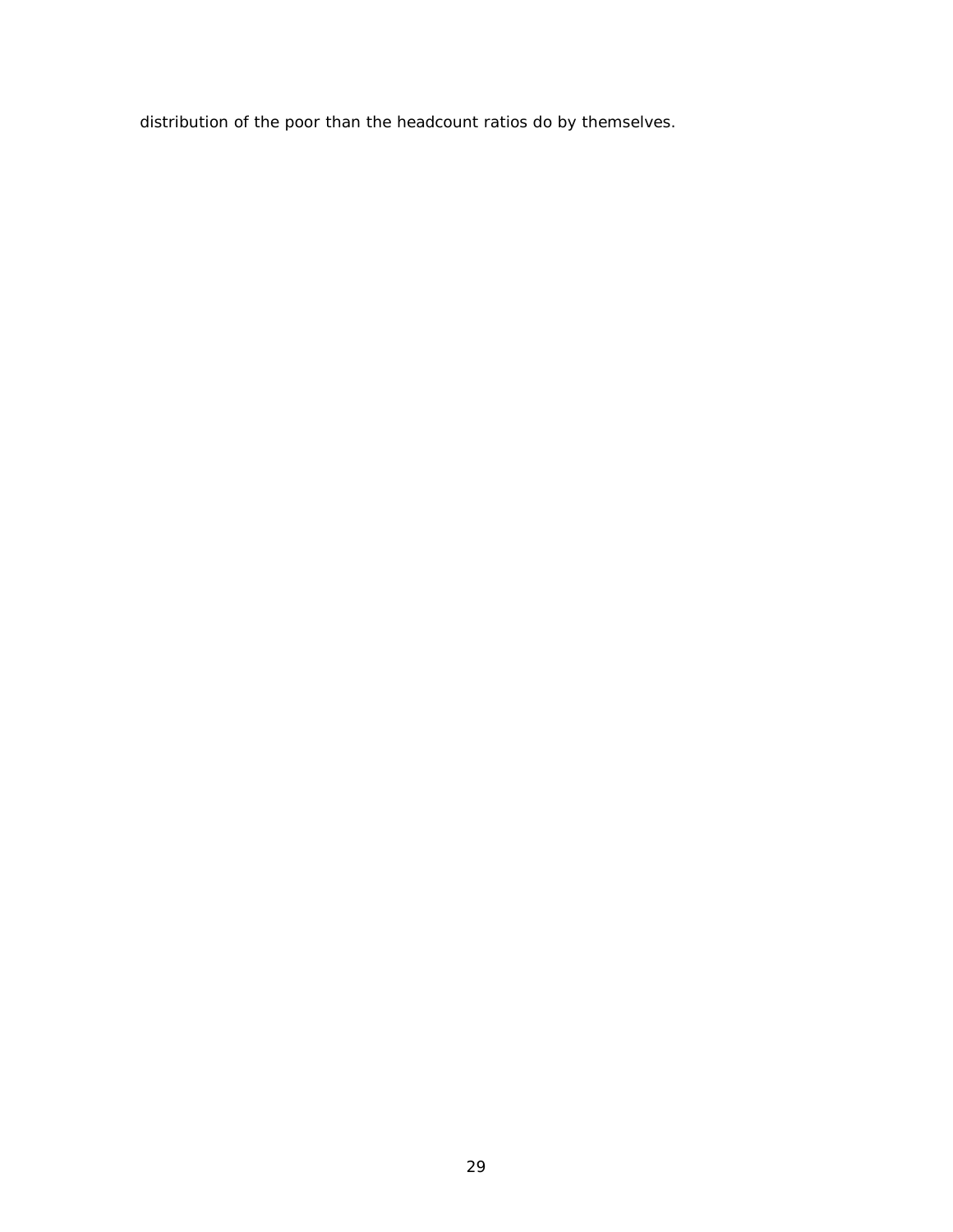## **Chapter 3: What's the Deal with Ordinal Outcome Variables in Evaluations?**

### **3.1 Introduction**

Ordinal scales have allowed researchers to include ordinal dimensions in their studies and treat them as an important component of the economic lives and choices of individuals. There has been a growing and long standing interest in evaluations, often designed by economists, that are largely inclusive of non-material aspects of wellbeing. Yet due the qualitative nature of the ordinal outcome variables of interest, -such as empowerment, health, aspirations etc. - they are not measured in dollar units. Rather, they are measured by observations on ordinal scales which do not offer the ease of analysis that cardinal variables do. They are not continuous or differentiable.

Significant challenges exist in the social sciences, education, and economics when dealing with ordinal data. Though we can say that someone is happier one day than another we cannot claim that someone is twice as happy at one point in time than another nor assign a meaningful number to a magnitude of happiness. Yet we can rank one day's happiness to another, for example: "today I am happier than yesterday". Much of the discussion on ordinal data has focused on the interpersonal comparability of respondents, and the validity, reliability and explanatory power of ordinal indicators that measure various constructs (see [Strauss, and Thomas \(1996\)](#page-99-0) for a comprehensive discussion of the measurement and mismeasurement of social indicators in applied economics). Aside from these issues however, there is an additional concern that arises a posteriori -once the ordinal data have been collected and the aforementioned, commonly discussed, issues have been considered. This thesis focuses on the challenges involved in evaluations, either in the form of regression analysis or an assessment, when outcome variables are ordinal. (see [Hansen, Lemke, and Sorensen](#page-97-0)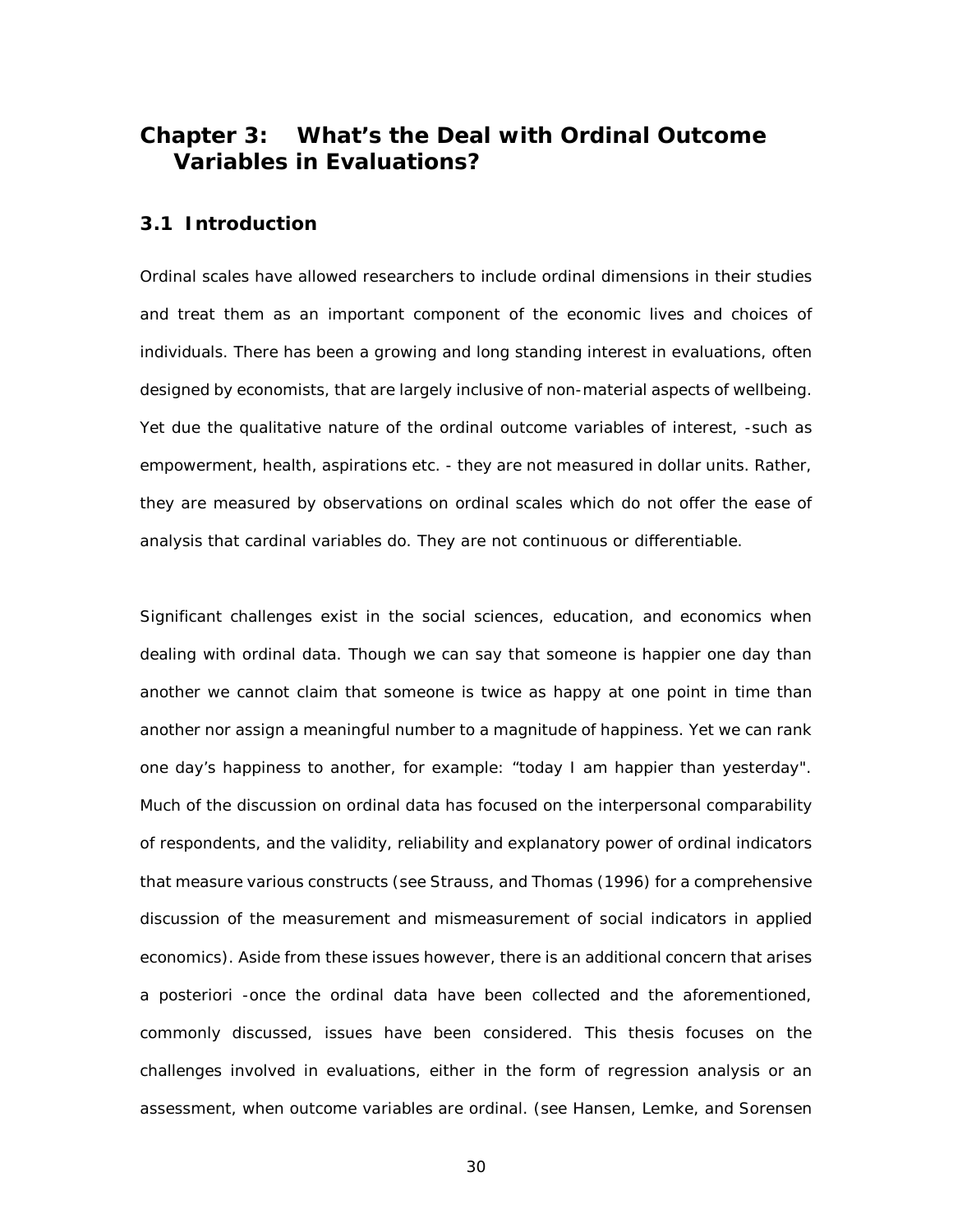[\(2014\)](#page-97-0) for a discussion of ordinal indicators in educational assessments of personnel evaluations).

The plethora of ordinal psychometric scales in the psychological measurement literature suggests that "soft" dimensions are measurable and it is now standard practice to include some of them in questionnaires and surveys in applied economics. Psychometric scales, in particular, were originally developed in order to be analyzed with rank-correlation-based methodologies, such as factor analysis and principal components analysis. For example, [Kahneman, and Krueger \(2006\)](#page-98-0) study the measurement of subjective wellbeing and keep their analysis within a rank-correlation setting. Following this trend in economics RCTs, and other evaluations, encompass broader efforts to incorporate non-material variables, such as psychosocial variables, where researchers develop ordered responses for certain indicators they consider to be important to their study. Examples include empowerment indicators, self-reported health, aspirations, and observational data that may be recorded by an assessor. The absence of assurance that distances between ordered categories of responses are well defined may raise concerns in an evaluation setting when the analysis goes beyond the rank-correlation environment and requires a mean-based approach.

An additional area of interest is that of educational assessments. Teacher evaluations, for example, are averages of normalized ordinal scales yet it is not straightforward how to interpret many of these aggregate measures. [Hansen, Lemke, and Sorensen \(2014\)](#page-97-0) discuss the interpretational difficulties associated with the widely used "profile approach" and they stress that the aggregate score is not easily interpreted and understood by policy makers. Feature normalization is a scale invariant normalization, however the meaning of the rescaled variable is not well defined. Subjective criteria are put forward by policy makers and researchers when choosing an aggregation method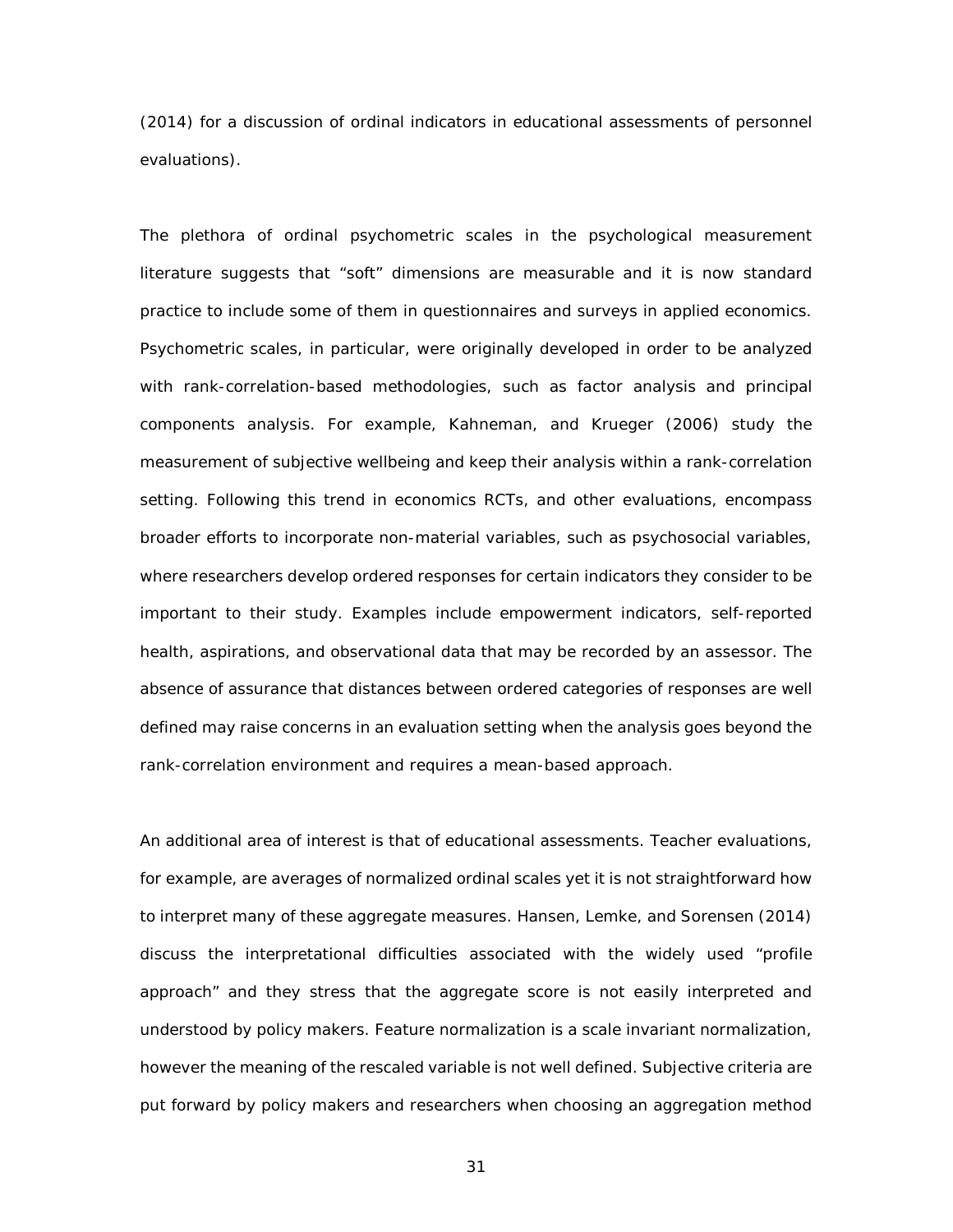that ultimately leads to a single score which then facilitates school rankings and assessments.

In RCTs there are many instances in which a collection of ordinal items in an evaluation is intended to measure a single construct. Aggregating the observations or responses to ordinal items into a single score, so that it is sensitive to variation within all ordered categories, may be desirable in an evaluation setting. For example, observational data for multiple items can be recorded on ordered states such as *unsatisfactory*, *emerging*, *proficient*, *accomplished*, *distinguished*. These need to be aggregated for multiple indicators into a single score in order to evaluate impact on these outcome variables yet the distances between the ordered categories are not well defined. Researchers collecting observational data may not agree on whether the ordered states *accomplished* and *distinguished* are closer than the ordered states *unsatisfactory* and *emerging*.

For the case that researchers wish to include aggregations of multiple ordinal indicators in regressions as outcome variables and for the case that aggregate indicators are used to rank various entities, such as schools, relying on mean-based aggregates, I explore the problems that may arise and then propose one possible way to address them. I examine the average treatment effect, the simplest of evaluations, through a measurement perspective. It is well known that the average treatment effect essentially reduces to the comparison of two means which are estimated by conditional expectations (see [Wooldridge \(2002\)](#page-100-0)). The comparison of means is also the tool of analysis in educational assessments. Meanwhile, it has been well established in the poverty and inequality measurement literature, in [Allison, and Foster \(2004\)](#page-95-0), that the comparison of means when using ordinal data can lead to reversals in the mean-rankings. I borrow insights from the poverty and inequality measurement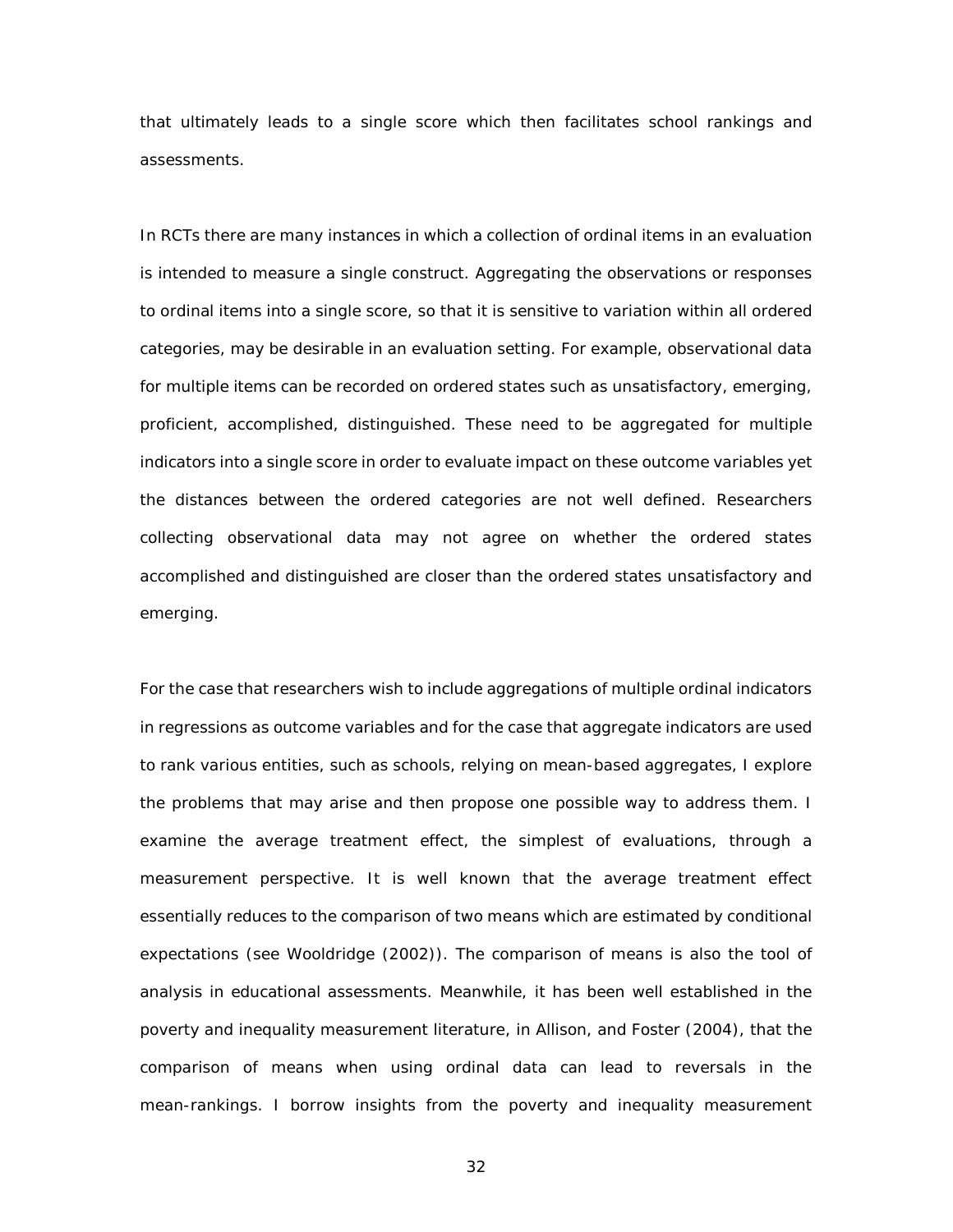literature, which is a literature that follows an axiomatic approach, in order to understand how the properties of measures can determine whether evaluations are robust to reversals when outcome variables are ordinal.

The binary approach, which is often employed in order to avoid the ambiguity that arises with ordinal data, addresses these concerns and ensures that the scores reside in probability space. This approach has historically been popular among applied economists and ignores the variability within information that may have been recorded on a scale that has more than two categories. In these cases, the aggregation method becomes particularly important.

A key feature of the methodology I propose is that the standard practice of dichotomizing variables on a scale that contains more than two ordered categories is no longer necessary. The measures have an intuitive interpretation and are suitable for reporting the evaluation of impact in understandable terms. The aforementioned concerns may have also become a reason for ordered responses beyond two categories to be avoided all together in questionnaires. This is an additional cost to be considered when developing items that could be best captured with multiple ordered categories.

Responding to these concerns, I propose a class of multidimensional ordinal measures that are particularly suitable for application in the context of evaluation and assessments and can be used as outcome variables in regressions. Some of the measures in this class are sensitive to movement across the full set of information that has been recorded by multiple ordered categories. A particular measure from this class, for example, has an intuitive interpretation where the aggregate score is an average of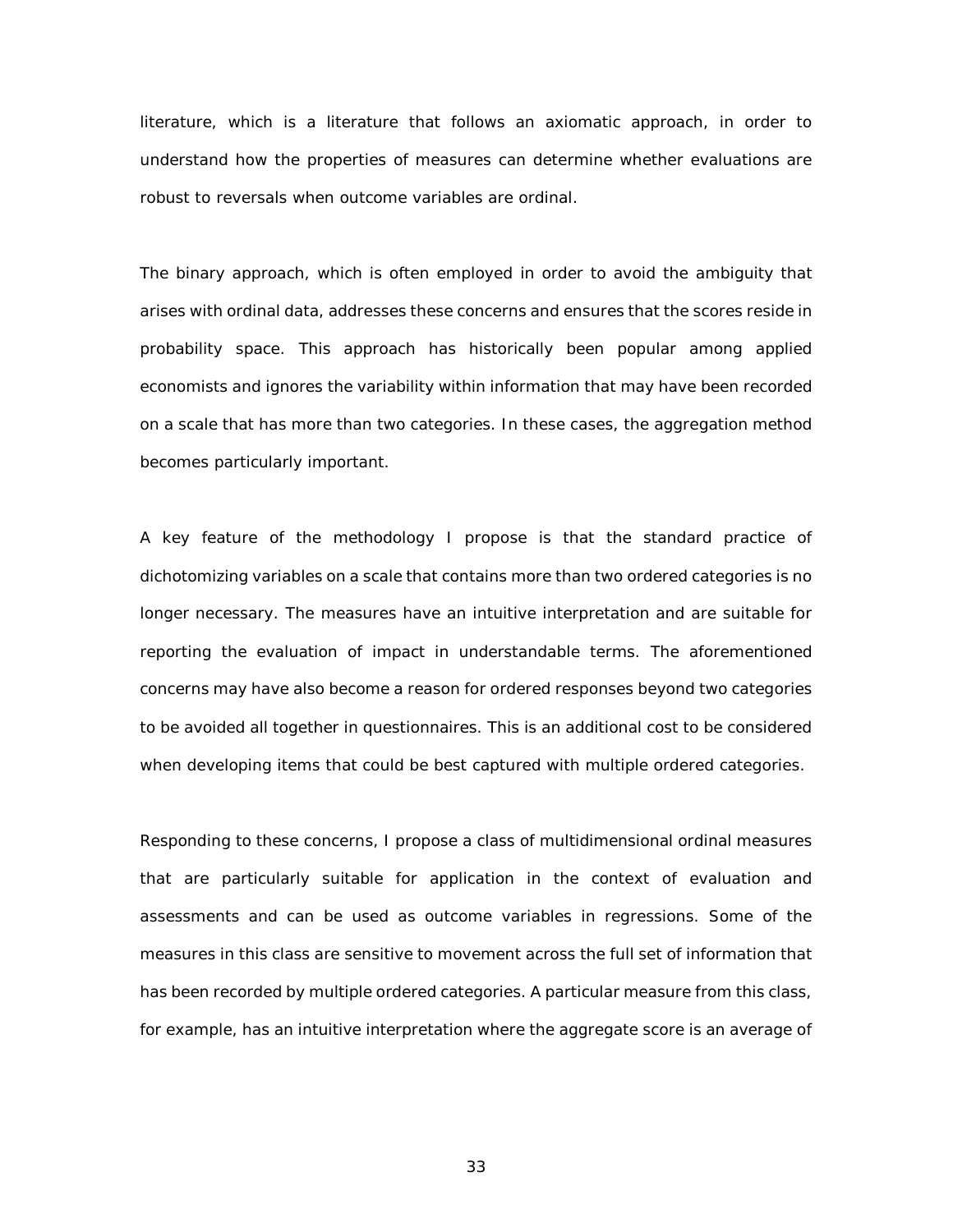average cumulative frequencies and has a likelihood interpretation.<sup>[15](#page-44-0)</sup>

## **3.2 Evaluation reversals**

I simulate evaluations in order to explore the magnitude of the issue at hand. Though a demonstration of an evaluation reversal could be performed on an existing RCT or assessment drawn from applied economics or education, this would not allow us to appreciate how big of a problem this can be overall. For meta-analytic purposes it is useful for researchers to have an estimate of the probability with which such reversals could occur. In a similar spiri[t Bertrand, Duflo, and Mullainathan \(2004\)](#page-96-0) use simulations in order to present an appreciation of serial correlation issues in difference-in-difference estimations.

I check the incidence of reversals from simulations that occur with randomly generated non-linear transformations of an ordinal scale<sup>16</sup>. I simulate randomized controlled trials and use randomly generated distributions of ordinal observations. I hypothesize that evaluation reversals occur with a probability that is equal to zero. Simulation results suggest that the incidence of reversals is non-negligible. After simulating 120,000 distributions the incidence of reversals averaged between 4 and 13 per cent of the time. The choice of a numerical representation of a scale can often be arbitrary as is frequently demonstrated by questionnaire items in evaluations in applied economics and education. The results of the robustness checks that I performed in Matlab (see Appendix A for details) suggested that a non-negligible per cent of evaluations could be

<span id="page-44-0"></span><sup>&</sup>lt;sup>15</sup> Deciding on the ordered states of an indicator is beyond the scope of this paper. Social scientists devote much of their resources to this particular concern. For example, "no wall at all" is worse than a "dirty wall". But what if the category of "no wall" was not ever included? This is a new category below the existing lowest one and could indeed be filled with observations in theory. But for schools in the US for example, we can probably rest assured that students are taught inside buildings with walls.

<span id="page-44-1"></span><sup>&</sup>lt;sup>16</sup> Even when cardinal variables are transformed, it is well known by economists that this may lead to evaluation reversals too. When a dollar valued variable is logged, this can lead to a reversal and a change in the statistical significance of results. The difference between doing this for ordinal variables versus cardinal variables is that the original scale is defined accurately in the cardinal case. When transforming ordinal scales we do not know what we are transforming in the first place.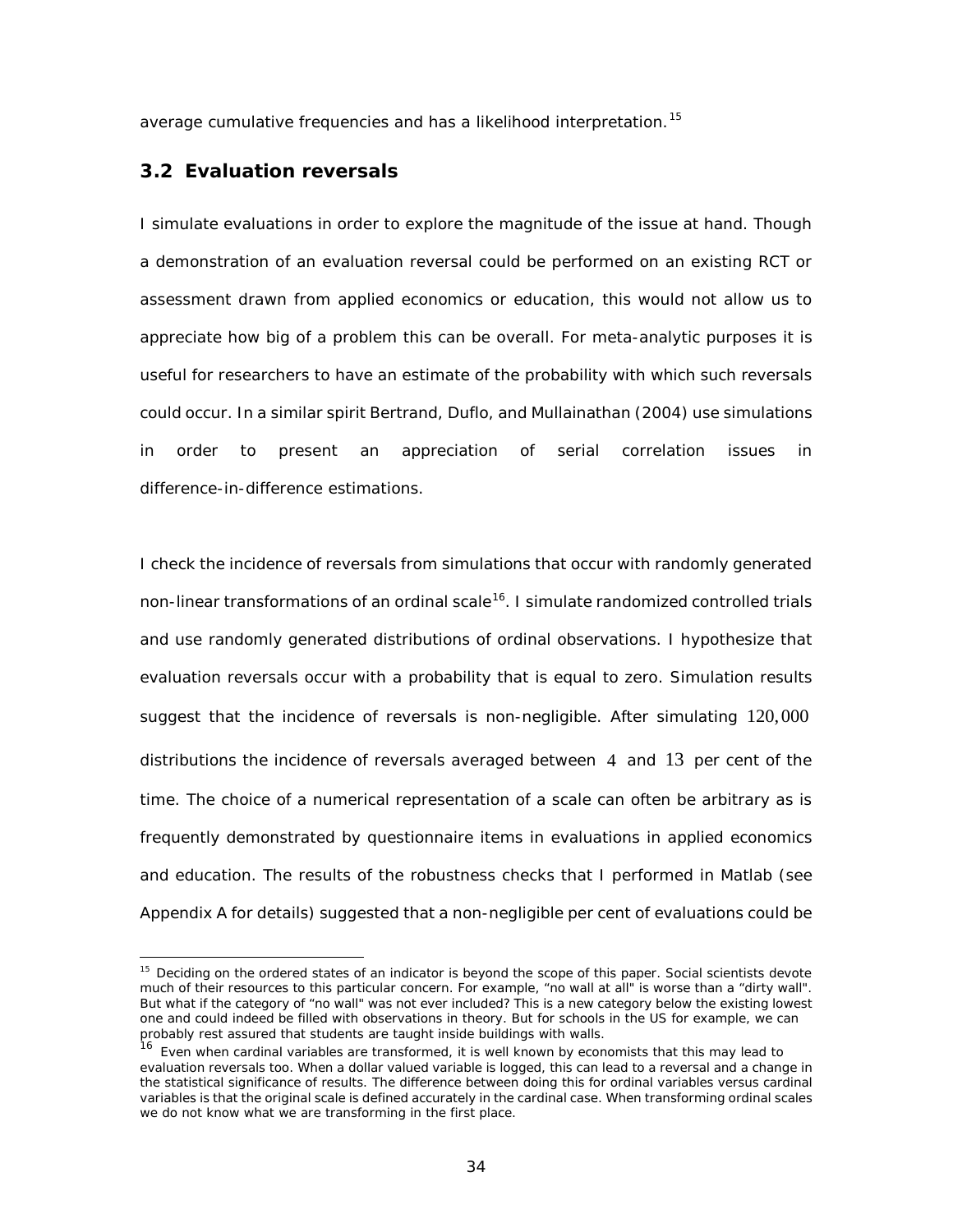reversed with a simple renumbering of the ordinal scale on which observations are recorded. The results of this exercise are presented in Appendix A.

The underlying reason for this problem has not been well documented, understood and presented in the literature. Economists have historically been reluctant to treat ordinal data as cardinal. In order to understand the prohibitive constraint that ordinal data imply, it is important to make the distinction between regression and correlation. Rank-correlation is a measure of co-movement, whilst regression assumes a dependent variable to be a function of an independent variable and can be reduced to the comparison of estimated means (see [Wooldridge \(2002\)](#page-100-0)). The implications of misunderstanding this concept are crucial when using ordinal scales. Psychometric scales satisfy ordinal invariance when used in the, intended, rank-correlation analysis environment. Psychometric scales, which can be defended as having distances that are well defined, also satisfy ordinal invariance when used in regression analysis. However, ordinal invariance is not satisfied when we are agnostic of the distances on ordinal scales, particularly when ordered categories were developed for the purposes of an evaluation and when data is observational in assessments.

## **3.3 Capturing Variability Within an Ordinal Dimension**

In this section I present an alternative computational exposition of the class of measures proposed in chapter 2 and then propose a multidimensional variation of these measures that is suitable for regression analysis, and effectively goes beyond poverty measurement. The proposed class is inspired from, and is an extension of, the [Alkire, and Foster \(2011a\)](#page-95-1) multidimensional class of poverty measures.

Let *Y* be a random variable that is ordinal and has distribution  $(p_1, y_1; \ldots; p_k, y_k)$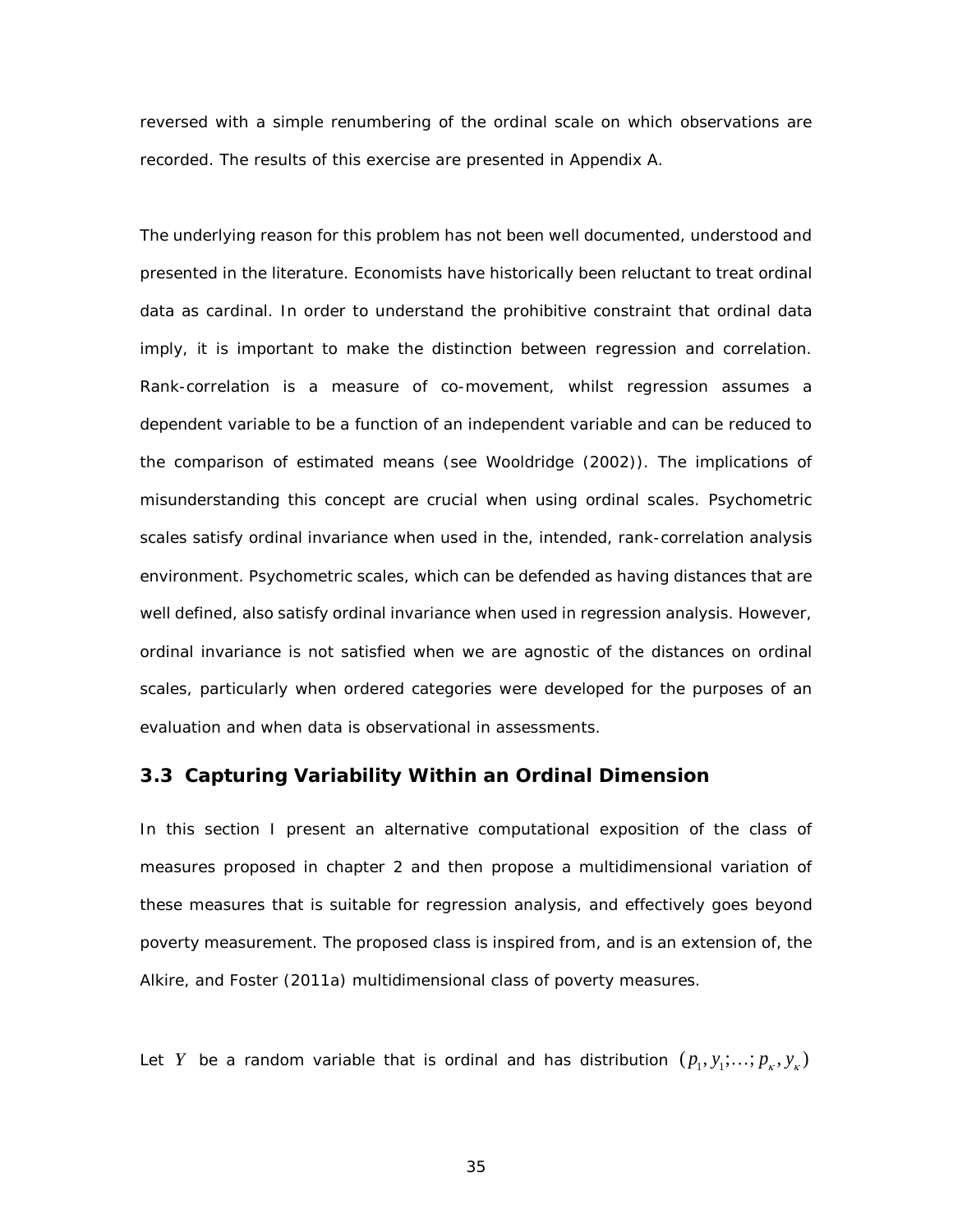where each  $y_i$  can fall in the ordered ranks  $j=1,2,...,k$ , and  $k$  is the number of ordered categories. I present an extension of the [Bennett, and Hatzimasoura \(2011\)](#page-96-1) unidimensional class of measures as an  $\alpha$  weighted average of cumulative frequencies of observations in each category *j* , assuming the highest category as the poverty line: [17](#page-46-0)

<span id="page-46-3"></span>
$$
\pi_{\alpha}(Y) = \sum_{j=1}^{K} F(y_j) \left[ \left( \frac{\kappa - j + 1}{\kappa} \right)^{\alpha} - \left( \frac{\kappa - j}{\kappa} \right)^{\alpha} \right] \tag{3-1}
$$

For  $\alpha > 0$ . As was presented in the previous chapter, in the case  $\alpha = 0$  the probability mass is one at the poverty line. Parameter  $\alpha$  is an aversion parameter which penalizes observations in lower ordered categories in a computationally similar manner to the poverty aversion parameter  $\alpha$  of the FGT poverty measures. Intuitively, the proposed unidimensional measure is an  $\alpha$  weighted average of cumulative frequencies –or equivalently headcounts. In poverty measurement, a cut-off is a choice of a threshold below which an individual is recorded as poor -or deprived in the multidimensional poverty measurement setting. In an evaluation context the researcher may choose to set a cut-off at the highest category in order to allow for variation within all ordered categories of each item.<sup>[18](#page-46-1)</sup> In the Alkire-Foster multidimensional setting, a poverty cut-off is the number of deprived dimensions for an individual which renders her to be poor. In my presentation of the multidimensional ordinal measures the aggregation takes place over the matrix which has not identified anyone as poor.<sup>[19](#page-46-2)</sup>

<span id="page-46-0"></span><sup>&</sup>lt;sup>17</sup> As in chapter 2, I assume the strong definition of the poor as in Donaldson and Weymark (1986).

<span id="page-46-1"></span><sup>&</sup>lt;sup>18</sup> Note that the Alkire-Foster methodology also allows for the possibility of setting the deprivation cut-off at the highest ordered category.

<span id="page-46-2"></span>Should a researcher choose to include a cut-off below which responses are considered to reflect a deprivation, and a cut-off for the number of deprived dimensions that identify individuals as being poor, the class of measures introduced in this paper lead to the Alkire-Foster measures where each ordinal dimension is measured by the ordinal FGTs introduced in chapter 2. These measures will be multidimensional poverty indices that are sensitive to ordinal depth. These measures can also be calculated if one was to simply use the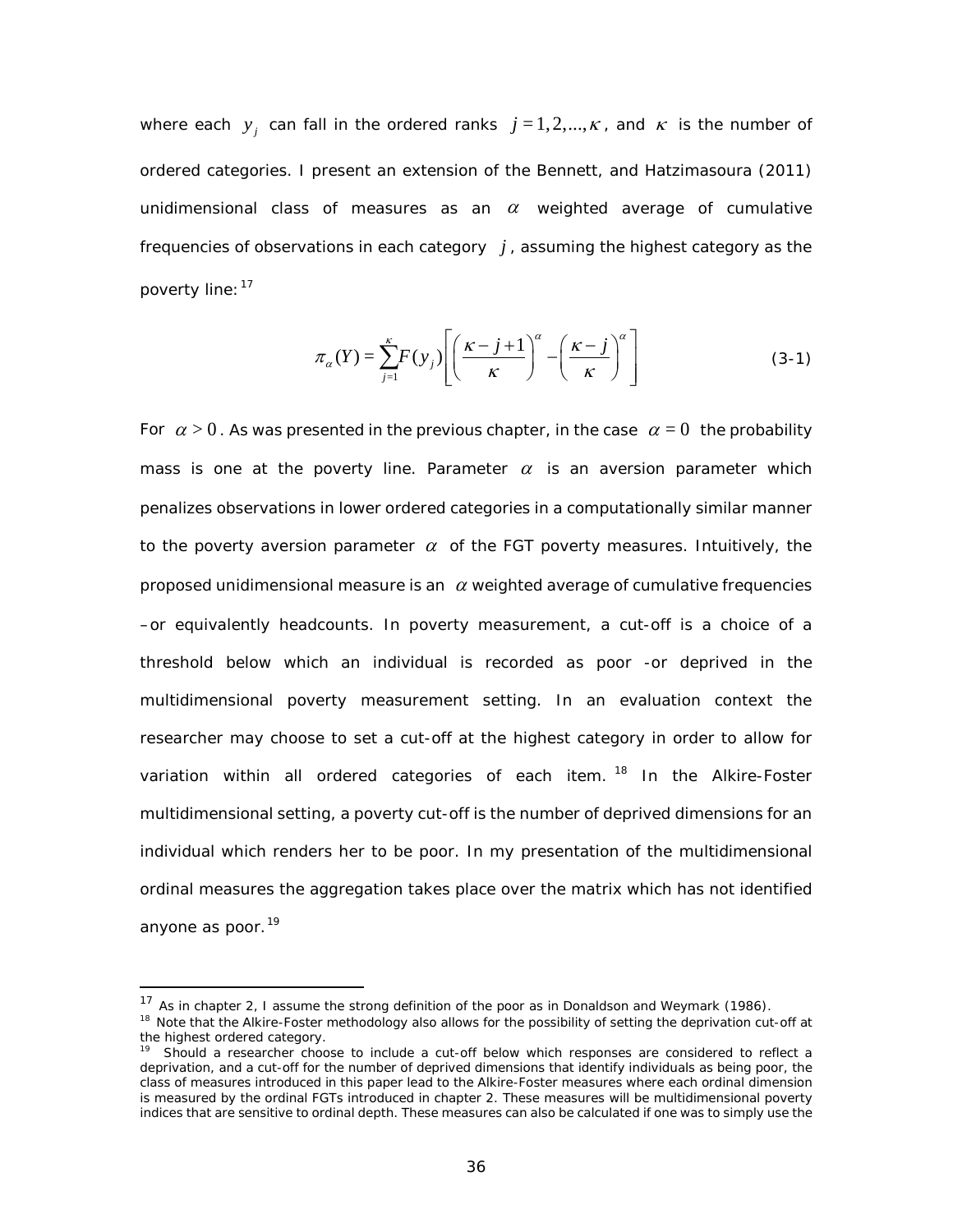Assigning the poverty line at the highest ordered category implies that the number of the poor coincides with the number of all subjects under study. The proposed class of measures accounts for variation within ordered categories depending on the value assigned to  $\alpha$  (on a scale of 1 to 5 for example, variability within observations recorded in all five categories will be accounted for when  $\alpha > 0$ ). In the next section I introduce a class of multidimensional measures where the use of  $\alpha$  accounts for variation within multiple ordinal dimensions.

#### **3.4 A Proposal for a Multidimensional Class of Measures**

Justifying the use of proposed measures often involves relating them to existing measures. For example, the proposed ordinal measures in chapter 2 resembled the already well understood and extensively used FGT measures.<sup>[20](#page-47-0)</sup> Similarly, the proposed multidimensional ordinal measures of this chapter are an extension of the Alkire-Foster class of multidimensional measures. Furthermore, the proposed measures can perhaps be easily used and interpreted by applied economists since the measures have intuitive interpretations and are easy to compute.

It is usually the case that questionnaires include items which contain multiple indicators intended for measuring a single construct. They can then be aggregated in order to provide a "score" for the construct of interest. Examples of such indicators are included in the subsequent chapter where I demonstrate how intrinsic motivation, among other constructs, is measured based on multiple ordinal indicators. Consider for example a

l

classical FGT measures and assign the values  $1, 2, 3,...,\kappa$  to the ordered responses. Though one could obtain measures that are computationally identical to those proposed in this paper, the interpretation of the average of average headcounts would be lost.

<span id="page-47-0"></span> $20$  Interestingly, the technique that the proposed measures rely on, in order to capture variability within ordered responses beyond two categories, uses a similar normalization approach that underlies the extensively used logit models in applied econometrics. In logit models the independent variables are functions of cumulative frequencies of ordered responses. That is, each cumulative ordered state assumes that the previous one holds.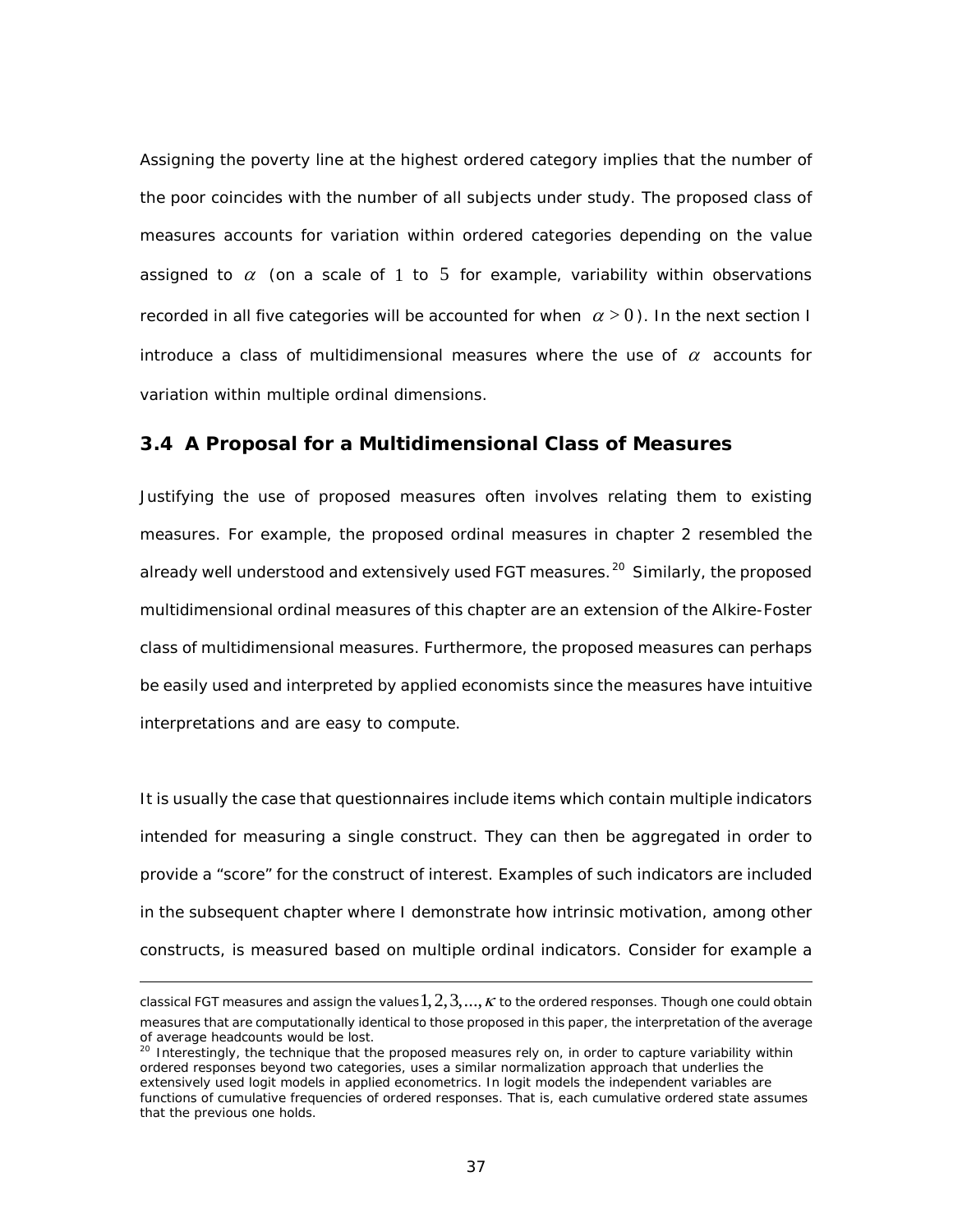self-reported health item which may contain multiple indicators, each of which pertains to a separate dimension of overall health. A researcher may wish to aggregate the information into a single score, even though the researcher is agnostic regarding the distances between the ordered categories. An extension of the unidimensional ordinal FGT measures, introduced in the previous section, to the multidimensional case proves to be rather useful here. Another example is a collection of indicators for joint decision making in a household. Given that there are many areas within which household decisions are made, many indicators -or equivalently dimensions- contain information that is collectively useful when it is aggregated in order to compute a single aggregate score.

To extend to the multidimensional setting I apply [\(3-1\)](#page-46-3) to each dimension. Let **Y** be the multidimensional extension of *Y* from (3-1) with distribution  $(\mathbf{p}_1, \mathbf{y}_1; \ldots; \mathbf{p}_D, \mathbf{y}_D)$ where  $D$  is the number of dimensions and each  $y_{id}$  can fall in the ordered ranks  $j = 1, 2, ..., \kappa$  for a dimension  $d$ , and  $\kappa$  is the number of ordered categories as before. The general case for the multidimensional class of measures is:  $21$ 

$$
\pi_{\alpha}(Y) = 1/D \sum_{d=1}^{D} \sum_{j=1}^{K} F(y_{jd}) w^{\alpha}
$$
 (3-2)

where *D* is the number of dimensions (or equivalently items) and  $w^{\alpha} = (\frac{\kappa - j + 1}{\kappa})^{\alpha} - (\frac{\kappa - j}{\kappa})^{\alpha}$ . In the setup of the ordinal FGT measures introduced in chapter 2, for  $\alpha = 0$  a probability mass of one was assumed at the poverty line and thus the measures coincided with the headcount ratio. Similarly, a probability mass of

one is assumed at the deprivation cut-offs and the measures coincide with the

<span id="page-48-0"></span> $21$  This presentation assumes that each dimension has the same number of ordered categories. This is usually the case in questionnaires when multiple variables capture information about a single construct. However, exploring the possibility of a heterogeneous number of ordered categories could also be insightful.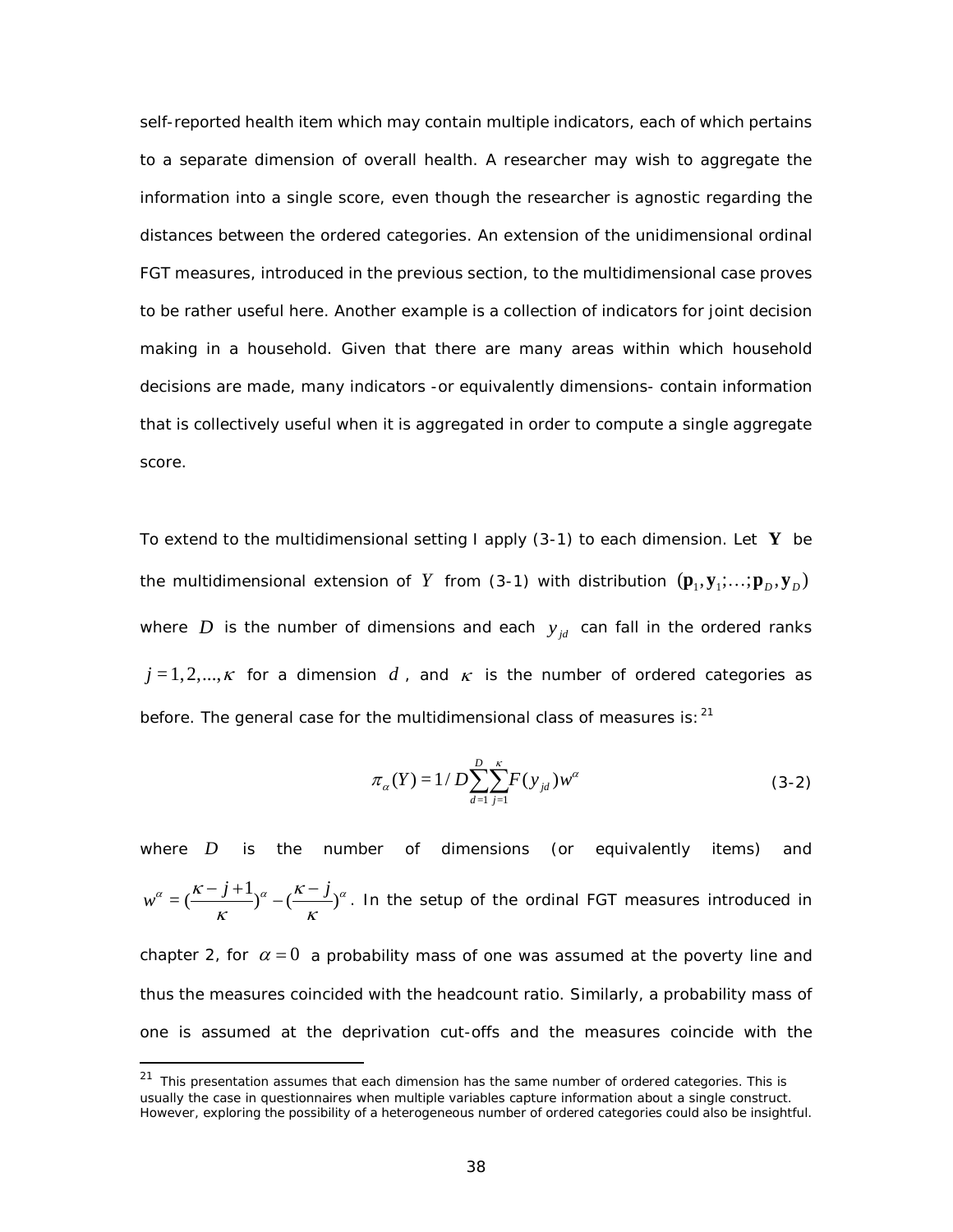Alkire-Foster  $M_0$  measure. As the presentation has been setting the deprivation cut-off at the highest category the measure will be equal to 1 whenever  $\alpha = 0$ . This is because the measure would identify everyone as poor. For  $\alpha = 1$  the measure is an average of average cumulative frequencies of observations in each ordered category -or alternatively, if measuring poverty it can be interpreted as an average of average headcounts. For the empirical illustrations in this chapter and chapter 4, I use the ordinal measures for  $\alpha = 1$  and choose the highest category for the deprivation cut-offs.

For  $\alpha = 1$  an alternative computational representation proves to be useful for regression analysis. Denote  $x_{id}$  as the individual observation of the ordinal outcome variable for dimension *d* , and define 1  $\sum_{id}^{\kappa} \equiv \frac{1}{n} \sum_{i=1}^{k} 1(x_{id} \leq j)$ *j*  $\tilde{x}_{id} \equiv \frac{1}{2} \sum_{i=1}^{k} 1(x_{id} \leq j)$  $\widetilde{x}_{id} \equiv \frac{1}{K} \sum_{j=1}^{K} 1(x_{id} \leq j)$  which can then be used to recover the measure in (3-2):

<span id="page-49-0"></span>
$$
\pi_{\alpha}(X) = \frac{1}{nD} \sum_{d=1}^{D} \sum_{i=1}^{n} \tilde{x}_{id}
$$
\n(3-3)

where  $X$  is the matrix for all observations,  $n$  is the number of individuals, and  $D$  is the number of all dimensions.

#### **3.5 Weighting Within and Between Ordinal Dimensions**

There is an implicit weighting of the ordered categories within the each ordinal dimension which is parametrically set by  $\alpha$ . Intuitively, the proposed measure for  $\alpha$  = 1 conveys, on average, how many upward single category movements need to be made in order for all individuals to be reporting the highest possible category. When  $a = 1$ , a movement in observations in lower categories, for example a movement from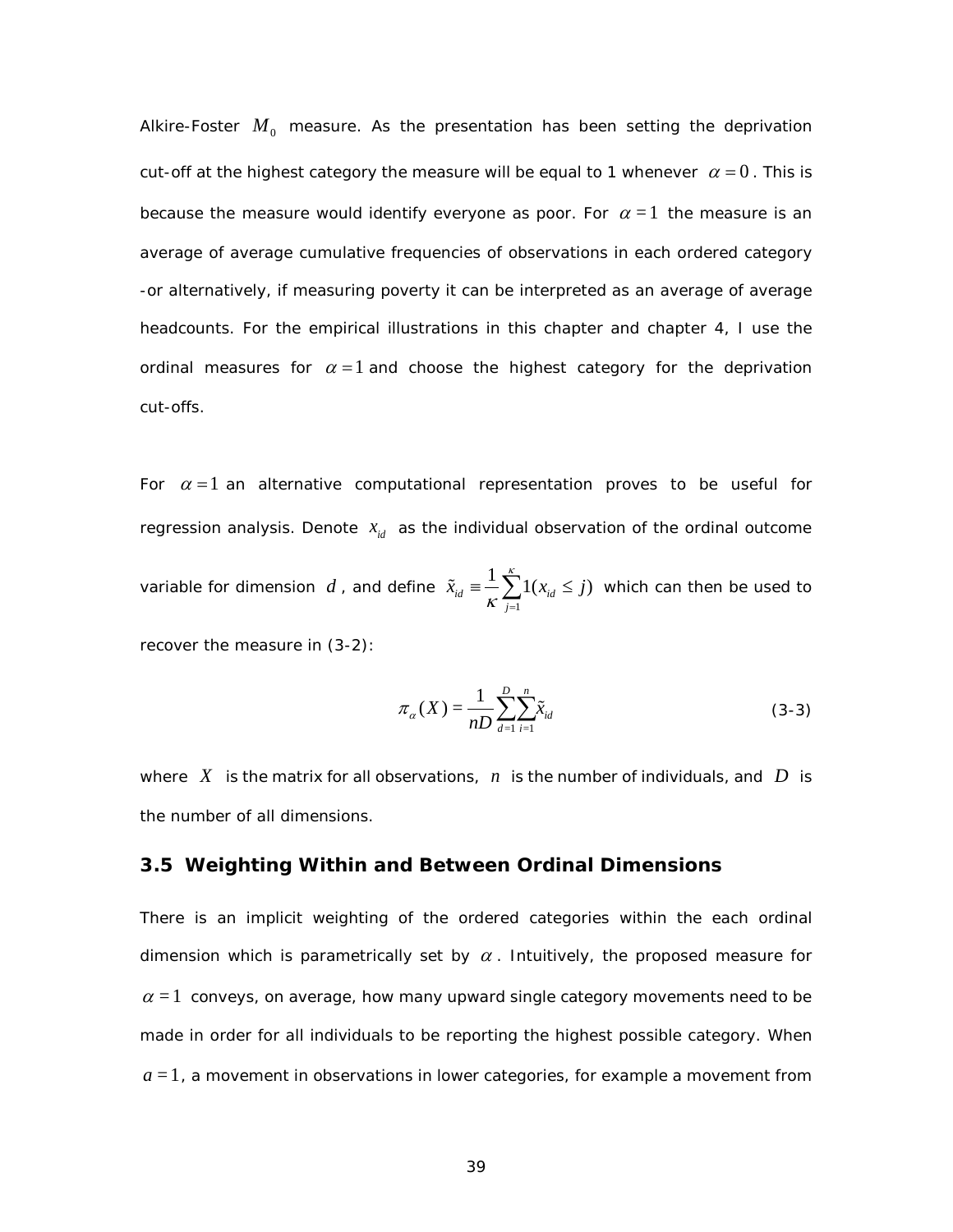the 1st to the 2nd category in a dimension, and an equal movement in higher categories, for example a movement from the 4th to the 5th, will increase the overall measure by the same amount.

In the case that  $\alpha = 2$ , the movement upwards from the 1st to the 2nd ordered category in a dimension will have a higher impact on the measure than an observation moving from the 4*th* to the 5*th* ordered category. This is because movements in observations towards lower categories "penalize" the overall measure by more than movements in observations towards higher categories.<sup>[22](#page-50-0)</sup>

Deciding on the weighting of each ordinal indicator, which captures one of the many dimensions of a construct, is left to the discretion of the researcher. The reader is referred to [Alkire, and Foster \(2011a\)](#page-95-1) and [Foster, McGillivray, and Seth \(2012\)](#page-97-1) for an extensive discussion and analysis of dimensional weighting. Though the weighting of dimensions is a decision left to be made by the researcher, I also note an additional concern that is introduced when extending the Alkire-Foster methodology to being sensitive to variability within ordinal dimensions. In an evaluation setting, the proposed measures imply that an improvement in one ordinal dimension is considered to be equivalent to an equal improvement in another dimension.  $23$ 

The researcher may consider equivalencies across ordinal dimensions to be inappropriate for the research at hand. There do however exist cases where such an equivalency may seem appropriate, such as the application I present in chapter 4 where I use the proposed methodology in order to evaluate the impact of an

<span id="page-50-0"></span><sup>&</sup>lt;sup>22</sup> The measure can be set up in order to capture negative or positive variations depending on direction the construct being measured would suggest.

<span id="page-50-1"></span><sup>&</sup>lt;sup>23</sup> This holds if we set  $\alpha$  to be the same value for all dimensions. An exploration of heterogeneous weighting within and between dimensions could be an exercise for further research.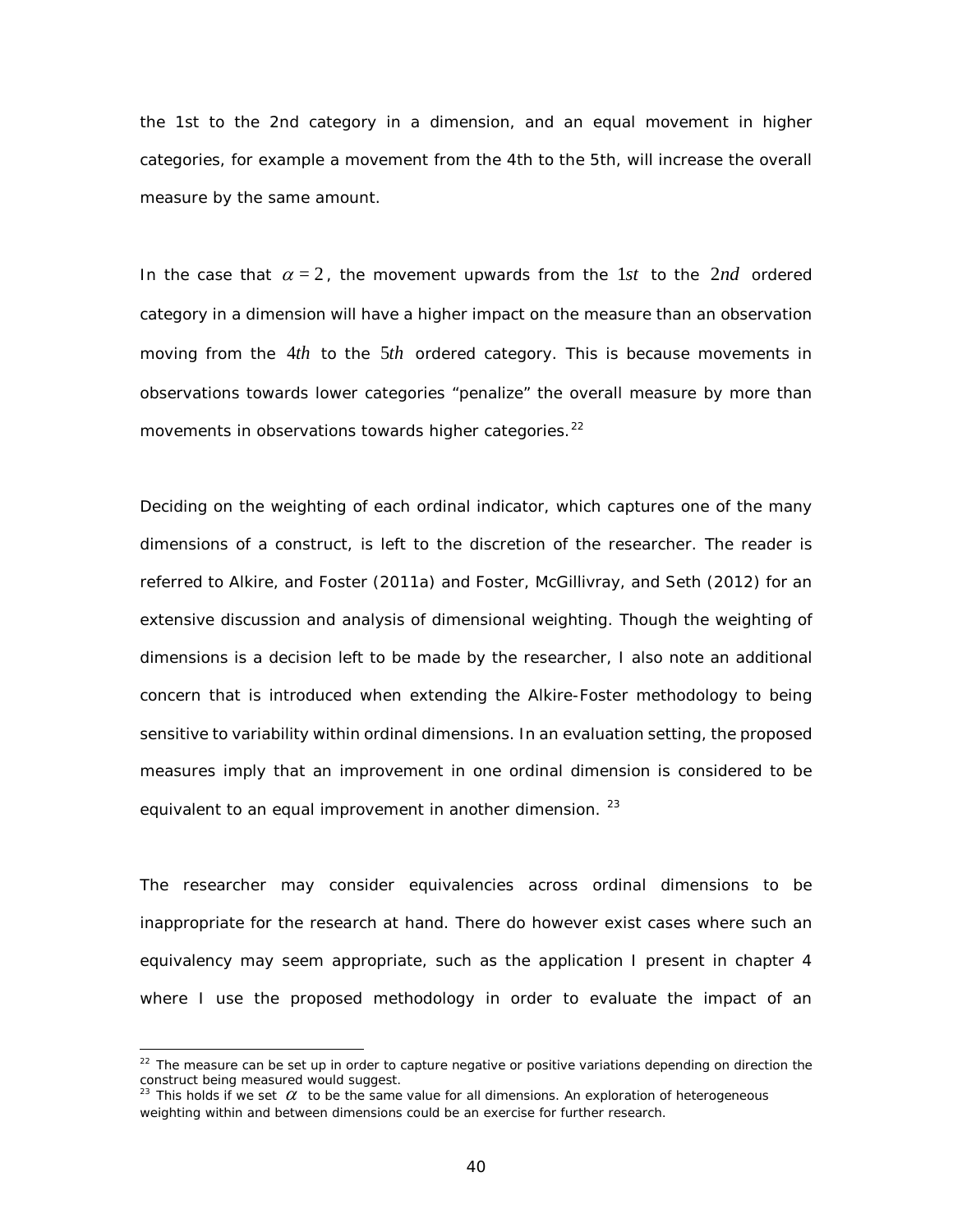intervention on ordinal multidimensional psychosocial aggregate scores in a RCT setting.

#### **3.6 Properties of the Measures as Outcome Variables**

For  $\alpha = 1$ , [\(3-3\)](#page-49-0) is a convenient representation of the proposed measure for a regression analysis context, since for each observation of the outcome variable we can

use 
$$
\tilde{x}_{id} = \frac{1}{K} \sum_{j=1}^{K} 1(x_{id} \le j)
$$
 from (3-3). Drawing from (3-3), X is the matrix of

observations for all dimensions of the ordinal outcome variables of interest. In a randomized evaluation setting, the causal parameter  $\beta_{OLS}$  is estimated as the difference [\(Newey \(2007\)](#page-99-1)):

$$
\beta_{OLS} = \hat{\mathbf{E}}_X(\pi_1(X) | T) - \hat{\mathbf{E}}_X(\pi_1(X) | C)
$$
\n(3-4)

where  $\ T$  denotes the treatment group,  $\ C\,$  denotes the control group, and  $\hat{\mathbf{E}}_{\scriptscriptstyle X}$  is the sample average over *X* .

I discuss the properties satisfied by the proposed ordinal multidimensional measures in (3-3). Each property is discussed in the context of randomized evaluation which can be extended to the general case of evaluations. Properties satisfied by  $\pi_\alpha(X)$  include ordinal invariance, monotonicity, transfer, decomposability, subgroup consistency, non-triviality, symmetry.

*Ordinal Invariance*: If  $g : \mathbb{R} \to \mathbb{R}$  is monotone increasing then  $\pi_{\alpha}(X) = \pi_{\alpha}(g(X))$ , and *g* is applied to each individual dimension.

In order to achieve evaluations that are robust to reversals which can arise due to a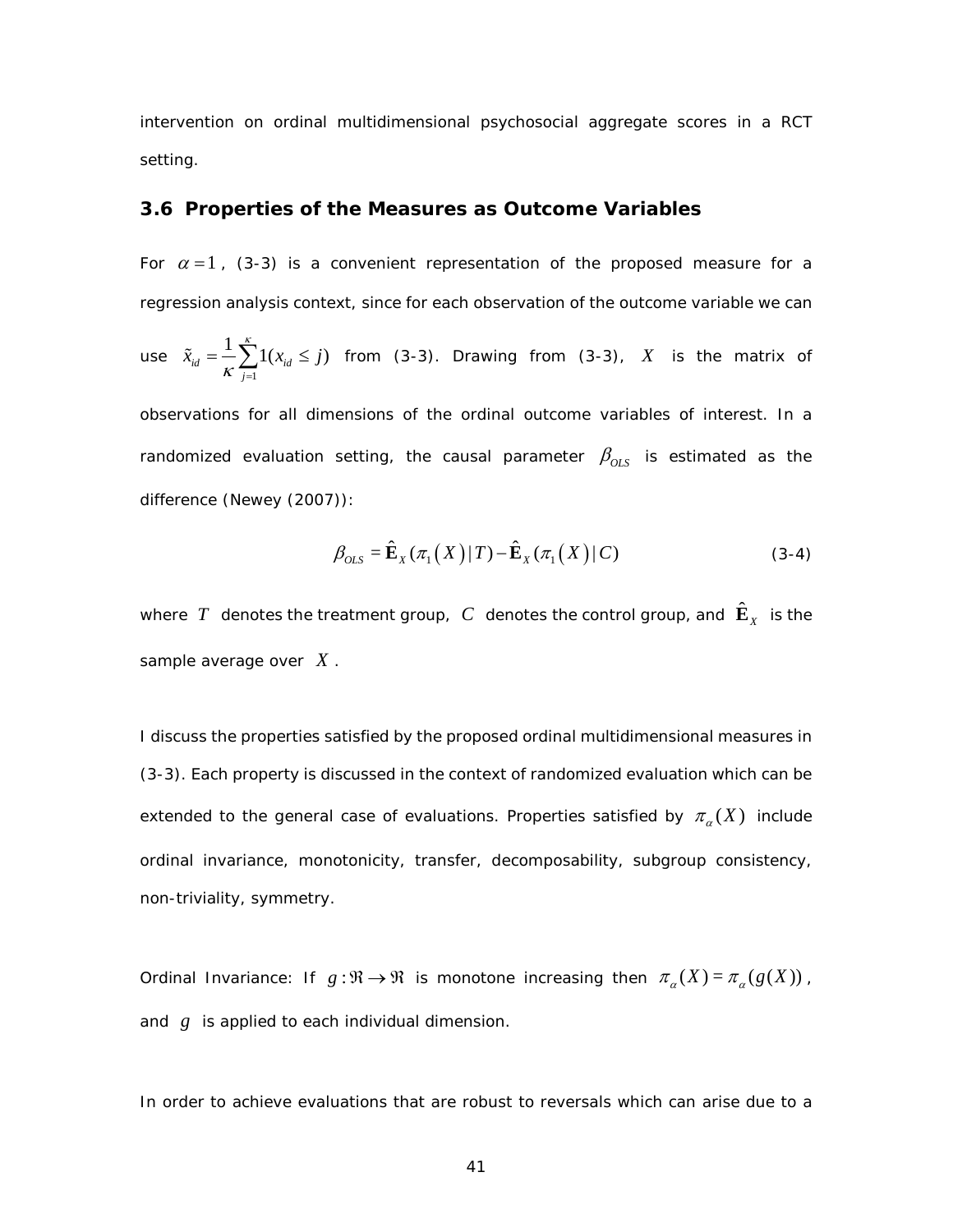positive monotonic re-scaling of the ordered categories, this property ensures that such reversals will not occur no matter what the choice of scale is. This follows from the fact that the measures are built from the *proportions* of observations in each ordered category and are not a function of the numerical representation of the ordered categories which would pertain to analysis that treats ordinal data as cardinal. This property assures us that the estimated expectations are independent of the choice of the ordinal scale. Notably, the measures rely on the order and number of categories which avoids any ambiguity due to a choice of a particular scale.

*Monotonicity*: Let *X* be a matrix containing ordinal observations from a chosen collection of indicators that has a distribution matrix  $(\bm{p}_1, \bm{p}_2, ..., \bm{p}_D)^{\,24}$  $(\bm{p}_1, \bm{p}_2, ..., \bm{p}_D)^{\,24}$  $(\bm{p}_1, \bm{p}_2, ..., \bm{p}_D)^{\,24}$  where each  $|\bm{p}_d|$ for  $d = 1, 2, ..., D$  is a distribution vector for an indicator in dimension  $d$  . If  $\widetilde{X}$  has the same distribution matrix as  $\ X$  , denoted by  $(\tilde{\bf p}_1,\tilde{\bf p}_2,...,\tilde{\bf p}_D)$  , but for some  $\tilde{\bf p}_d$ probability mass is re-allocated so that  $\widetilde{p}_k = p_k + \varepsilon$  and  $\widetilde{p}_l = p_l - \varepsilon$  for some  $k < l$ , then  $\pi_{\alpha}(\widetilde{X}) > \pi_{\alpha}(X)$  for  $\alpha > 0$ . <sup>[25](#page-52-1)</sup>

This property assures us that the measures are sensitive to a particular form of variability which occurs when there is a net movement upwards or downwards for observations in the ordered categories.<sup>[26](#page-52-2)</sup>

*Transfer*: Suppose  $(\mathbf{p}_1, \mathbf{p}_2, ..., \mathbf{p}_D)$  is the distribution matrix for *X*, a matrix containing ordinal observations from a chosen collection of indicators where each **p***<sup>i</sup>* , for

<span id="page-52-0"></span><sup>&</sup>lt;sup>24</sup> It is important to note that this paper does not consider the joint distribution of ordered responses across dimensions as is the case in Alkire-Foster.

<span id="page-52-1"></span> $25$  If a deprivation cut-off is chosen, then the Alkire-Foster monotonicity properties follow which are weak monotonicity and dimensional monotonicity.

<span id="page-52-2"></span> $26$  Net movement implies that it is not cancelled out by another equal movement. The exposition of this property is similar to that in Allison and Foster 2004.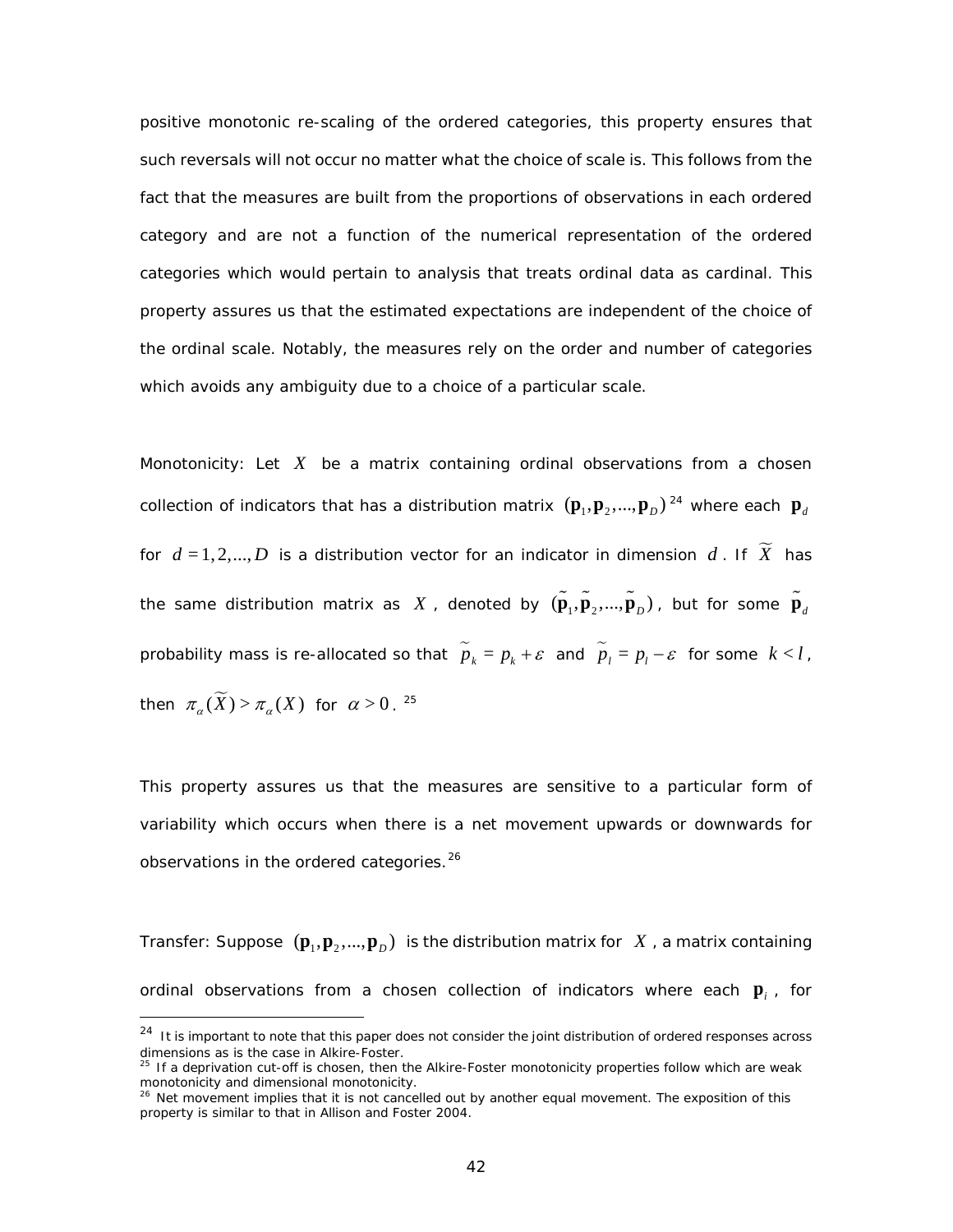$i$  = 1, 2, ...,  $D$  , is a distribution vector for indicator  $\ d$  . If  $\ \widetilde{X}\ \$ is generated from  $\ X$  , so that is has a distribution matrix  $(\tilde{\bm p}_1, \tilde{\bm p}_2, ..., \tilde{\bm p}_D)$  , where each  $\tilde{\bm p}_d$  is a vector  $(\tilde{p}_1, \tilde{p}_2,..., \tilde{p}_k)$  and probability mass is re-allocated so that  $\tilde{p}_k = p_k + \varepsilon$  is offset by  $\widetilde{p}_{k-l} = p_{k-l} - \varepsilon$  and  $\widetilde{p}_m = p_m - \varepsilon$  is offset by  $\widetilde{p}_{m+l} = p_{m+l} + \varepsilon$  for some  $k < m$ , then  $\pi_{\alpha}(\widetilde{X}) > \pi_{\alpha}(X)$  for  $\alpha > 1$ .<sup>[27](#page-53-0)</sup>

In randomized evaluations, the transfer property allows the researcher to be in control of the weighting of movement within ordinal categories. For example, in statistics the standard deviation for a cardinal variable uses a weighting structure that increasingly "penalizes" deviations by squaring them. In the ordinal context, the value of  $\alpha$ determines the degree to which observations in lower categories are "penalized". The parameter  $\alpha$  may be used for additional robustness tests in order to explore whether a reversal occurs as  $\alpha$  varies.<sup>[28](#page-53-1)</sup>

*Decomposability*: Let  $\lambda$  reside between zero and one. Suppose that matrix  $X_1$ contains self-reported responses from a collection of indicators for a treated subgroup of a population  $\frac{n_1}{n_2}$  $\frac{n_1}{n}$  and  $X_2$  is a matrix for the control subgroup with population  $\frac{n_2}{n}$ . Each matrix is has a distribution matrix  $\textbf{\emph{P}}_{X_1}$  and  $\textbf{\emph{P}}_{X_2}$  respectively. Also, suppose that matrix X has distribution matrix  $P = \lambda(P_{X_1}) + (1 - \lambda)P_{X_2}$  ,where  $\lambda = \frac{n_1}{n}$  $\lambda = \frac{n_1}{n_2}$ . Then  $\pi_{\alpha}(X) = \lambda \pi_{\alpha}(X_1) + (1 - \lambda) \pi_{\alpha}(X_2)$ .<sup>[29](#page-53-2)</sup>

i,

<span id="page-53-1"></span><span id="page-53-0"></span><sup>&</sup>lt;sup>28</sup> It must be noted that the transfer axiom is fundamentally a cardinal property. Yet, because the measures satisfy ordinal invariance they do not treat the scales as if they are cardinal.

<span id="page-53-2"></span> $29$  In a poverty measurement setting, the variability within each dimension, post identification, will be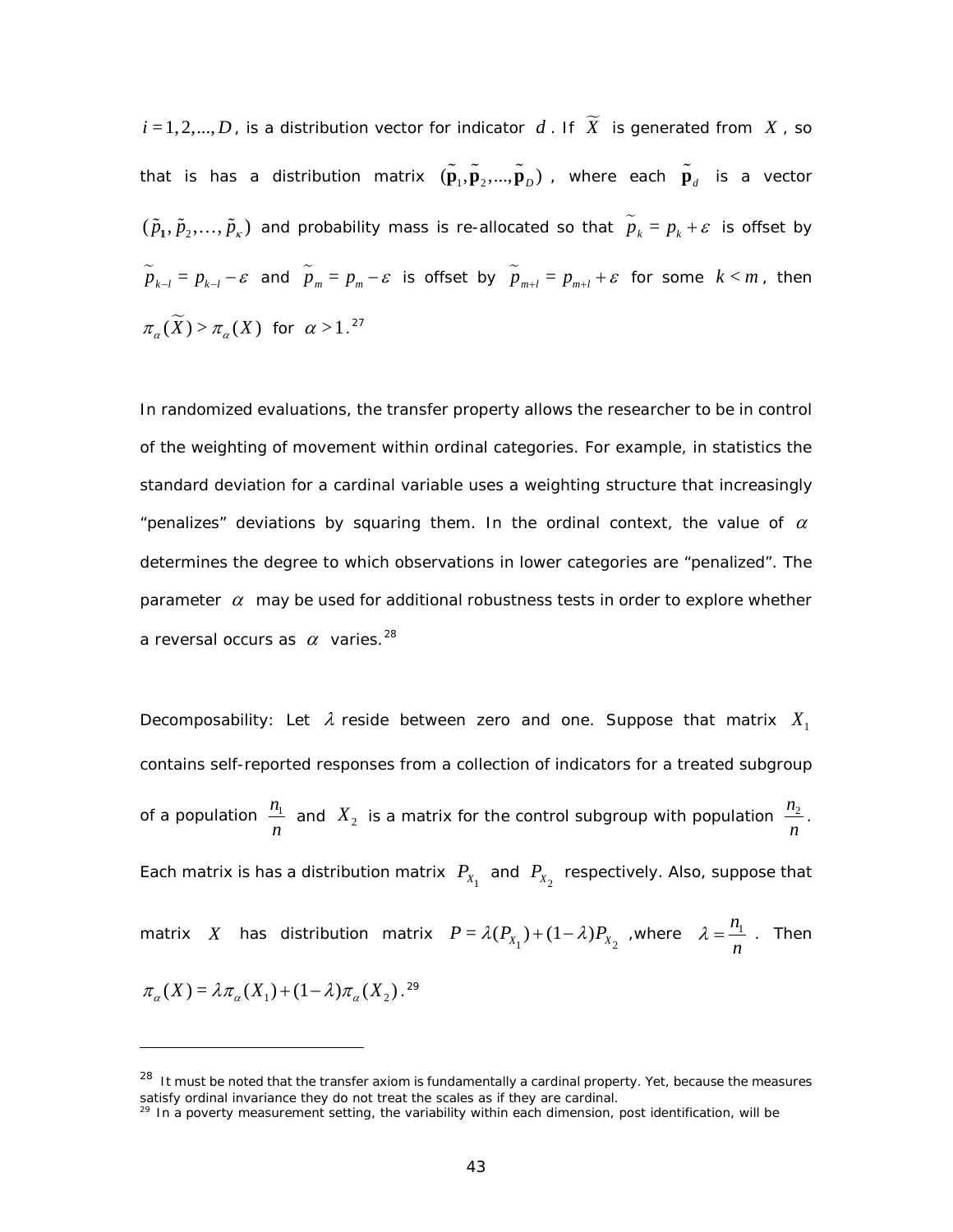Rigorous analysis in an evaluation often requires an exploration of heterogeneous effects on outcome variables. This presupposes that the estimates that are to be used are decomposable. Since the overall estimate can be decomposed to the estimates for each subgroup, the proposed measures allow for heterogeneity analysis of the effects on the outcome variable. This allows one to infer about the impact on the measure of any subgroup that we choose. This property further leads us to subgroup consistency:

*Subgroup consistency*: In addition to the decomposability property, suppose that matrix  $Y_1$  contains ordered observations from a collection of indicators for a particular the treated subgroup and  $Y_2$  is a matrix for the control subgroup. Each matrix has a distribution matrix  $\mathcal{Q}_{\scriptscriptstyle{X_1}}$  and  $\mathcal{Q}_{\scriptscriptstyle{X_2}}$  respectively. Also, suppose that matrix  $Y$  has distribution matrix  $P = \lambda P_{Y_1} + (1 - \lambda) P_{Y_2}$  . Then  $\pi_\alpha(X) < \pi_\alpha(Y)$  whenever  $\pi_{\alpha}(X_1) < \pi_{\alpha}(Y_1)$  and  $\pi_{\alpha}(X_2) < \pi_{\alpha}(Y_2)$ .

*Non-triviality*: Each measure of the proposed class has a maximum and a minimum. *Normalization* is not satisfied by this class of measures. The minimum is  $\frac{1}{1}$  $\frac{1}{nkD}$  and the maximum is 1.

*Symmetry* and *Replication* are satisfied by virtue of the linear expectations operator.

## **3.7 Empirical Illustration**

To demonstrate the proposed measures in a randomized evaluation setting I make use of an existing randomized controlled trial in Udaipur India for which the data is publicly

captured for the categories that are less than the category chosen to be the deprivation cut-off.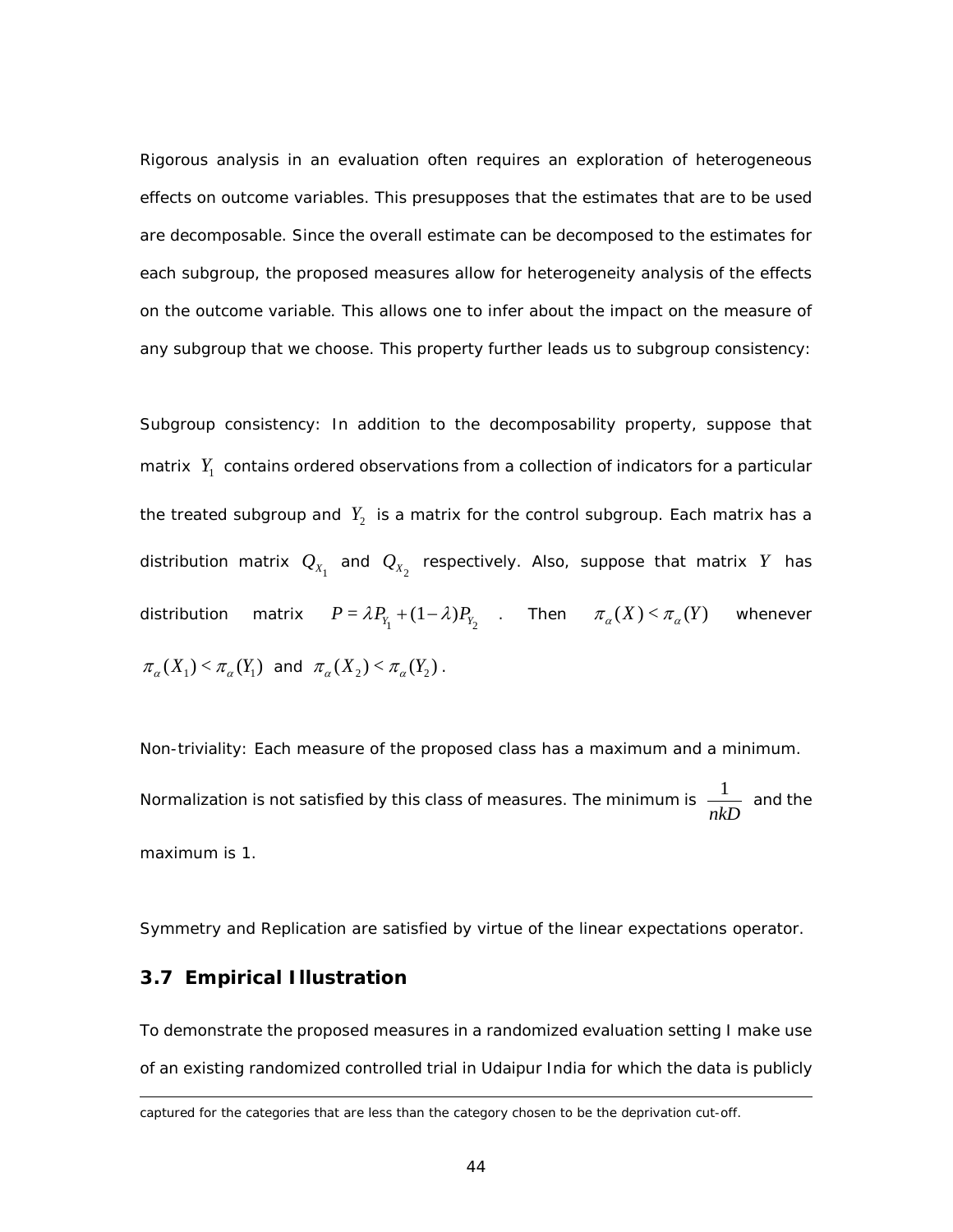available at JPAL<sup>30</sup>. The experiment was designed in order to evaluate non-financial incentives compared to improving the health service delivery for immunizations for children between the ages 1 to 3 in Udaipur, India. The experiment is described in detail and evaluated in [Banerjee, Duflo, Glennester, and Kothari \(2010\)](#page-95-2). The ordinal measures presented here use one dimension of self-reported health and are estimated in terms of achievement where a higher aggregate score indicates higher self-reported health. The measures in (3-3) are reported for  $\alpha = 1$ .

The randomization took place at the village level with 134 villages in total being involved in the experiment. 60 villages were in the treatment group and 74 villages were in the control group. In 30 out of the treated villages, 378 children were targeted for intervention A which offered more reliable health service delivery for immunizations. In the rest of the 30 treated villages, 382 children were offered metal plates and lentils for completed immunizations. The control group targeted 860 children who were offered no intervention.

<span id="page-55-1"></span>

|                         | Control<br>Group | <b>Treatment A</b> | Treatment B | <b>Difference</b><br>between<br>control and<br>treatment A | <b>Difference</b><br>between<br>control and<br>treatment B | <b>Difference</b><br>between<br>treatment A<br>and<br>treatment B |
|-------------------------|------------------|--------------------|-------------|------------------------------------------------------------|------------------------------------------------------------|-------------------------------------------------------------------|
| Self-reported<br>Health | 0.455443         | 0.447472           | 0.432493    | $-0.00916$                                                 | $-0.01691$                                                 | $-0.0082364$                                                      |
| Standard<br>Deviation   | 0.01062          | 0.013482           | 0.016966    | 0.020733                                                   | 0.019057                                                   | 0.0238803                                                         |

**Table 3-1: Ordinal Measures for Self-reported Health**

In this illustration I focus on self-reported health which was measured on a scale of 1 to 10. I use the proposed measures in order to evaluate the impact of each intervention

<span id="page-55-0"></span> <sup>30</sup> Abdul Latif Jameel Poverty Action Lab, MIT.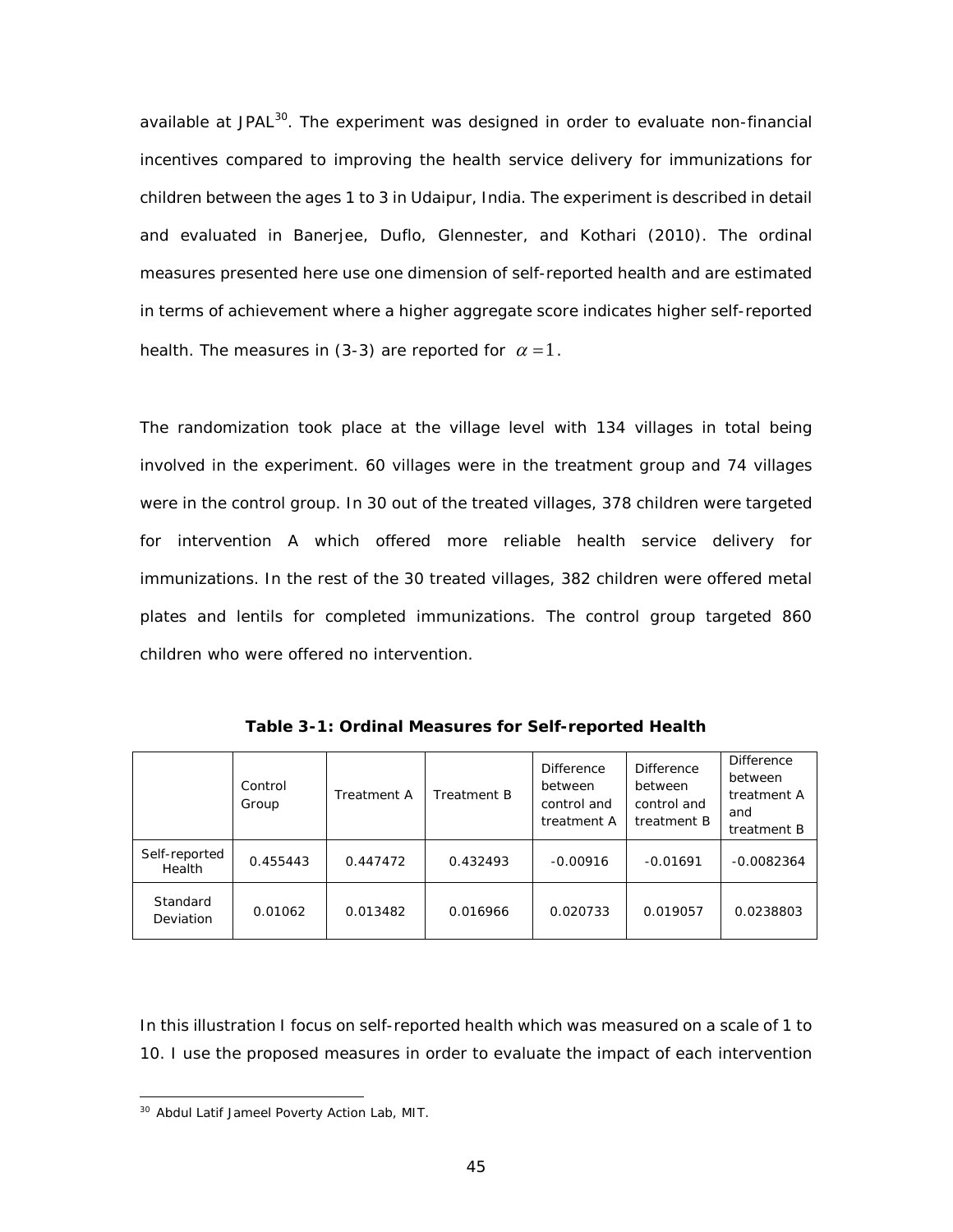on the self-reported health of parents for their children. I use the same specification as in [Banerjee, Duflo, Glennester, and Kothari \(2010\)](#page-95-2) and make use of the full variability across all 10 categories used to capture self-reported health. [Table 3-1](#page-55-1) presents the ordinal measures for self-reported health. The control group appears to have higher self-reported health but is only marginally higher. It is also not statistically significant. Treatment A appears to have led to lower self-reported health, and treatment B seems to have led to even lower self-reported health.

For those who were fully immunized, the results are presented in [Table 3-2.](#page-56-0) I am able to present the ordinal measures for self-reported health for this subgroup since the measures are decomposable. However, it is important to note that the sample size is even smaller once the population is conditioned on full immunization (only 253 children).

<span id="page-56-0"></span>

|                                                    | Control<br>Group | <b>Treatment A</b> | Treatment B | <b>Difference</b><br>between<br>control and<br>treatment A | <b>Difference</b><br>between<br>control and<br>treatment B | <b>Difference</b><br>between<br>treatment A<br>and<br>treatment B |
|----------------------------------------------------|------------------|--------------------|-------------|------------------------------------------------------------|------------------------------------------------------------|-------------------------------------------------------------------|
| Self-reported<br>Health<br>Completely<br>Immunized | 0.46875          | 0.421539           | 0.411029    | $-0.06392$                                                 | $-0.06049$                                                 | 0.020031                                                          |
| Standard<br>deviation                              | 0.04073          | 0.028277           | 0.021266    | 0.062558                                                   | 0.049707                                                   | 0.04906                                                           |

**Table 3-2: Ordinal Measures for those Fully Immunized**

According to the ordinal measures, conditioned on being fully immunized, those in treatment are reporting lower health statuses. And those in treatment B are reporting higher health statuses than those in treatment A. Those with no incentives and no improved service delivery tend to report higher self-reported health status for their children. An interpretation of such results is beyond the scope of the paper and this exercise simply serves as a demonstration for how the proposed measures may be used.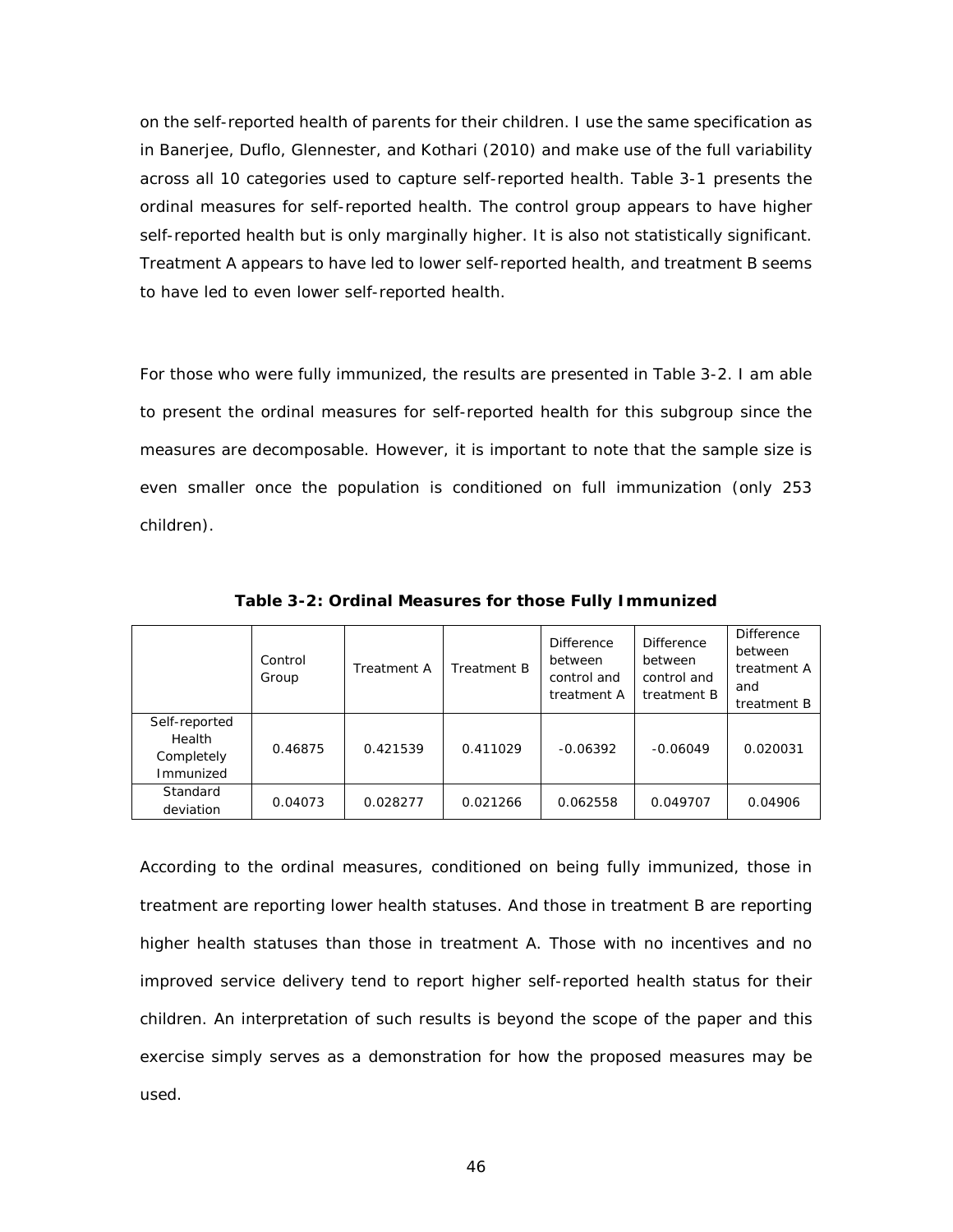Below are the values for likelihoods at different cut-offs which are followed by the (3-3) ordinal measures. Had the researcher chosen the cut-off 8 for example, the program evaluation would be reversed compared to all other cut-offs. This would not be a problem if the researcher had good reason to choose a binary approach and such a cut-off. The proposed ordinal measures are suitable for the case that the researcher would have liked to report results that are sensitive to net movement within all ordered categories, whilst refraining from using the ordinal representation of the scale as if it is cardinal.

| Variable Description    | Control  | Treatment<br>A | Treatment<br>B |
|-------------------------|----------|----------------|----------------|
| Likelihood at cut-off 1 | 0.007595 | 0.008427       | 0.002801       |
| Standard errors         | 0.003419 | 0.004632       | 0.00274        |
|                         | 0.032911 | 0.02809        |                |
| Likelihood at cut-off 2 |          |                | 0.022409       |
| <b>Standard errors</b>  | 0.006465 | 0.009005       | 0.007891       |
| Likelihood at cut-off 3 | 0.096203 | 0.08427        | 0.061625       |
| Standard errors         | 0.012616 | 0.017771       | 0.011427       |
|                         |          |                |                |
| Likelihood at cut-off 4 | 0.187342 | 0.191011       | 0.154062       |
| Standard errors         | 0.017442 | 0.02472        | 0.023195       |
| Likelihood at cut-off 5 | 0.326582 | 0.323034       | 0.277311       |
| Standard errors         | 0.020329 | 0.029026       | 0.027354       |
|                         |          |                |                |
| Likelihood at cut-off 6 | 0.494937 | 0.463483       | 0.448179       |
| Standard errors         | 0.024286 | 0.03185        | 0.03744        |
| Likelihood at cut-off 7 | 0.646835 | 0.620787       | 0.607843       |
| Standard errors         | 0.025415 | 0.02473        | 0.04438        |
|                         |          |                |                |
| Likelihood at cut-off 8 | 0.812658 | 0.83427        | 0.809524       |
| Standard errors         | 0.018532 | 0.021787       | 0.039904       |
| Likelihood at cut-off 9 |          |                |                |
|                         | 0.949367 | 0.921348       | 0.941177       |

**Table 3-3: Ordinal versus Binary Measures**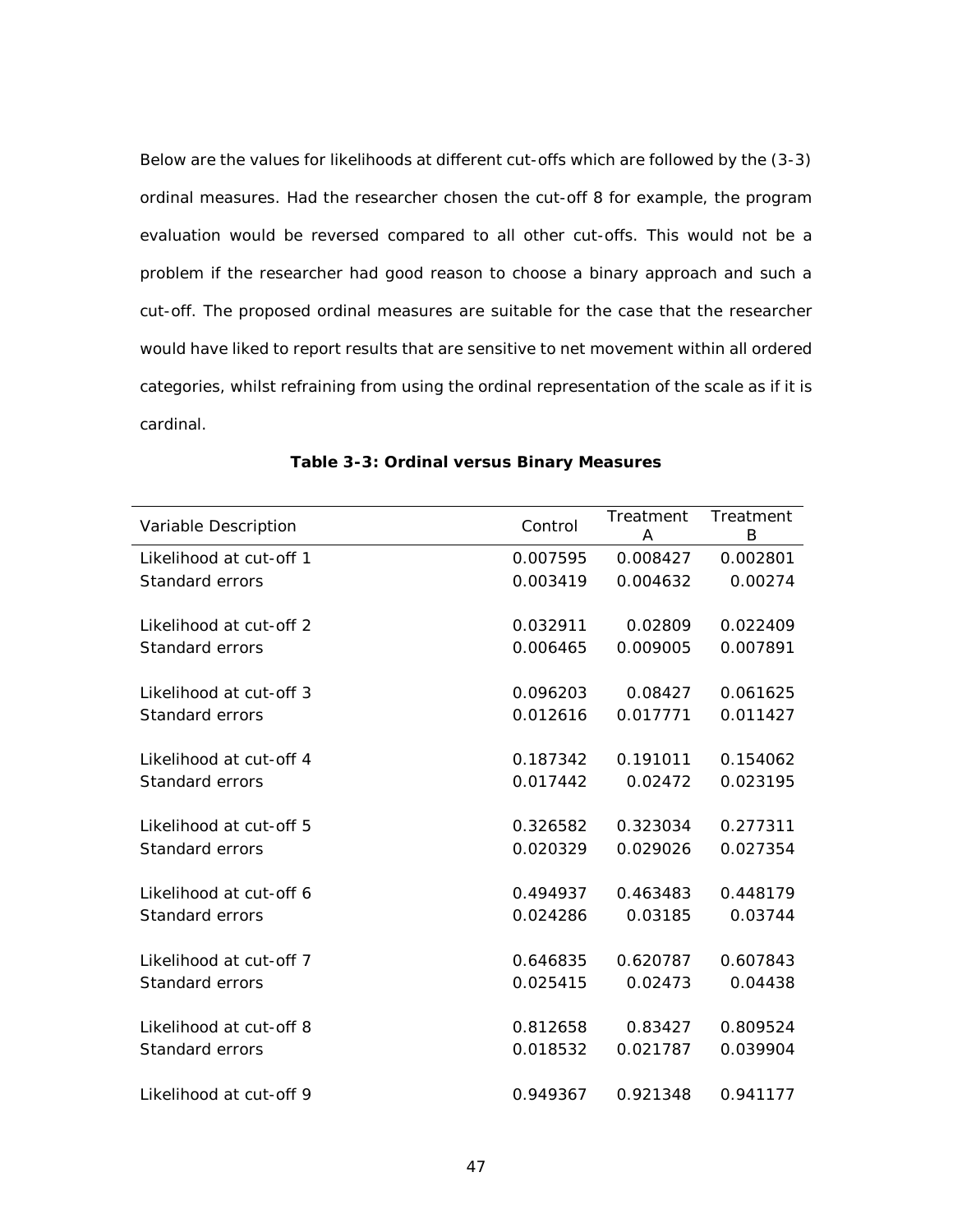| Standard errors                    | 0.0101  0.018525  0.021427       |  |
|------------------------------------|----------------------------------|--|
| Ordinal Measure<br>Standard errors | $0.455443$ $0.447472$ $0.432493$ |  |

## **3.8 Concluding remarks**

The inclusion of ordinal scales in evaluations has allowed researchers to evaluate impact on both unidimensional and multidimensional ordinal outcome variables such as social and economic attitudes, perceptions, self-reported health, and educational outcomes. However, in order to avoid ambiguous evaluations, aggregating information from observations on ordinal scales into an outcome variable requires particular care. In this chapter I explored some of the problems inherent in this practice and proposed one possible way to address the robustness issues introduced when such aggregations are used as outcome variables in evaluations. The proposed measures can be interpreted in probability terms. Rather than reporting a difference in cardinal units that is subject to a particular scale of choice, one can make a likelihood statement for the effect on observations in higher -or lower, depending on the direction of improvement- categories. The resulting likelihood is sensitive to a change within all ordered observations collected, and not within a subset of the observables which would have been the case had a binary approach been chosen.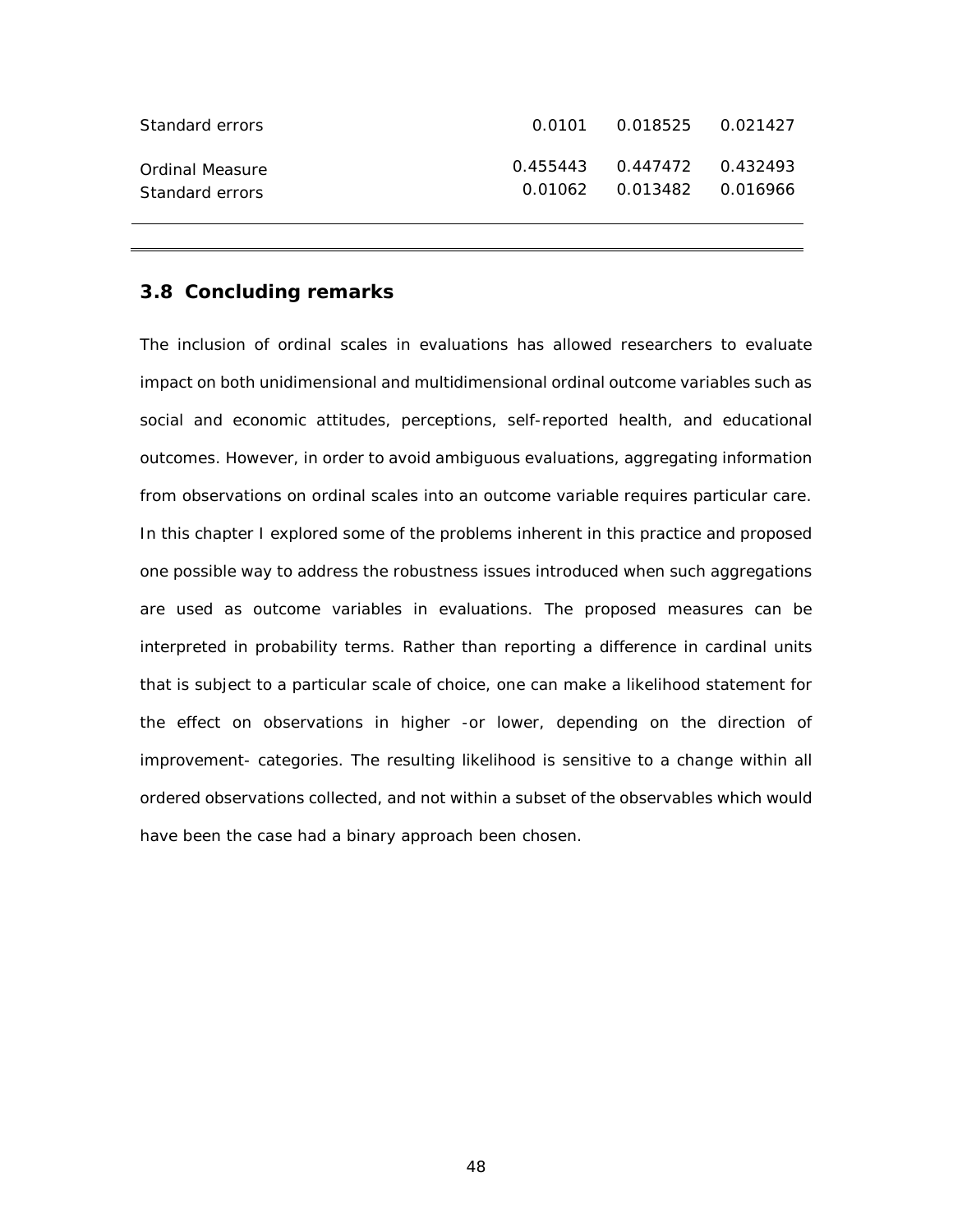# **Chapter 4: The Aspirations Gap and Women's Bargaining Empowerment: Evidence from a Randomized Controlled Trial in Nicaragua**

## **4.1 Introduction**

In this chapter I present an applied framework for a randomized controlled trial in Nicaragua and demonstrate the methodology introduced in the previous chapter. I evaluate the impact of productive transfers targeted at women in 24 communities in Pantasma, Nicaragua. I take advantage of the intervention's experimental design as well as the availability psychosocial ordinal outcome variables in order to explore the determinants of women's intrahousehold bargaining empowerment.

The literature on empowerment is somewhat inconsistent in its definition of "empowerment." One possible reason for this is because the context within which the construct of empowerment resides is not always clearly defined. This may not be so surprising, since disempowerment can manifest in many areas of one's life and theoretical discussions may lack behavioral and contextual justification. In the efficient household model literature, Pareto-weights have been referred to as the "power" of each individual household member, and they have also been referred to as "bargaining power." The determination of these weights is a process that is largely ignored in the empirical literature due to the lack of suitable data. I refer to the Pareto-weights, in absolute value, as bargaining power. When the intervention causes an increase in bargaining power, I refer to this dynamic process as bargaining empowerment.

In order to estimate the impact of the intervention on ordinal outcome variables, I use the methodology introduced in chapter 3 which allows me to make full use of the variation within the self-reported responses on ordinal scales. This ensures that the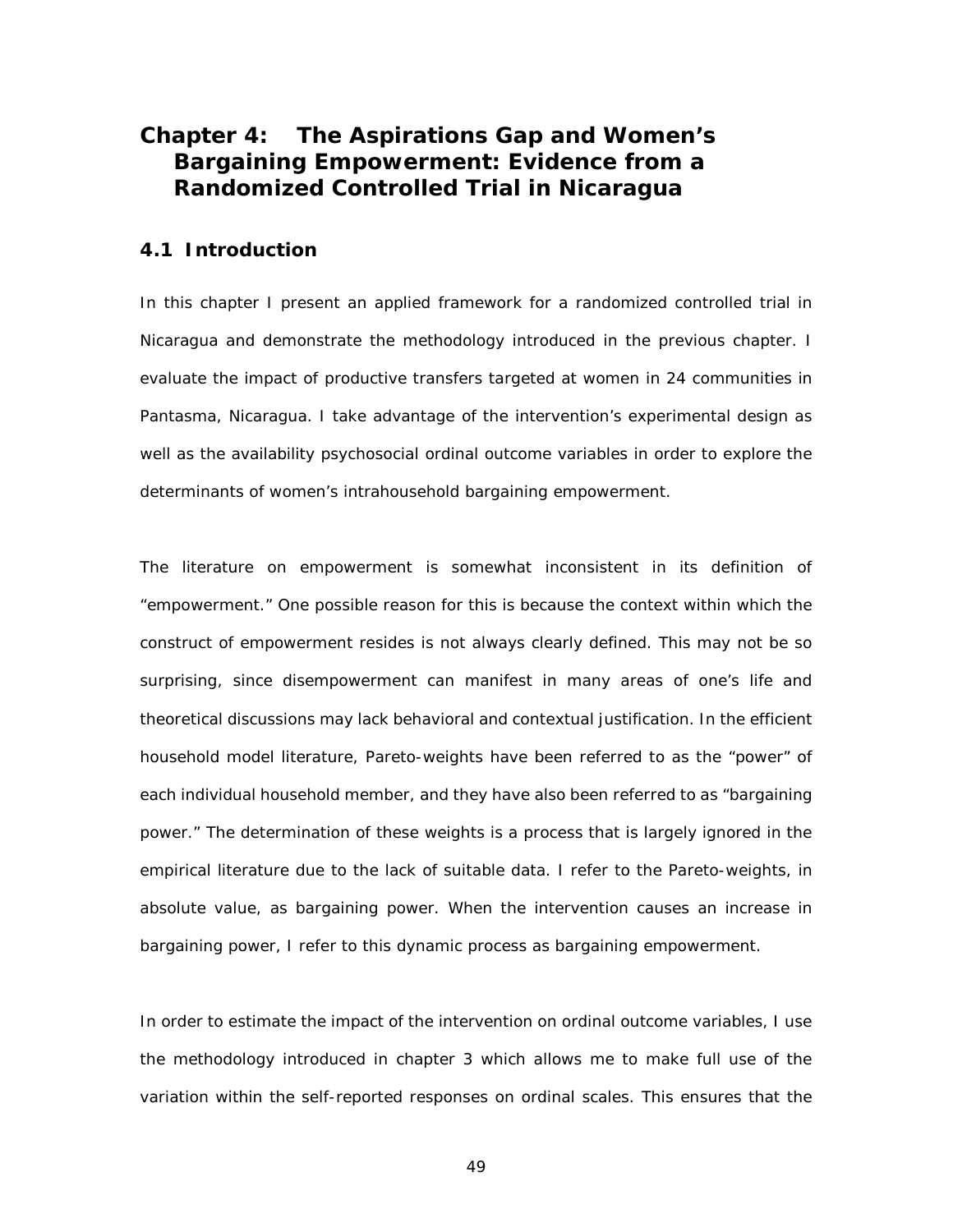estimates of the treatment effect are robust to evaluation reversals as was discussed in chapter 3. Multidimensional ordinal outcome variables include empowerment, locus of control, self-esteem, intrinsic motivation and intrahousehold decision-making among others.

It is widely accepted through empirical justification that many of the assumptions of the efficient (unitary) household model do not hold in practice (See [Bardhan, and Udry](#page-95-3)  [\(1990\)](#page-95-3) , [Chiappori \(1997\)](#page-96-2), and [Duflo, and Udry \(2004\)](#page-97-2)). Since the household is treated as a single decision maker, one key insight that the efficient household model ignores is the process through which intrahousehold bargaining equilibria are set. Adding to the variety of hypotheses of the literature that tests the efficient household model I study the role of aspirations in the intrahousehold bargaining process. One theoretical exploration of the process has been introduced by [Basu \(2006\)](#page-95-4) where in a game theoretical framework one's decision will affect future decisions made thus bringing new insight to the importance of *process* in decision making. [31](#page-60-0)

## **4.2 Introducing the Experiment**

The program was implemented in rural communities in the municipality of Santa Maria de Pantasma, located in the department of Jinotega in the Northern region of Nicaragua. Santa Maria de Pantasma suffers from one of the highest incidences of poverty in Nicaragua. Twenty four communities were randomly assigned to treatment and control.<sup>[32](#page-60-1)</sup> The intervention provided a package of productive transfers at low cost and technical assistance to selected poor women. These packages included business plan development, training and technical assistance, productive transfers and low cost credit (in cash and kind), training on gender issues awareness and the creation of a

<span id="page-60-0"></span><sup>&</sup>lt;sup>31</sup> The applied framework I introduce relies on the design of the experiment.

<span id="page-60-1"></span><sup>&</sup>lt;sup>32</sup> This pilot is run by the World Bank with principal investigators Renos Vakis and Patrick Premand. I became involved in the project after the follow-up survey was completed and was responsible for all program evaluation estimates.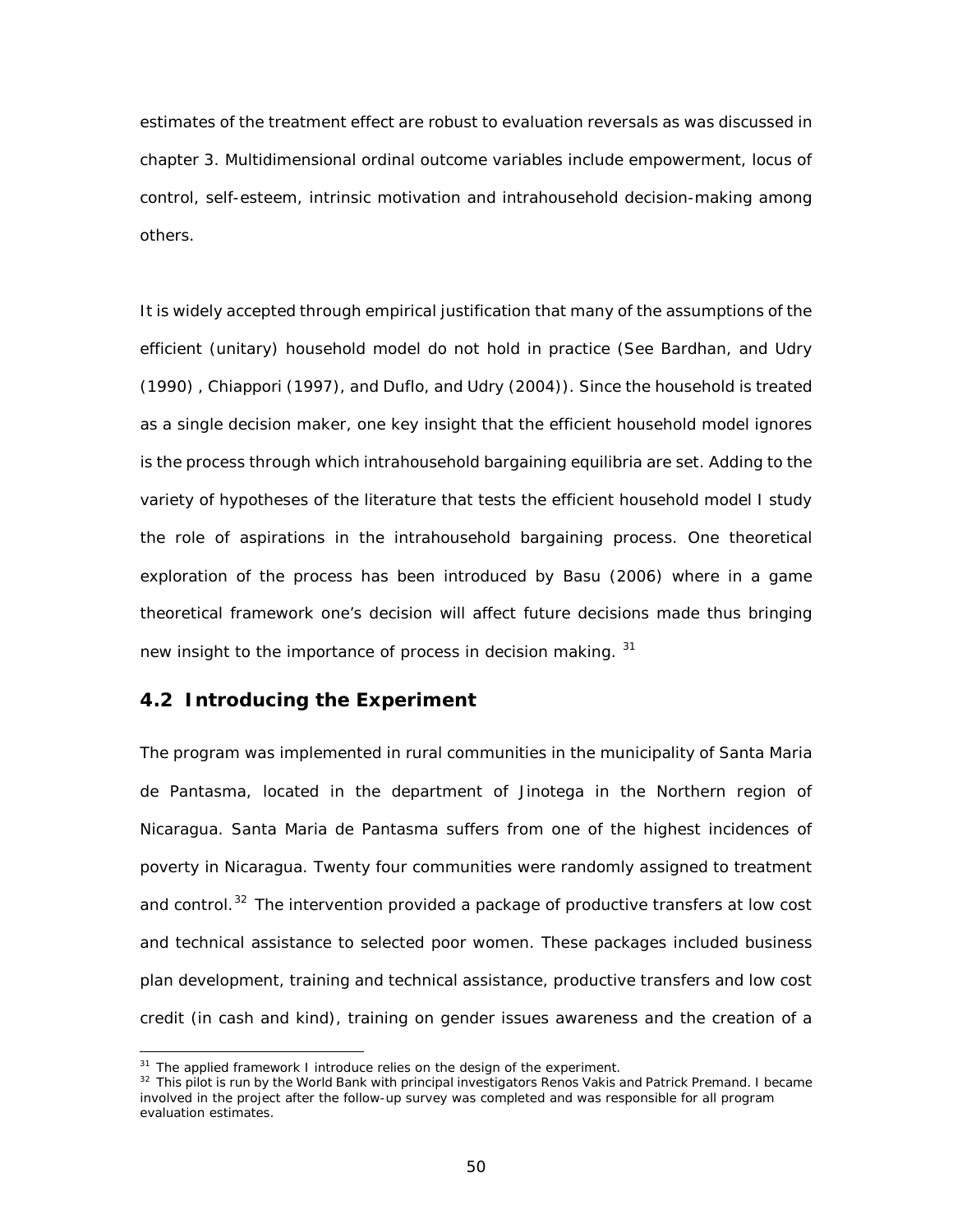beneficiary-led community bank (in cash and seeds).

The criteria for targeting a potential beneficiary in a household were to have participated in activities in the community and to be between the age of 16 and 60 . Potential beneficiaries were invited to consider joining the program. In all eligible communities the potential beneficiaries were asked to enroll in an intent-to-participate list. They knew that they would only be able to participate in the program if their community was selected. Out of the 1956 households that contained potential beneficiaries in the 24 target communities, 877 (45%) enrolled and 980 (50%) did not enroll. The remaining 99 households (5%) were not eligible as they did not have a woman between the ages of 16 and 60 who could serve as a beneficiary.

Target communities where divided in 10 blocks of 2 or 3 neighboring communities. Each community (or pair of communities) was selected within each group (one allocated as treatment and the other as control) through a lottery. This block randomization procedure between neighboring communities maximized power given that the number of clusters to randomize was low (Bruhn and McKenzie, 2008). Block randomization led to the selection of 13 treatment communities and 11 control communities. Baseline census data was collected in all households in the eligible communities before the partner NGO began to implement the program.

The experiment was implemented through a collaboration of a local Nicaraguan NGO, FUMDEC, who anticipated that the intervention would lead to impacts consistent to what they referred to as the "pyramid" model. The NGO staff believed that economic empowerment constituted the basis of the pyramid which they viewed as a necessary condition in order for an increase in women's agency to occur. The productive transfers aimed to increase the beneficiaries' income generating capacity. The program aimed to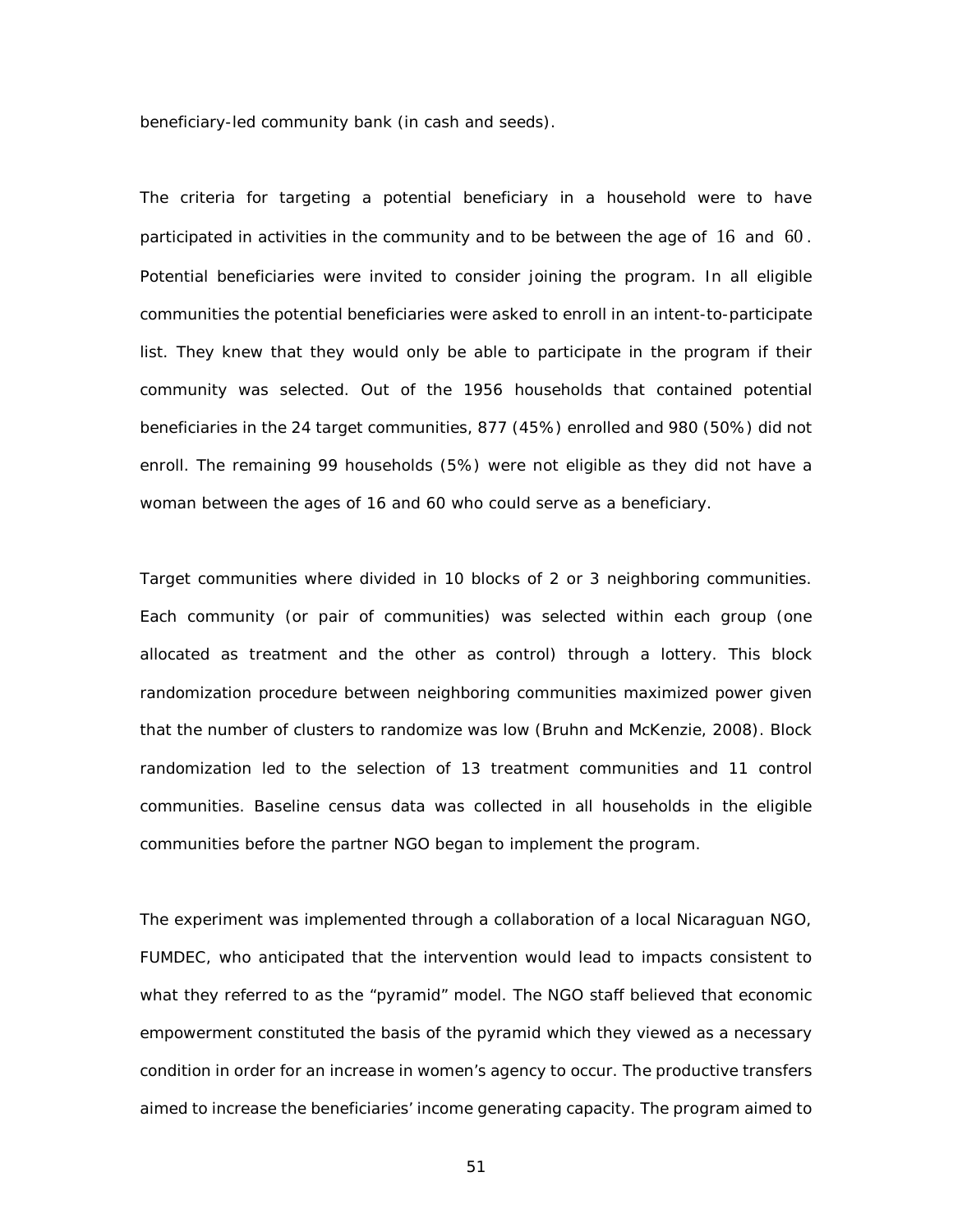enhance women's productivity in existing economic activities and foster entrepreneurial development. It promoted gender empowerment, and encouraged their participation in economic decisions within their households and their communities. The training and technical assistance components of the program focused on business plan development, business management, and financial literacy.

The follow-up survey took place between July and December 2011, approximately two years after the baseline survey, and approximately one year after the end of the program. The follow-up instrument aimed at capturing a broader set of outcomes, thus allowing a thorough evaluation of the program's impact, including economic activities and employment (such as involvement in non-subsistence agriculture, non-agricultural activities, micro-business, assets ownership, savings and credit), welfare outcomes such as consumption, poverty or income, and empowerment (such as intra-household decision-making, and aspirations).

Beneficiaries also participated in various workshops on social capital formation and leadership, gender awareness, power relations and conflict resolution. The gender awareness training also included awareness training for men. The beneficiaries received start-up capital in both cash and kind. Part of this capital was in the form of low cost credit to be repaid to community banks. Credit was offered at zero interest with the exception of a \$200 micro business transfer of which half was in the form of credit at 3% monthly interest rate over the remaining balance. Additionally, seeds were repaid to the community seed bank at a rate of two seeds for each seed given. Beneficiaries also received training and technical assistance for business plan development.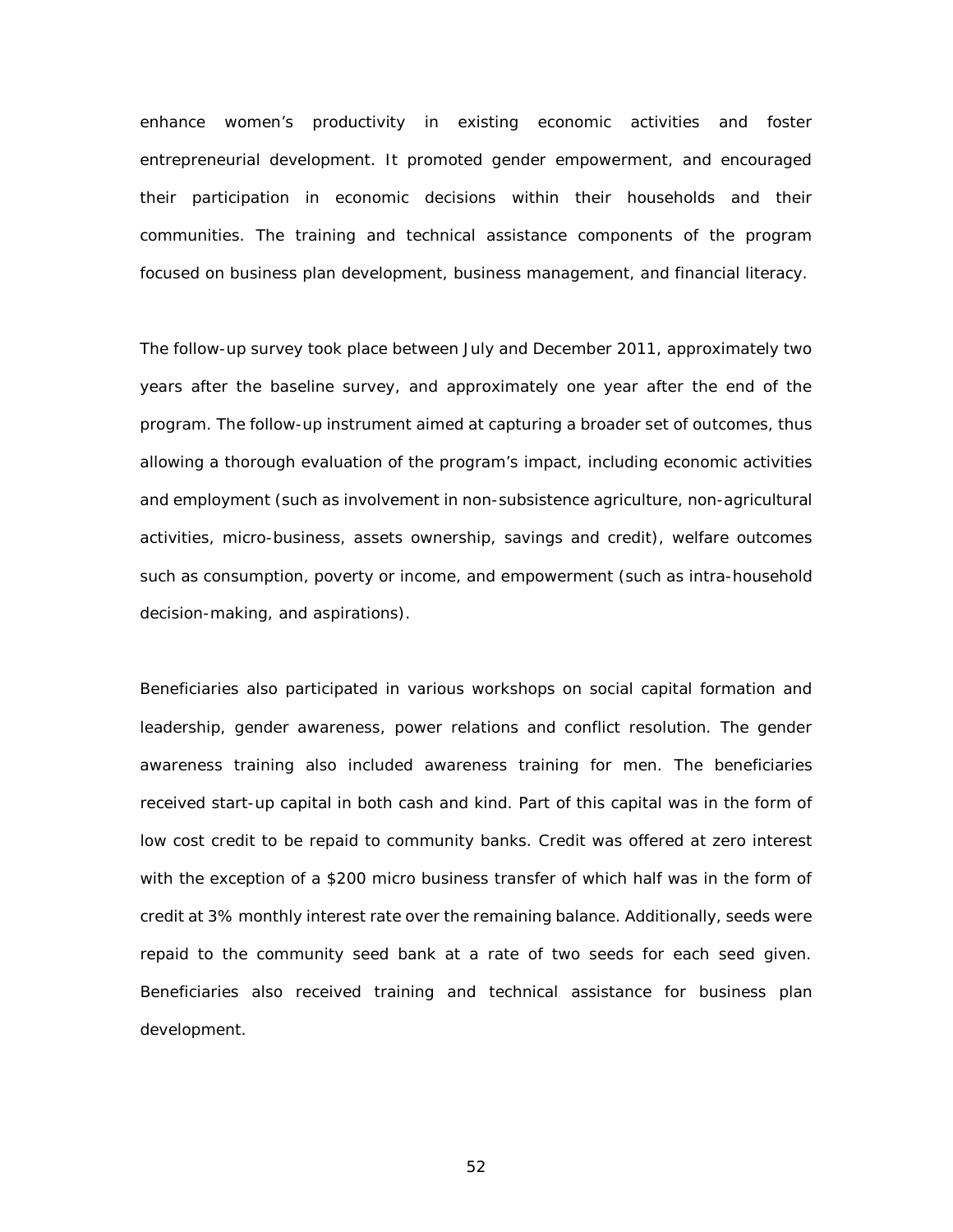The randomization's number of clusters was indeed small. However, balance between the control and treatment groups was attained. Overall, there are no notable differences between control and treatment communities. For the few significant differences, treatment communities appear slightly worse off than control communities in those particular dimensions. Consequently, the estimates of program impacts are lower-bound, conservative estimates.

Program impacts can be estimated using simple intent-to-treat procedures by comparing ex-post outcomes between beneficiaries in treatment communities (TSI) to those of women who selected into the program in control communities (CSI) who did not receive treatment due to the randomization. The average difference in outcomes between these two groups yields the average treatment effect on the treated, i.e. the direct effect of the intervention on similar households that expressed intention to participate in the program.

Conditional on the randomization achieving balance, program impacts could be estimated using simple intent-to-treat procedures. This entails comparing ex-post outcomes between beneficiaries in treatment communities to those of women who selected into the program in control communities. The ITT estimate captures how random assignment to the treatment group affects the outcome of interest and provides an estimate of the programs average effect on participants who had selected in:

$$
Y = \alpha + \delta T_1 + X + C + \varepsilon \tag{4-1}
$$

where *Y* is the outcome of interest,  $T_1$  is an indicator function that takes on the value 1 if a household revealed an intention to participate in the program and was assigned to the treatment group, and  $\theta$  if it revealed an intention to participate in the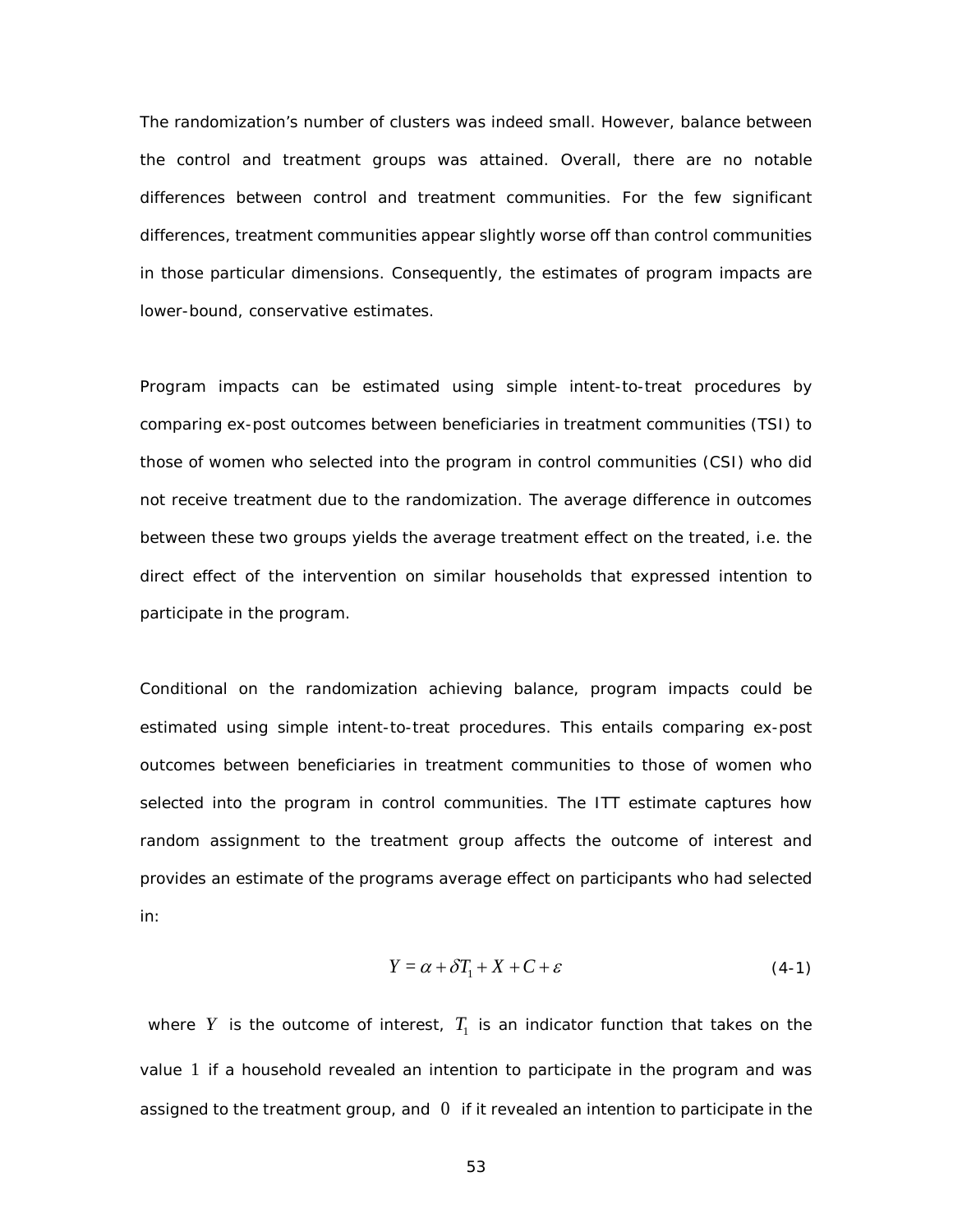program but was assigned to the control group. *X* is a fixed effect controlling for the variation within the blocks of communities on which randomization was based. The intent-to-treat estimate for program impact is given by  $\delta$ . C is a set of controls which are drawn from the baseline study. Block fixed effects were used in order to maximize power. The block randomization of the design allows us to control for outcomes that are a function of pre-program characteristics that existed in the blocks – which could also affect the outcome of interest. In the estimations standard errors are clustered at the community level.

Program impacts are obtained by estimating the above specification using only the follow-up survey round. This allows the estimation of causal effects from items that were incorporated only in the follow-up survey. As mentioned above, the validity of the randomization design rendered single difference approaches to be appropriate, valid, and sufficient to infer a causal impact of the program. The attrition rate for beneficiaries was 5.2% which is balanced across the communities that received the treatment and those that did not. To ensure further robustness of the results, control variables were included from the baseline survey. These control variables were chosen when minor imbalances between treatment and control group at baseline existed. Though the power of the study was low, it was not prohibitively low. Power calculations estimated that the sample was large enough to identify moderate effects.

## **4.3 An Applied Framework**

By design of the experiment, the beneficiaries self selected into the randomization process. Therefore, by construction this allows me to compare two similar groups of communities with the same aspirational/preference levels. Potential beneficiaries who selected into the program were better-off than those who selected out. Potential beneficiaries who selected in tended to be more empowered than potential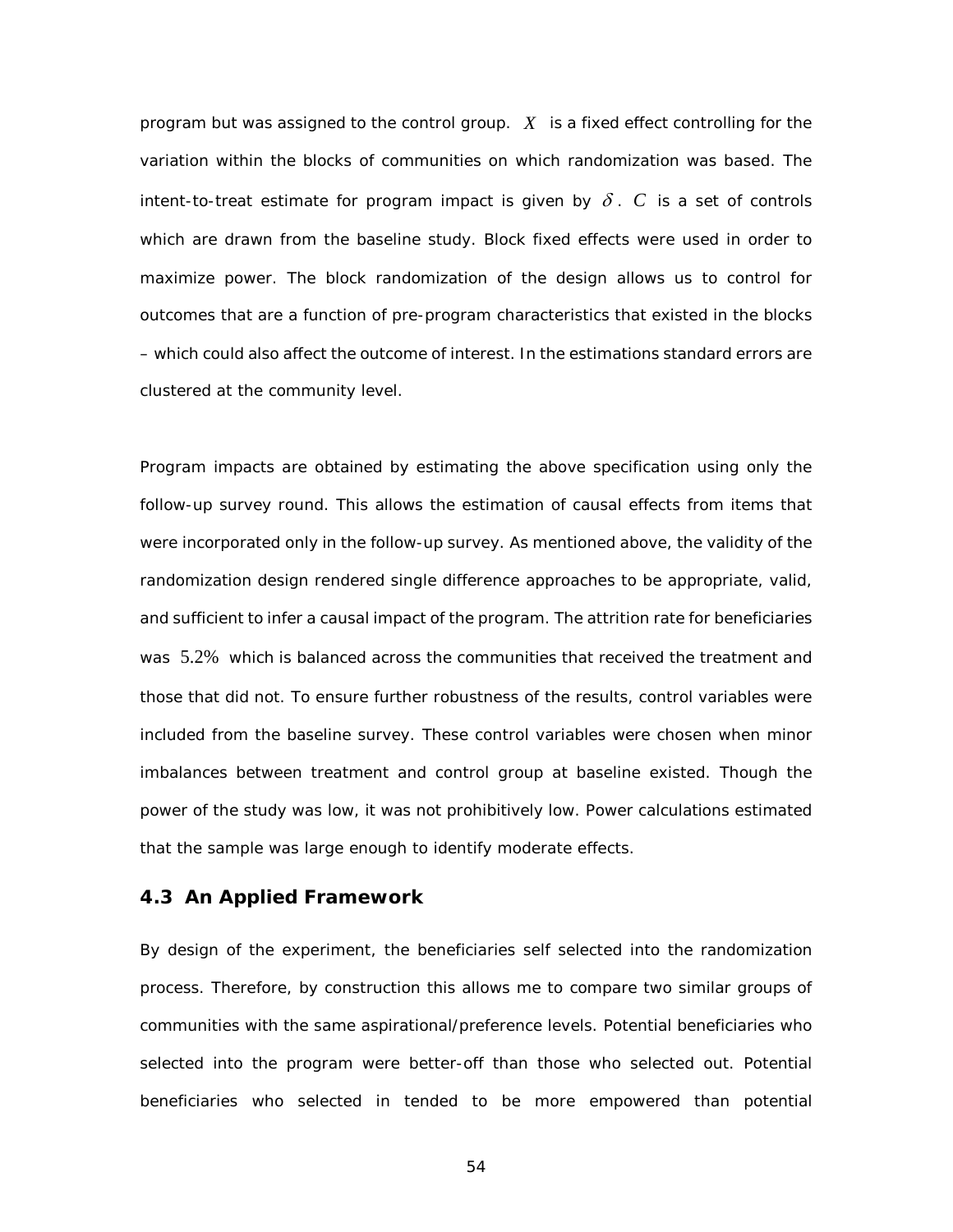beneficiaries who selected out. Admittedly, it was the most empowered women who self-selected into the program. The descriptive statistics at the baseline level suggested some significant differences between those who self-selected in the program and those who did not. It is worth noting that many interventions are demand driven yet the implications of such targeting could suggest that demand-driven targeting does not necessarily reach the poor.

I consider those selected in as not "failing to aspire" (the definition of aspirations failure will be presented in the last section along with a justification for the aforementioned assumption). I test for multiple equilibria, controlling for high aspirations, in which women may exercise different levels of intrahousehold bargaining power. I test whether it is income generating capacity constraints that are driving an aspirations-empowerment trap. I also test the hypothesis conditional on constant household income, in order to establish whether a simple re-allocation of income generating capacity can lead to bargaining empowerment. The results are somewhat suggestive that aspirations alone do not bring about change, validating the implementing NGO's strong priors for a "pyramid model". I have direct information for each household member's share of non-food consumption and thus have available data on the intrahousehold allocation of consumption goods.

The study does not allow me to explore the process through which aspirational levels can be influenced. For those selected out, whose entrepreneurial aspirational levels are assumed to be low by experimental design, I can test for spillover effects. The findings suggest that bargaining power can only be enhanced once high aspirational levels are in place (the process of which this paper does not explore, but is nonetheless important).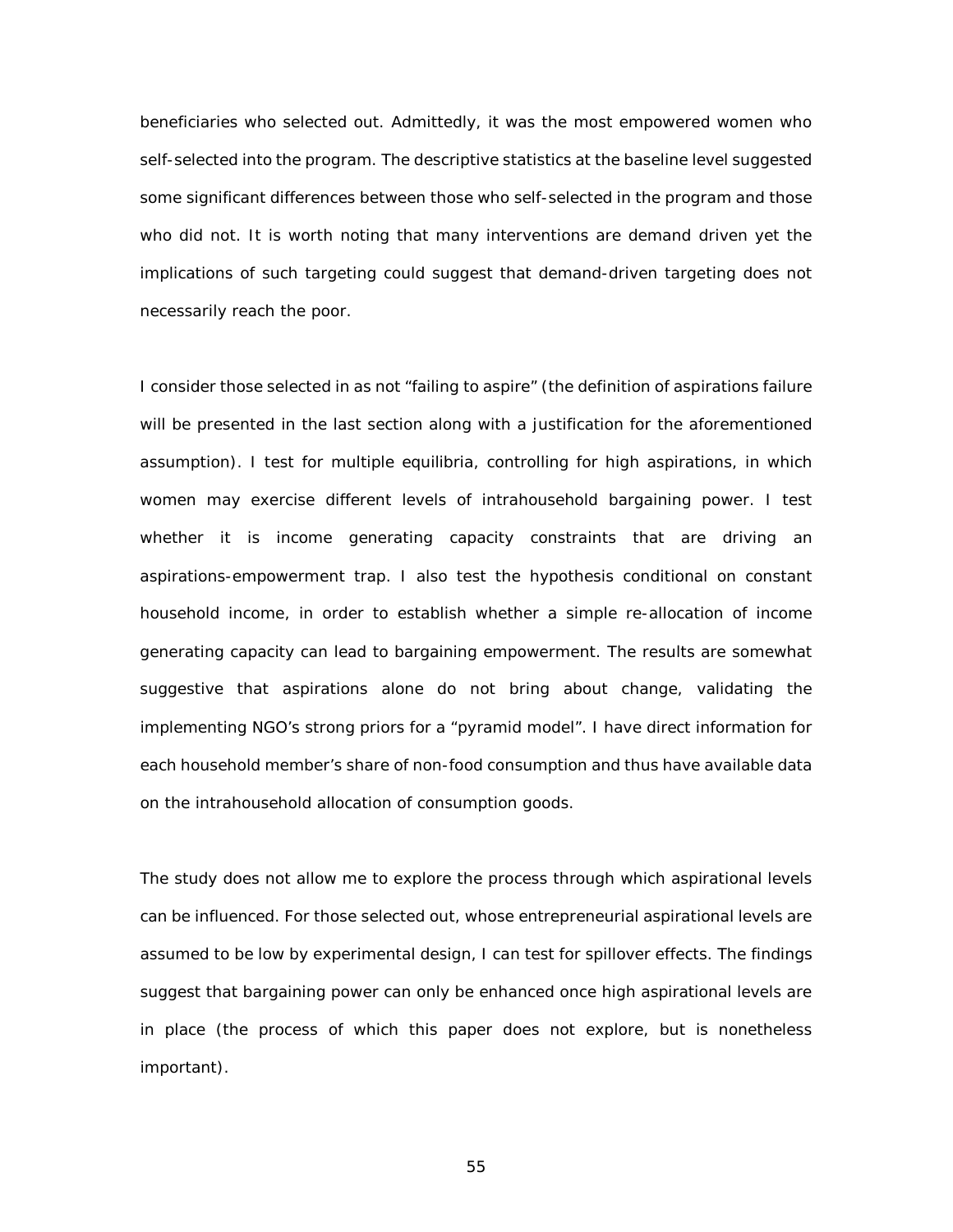In the efficient household (unitary) model the objective function that is maximized is the overall household welfare. I am not able to identify whether women's bargaining empowerment is a Pareto improvement for the whole household. More collaborative and participatory environments possibly yield higher household utility. Indeed, in my findings, participatory decision making increased which is suggestive of a more collaborative and participatory environment. I cannot, however, identify whether overall household welfare increased (men were not asked to report on any wellbeing scale).

I present the standard unitary household model where the household maximizes the following objective function where I consider the household as being comprised of the husband and wife, as in [Duflo, and Udry \(2004\)](#page-97-2):

$$
\mathbf{Max}[EU^M(c_M) + \lambda EU^F(c_F)] \tag{4-2}
$$

where  $\lambda$  is the Pareto-weight representing each household member's "power",  $EU<sup>F</sup>(c<sub>F</sub>)$  is the expected utility for the wife's consumption and  $EU<sup>M</sup>(c<sub>M</sub>)$  is the expected utility of the husband's consumption.

Subject to:

$$
p(c_F + c_M) + w(L_F + L_M) \le F_F(L_F) + F_M(L_M)
$$
\n(4-3)

where  $L_F$  is labor supplied by the lead female household member and  $L_M$  is labor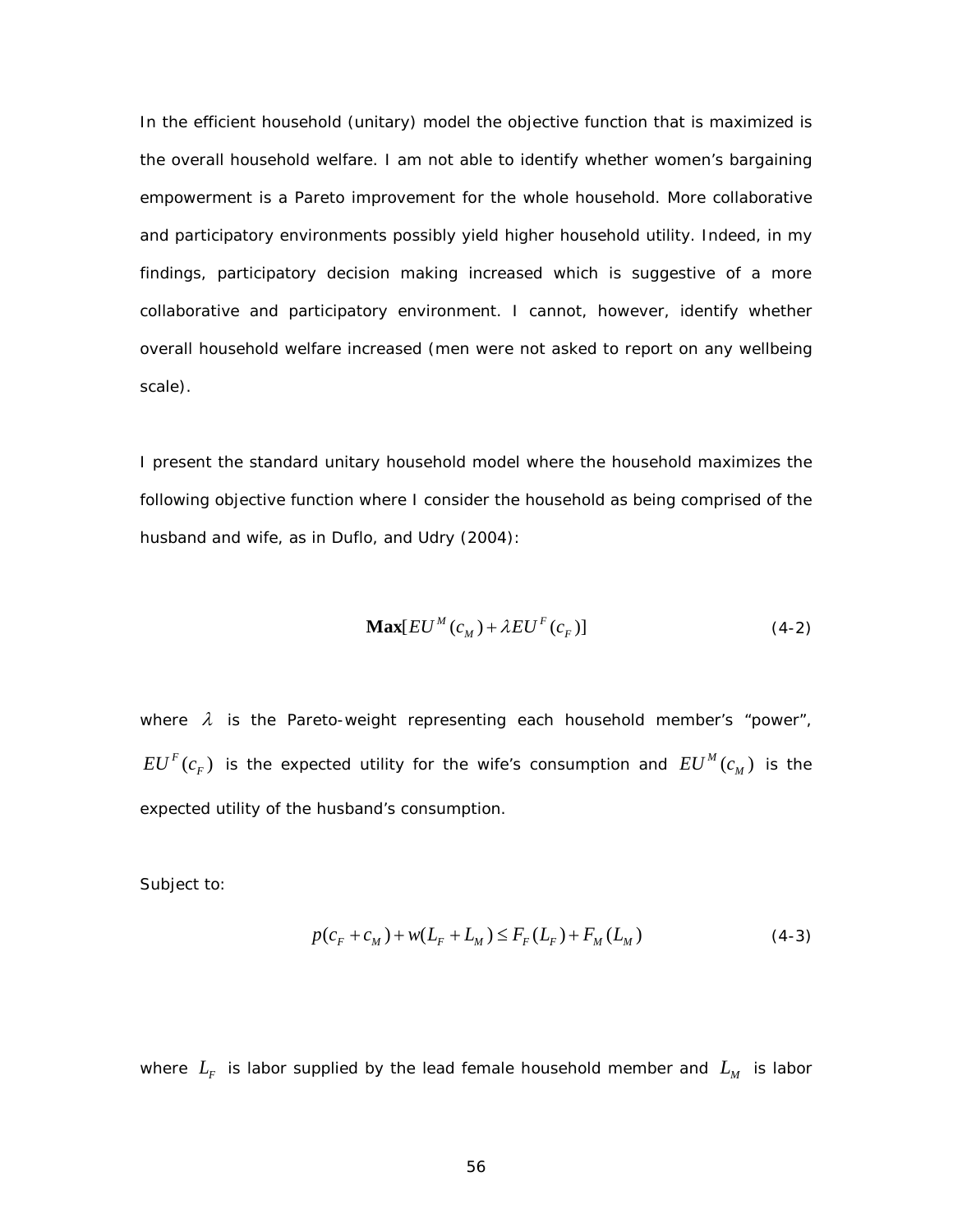supplied by their husbands.  $F_F(L_F)$  is the wife's production function of labor and  $F_M(L_M)$  is the husband's production function of labor, p and w are price and wage determined in a competitive market.

I assume the intervention enters the efficient allocation of resources only through its effect on the beneficiary's labor supply and then on the budget constraint. Another assumption is that I look at production on the farm and in the market collectively even though my evaluation of the intervention suggested that there was a re-allocation of employment from the farm to the market (changes were noticed for both beneficiaries and their partners).

According to the efficient household model, the change in the beneficiary's labor supply should not have an impact on the Pareto weight since her preferences remain constant (they have already selected in based on the experimental design). Relaxing the beneficiary's income-generating capacity should not have an effect on the re-allocation of consumption since her preferences are taken into account when bargaining takes place and each member falls back into the efficient context [Rangel, and Thomas](#page-99-2)  [\(2012\)](#page-99-2).

In my setup I propose to explore the difference between *having aspirations* and *meeting aspirations*. The efficient household model assumes that this distinction should not matter. According to the unitary model  $\lambda$  is not a function of labor but is a result of the household members' preferences and other distributional factors which implies that: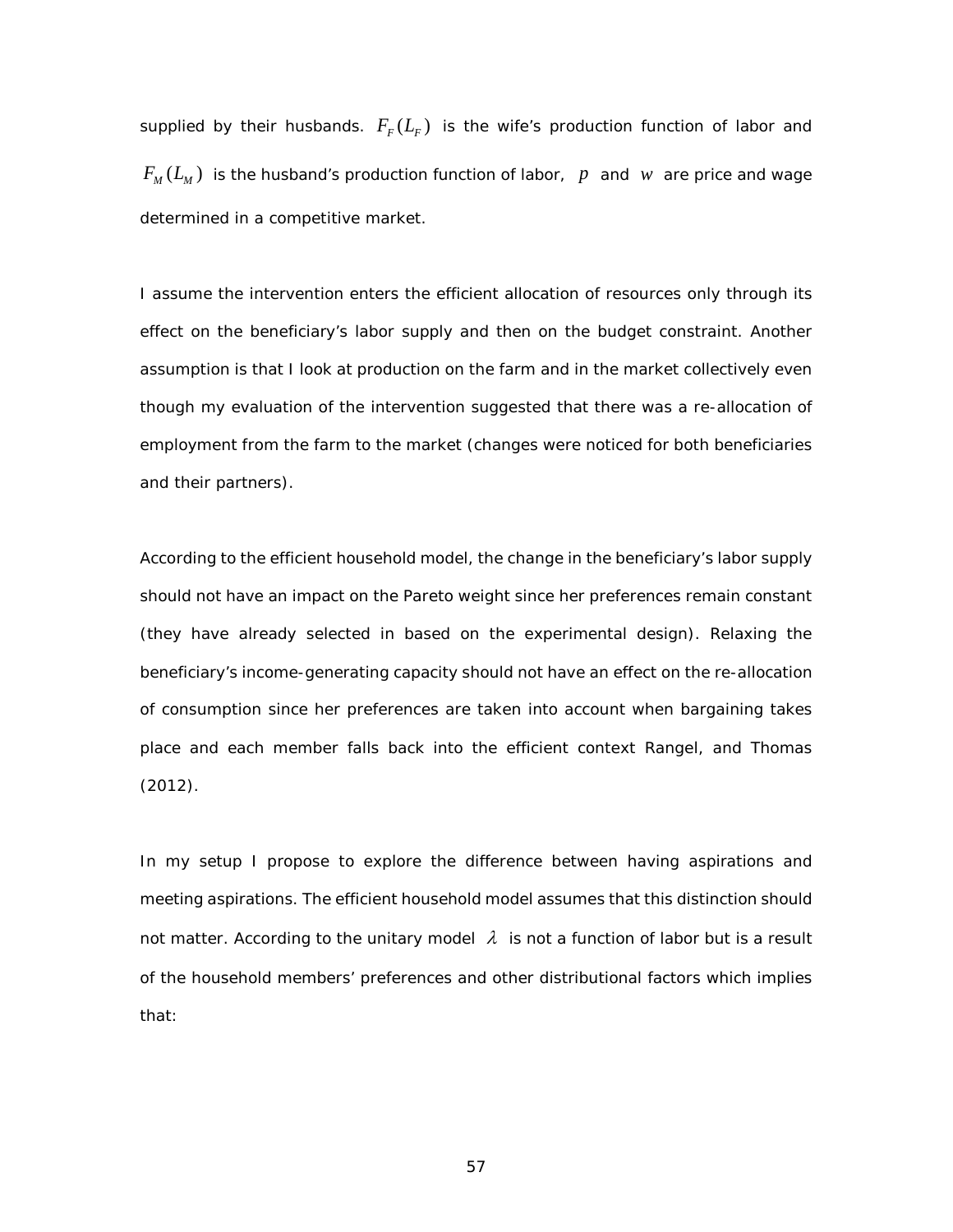$$
\frac{\partial \lambda}{\partial L_F} = \frac{\partial \lambda}{\partial c_i} = 0.
$$
 (4-4)

where  $L_F$  represents employment opportunity for the female household head. The intervention targeted women who had selected in, denoted by TSI (Treated Selected In). Those in the treatment communities who indicated that they would like to receive the intervention packages are assumed to have equally high aspirations with those in the control communities who also stated that they would like to receive the packages. I consider their intent to participate in the intervention a high-aspirational attitude. I distinguish this attitude from the behavior of actually working towards meeting their entrepreneurial aspirations by being randomly selected to receive the packages. This leads to the following hypothesis which essentially makes the distinction between attitude and behavior:

$$
\mathbf{E}(\lambda^T - \lambda^C | TSI) = 0 \tag{4-5}
$$

## **4.4 The Hypothesized Aspirations Trap**

Debraj Ray introduced the concept of "failure to aspire" in [Ray \(2006\)](#page-99-3) where he defines one's cognitive neighborhood of acquaintances as an "aspirations window." An individual fails to aspire when examples do not exist within the decision maker's aspirations window. In this paper I deviate from his definition of aspirations failure while staying in line with Ray's definition which carefully associates this "failure" to the condition of poverty and not some inherent behavior of the poor.

In order to avoid "accusing" the poor of "failing" to behave in a manner that could potentially lift them out of poverty, I propose a definition for aspirations failure in the context of this study. I define "failure to aspire" as the extent to which opportunity sets are smaller under subjective beliefs than under objective frequencies. In other words,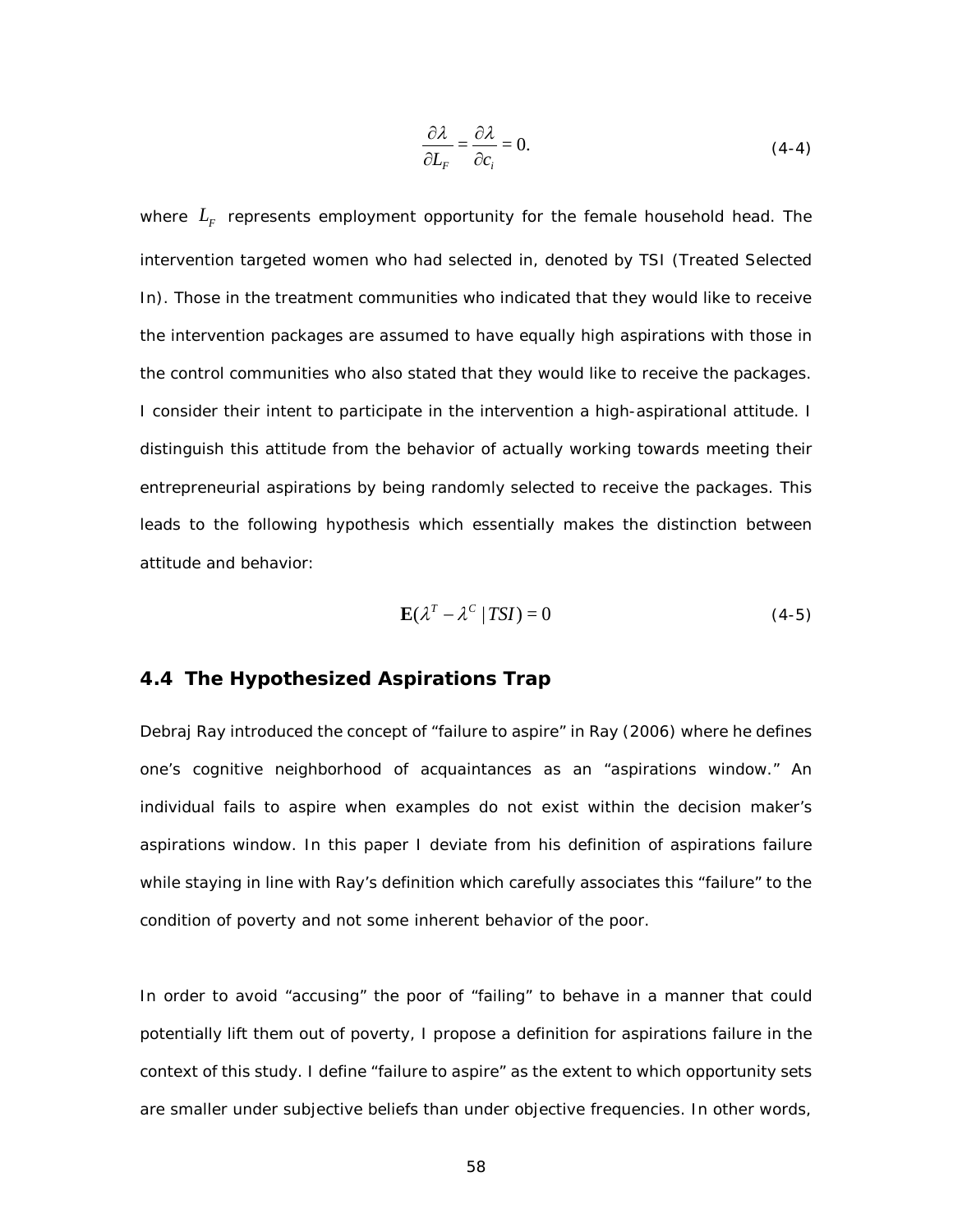I consider a person as failing to aspire if they reject a *seemingly* available opportunity (in our case the available opportunity are the packages offered). This study does not explore the reasons or the process through which an offered opportunity is rejected. Rather, it separates people into two groups. Those who fail to aspire and those who do not. Those selected into the program are assumed to have higher entrepreneurial aspirations than those who selected out. Specifying the dimension of aspirations is rather straightforward as the packages offered were of entrepreneurial nature and offered the opportunity to build small businesses and enhance entrepreneurial skills.

Ray's "aspirations gap" measures a stated aspiration's distance from a realized aspirational target. I assume that the packages offered to the beneficiaries at least partially fill their entrepreneurial aspirations gap,  $G^A = (\frac{A_H - A_R}{A_H})$ *H*  $G^{A} = (\frac{A_{H} - A_{H}}{A_{H}})$  $\frac{-A_R}{A_H}$ ) where  $A_H$  is the

high level of entrepreneurial aspirations and  $A_R$  is the realized level of entrepreneurial aspirations. I do not have a measure of aspirational levels at baseline, so I build an index for intrinsic motivation based on the dimensions of the aspirations scale in self-determination theory in [Deci, and Ryan \(2000\)](#page-96-3) and the ordinal multidimensional methodology introduced in chapter 3. I find no difference at follow up which further validates the conditionality of equal aspirational levels.

I begin by proposing that bargaining empowerment is a function of the aspirations gap. I assume that  $\lambda$ , bargaining power, is a decreasing function of the aspirations gap,  $G^A$  :

$$
\lambda = \lambda(G^A) = \lambda \left(\frac{A_H - A_R}{A_H}\right) \tag{4-6}
$$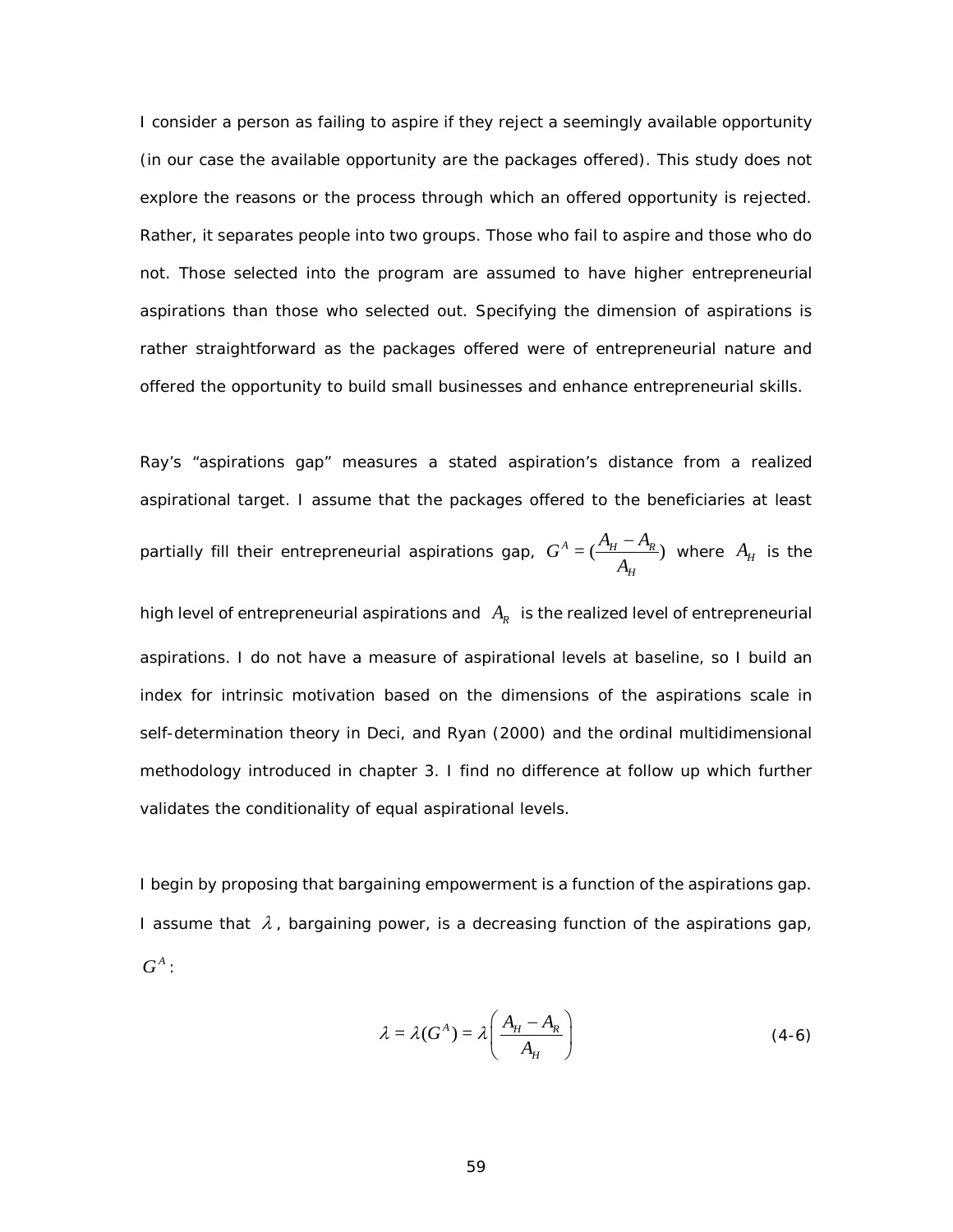where  $A_H$  is the high level of entrepreneurial aspirations and  $A_R$  is the realized level of entrepreneurial aspirations.

Intuitively, as the aspirations-gap closes the more the intrahousehold bargaining power of the beneficiary. Bargaining power is a function of *realized attitude/preference* (actual behavior) rather than *stated attitude/preference* (attitude alone), so in effect it is a function of utilized resources for implementing one's attitudes/aspirations.

One may for example have high aspirations and wish to have greater bargaining power in the household but not have the resources or the income generating capacity in order to support it. However, the closer one gets to implementing their aspirations, the more bargaining power they gain in the household. Given that the aspirational target was already high (women indeed did want to delve into entrepreneurial activity) they got closer to meeting their aspirations and this was subsequently reflected in their share of non-food consumption which I treat as a proxy for bargaining power.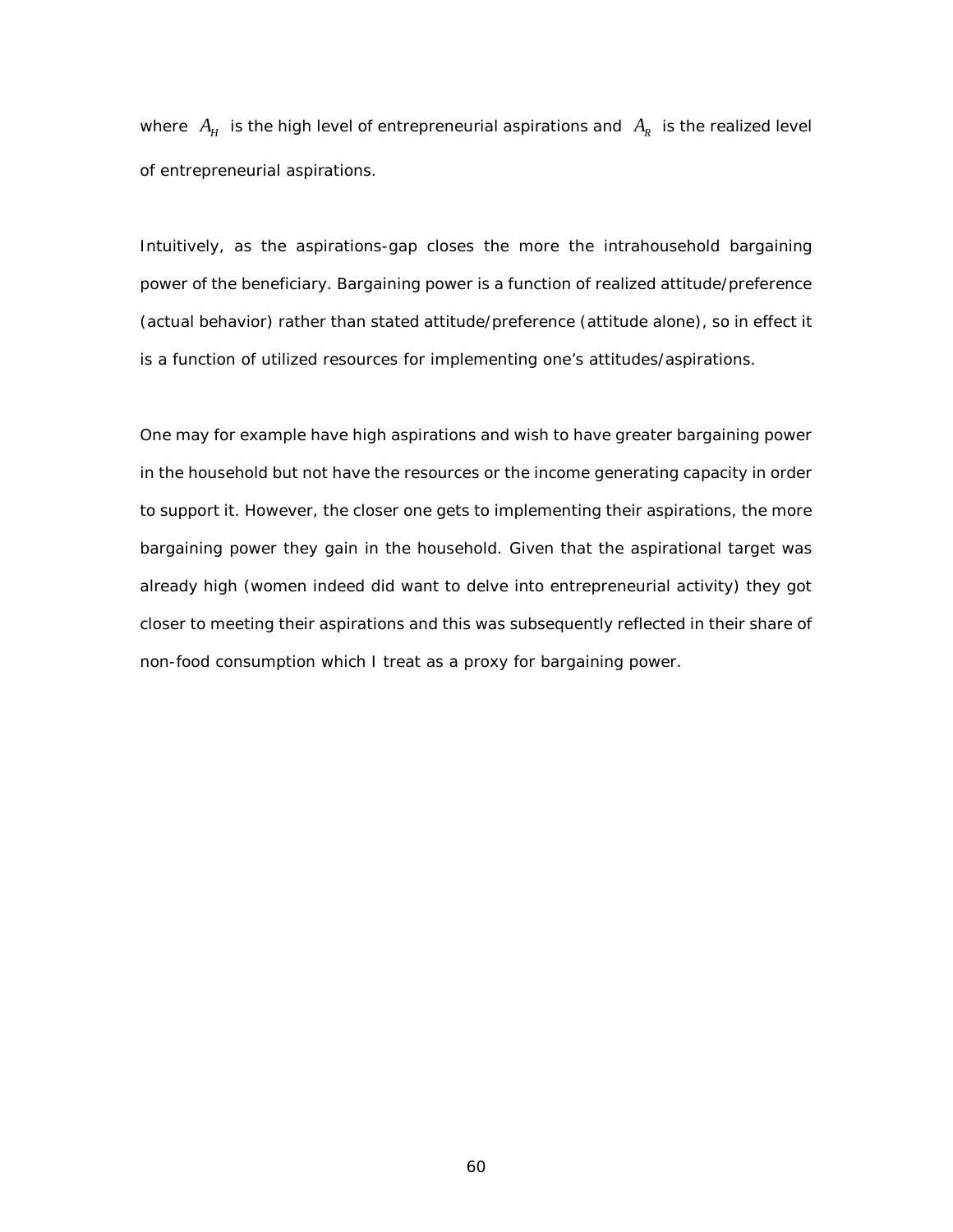

**Figure 4-1: Aspirations-Bargaining Empowerment Figure**

At equilibrium C, the aspirations gap is smaller and is associated with high bargaining power in the household. At equilibrium A, women do have high entrepreneurial aspirations, but they do not have the resources to implement them and their entrepreneurial aspirations gap remains large, rendering their intrahousehold bargaining power to be low.

In the experimental setup, the stated preference (aspirational target) is kept constant and it is the distance to the target that drives the variability in the gap. I note that the process of determining  $\lambda$  is only investigated to the point that it is influenced by the aspirations gap  $G^A$ . The Pareto-weight (bargaining power) is a function of various distributional factors and preferences (observed and unobserved),  $\Lambda$ , and the aspirations Gap,  $G^A$ :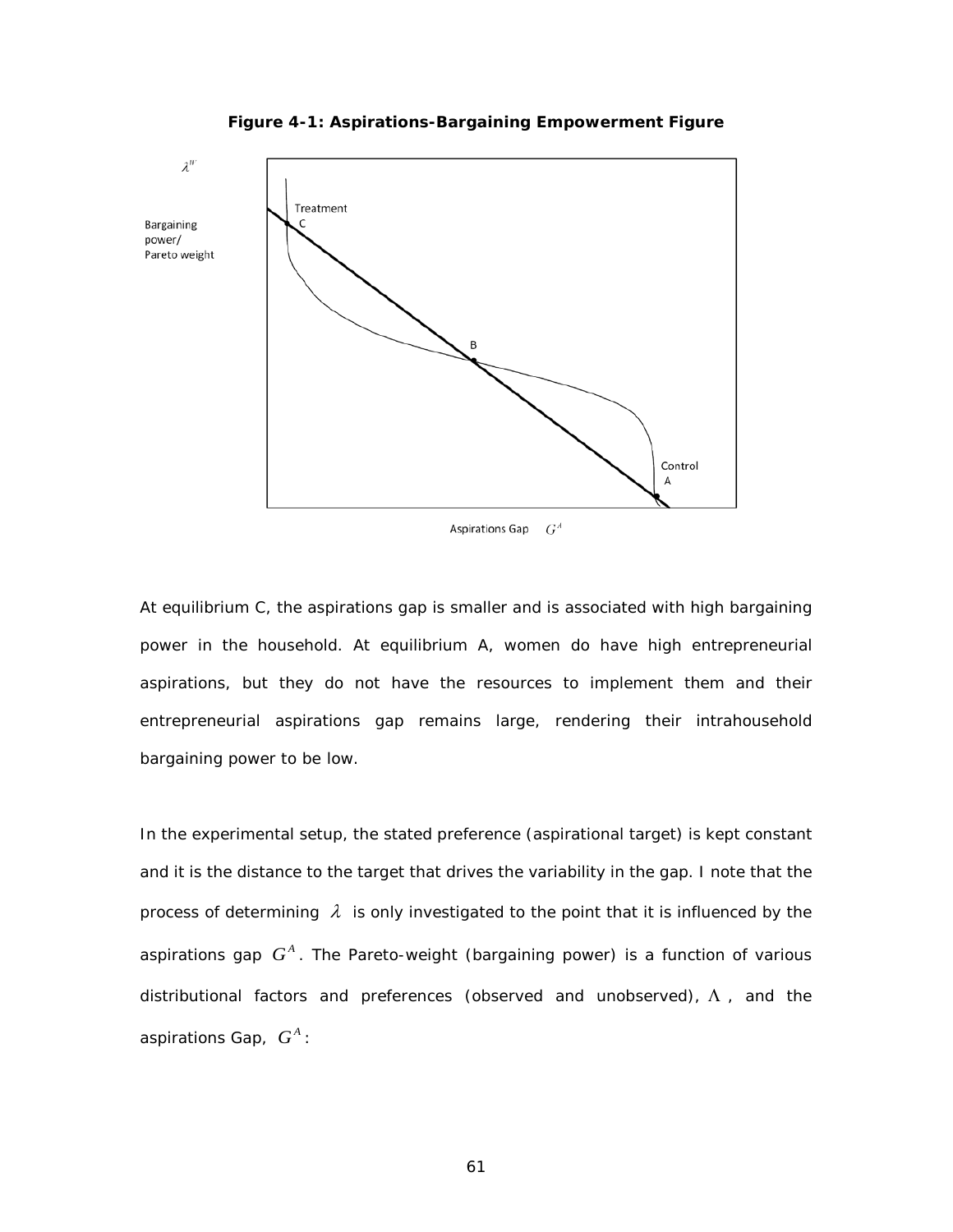$$
\lambda = \lambda(G^A, \Lambda). \tag{4-7}
$$

All other factors contained in the vector  $\Lambda$  are not investigated here and are assumed to be constant thanks to the randomized experimental setup which supports this two-dimensional graphical representation.

**The Hypothesis for Multiple Equilibria:** I hypothesize an aspirations-gap trap in which there are two possible equilibria in a high-aspirations environment. Conditional on household income remaining the same, and treatment applied to those selected in -those with high aspirations- according to the efficient household model the change in bargaining power should be zero:

$$
\mathbf{E}(\lambda^T - \lambda^C \mid TSI, \Delta \pi_{HH}^* = 0) = 0. \tag{4-8}
$$

I find that overall household income did not change, even though income generated by the beneficiaries alone did indeed increase. In conjunction with the finding of bargaining empowerment for women, the findings are suggestive of the aforementioned aspirations-empowerment trap.

The presentation of the hypothetical aspirations trap in [Figure 4-1](#page-71-0) is reminiscent of the [Basu \(1999\)](#page-95-0) child-labor trap model as it is presented in [Todaro, and Smith \(2014\)](#page-99-0). I cannot identify a "trap" in the traditional sense, or trace the standard S-curve. I am however able to state that since we control for high entrepreneurial aspirational levels, based on the experimental design, we can explore the variability in bargaining power levels. Additionally, if the overall household income remains constant the findings become even more suggestive of the existence of multiple equilibria.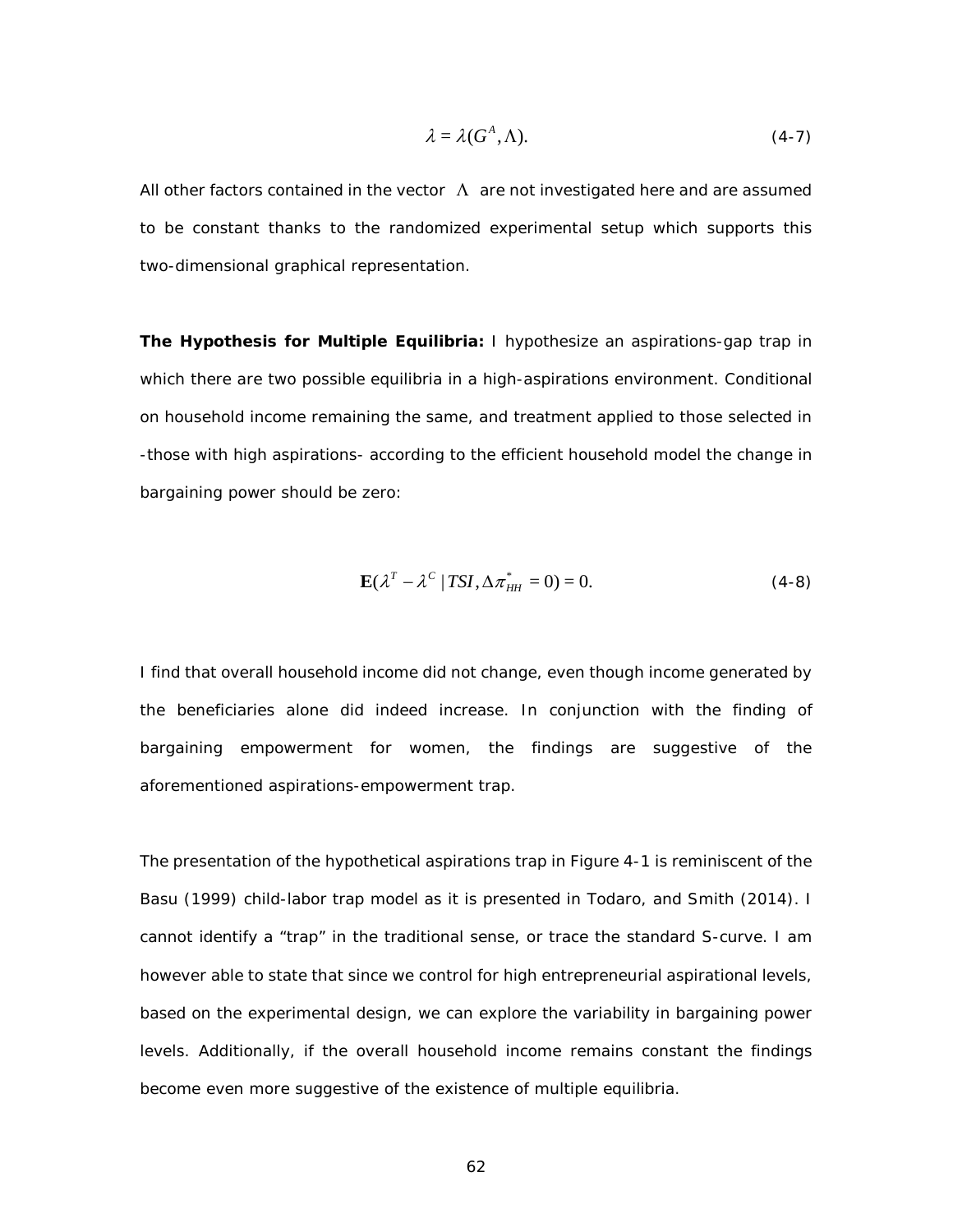#### **4.5 Empirical Results**

As was discussed earlier on, this was a pilot experiment with a statistical power that was not prohibitively low. This suggested that in order for any impact to be captured, it had to be large enough. The reason for the low power was that randomization was performed at the community level. Randomizing at the community level protected the experiment from various sources of contamination which would have existed had the experiment been randomized at the household level. These communities are tightly knit, so there were plausible concerns for large spillover effects.

The results include fixed effects at the community level (in line with the design of the experiment) and errors are clustered at the community level. The specification follows [Bruhn, and McKenzie \(2008\)](#page-96-0) so that inference accounts for the method of randomization. Based on the hypotheses derived from the framework, I find that after holding aspirational preferences constant, relaxing income generating constraints for women leads to higher intrahousehold bargaining power levels or, equivalently, it leads to intrahousehold bargaining empowerment for women [Duflo \(2012\)](#page-97-0).

These results hold true even though overall household income did not increase. For non-food items, the survey provided information about the shares of members in the household. This information is treated as a proxy for within-household allocation of consumption and bargaining power. [Table B-11](#page-110-0) presents the results for the intra-household allocation of non-food items. Overall, beneficiaries' average share of non-food items has increased by 5.1%, while their partners' share decreased by 5.3%. The rest of the household members see no change in their share of non-food items. Since the overall value of non-food items is not higher in beneficiary households it is reasonable to expect that the beneficiaries' partners are experiencing a decrease in the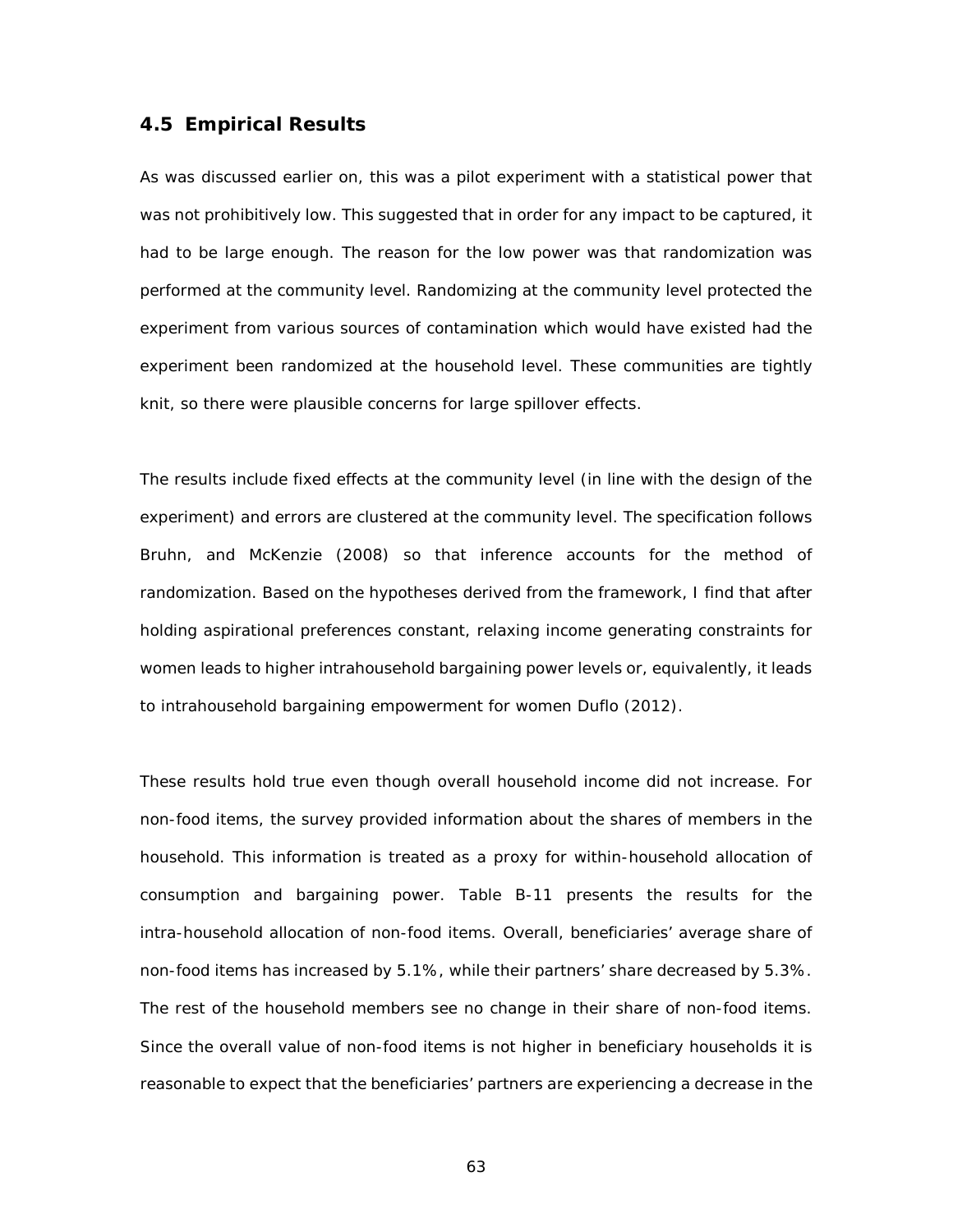consumption of non-food items. There is a change in the distribution of the same amount of non-food items among beneficiaries and their partners, with beneficiaries now enjoying a bigger share of the bundle of non-food items. Considering that the beneficiaries' incomes increased yet their husbands' did not, the increase in welfare may have been mostly enjoyed by the beneficiary in the form of improved bargaining power within the household.

#### **4.5.1 Impact Evaluation for Ordinal Multidimensional Indices**

[Table B-14](#page-112-0) presents program impacts on ordinal multidimensional aggregate indices, introduced in chapter 3, on intra-household decision-making. These correspond to the share of household decisions made solely by the beneficiary, made jointly by the husband and the women beneficiary, and made solely by the husband. In the literature there is no consensus as to whether a woman's sole decision-making or the couple's joint decision-making are decision processes that empower the woman. Hence, both are reported. In either case, the results show that the intervention appears to have had an impact on participatory decision-making. Beneficiaries are more likely to engage in joint decision-making in most dimensions (the survey asks about who makes decisions on various issues such as food, childcare, investments etc.). They are also simultaneously less likely to be the sole decision makers. Overall, 8.3% of the time, beneficiary women are more likely to be involved in joint decision making with their partners compared to those in the control group. Their partners are less likely to be sole decision makers 4.9% of the time.

[Table](#page-111-0) B-12 presents program impact on an ordinal multidimensional relationship index which is based on a set of questions pertaining to the beneficiary's perception of her interactions with her husband. The aggregated index indicates that beneficiaries are 4.4% more likely to be engaged in more fulfilling and empowering relationships with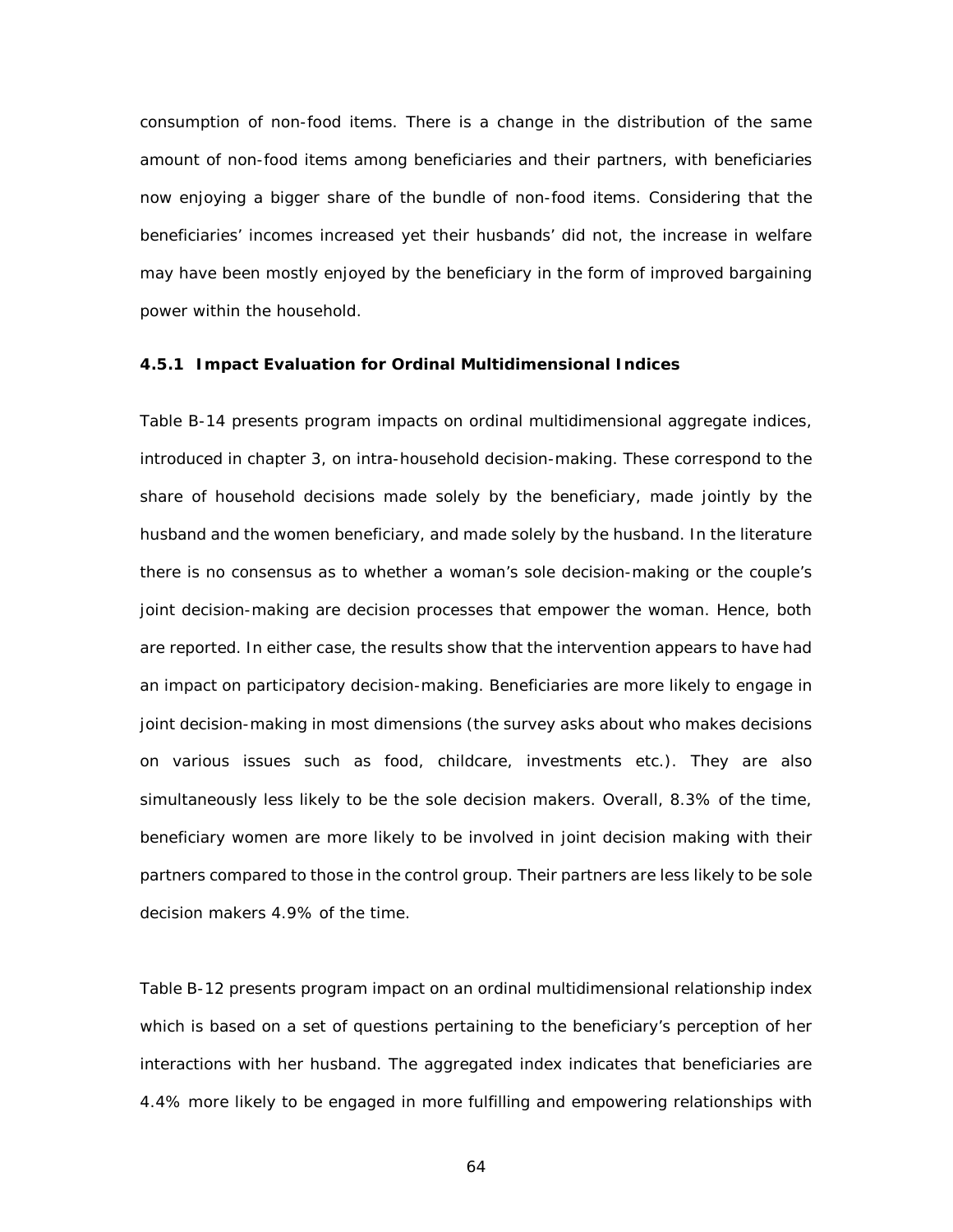their spouse. The impact is significant on all individual questions as well, including more sensitive questions such as whether the beneficiaries and her spouse kiss. Perhaps the participatory decision making process for the change in  $\lambda$  is suggestive of a pareto improvement. I am not able to identify, beyond income, whether overall household welfare stayed the same. It would be interesting to explore whether participatory environments have greater aggregate utility -we never asked the men if they are happier.

[Table B-12](#page-111-0) presents program impacts on a range of agency proxy indicators, including self-esteem, mood and intrinsic motivation. These ordinal multidimensional outcome variables were compiled using the methodology introduced in chapter 3. Following [Deci, and Ryan \(2000\)](#page-96-1)'s theory of self-determination and the aspirations scale they have developed, the three dimensions of autonomy, competence and relatedness are the indicators that were measured in the follow-up survey. Overall, the results reveal very small impacts for the main beneficiary. For example, the self-esteem scale was heuristically validated in the field and only the dimensions that were relevant to the Nicaraguan context were kept. The beneficiaries report higher self-esteem levels but the result is not statistically significant. Similarly, the indicators that are included in the scale for mood are aggregated providing the total number of days spent on negative and positive realizations of ones emotional state. Beneficiaries report and extra day of feeling more positive and less negative, respectively. However these differences are not statistically significant. The only indicator in which beneficiaries scored significantly higher in this area is that of locus of control. However, the magnitude of this difference is 1.4% which is very small. As discussed, one explanation may be that the women that had selected into the program already had high levels of agency and as such, the intervention did not have a large effect on this due to this.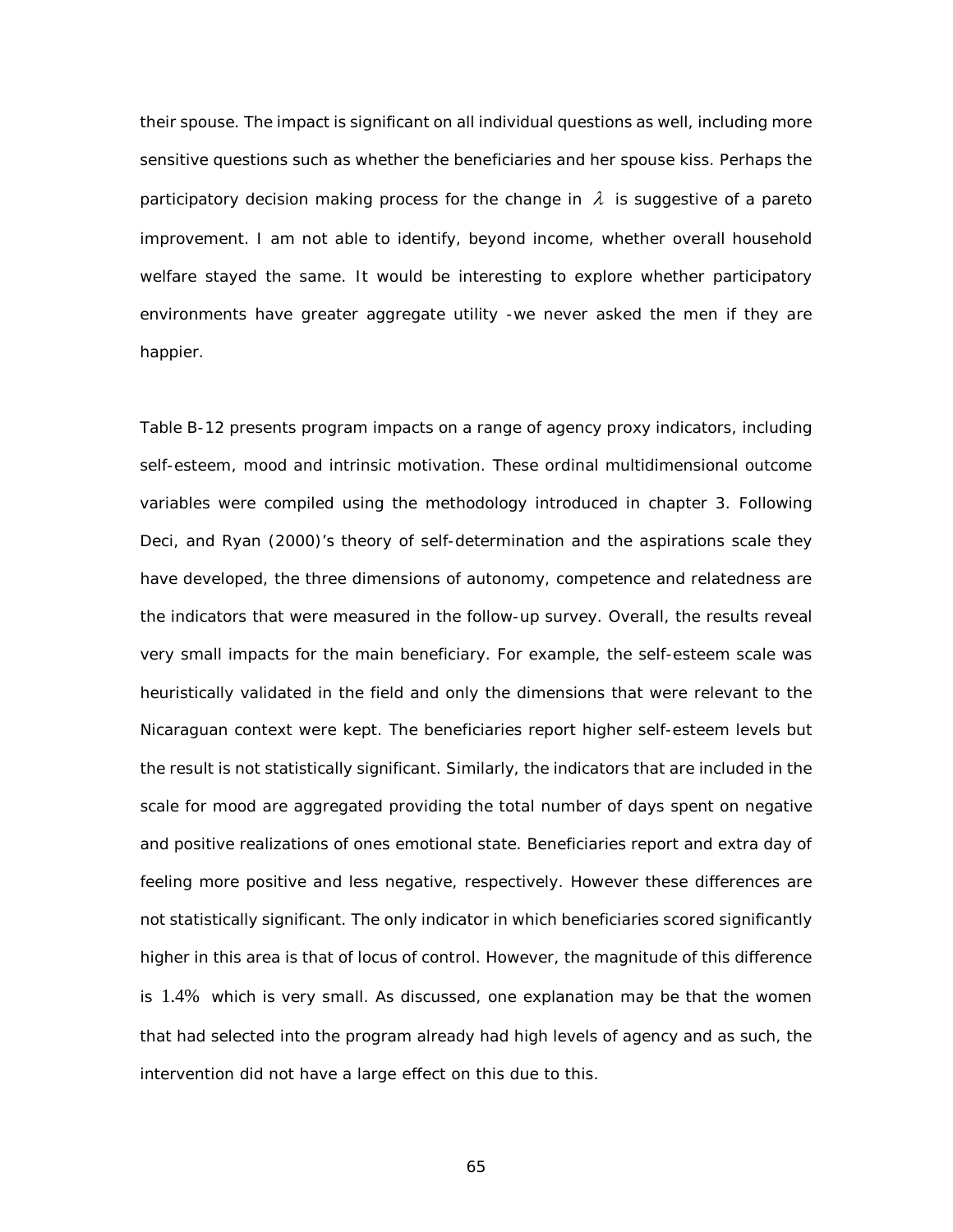#### **4.5.2 Further Impact Evaluation**

[Table](#page-104-0) B-3 presents program impacts on a range of employment outcomes for the main beneficiary. The first set of indicators relates to employment in the last 12 months: self-employment in agricultural activities, self-employment in non-agricultural activities, employment in agricultural wage jobs and employment in non-agricultural wage jobs. Results show very limited changes in overall employment portfolios for beneficiaries at the extensive margin. One notable exception is commerce, where women in treatment communities are almost six percentage points more likely to engage in this (an increase of more than 40% percent relative to the control group). There are, however, some differences along the intensive margin, and in the composition of employment. In addition, the program led to some impact on small household businesses. Beneficiaries are 5.4 percent more likely to sell non home-made items and 5.6 percent more likely to own a business. Of those who report that they have a business, 8.5 percent are more likely to report they expect to have their business in the future. Overall, these results are consistent with results above on changes in employment activities along the intensive margins.

[Table B-1](#page-102-0) presents program impacts on beneficiary income. The results show that beneficiary income increased by 39.6%. In absolute value, the beneficiary income increased by \$1830 a year, or approximately \$72. This increase in income is driven by large increases in income from livestock, (48.1%). Income from backyard agricultural production and commerce are not significant but positive (and large) relative to the control group. Program benefit packages included seeds to diversify agricultural production in households backyard, which is traditionally cultivated by women, as well as asset transfers including livestock such as goats or chicken. These results suggest that the changes in employment patterns documented above led to some productivity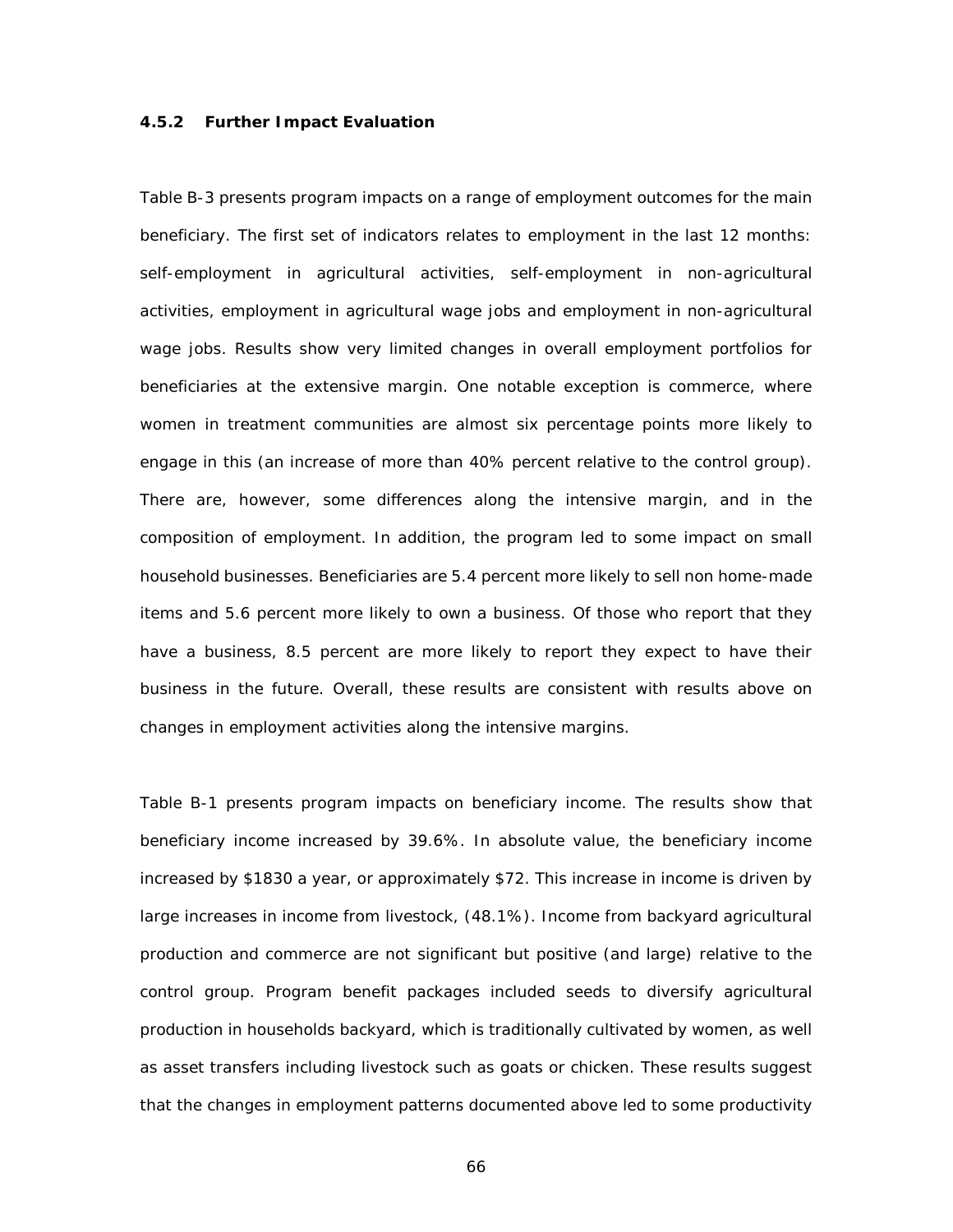gains for the beneficiaries. These shifts are mostly observed through changes in occupations within agricultural activities (the lack of significant results for commerce and backyard production can also be due to the limited power of the study).

[Table B-2](#page-102-1) presents program impact on a range of business practices. There are a number of small but significant improvements in business practices among program beneficiaries. For example, beneficiaries are more likely to record their transactions and to separate business and household accounts. They are also more likely to report that they believe that profits should be reinvested in inputs. In this sense, the program does seem to have provided beneficiaries with additional business skills, consistent with the productivity gains noted earlier.

[Table B-9](#page-109-0) presents program impacts on overall household income. The results show that income per capita for beneficiary households is higher but not statistically significant. Income from self-agricultural production increased by 40.6% for beneficiary households but there are no other significant differences in any of the other sources of income.

[Table B-10](#page-110-1) presents impact on total consumption per capita in beneficiary households. Total consumption includes expenditures in food and non-food items, as well as the value of products self-consumed. Non-food consumption includes products ranging from shoes and clothes to razors and detergents. Food consumption is based on a 15-day recall of typical types of foods consumed in the communities. Self-consumption includes items that were not purchased, but were consumed from own production or received as a form of payment in-kind or as a gift. Total consumption levels for beneficiary households is 13.4 percentage points higher than those in the control group, however this result is not statistically significant. Food expenditures, total per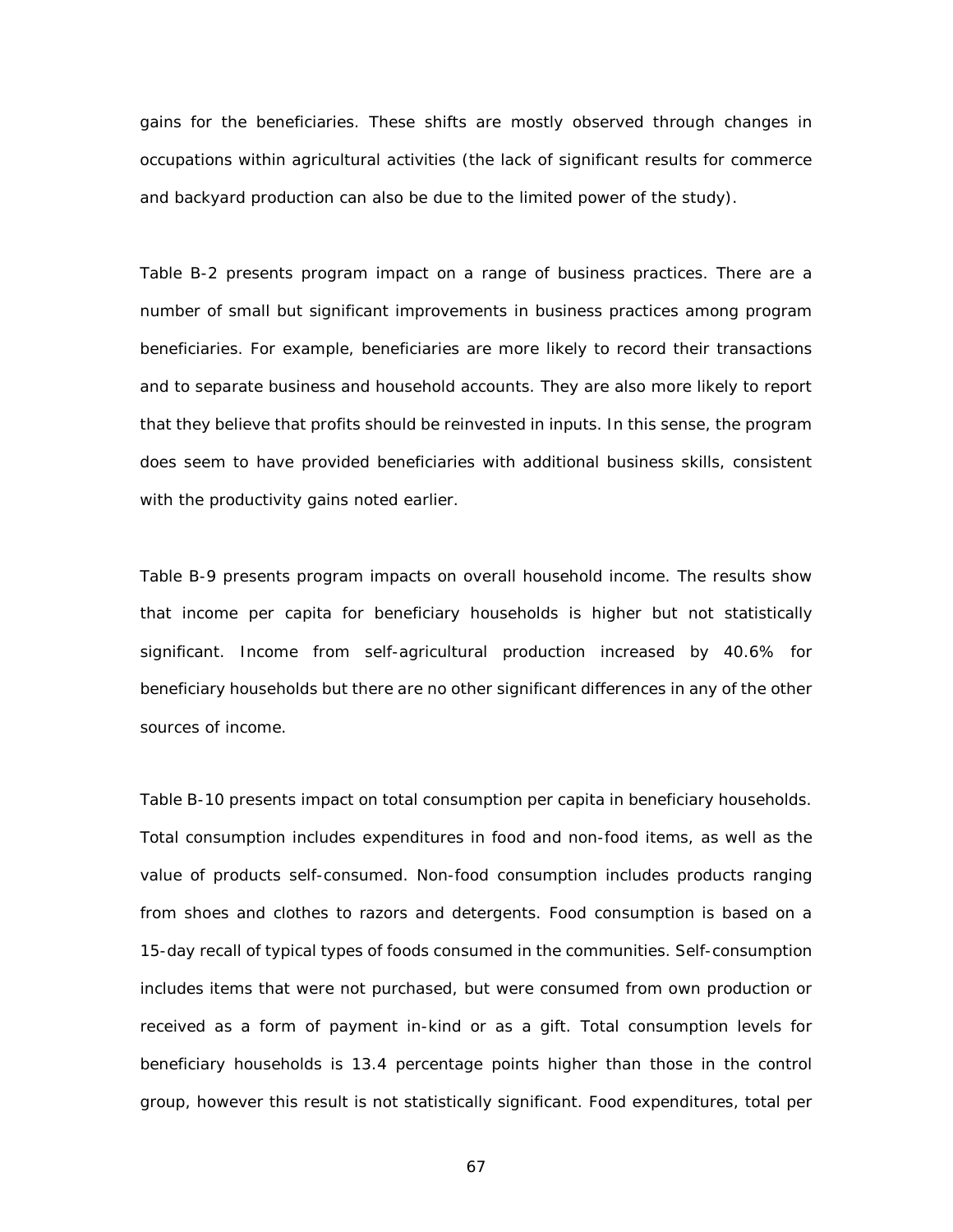capita value of self-consumption, and expenditures in non-food items are also not significantly different for beneficiary households.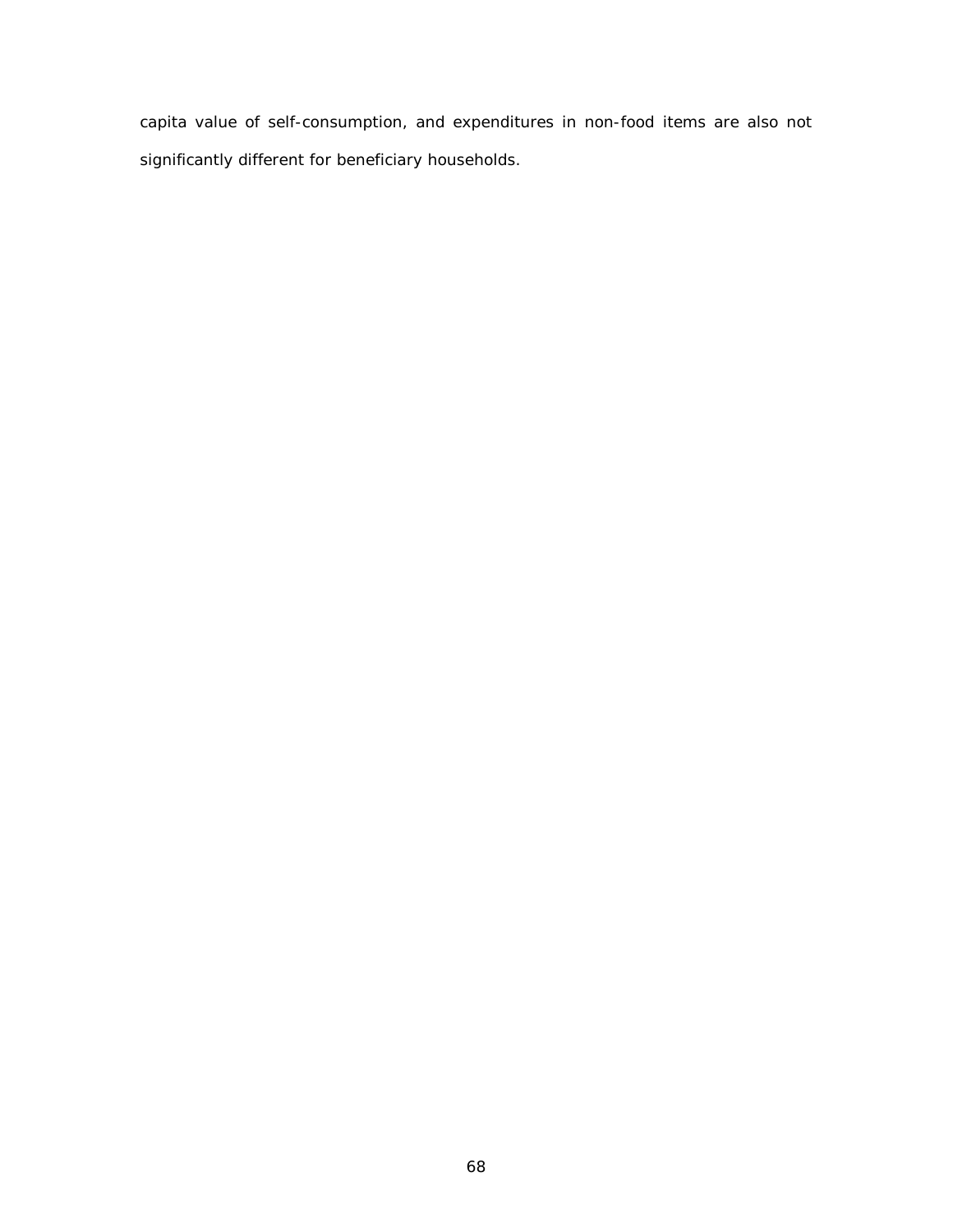# **Chapter 5: Social Stimuli and Inequities in Aspirations: A Proposal for Experimental Evidence from DC's Underserved Youth**

The objective of this study is to understand how role model characteristics affect the aspirations of mentees and consequently the effectiveness of mentoring programs.  $33$ The overall objective of the study is to understand how aspirations can be included as a practical component of economic policies and role-model programs. Intuitively, I investigate the social signals that those who are underrepresented are exposed to by various role models, including those who are overrepresented. Much of the current research focuses on the characteristics of those who are underrepresented. I am interested in exploring whether there is a role for those who are overrepresented to address the problem of underrepresentation. Underrepresentation tends to be pronounced for disadvantaged youth, particularly males of color. The project is currently being piloted with some suggestive initial findings available.

Variability in social stimuli that role models send can lead to inequality in aspirations and consequently to the underrepresentation of certain populations. The steps for the proposed study are to i) collect data from youth clubs and/or schools in underrepresented communities in the poorest wards of the Greater Washington's Metropolitan Area ii) to test the hypotheses derived from an applied framework which I present in this chapter in order to see whether certain social stimuli can lead to attitudinal reversals and iii) analyze the data in a rigorous manner that is suitable for ordinal data based on my methodology in chapter 3.

An increasing body of research suggests that aspirations are importantly linked to

<span id="page-79-0"></span><sup>&</sup>lt;sup>33</sup> The proposal for the study won the Philip Dearborn award of the Economic Club in Washington DC.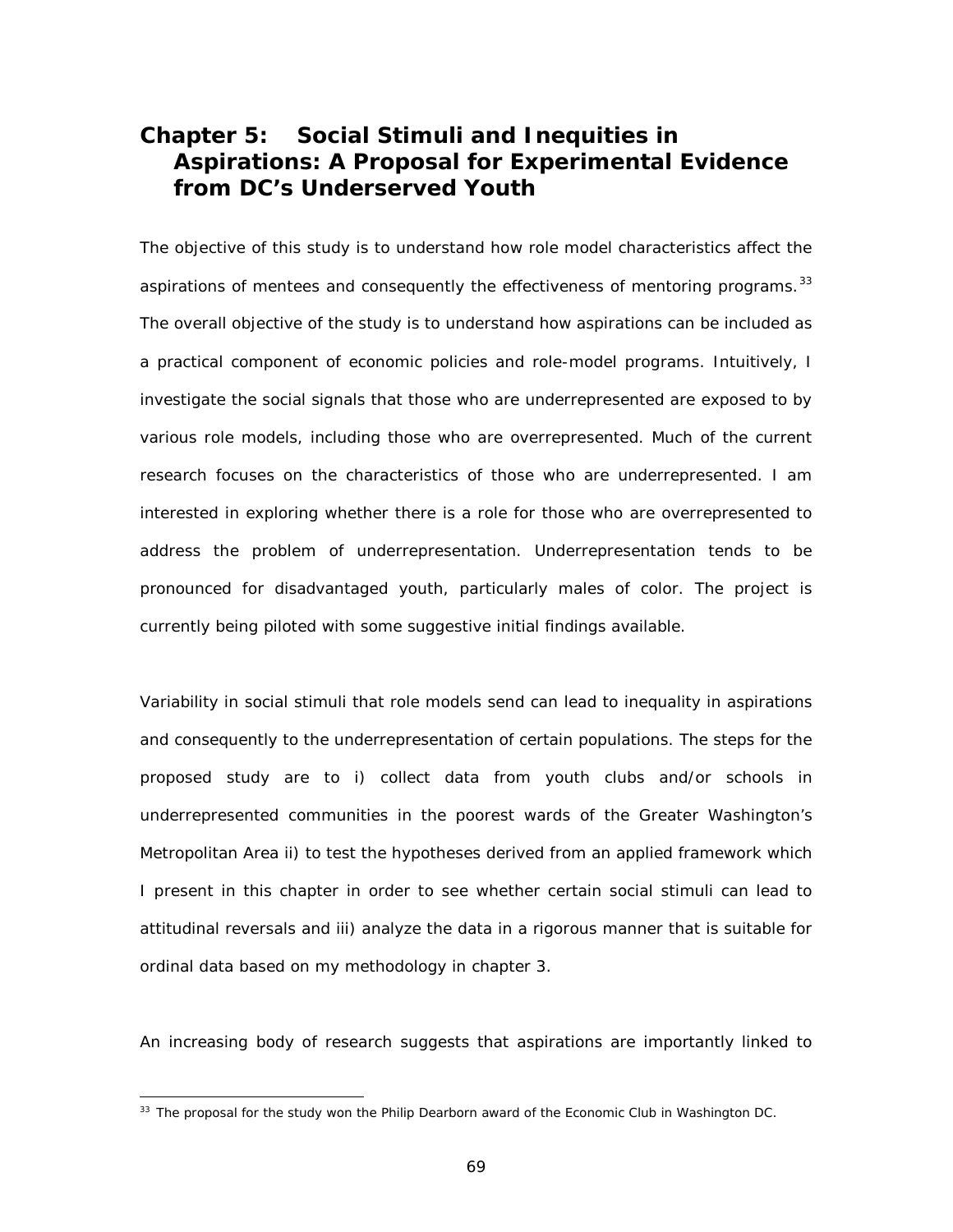decision making [La Ferrara, and Duryea \(2008\)](#page-98-0), [Meng \(2009\)](#page-99-1), [Deci, and Ryan \(2000\)](#page-96-1), [Tanguy, and Dercon \(2008\)](#page-99-2) and economic outcomes [Appadurai \(2004\)](#page-95-1), [Genicot, and](#page-97-1)  [Ray \(2010\)](#page-97-1), [Ray \(2006\)](#page-99-3), [Altamirano, Lopez-Calva, and Soloaga \(2010\)](#page-95-2)). This pilot will invite policy makers to seriously consider the role of social stimuli on aspirations in underrepresented communities. The research targets underrepresented communities in the DC area where high school dropouts are exceptionally high.

I consider an attitudinal poverty trap where intrinsic constraints, which are non-material constraints residing within an individual, are updated by extrinsic social stimuli. I propose to examine how relaxing these non-monetary and non-informational constraints can lead to attitudinal reversals. In particular, I explore the phenomenon by which individuals do not choose available actions due to externally updated intrinsic constraints. An example of such a phenomenon is the underrepresentation of underserved groups in the US, a country that is committed to equal opportunity in employment.

Borrowing insights from case-based decision theory, I model the underrepresentation of groups as a poverty trap which is driven by similarity weighted subjective probabilities. I design an attitudinal experiment for underrepresented communities and hypothesize that salient social stimuli may lead to attitudinal reversals controlling for race, gender and information. Subjective probabilities are measured with self reported data on an ordinal spectrum of likelihood. This study may challenge traditional hypotheses on the importance and use of role-models by also assigning new meaning to those populations that are overrepresented.

#### **5.1 Literature Review of Aspirations**

Economists who study the role of aspirations in economic development have been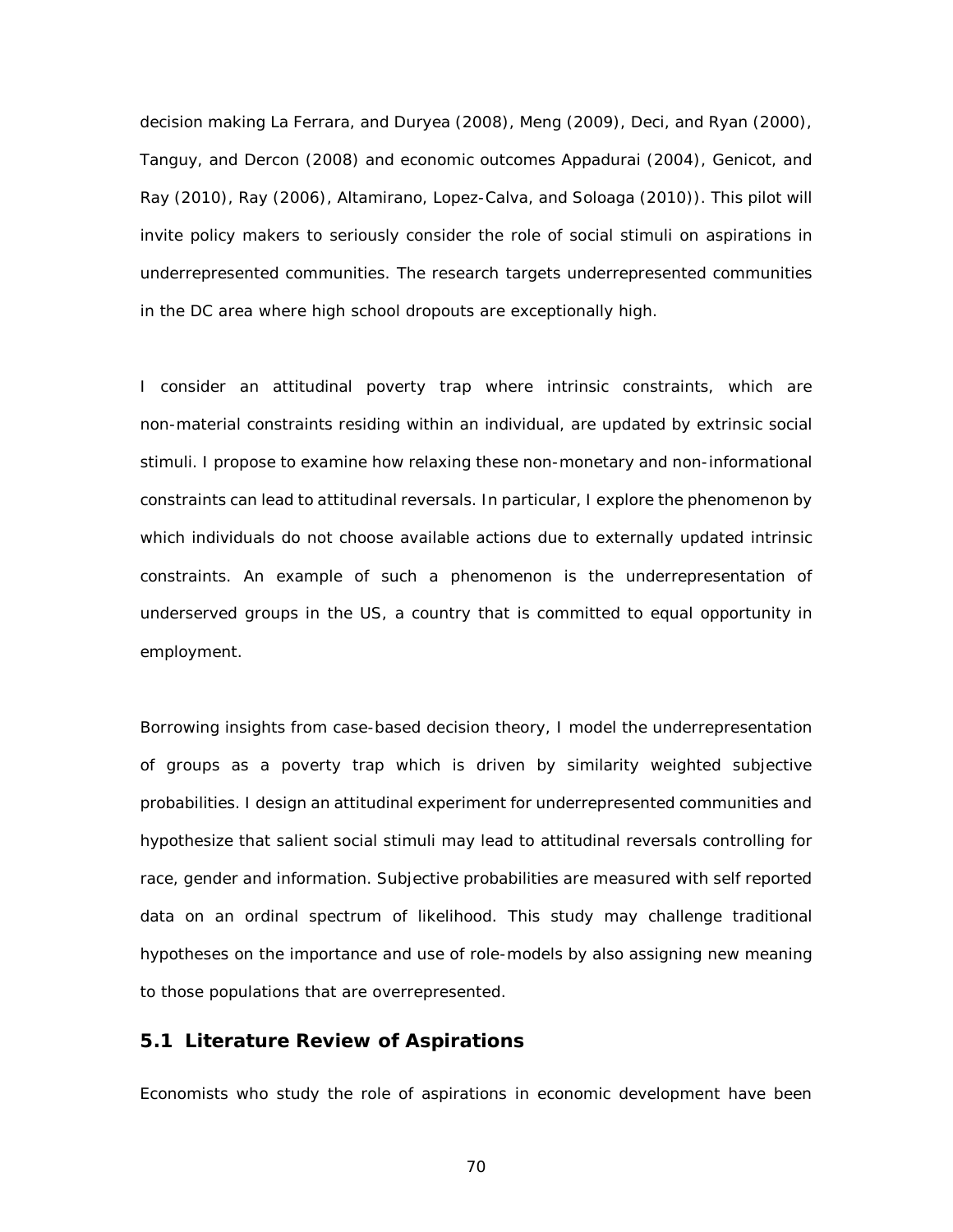largely influenced by [Appadurai \(2004\)](#page-95-1)'s anthropology-based discussion of the "capacity to aspire". The underlying tenet is that, in addition to possession of material goods and other forms of empowerment and opportunity, the poor and the non-poor around them also have an attitudinal capacity within themselves to progress towards escape from poverty. Appadurai described the "capacity to aspire" as being fundamentally related to culture. He stated that, "for more than a century, culture has been viewed as a matter of one or other kind of pastness - the keywords here are habit, custom, heritage, tradition. On the other hand, development is always seen in terms of the future - plans, hopes, targets, goals.... Aspirations certainly have something to do with wants, preferences, choices and calculations. And because these factors have been assigned to the discipline of Economics...they have been largely invisible in the study of culture."

Extending Appadurai's ideas, [Ray \(2006\)](#page-99-3) argued that the condition of poverty is associated with a "failure to aspire." He modeled the acquisition of the capacity to aspire through persons who are in one's cognitive neighborhood, which he termed, an "aspirations window." An individual fails to aspire when successful people are too far away from one's aspirations window. He also introduces the "aspirations gap" which represents the distance from a target aspiration. Ray suggests that polarization may lead to aspirations failure in poverty-ridden environments and that a highly mobile society invites higher aspirational levels. He also noted that aspirations are probably inherently multidimensional.

[Genicot, and Ray \(2010\)](#page-97-1) provided a measure of the "aspirations gap" in the space of income, based on the poverty gap measure of [Foster, Greer, and Thorbecke \(1984\)](#page-97-2). In an empirical illustration of their framework, they measure the aspirational level of income as the average income of those above an individual's income level and they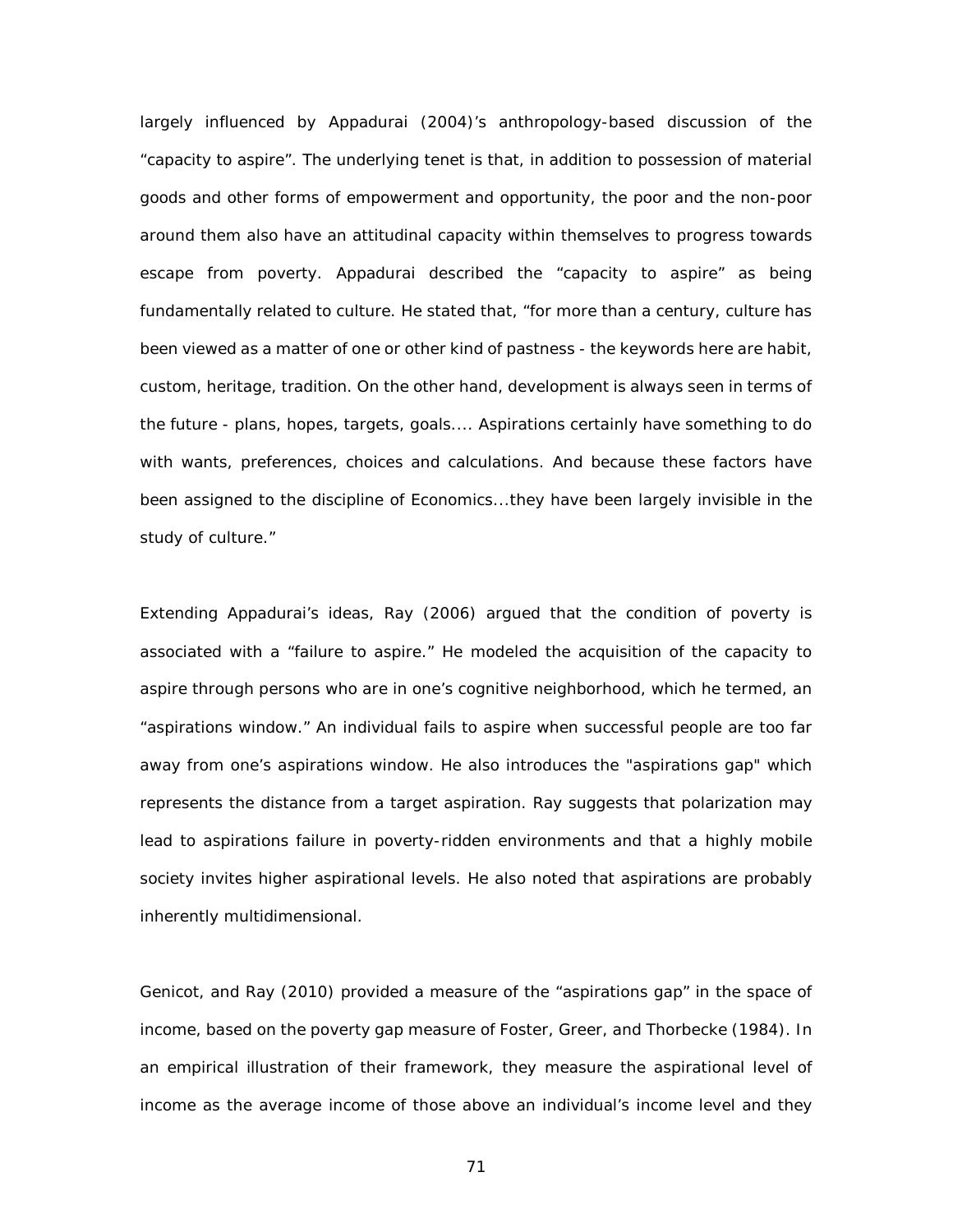successfully calibrated economic growth rates in Brazil based on their model. [Dalton,](#page-96-2)  [and Mani \(2011\)](#page-96-2) examined the conditions under which an appropriate role model could help a poor person escape from poverty. They explore similarity functions to determine the level of similarity that would create a role model that could address aspirations failure. They demonstrated that a poor person would restrict the set from which their role model is selected.

In psychology, for the past 50 years (see [Gollwitzer, and Bargh \(1996\)](#page-97-3), for an earlier survey) it has been generally accepted that goals constitute a primary source of motivation and largely predict behavior and achievement (for earlier studies, see [Elliott, and Dweck \(1988\)](#page-97-4), and [Ryan, and Connell \(1989\)](#page-99-4). The early literature distinguished between goals that were set intrinsically and extrinsically, and studied their effects on wellbeing. Endogenously set actions had an internal locus of causality, and occurred in individuals who were more cognitively flexible [\(Grolnick, and Ryan](#page-97-5)  [\(1987\)](#page-97-5)), and had higher self-esteem [Deci, and Sheinman \(1981\)](#page-96-3). [Locke \(1995\)](#page-98-1) argued that consciousness and volition must be taken as axiomatic starting points. In response to research done by behaviorists during the 1950's and 60's, [Locke, and Latham \(2002\)](#page-98-2) used 35 years of empirical research to demonstrate that task difficulty and specificity are of central importance to task performance and satisfaction. Their studies of work performance-related goal setting have been used broadly in the social sciences. A study of the process of goal setting recognized such traits as commitment and conscientiousness in [Ajzen, and Flood \(2009\)](#page-95-3).

Theoretical models in economics have largely adopted the goal-driven approach to aspirations. [Heath, and Wu \(1999\)](#page-98-3) modeled goals as "reference points." Their work showed that loss aversion and diminishing sensitivity, characteristics of the value function of prospect theory [Kahneman, and Tversky \(1979\)](#page-98-4), and [Tversky, and](#page-99-5)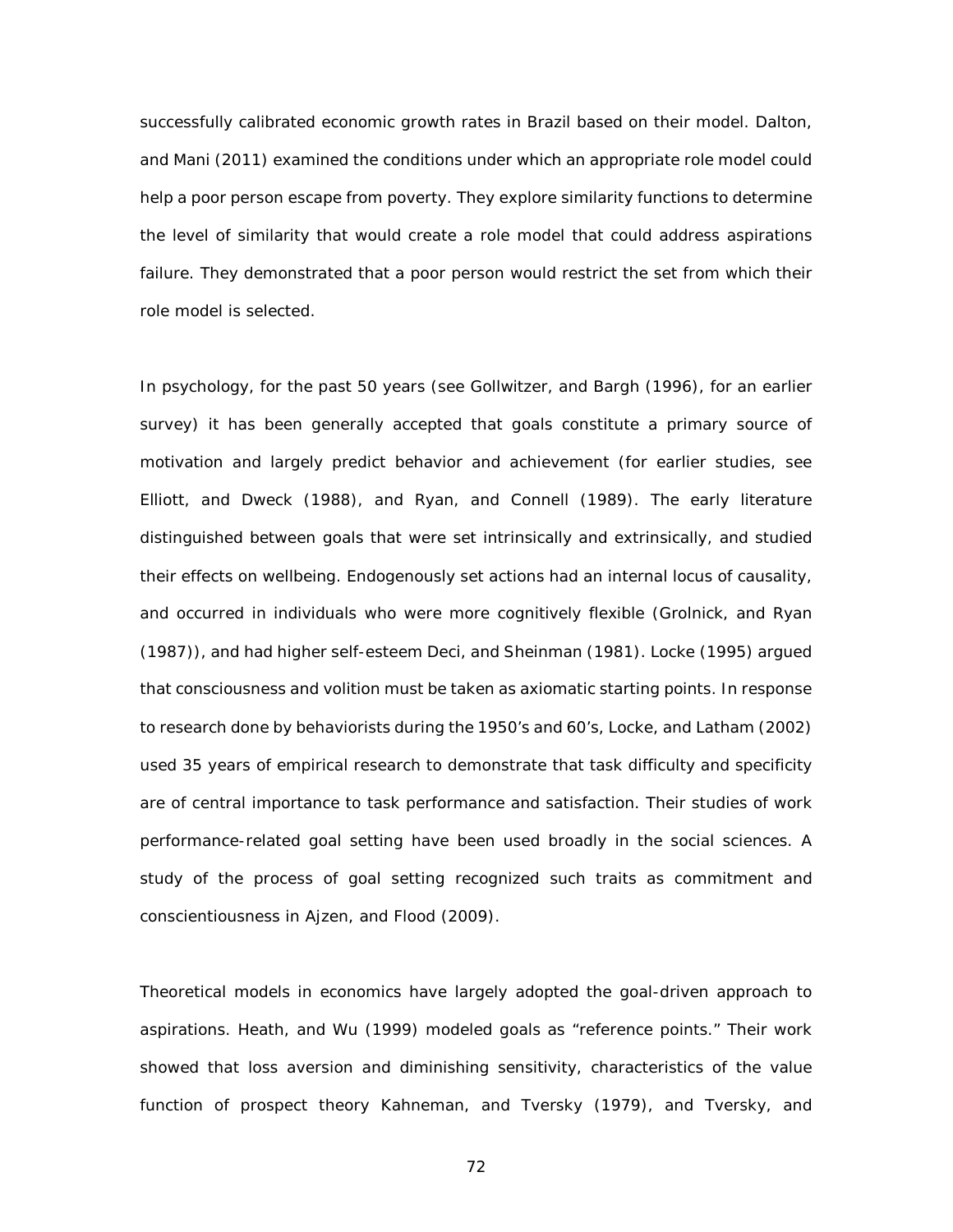[Kahneman \(1992\)](#page-99-5), can characterize goals and model phenomena that are noticed in practice, such as the demotivating effect of high goals. Goals also serve as reference points in Koch, [and Nafziger \(2011\)](#page-98-5) and [Suvorov, and Ven \(2009\)](#page-99-6) where goals are endogenously determined by present-biased preferences. They derived a condition under which short-term goals are better than long-term goals, and proposed that loss aversion is a means of self-control.

[Benabou, and Tirole \(2003\)](#page-95-4) followed psychologists and sociologists in viewing the use of punishment as an incentive as counterproductive. They set up a principal agent model, where the agent exerts more effort when offered control of a task, rather than performing a supervised task. The policy implications are that people in authority positions should offer control, rather than assigned tasks. [Cho, and Matsui \(2005\)](#page-96-4) assumed that a decision maker "satisfies," rather than optimizes in an infinitely repeated game. They assumed that each player sticks to the same action, if the action has a one period payoff that is larger than a predetermined aspirational level where the past history is summarized according to the average of past payoffs. Other game theoretic models compared target aspirations to average payoffs from actions chosen in the past, a process by which the agents update their aspirations (See [Bendor, and](#page-96-5)  [Ray \(2001\)](#page-96-5), [Mookherjee, and Napel \(2010\)](#page-99-7), and [Karandikar, and Vega-Redondo](#page-98-6)  [\(1998\)](#page-98-6).

In addition to theoretical models, economists have used empirical studies to explore the role of aspirations in various domains, such as subjective wellbeing, behavior, role modeling and program interventions. [Tanguy, and Dercon \(2008\)](#page-99-2) showed that narrow aspirations windows, measured as the geographical proximity of the respondent's self-reported role model, stimulate very narrow or very wide aspirations gaps, and can lead to aspirations failure. The aspirations gap was measured by a binary variable that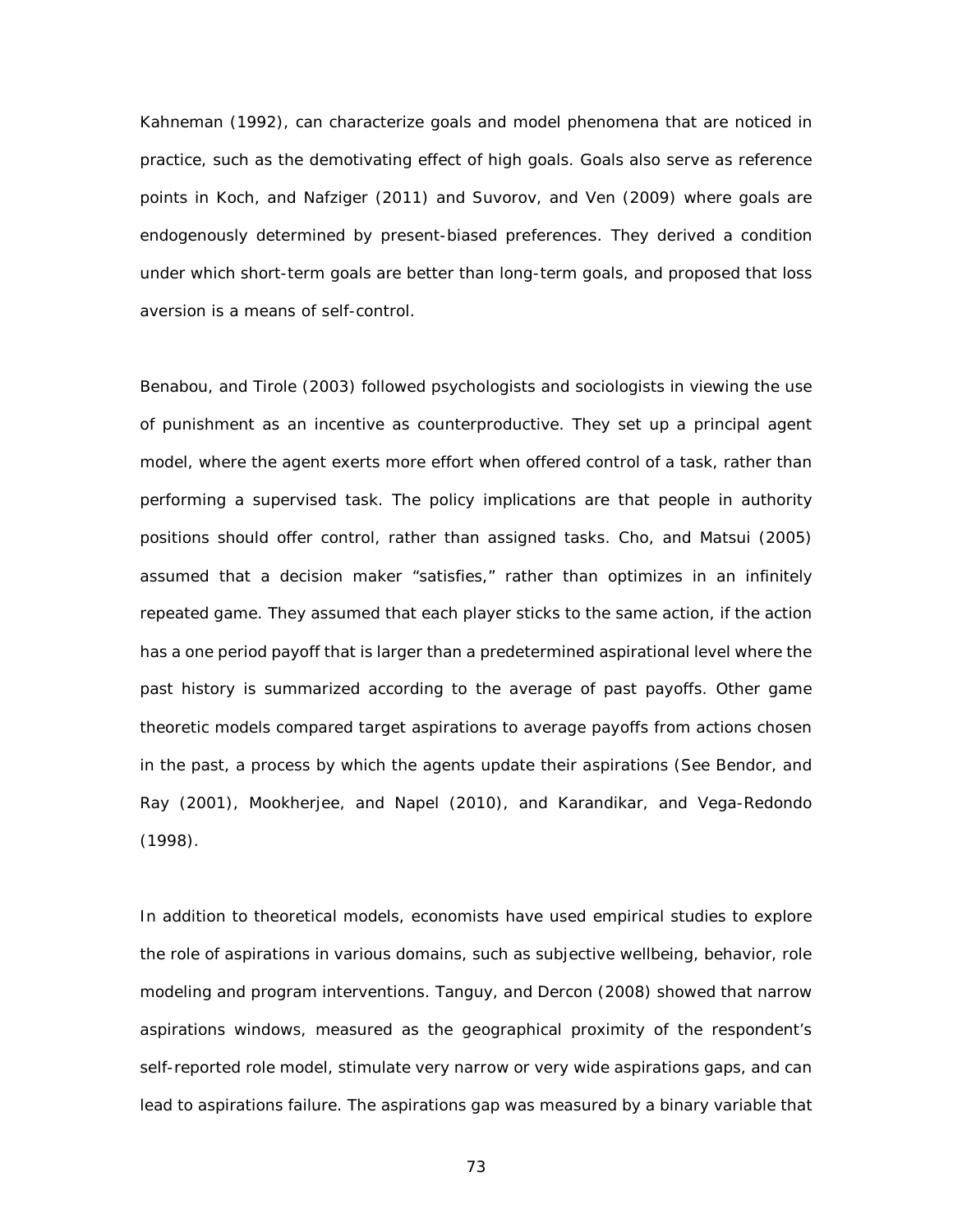depended on whether or not the respondent thinks she can be as successful as her role model. [Alois \(2004\)](#page-95-5) found that income aspirations, measured by a subjective income evaluation, are negatively correlated with subjective wellbeing, measured as self-reported satisfaction with life.

Exogenous factors affecting aspirations depend to some extent on role models. [La](#page-98-0)  [Ferrara, and Duryea \(2008\)](#page-98-0) examined the effect of media on decision making. They found that individuals in Brazil who were exposed to certain soap operas had significantly smaller families because they used the characters with small families as role models. [Hoffner, and Buchanan \(2005\)](#page-98-7) concluded that respondents identified with characters perceived as similar to themselves, and these similarities were based on gender and attitudes. [Meng \(2009\)](#page-99-1) concluded that the bargaining power of children should be taken more seriously in human capital models, which typically assign the role of the decision making processes entirely to the parents. Linear probability models showed that children's aspirations correspond more strongly to measures of ability than parents' aspirations. Children with higher educational aspirations also had a greater likelihood of staying in school.

Psychosocial support can allow individuals to aspire to greater future wellbeing, as demonstrated by the Solidario program in Chile, studied by [Carneiro, and Ginja \(2010\)](#page-96-6). In their evaluation, aspirations took the form of specific life projects, such as having housing, stable employment, and higher educational achievements for their children, which the families identified together with the social worker. Random assignment of leadership positions to women in Nicaragua not only led to higher aspirations and greater optimism by the assigned leaders, but also had a positive effect on the rest of the participants, who interacted socially with the leaders in [Macours, and Vakis \(2009\)](#page-98-8).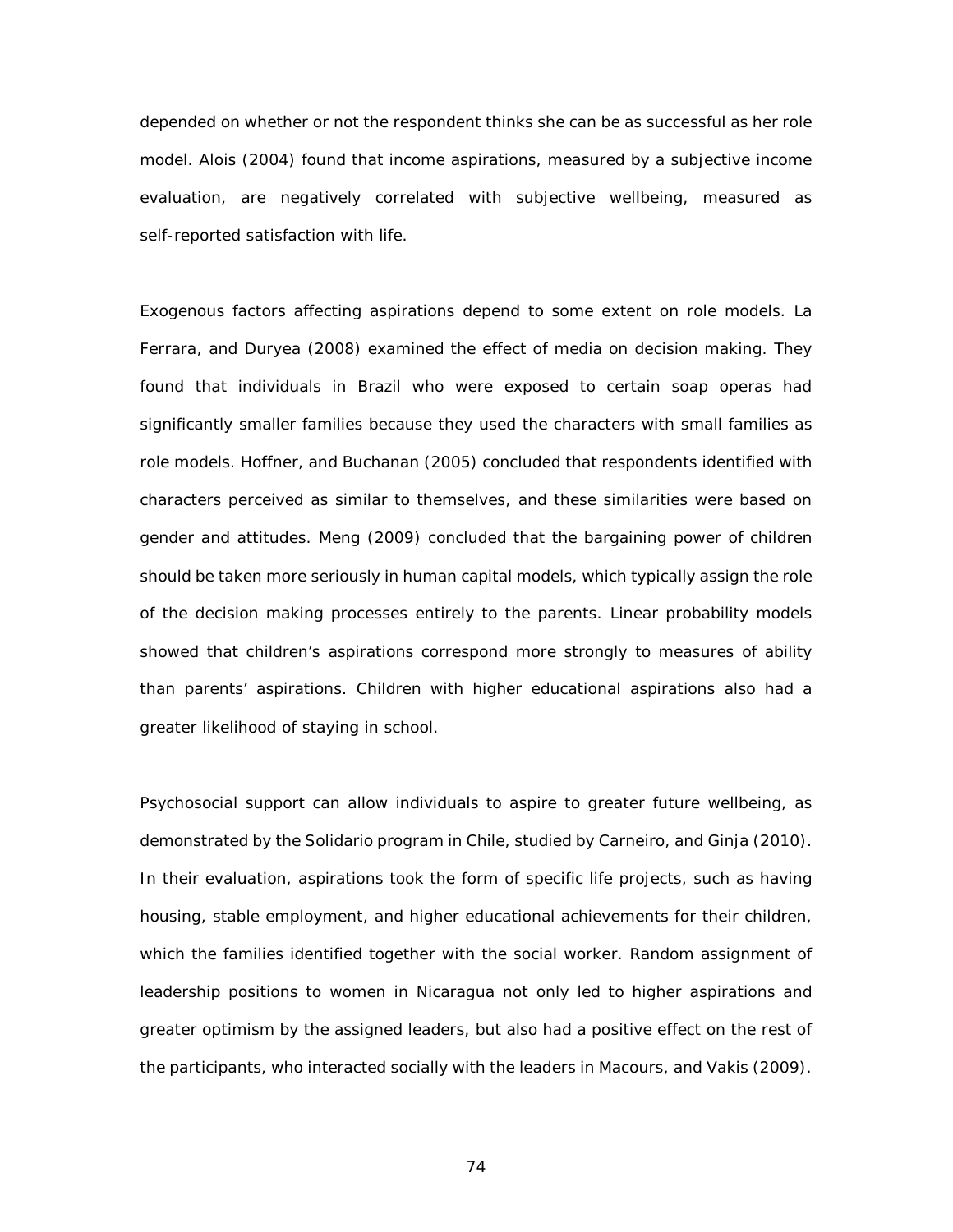In [Deci, and Ryan \(2000\)](#page-96-1) they introduce self-determination theory which models important qualitative aspects of aspirations, a theory that challenges traditional purely goal-driven approaches. According to this theory "an understanding of human motivation requires a consideration of innate psychological needs for competence, autonomy, and relatedness." [Deci, and Ryan \(2001\)](#page-97-6) concluded that "social contexts and individual differences that support satisfaction of the basic needs facilitate natural growth processes including intrinsically motivated behavior and integration of extrinsic motivations, whereas those that forestall autonomy, competence or relatedness are associated with poorer motivation, performance and well-being."

The influence of social surroundings on intrinsic motivation suggests that an individual's capacity to aspire might depend on his/her social identity. [Akerlof, and](#page-95-6)  [Kranton \(2000\)](#page-95-6) argued that "identity can explain behavior that appears detrimental." [Sen \(2007\)](#page-99-8) modeled the process of detrimental identity creation where individuals may fail to identify ways in which they are similar to others. The policy implications of this approach are important for role-model programs adopted in schools. The hypotheses demonstrate how the subjective perception of opportunity can lead to valuable choices being dismissed by certain populations even though they are objectively available. Exploring the role of intrinsic stimuli will establish whether they are a useful policy tool.

#### **5.2 The framework Underlying the Hypotheses**

The framework models aspirations, a soft construct recently viewed as having great potential to impact processes that take place early on in life and affect future decision making. It explores the psychosocial foundations of motivation and choice to construct a nuanced model of aspirations that explains persistent low outcomes (poverty traps) and persistent differential outcomes across groups (inequality traps). The hypotheses encompass insights from the capability approach, case-based decision theory [\(Billot, I.,](#page-96-7)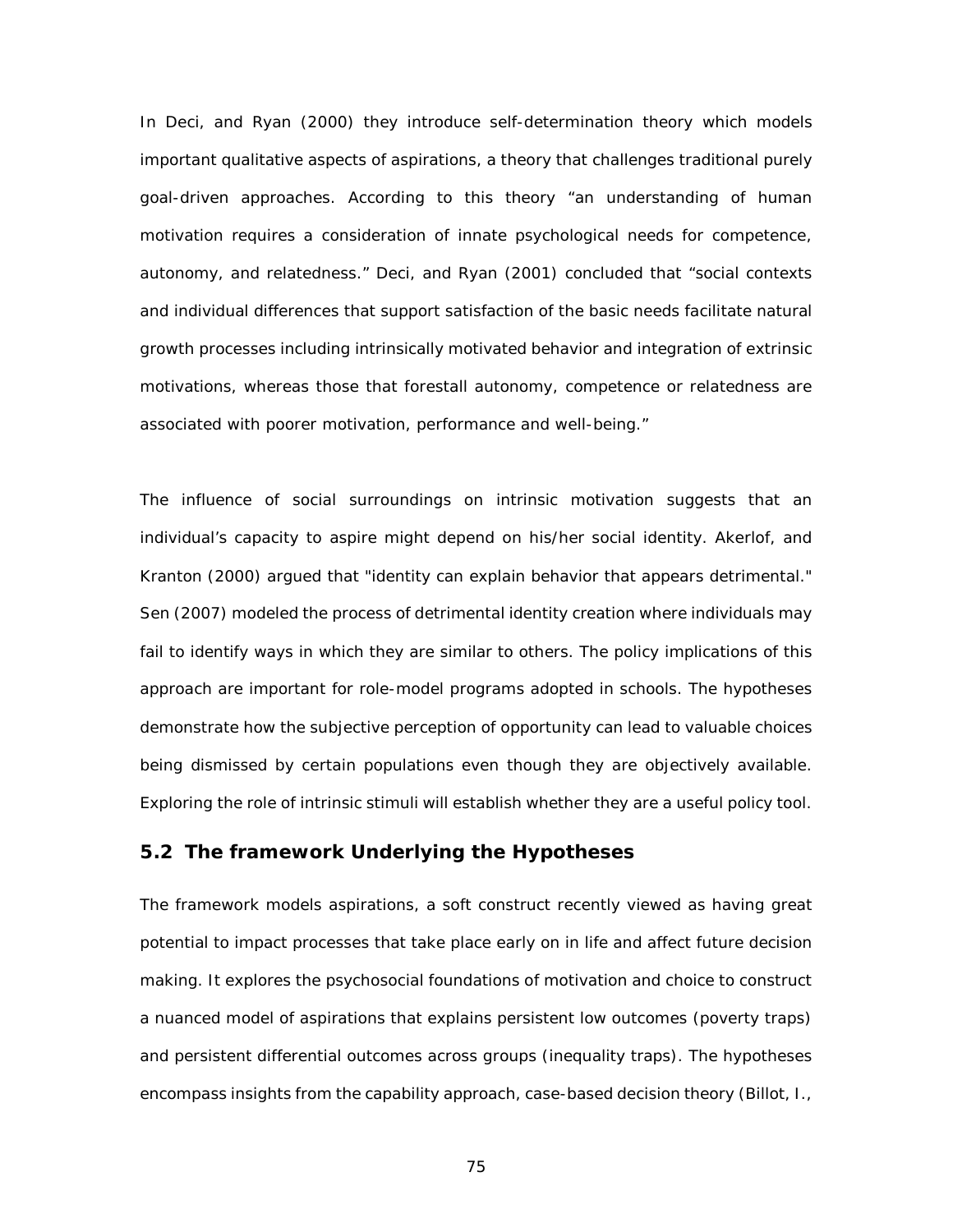[D., and D. \(2005\)](#page-96-7)) and identity theory (Sen [\(2007\)](#page-99-8)). The framework is then used to design a study that aims to pinpoint factors behind aspirational failures among underserved populations and help target policies to address these failures.

The proposal follows a growing trend in empirical and theoretical economics to include constructs that have been previously ignored by economists, due to their perceived "soft" nature. These constructs have been given various labels such as "missing dimensions" [\(Alkire \(2007\)](#page-95-7), [Alkire, and Foster \(2011a\)](#page-95-8), "subjective wellbeing" [\(Kahneman, and](#page-98-9) Deaton (2010)), "soft skills" or "non-cognitive skills" [\(Heckman](#page-98-10)  [\(2011\)](#page-98-10)), and "capabilities" [\(Nussbaum, and Sen \(1993\)](#page-99-9)), yet often describe traits and capacities of a similar nature. The central characteristic of these "soft" constructs is that they are not measured by income or other standard economic variables; they reside within the individual and, therefore, are considered to be difficult to measure. Soft constructs are altering the practice and theory of economics in important ways. For example, novel measures of wellbeing are being developed in both multidimensional [\(Alkire, and Foster \(2011a\)](#page-95-8)) and unidimensional [\(Kahneman, and Deaton \(2010\)](#page-98-9)) contexts. In addition, theoretical models that include these constructs and can guide policy in innovative ways are now being considered. There is empirical evidence that soft constructs influence and change preferences [\(Borghans, Meijers, and Ter Weel\)](#page-96-8), [Crano, and Prislin \(2008\)](#page-96-9)), and have strong predictive power regarding choice outcomes [\(Heckman, J., and S. \(2006\)](#page-98-11)). Soft constructs are increasingly being recognized as important tools for policy makers.

The capacity to aspire is linked to the process of choice making, a process that ultimately determines choice outcomes. Economists and anthropologists have long recognized the central role of choice in development [Appadurai \(2004\)](#page-95-1), [Sen \(1988,](#page-99-10) [\(1991\)](#page-99-11)). If development is viewed as freedom [\(Foster, and Sen \(1997\)](#page-97-7), [Sen \(1999\)](#page-99-12),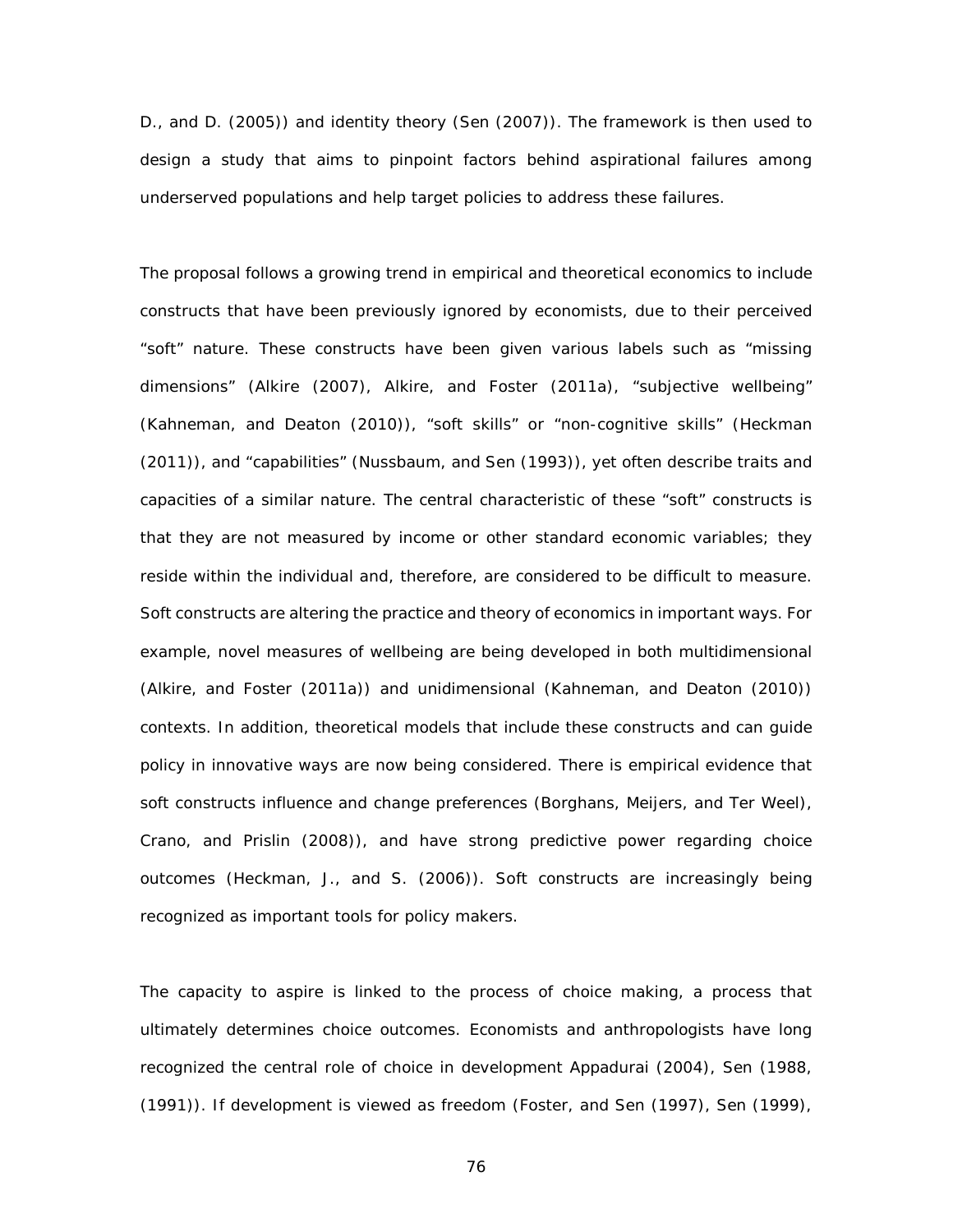the role of choice can be better understood when the focus is on the process of choice making, rather than on choice outcomes alone [\(Sen \(2004\)](#page-99-13), [Foster \(2011\)](#page-97-8), [Alkire, and](#page-95-8)  [Foster \(2011a\)](#page-95-8). In the present context, the process includes a step wherein choice alternatives are evaluated in terms of their perceived availability. This internal screening process removes options or reduces the probability of their being available to persons like the choice maker. A greater capacity to aspire is associated with a broader range of choices being available; I define "failure to aspire" as the phenomenon by which a decision maker who has reason to value certain feasible choices does not perceive those choices as being available. The extent of the failure to aspire can then be measured as the degree to which a set of alternatives is effectively diminished.

In economic models, human motivation is often assumed to be driven by rewards and incentives, a process otherwise known as extrinsic motivation. In an alternative view of human motivation, intrinsic motivation is driven by innate psychological needs that individuals seek to meet [Deci, and Ryan \(2000\)](#page-96-1) and empirical findings suggest that rewards and incentives have hidden costs and can effectively be demotivating (see [Deci, Koestner, and Ryan \(1999\)](#page-96-10), [Deci \(1975\)](#page-96-11)). Thus, there has been a longstanding call for economics models that incorporate intrinsic stimuli in the process of choice making [Kreps \(1997\)](#page-98-12). Consider for example an environment where equality of opportunity hypothetically exists, yet inequality of participation is observed for certain choice outcomes across the population; consequently, a particular population would be underrepresented. An extrinsic motivational approach would lead to the paradoxical assertion that this population, in the aggregate, does not respond to incentives or is unwilling to exert effort given the cost-to-effort. In other words, the underrepresented population is assumed to be either irrational or lazy. The model clarifies how studying the process of choice making, as it influences the capacity to aspire, is crucial to understanding why some populations do not consider available choices, even though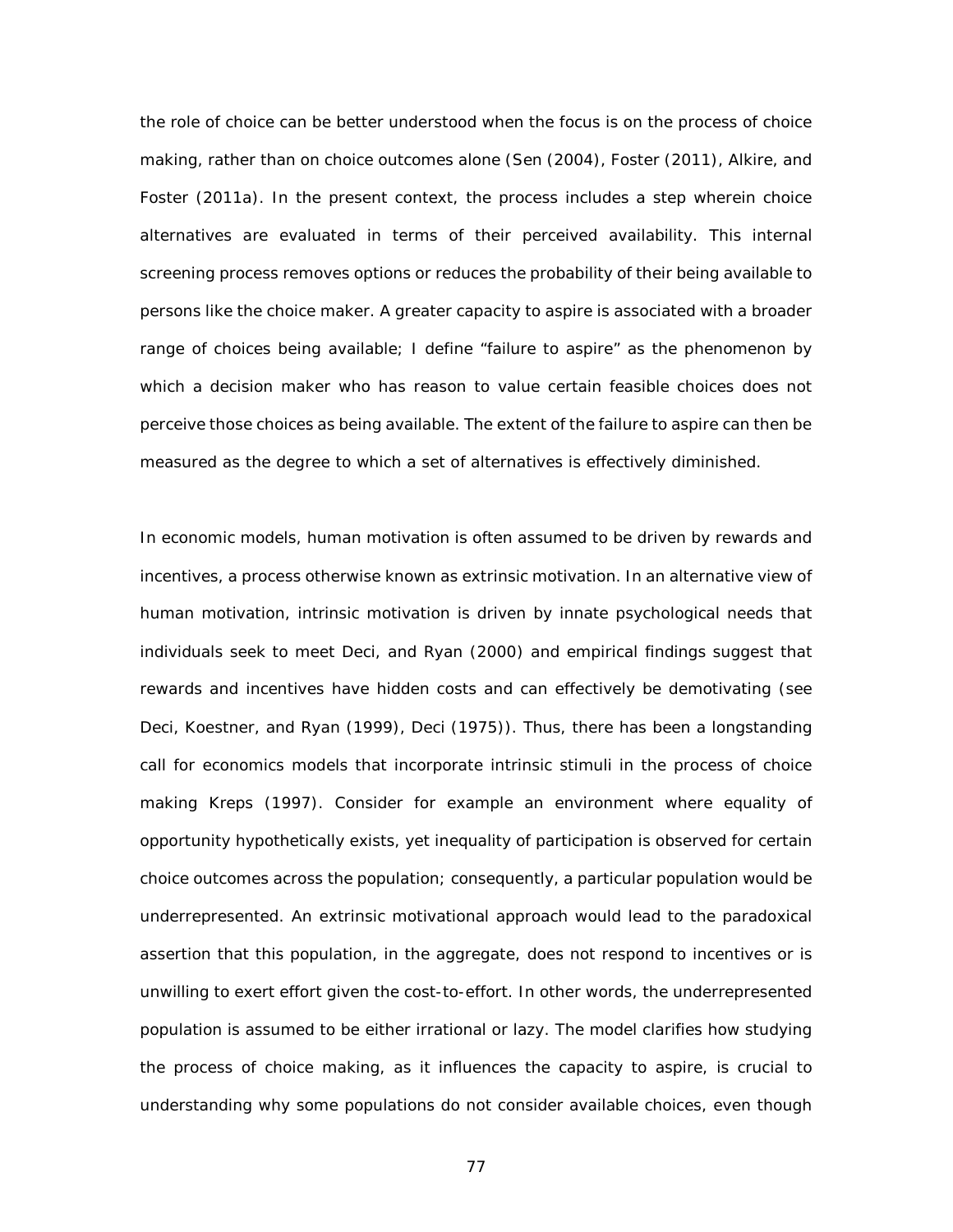<span id="page-88-0"></span>they might have reason to value them [Sen \(2007\)](#page-99-8).



**Figure 5-1: Underrepresentation Trap**

In [Figure 5-1](#page-88-0) the "aspirations failure" trap is represented by point A. Let  $y \in 0,1$  be the success or failure of the role models, the people that followed a certain pathway the decision-making agent is considering. The vector of characteristics of the role models are  $\mathbf{x} = (x^1, ..., x^m)$  where some or all of them may be discrete. The similarity function *s* is such that for two vectors of characteristics (or identities)  $\mathbf{x}_i = (x_i^1, ..., x_i^m)$  and  $\mathbf{x}_j = (x_j^1, ..., x_j^m)$  it measures the similarity between agent  $\boldsymbol{i}$  and agent  $\boldsymbol{j}$  with identity

vectors 
$$
\mathbf{x}_i
$$
 and  $\mathbf{x}_j$ . Define the subjective probability  $\hat{y}_{n+1} = \frac{\sum_{i \le n} s(\mathbf{x}_i, \mathbf{x}_{n+1}) y_i}{\sum_{i \le n} s(\mathbf{x}_i, \mathbf{x}_{n+1})}$  where

the probability that the agent assigns to a pathway she considering is the *s* -weight of all past successful cases of an individual following that particular pathway divided by the total *s* -weight of all past cases, successes and failures. The updating and evolution of probabilities occurs until the subjective probability is equal to the objective

Objective Probability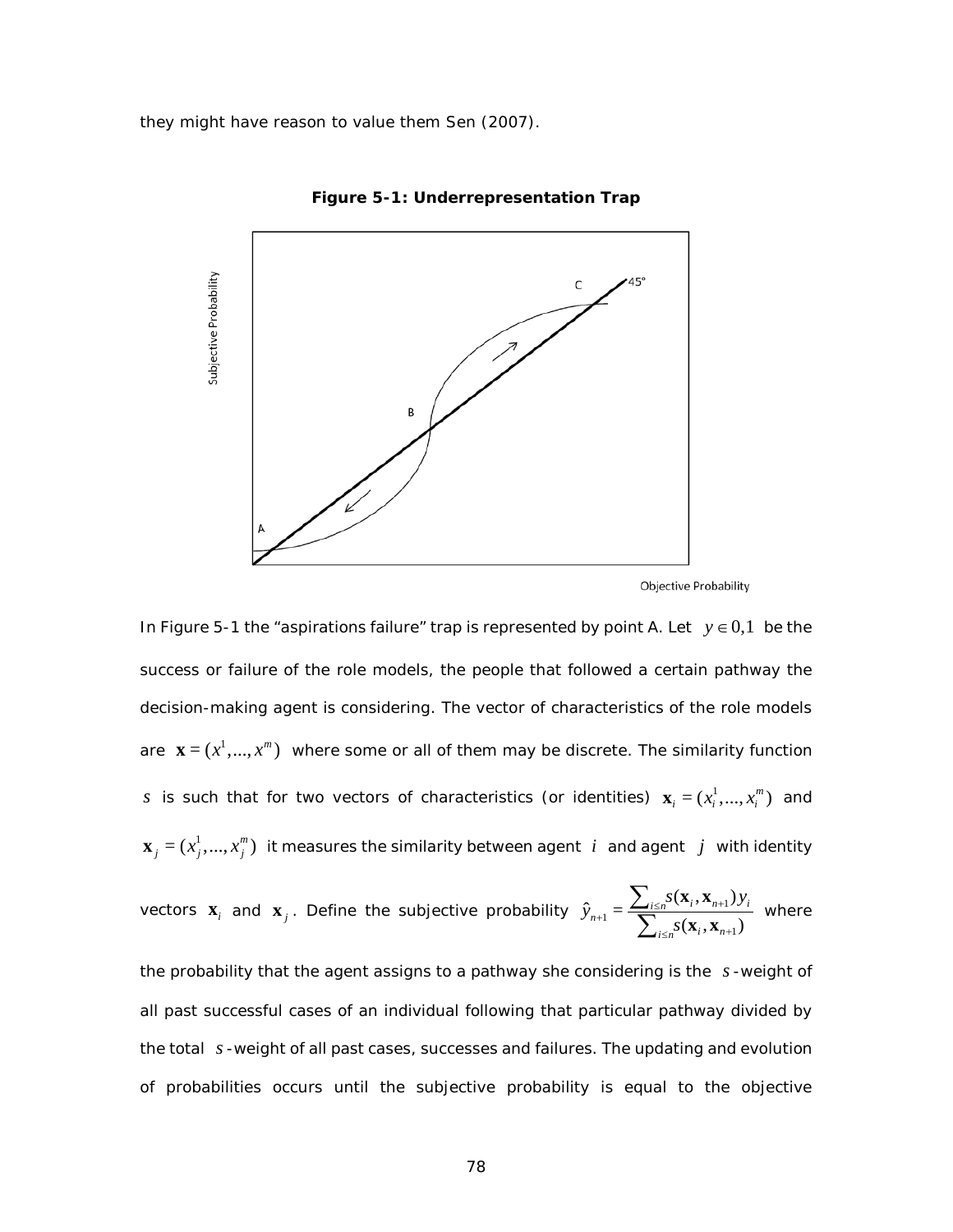probability at point C. One channel of similarity updating that this study explores is through social stimuli that witnesses (or role models in our study) send. When at point A, no agent makes the first step of assigning a high likelihood to an alternative pathway that could help them escape poverty. This could mean that even though an alternative is available to the agent, it is not considered.

I support that the choice of the functional form that determines the threshold of a target must be behaviorally justified, even if the functional form depends on an individual's social neighborhood. An average of payoffs or incomes, for example, models the process of goal setting in a mechanistic, rather than a behavioral, manner. In addition to the creation of role models - those who share the same identity characteristics and can be added to one's aspirations window - people who do not share many of the same identity characteristics and are outside of an individual's aspirations window can also represent a crucial tool for policy. Though this may seem unconventional, the proposed research may clarify how such people can be useful for addressing the failure to aspire.

The applied framework draws upon case-based decision theory where similarity-weighted frequencies are introduced as subjective probabilities [Billot, I., D.,](#page-96-7)  [and D. \(2005\)](#page-96-7). In psychology, a similarity weighted probability also models exemplar learning, and is assumed to represent a belief [Gilboa \(2009\)](#page-97-9). Tools from the attitude and attitude change literature are also used to model this perception. [Crano, and](#page-96-9)  Prislin (2008) defined an attitude as "an evaluative integration of cognitions and affects experienced in relation to an object." In the proposed model, social stimuli constitute the attitude object.

Failure to aspire therefore represents the extent to which opportunity sets are smaller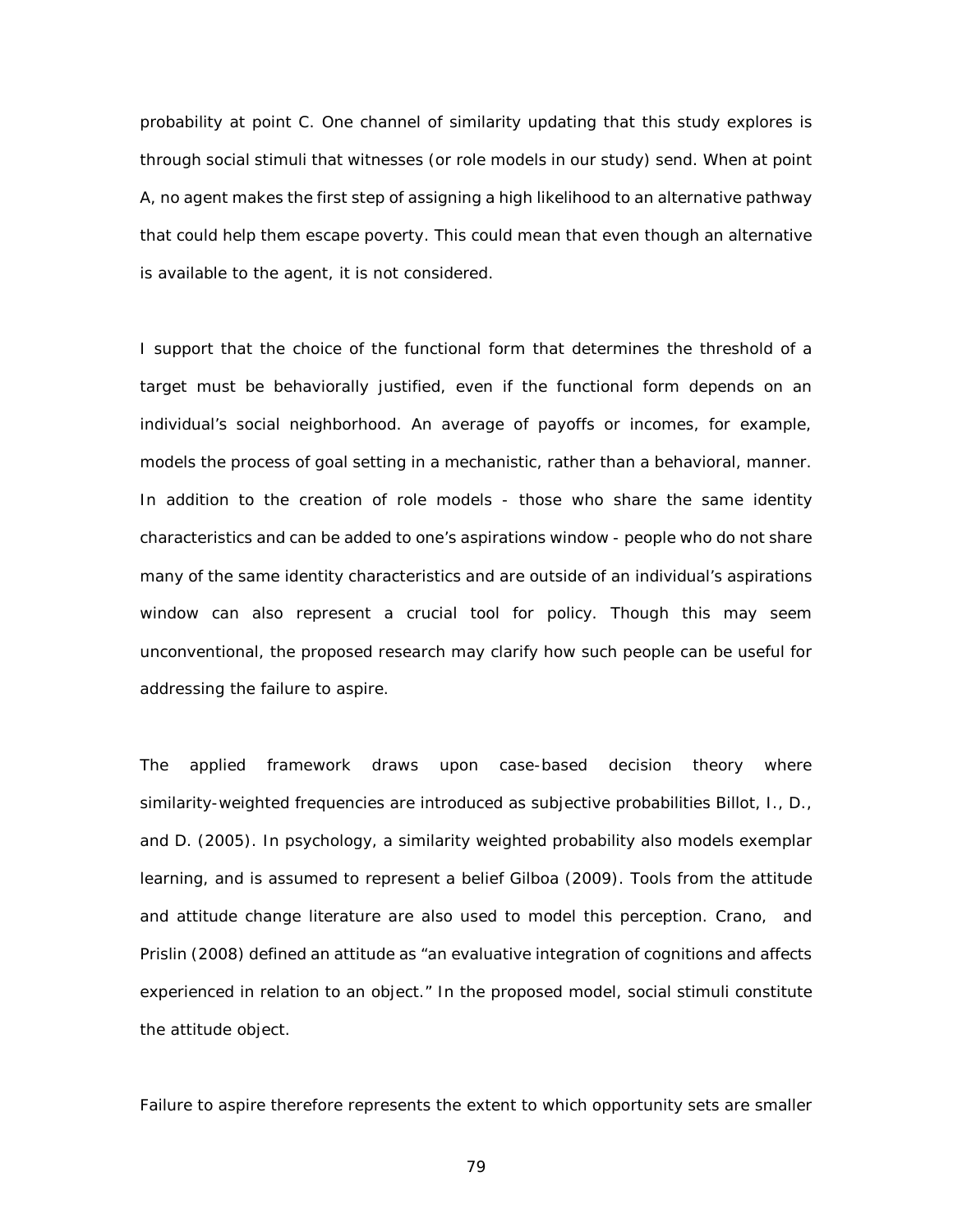under subjective beliefs than under objective frequencies. The counterfactual world is represented by what preferences could have been under intrinsic signals. Hence, changes in choice outcomes can occur if i) the role models were different or ii) stimuli sent by existing role-models were different. Research in the attitude literature (an extensive survey can be found in [Crano, and Prislin \(2008\)](#page-96-9) determined that certain attitudes are driven by the central processing or the peripheral processing of messages related to the attitude object. In the present context, a decision maker considers different pathways based on evidence of role model successes or failures. Each role model is weighted by the similarity between the characteristic vectors and the framework uses as a variable the central and peripheral processing of witness characteristics that determine an individuals belief that an option is available.

This framework explicitly models attitudes, which are constructs subject to manipulation and hence powerful policy tools, and which up to now, have been largely viewed as passive in economics. It identifies policy tools that can be used to change attitudes, perceived opportunities, effective preferences and finally choices. Instead, wellbeing and decisions are seen as depending on perceived opportunities, which can fall short of objectively viewed opportunities in the case of a failure to aspire.

The pilot questionnaire, which is presented in Appendix C, is guided by this framework. The survey is designed to examine how relaxing non-monetary and non-informational constraints can lead to attitudinal reversals. The findings of this study may shed light on existing hypotheses for the importance of aspirations that leads individuals to invest in their future – such as showing up for school.

#### **5.3 Experimental Design**

Though the original proposal for implementing this study was designed to capture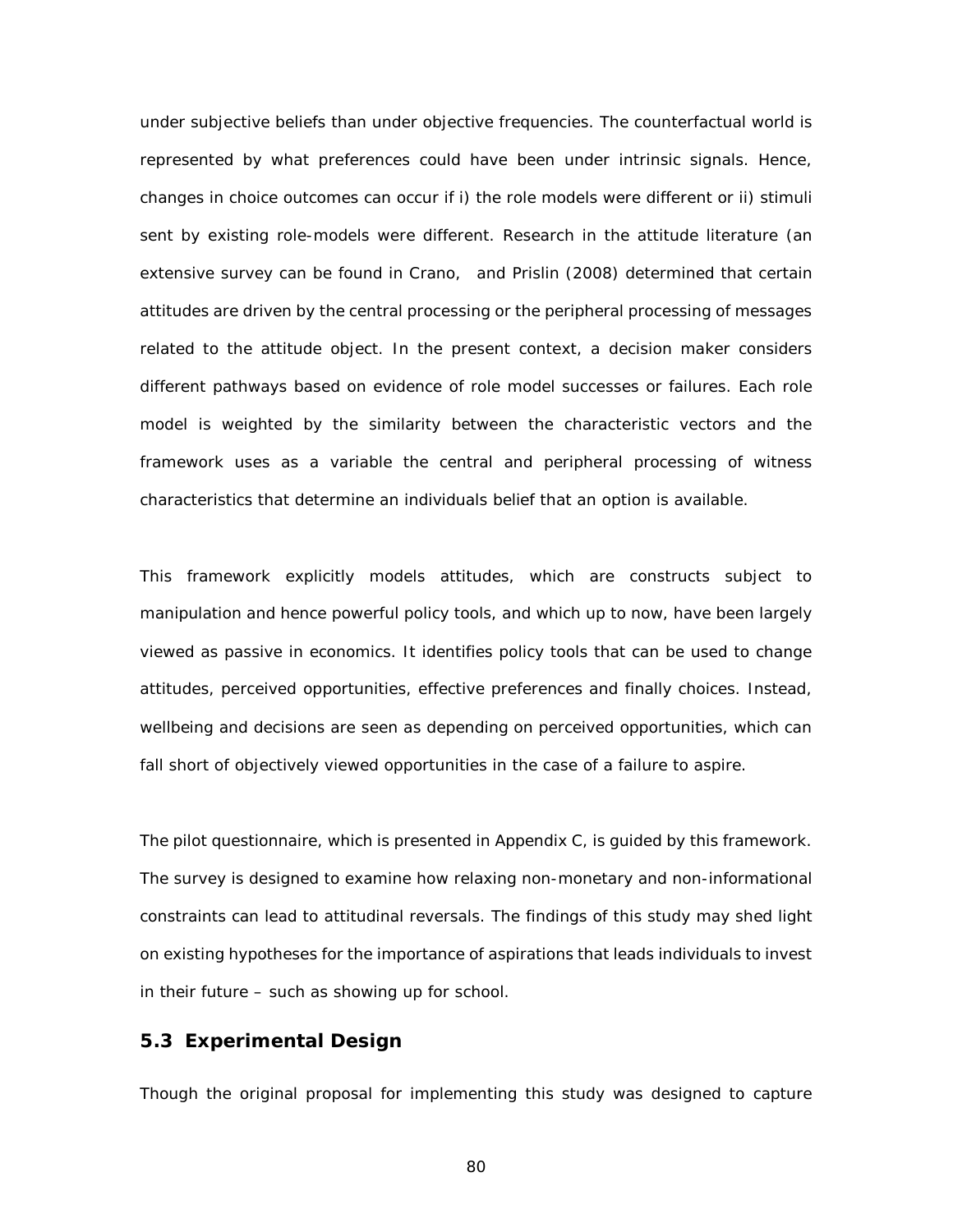entrepreneurial aspirations, in meetings with DCPS staff and the Deputy Mayor for Education, I was informed that one of the most pressing problems they would like to address is student absenteeism. They invited me to consider changing the survey design so that it offers insight to this particular problem. Student absenteeism is a good predictor of dropping out of high school, which in turn predicts low outcomes in many dimensions later on in life. Empirical findings in development economics point towards a "man-made trap" as discussed in [Duflo \(2012\)](#page-97-0). In this man-made trap expectations of the benefits of a high school diploma may be far-fetched, compared to realistic expectations of the basic skills a high school diploma offers. I propose to investigate the external validity of these findings in the United States. The surveys have been designed so that these insights are incorporated.

The collection of data involves presenting a role model describing their success story on a screen where each sentence of the story appears sequentially. The students in the schools and youth clubs targeted for the study are 99 per cent Black and academically under-performing. The study has received IRB approval and the research involves the proper protocol of finding the permission of guardians. The IRB has classified the study to be of minimal risk to the human subjects under study.

Currently, information from DCPS students is being collected in social media settings where they are invited to state why they do not show up for school. Based on the insights that this exercise provided, the narrative of the role-model stories were designed and presented in Appendix C. The design allows us to simulate three levels of similarity *s*,  $s \in [0,1,2]$  and two types of social stimuli  $S \in [i, r]$  where *i* denotes intrinsic and *r* denotes extrinsic. Extrinsic stimuli to stay in school focus on the end result of attaining a high school diploma. Intrinsic stimuli pertain to a more realistic account of the process through which a high school diploma is attained. Additionally,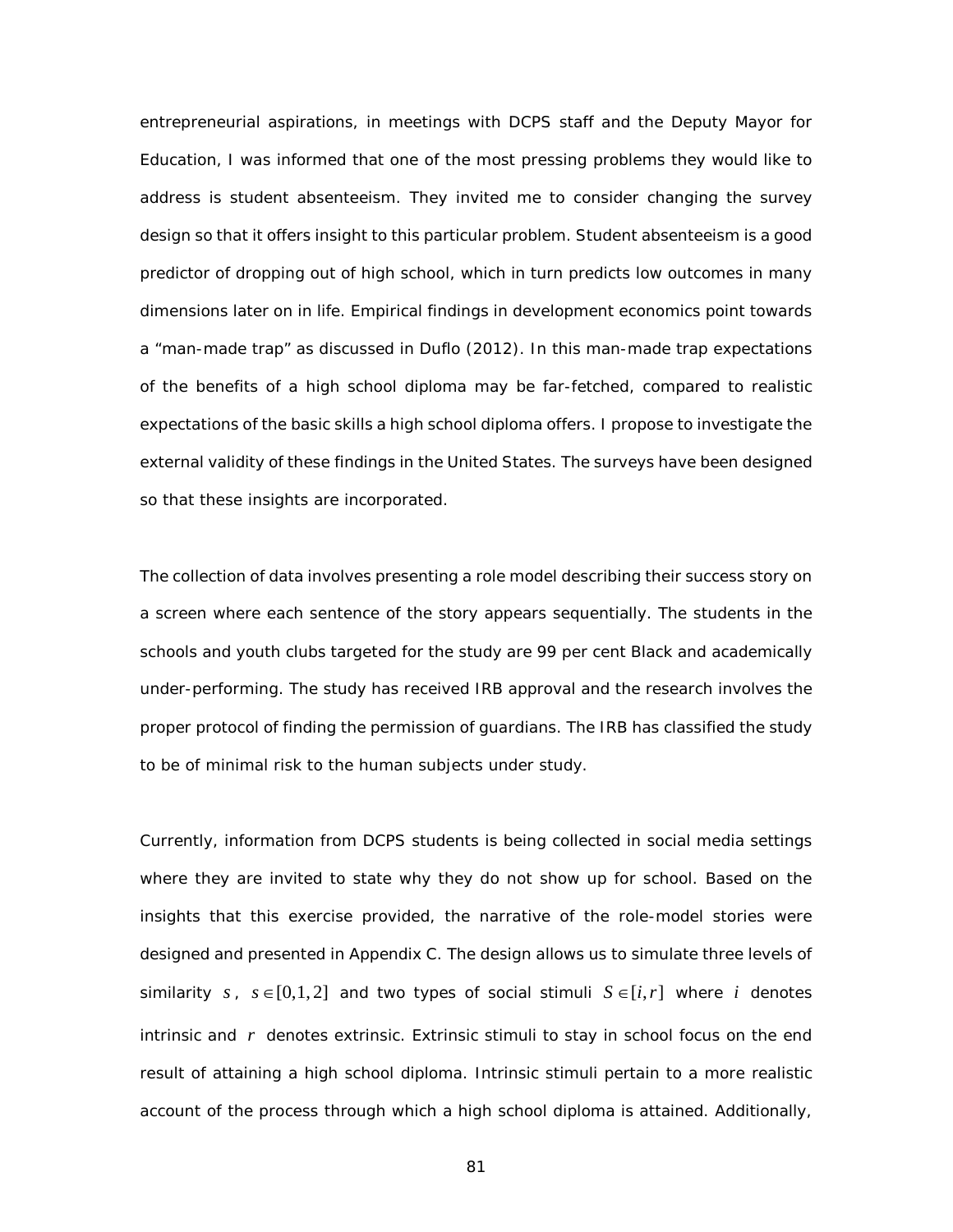aspirational targets can be either white or blue collar success stories. The role models are also differentiated by gender *G* . The set of hypotheses is

$$
\mathbf{H}_0: \mathbf{E}[y \mid s, G, S] - \mathbf{E}[y \mid s^*, G^*, S^*] = 0 \tag{5-1}
$$

Block randomization will result in  $2<sup>4</sup>$  categories of variation defined by gender, race, type of stimulus and aspirational target. Intuitively, the set of hypotheses tests whether attitudes towards the role models will reverse after controlling for extrinsic and intrinsic stimuli and whether these reversals are stronger as similarity with the role model increases. Rejection of each of the hypotheses will support that incentives, such as daily raffles currently used by DCPS or unrealistic perceptions hidden in acquiring a high school diploma, need to be revisited. Identifying attitudinal reversals involves estimating the likelihoods with which subjects report that they could do what the role model has done based on their gender similarity, race similarity and whether they were exposed to intrinsic or extrinsic stimuli and to a white-collar or blue-collar success story.

As with all self-reported ordinal data, self-reporting bias and interpersonal comparability concerns remain. However, such considerations are minimized through randomization. The design entails the calibration of subjective and objective probabilities based on the degree to which perceived similarities are distorted by the peripheral processing of role-models who may not possess the same characteristics that constitute the identity of the underrepresented population. In the same spirit, [Bowles, and Hoff \(2006\)](#page-96-12) note that "similar individuals in dissimilar socioeconomic environments develop different preferences and beliefs that can transmit poverty or affluence from generation to generation."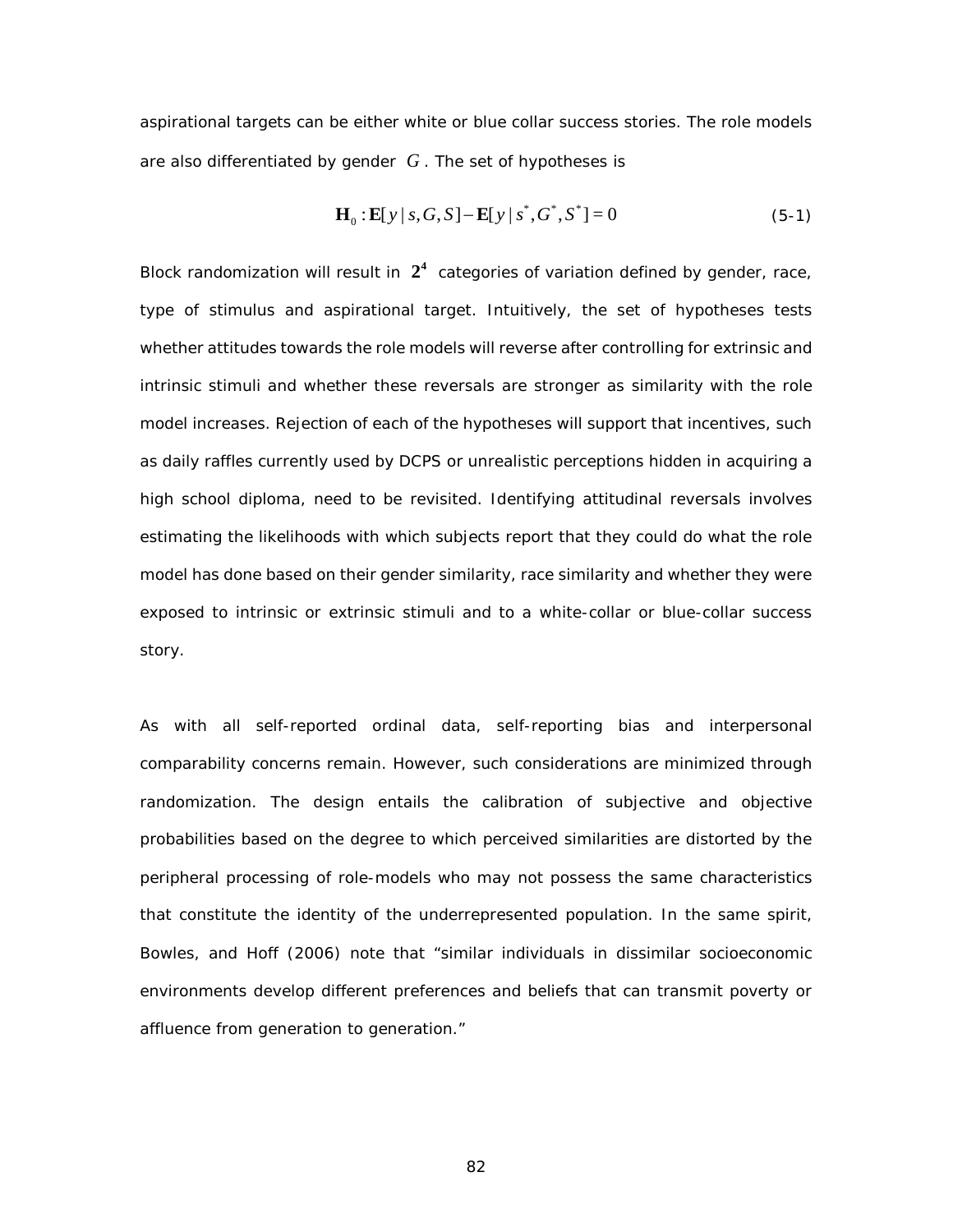#### **5.4 Early Findings and Concluding Remarks**

Early findings from a pilot exercise in the Girls and Boys youth club in Anacostia have suggested that white male role models are discouraging to young males of color yet equivalent findings do not exist for females. When the same aspirational story is delivered by a white male, black youth seem to be more discouraged than when a non-white person of any gender shares the same story.

The findings of this study will shed light on how social stimuli, often in a highly-frequent and compounded manner, lead to the construction of internal binding constraints. Understanding how the process of aspirations creation can lead to inequality in economic outcomes will add to our understanding of early processes that take place in one's environment. Changing existing attitudes may lead to better economic choices for individuals, such as showing up for school. The findings of this pilot may inspire larger scale policy-driven research for the problem of student absenteeism in the DC area.

Depending on the findings, this research may invite change to the national standards for designing role model programs. Material based on this research was incorporated into two courses of the undergraduate economics 2151 class at the George Washington University. A team of selected undergraduate students has contributed to the questionnaire and the narratives design. The model and measures will be made publicly available for practitioners, researchers and policy makers to use. The research will help shape national and policies concerning vulnerable populations in the US.

The proposed research could also contribute to the field of education where soft constructs have taken on a greater salience recently. The capacity to aspire is an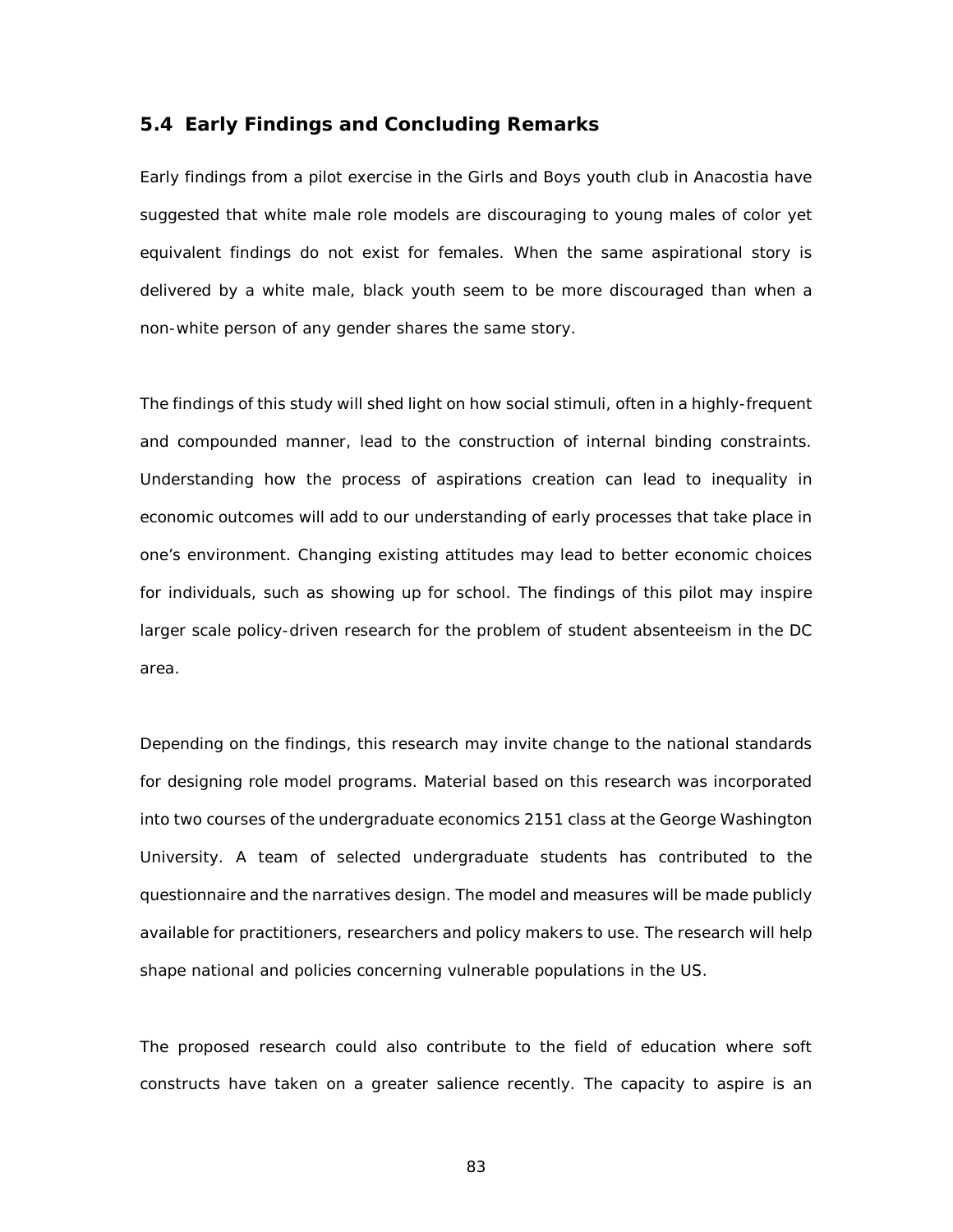important non-cognitive skill in K-12 schooling (see Heckman and Rubinstein 2001 for a discussion of non-cognitive skills) and, as previously discussed, such skills can be powerful policy tools. Although there is an abundance of psychometric measures for non-cognitive skills, there remains a need for intuitive aggregate measures that are transparent and readily used by policy makers involved in evaluating and improving the quality of education.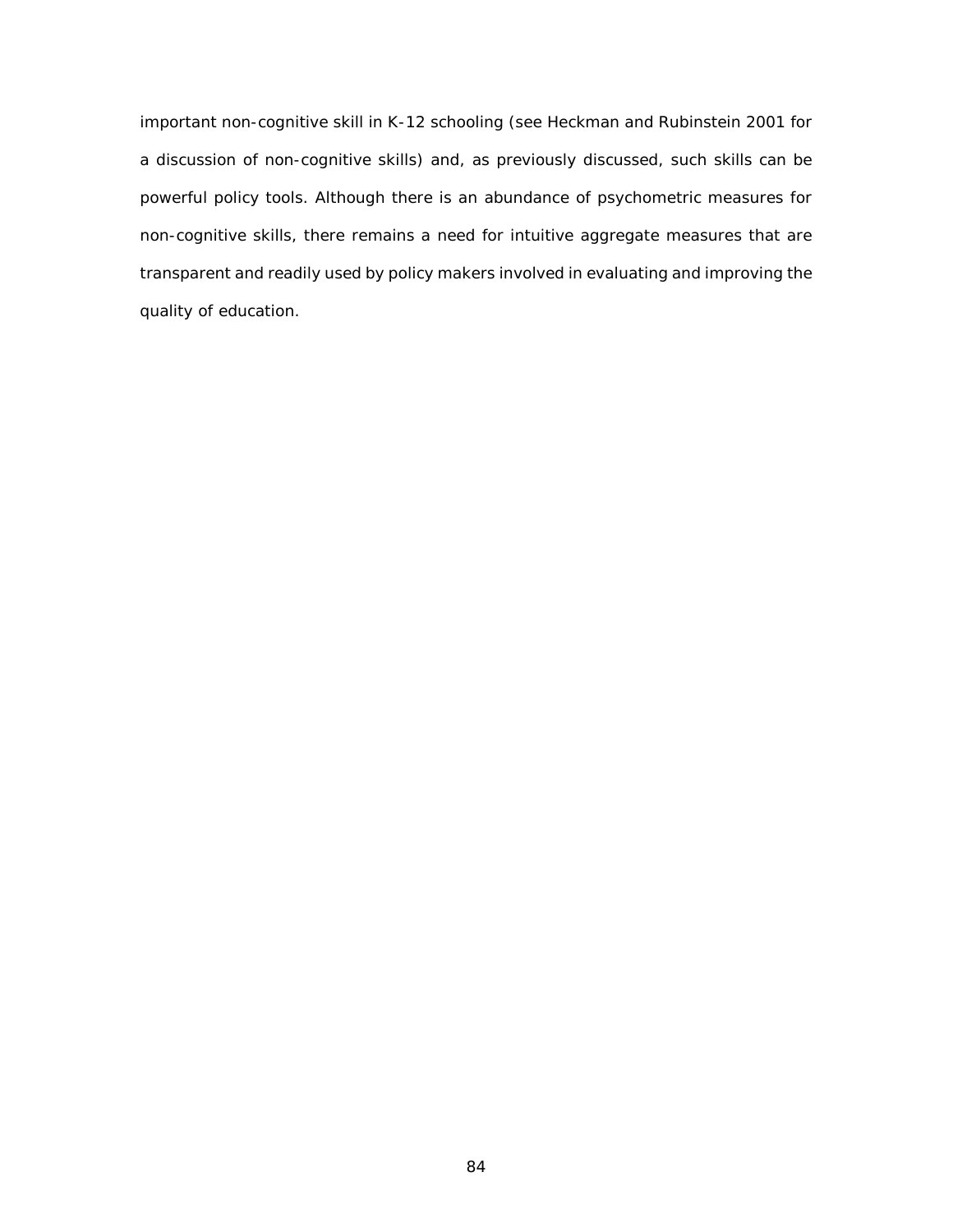## **References**

- ABUL NAGA, R. H., AND T. YALCIN (2004): "Inequality Measurement for Ordered Response Health Data," *Journal of Health Economics*, 23, 1614-1625.
- <span id="page-95-3"></span>AJZEN, I. C. C., AND M. FLOOD (2009): ""From Intentions to Behavior: Implementation Intention, Commitment, and Conscientiousness," *Journal of Applied Social Psychology*, 39, 1356-1372.
- <span id="page-95-6"></span>AKERLOF, G. A., AND R. E. KRANTON (2000): "Economics and Identity," *The Quarterly Journal of Economics*, 115, 715-753.
- <span id="page-95-7"></span>ALKIRE, S. (2007): "The Missing Dimensions of Poverty Data: Introduction to the Special Issue," *Oxford Development Studies*, 35 347-359.
- <span id="page-95-8"></span>ALKIRE, S., AND J. FOSTER (2011): "Counting and Multidimensional Poverty Measurement," *Journal of Public Economics*, 95, 476-487.
- (2011): "Understandings and Misunderstandings of Multidimensional Poverty Measurement," *Journal of Economic Inequality*, 9, 289-314.
- ALLISON, R. A., AND J. E. FOSTER (2004): "Measuring Health Inequality Using Qualitative Data," *Journal of Health Economics*, 27, 505-524.
- <span id="page-95-5"></span>ALOIS, S. (2004): "The Role of Income Aspirations in Individual Happiness," *Journal of Economic Behavior and Organization*, 54, 89-109.
- <span id="page-95-2"></span>ALTAMIRANO, A., L. F. LOPEZ-CALVA, AND I. SOLOAGA (2010): "Inequality and Teenagers' Educational Aspirations in Urban Mexico," El Colegio de México: Centro de Estudios Económicos.
- APOSTOL, T. M. (1974): *Mathematical Analysis*. Addison-Wesley.
- <span id="page-95-1"></span>APPADURAI, A. (2004): "The Capacity to Aspire: Culture and the Terms of Recognition," Stanford University press, 59-84.
- BANERJEE, A., E. DUFLO, R. GLENNESTER, AND D. KOTHARI (2010): "Improving Immunization Coverage in Rural India: Clustered Randomised Controlled Evaluation of Immunization Campaigns with and without Incentives," *British Medical Journal*, 340, c2220-c2220.
- BARDHAN, P., AND C. UDRY (1990): *Development Microeconomics*. Oxford University Press.
- <span id="page-95-0"></span>BASU, K. (1999): "Child Labor: Cause, Consequence, and Cure, with Remarks on International Labor Standards," *Journal of Economic Literature*, 37.
- (2006): "Gender and Say: A Model of Household Behaviour with Endogenously Determined Balance of Power," *The Economic Journal*, 116, 558-580.

<span id="page-95-4"></span>BENABOU, R., AND J. TIROLE (2003): "Intrinsic and Extrinsic Motivation," *Review of*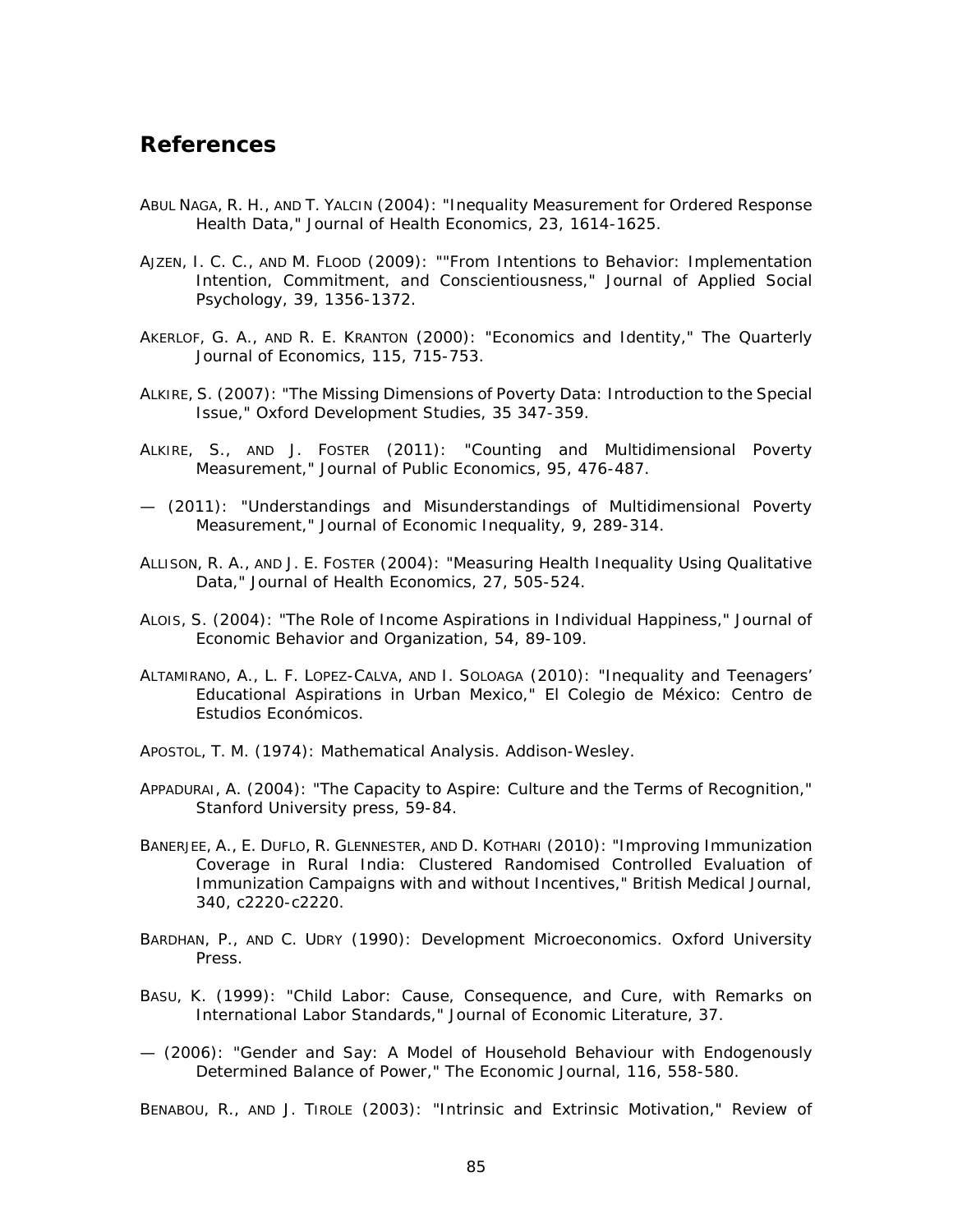*Economic Studies*, 70, 489-520.

- <span id="page-96-5"></span>BENDOR, J. M. D., AND D. RAY (2001): "Aspiration-Based Reinforcement Learning in Repeated Interaction Games: An Overview," *International Game Theory Review*, 3, 159-174.
- BENNETT, C. J., AND C. HATZIMASOURA (2011): "Poverty Measurement with Ordinal Data," *The Institute for International Economic Policy*, Working Paper 2011-14.
- BERTRAND, M., E. DUFLO, AND S. MULLAINATHAN (2004): "How Much Should We Trust Differences-in-Differences Estimates?," *Quarterly Journal of Economics*, 119(1), 249-275.
- <span id="page-96-7"></span>BILLOT, A., G. I., S. D., AND S. D. (2005): "Probabilities as Similarity-Weighted Frequencies " *Econometrica*, 1125-1136.
- <span id="page-96-8"></span>BORGHANS, L., H. MEIJERS, AND B. A. S. TER WEEL ("The Role of Noncognitive Skills in Explaining Cognitive Test Scores," *Economic Inquiry*, 46, 2-12.
- <span id="page-96-12"></span>BOWLES, S. S. N. D., AND K. HOFF (2006): *Poverty Traps*. Princeton University Press.
- <span id="page-96-0"></span>BRUHN, M., AND D. MCKENZIE (2008): "In Pursuit of Balance: Randomization in Practice in Development Field Experiments," *World Bank Policy Research Working Paper*, WPS4752.
- <span id="page-96-6"></span>CARNEIRO, P. G. E., AND R. GINJA (2010): "The Impact of Providing Psycho-Social Support to Indigent Families and Increasing Their Access to Social Services: Evaluating Chile Solidario," *Evaluation report submitted to Chilean Government*.
- CHIAPPORI, P. A. (1997): "Introducing Household Production in Collective Models of Labor Supply," *Journal of Political Economy*, 105, pp. 191-209-209.
- <span id="page-96-4"></span>CHO, I. K., AND A. MATSUI (2005): "Learning Aspiration in Repeated Games," *Journal of Economic Theory*, 124, 171-201.
- <span id="page-96-9"></span>CRANO, W. D., AND R. PRISLIN (2008): *Attitudes and Attitude Change*. New York: Psychology Press.
- <span id="page-96-2"></span>DALTON, P. S. S. G., AND A. MANI (2011): "Poverty and Aspirations Failure," *Working Paper, Competitive Advantage in the Global Economy (CAGE)*.
- <span id="page-96-11"></span>DECI, E. L. (1975): *Intrinsic Motivation*. New York: Plenum Press.
- <span id="page-96-10"></span>DECI, E. L., R. KOESTNER, AND R. M. RYAN (1999): "A Meta-Analytic Review of Experiments Examining the Effects of Extrinsic Rewards on Intrinsic Motivation," *Psychological Bulletin*, 6, 627-668.
- <span id="page-96-1"></span>DECI, E. L., AND R. M. RYAN (2000): "The ``What" and ``Why" of Goal Pursuits: Human Needs and the Self-Determination of Behavior," *Psychological Inquiry*, 11, 227-268.
- <span id="page-96-3"></span>DECI, E. L. J. N., AND L. SHEINMAN (1981): "Characteristics of the Rewarder and Intrinsic Motivation of the Rewardee," *Journal of Personality and Social Psychology*, 40,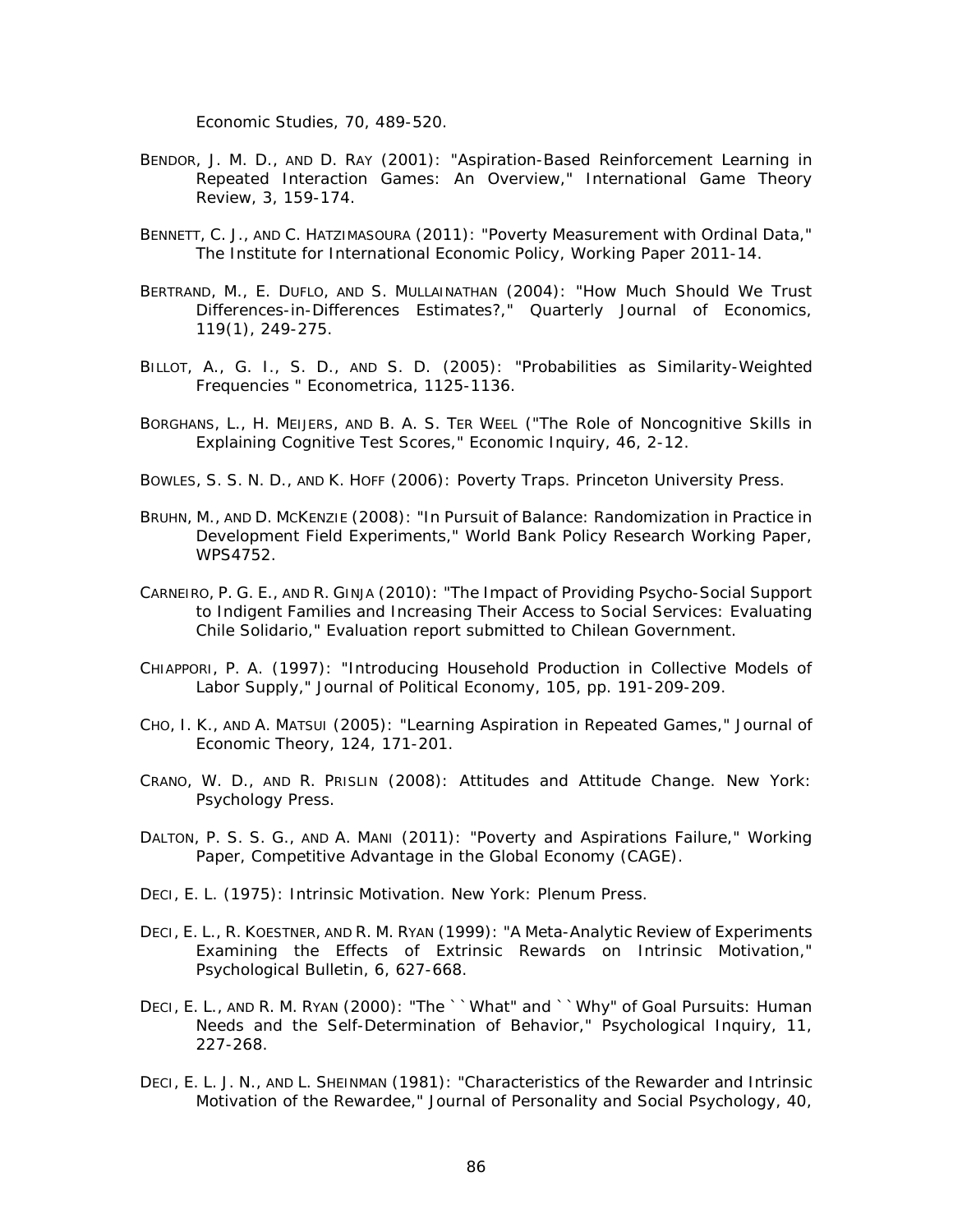$1 - 10.$ 

- <span id="page-97-6"></span>DECI, E. L. K. R., AND R. M. RYAN (2001): "Extrinsic Rewards and Intrinsic Motivation in Education : Reconsidered Once Again," *Washington, DC: American Educational Research Association*.
- DONALDSON, D., AND J. A. WEYMARK (1986): "Properties of Fixed-Population Poverty Indices," *International Economic Review*, 27, 667-688.
- <span id="page-97-0"></span>DUFLO, E. (2012): "Women Empowerment and Economic Development," *Journal of Economic Literature*, 50, 1051-1079.
- DUFLO, E., AND C. UDRY (2004): "Intrahousehold Resource Allocation in Cote Divoire: Social Norms, Separate Accounts and Consumption Choices," *NBER Working Paper*.
- <span id="page-97-4"></span>ELLIOTT, E. S., AND C. S. DWECK (1988): "Goals: An Approach to Motivation and Achievement," *Journal of Personality and Social Psychology*, 54, 5-12.
- <span id="page-97-2"></span>FOSTER, J., J. GREER, AND E. THORBECKE (1984): "A Class of Decomposable Poverty Measures," *Econometrica*, 52, 761-766.
- (2010): "The Foster-Greer-Thorbecke (Fgt) Poverty Measures: 25 Years Later," *Journal of Economic Inequality*, 8, 491-524.
- <span id="page-97-8"></span>FOSTER, J. E. (2011): "Freedom, Opportunity, and Well-Being," in *Handbook of Social Choice and Welfare*, ed. by A. K. J., S. A., and S. K. Oxford: North Holland, 687-728.
- FOSTER, J. E., M. MCGILLIVRAY, AND S. SETH (2012): "Rank Robustness of Composite Indices: Dominance and Ambiguity," *OPHI Woking Paper No. 26*.
- <span id="page-97-7"></span>FOSTER, J. E., AND A. SEN (1997): "Annex to the Enlarged Edition of on Economic Inequality, ," in *On Economic Inequality: After a Quarter Century*, ed. by A. Sen. Oxford: Clarendon Press.
- <span id="page-97-1"></span>GENICOT, G., AND D. RAY (2010): "Aspirations and Inequality," *Georgetown Working Paper*.
- <span id="page-97-9"></span>GILBOA, I. (2009): *Theory of Decision under Uncertainty* Cambridge: Cambridge University Press.
- <span id="page-97-3"></span>GOLLWITZER, P. M., AND J. A. BARGH (1996): *The Psychology of Action: Linking Cognition and Motivation to Behavior*. Guilford Pressl.
- <span id="page-97-5"></span>GROLNICK, W. S., AND R. M. RYAN (1987): "Autonomy in Children's Learning: An Experimental and Individual Difference Investigation," *Journal of Personality and Social Psychology*, 52, 890-898.
- HANSEN, M., M. LEMKE, AND N. SORENSEN (2014): "Combining Multiple Performance Measures: Do Common Approaches Undermine Districts' Personnel Evaluation Systems?," *National Center for Analysis of Longitudinal Data in Education Research, Working Paper 118*.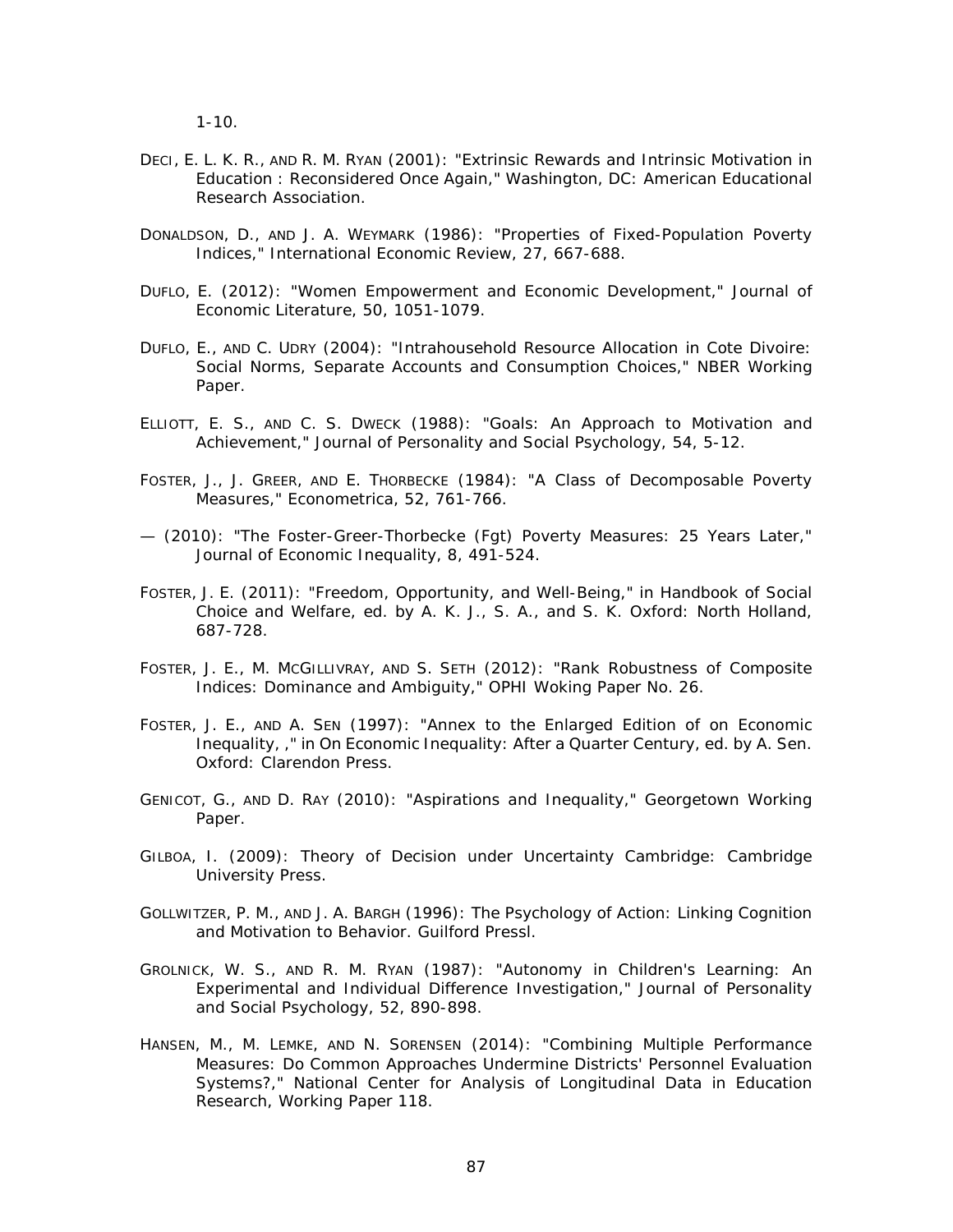- HARSANYI, J. C. (1953): "Cardinal Utility in Welfare Economics and in the Theory of Risk-Taking," *Journal of Political Economy*, 61, 434-434.
- <span id="page-98-3"></span>HEATH, C. R. P. L., AND G. WU (1999): "Goals as Reference Points," *Cognitive Psychology*, 38, 79-109.
- <span id="page-98-10"></span>HECKMAN, J. J. (2011): *Hard Evidence on Soft Skills: The Ged and the Problem of Soft Skills in America*. Chicago: University of Chicago Press.
- <span id="page-98-11"></span>HECKMAN, J. J., S. J., AND U. S. S. (2006): "The Effects of Cognitive and Noncognitive Abilities on Labor Market Outcomes and Social Behavior " *Journal of Labor Economics*, 411-482.
- <span id="page-98-7"></span>HOFFNER, C., AND M. BUCHANAN (2005): "Young Adults' Wishful Identification with Television Characters: The Role of Perceived Similarity and Character Attributes," *Media Psychology*, 7, 325-351.
- <span id="page-98-9"></span>KAHNEMAN, D., AND A. DEATON (2010): "High Income Improves Evaluation of Life but Not Emotional Well-Being," 16489-93.
- KAHNEMAN, D., AND A. KRUEGER (2006): "Development in the Measurement of Subjective Wellbeing," *Journal of Economic Perspectives*, 20, 3-24.
- <span id="page-98-4"></span>KAHNEMAN, D., AND A. TVERSKY (1979): "Prospect Theory: An Analysis of Decision under Risk," *Econometrica*, 47, 263-291.
- <span id="page-98-6"></span>KARANDIKAR, R. M. D., AND F. VEGA-REDONDO (1998): "Evolving Aspirations and Cooperation," *Journal of Economic Theory*, 80, 292-331.
- <span id="page-98-5"></span>KOCH, A. K., AND J. NAFZIGER (2011): "Self-Regulation through Goal Setting," *Scandinavian Journal of Economics*, 113, 212-227.
- <span id="page-98-12"></span>KREPS, D. M. (1997): "Intrinsic Motivation and Extrinsic Incentives," *American Economic Review*, 359-64.
- <span id="page-98-0"></span>LA FERRARA, E. C. A., AND S. DURYEA (2008): "Soap Operas and Fertility: Evidence from Brazil," *IDB Working Paper No. 633*.
- <span id="page-98-1"></span>LOCKE, E. A. (1995): "Beyond Determinism and Materialism, or Isn't It Time We Took Consciousness Seriously?," *Journal of Behavior Therapy and Experimental Psychiatry*, 26, 265-273.
- <span id="page-98-2"></span>LOCKE, E. A., AND G. P. LATHAM (2002): "Building a Practically Useful Theory of Goal Setting and Task Motivation: A 35-Year Odyssey," *American Psychologist*, 57, 705-717.
- <span id="page-98-8"></span>MACOURS, K., AND R. VAKIS (2009): "Changing Households' investments and Aspirations through Social Interactions: Evidence from a Randomized Transfer Program," *Policy Research Working Paper 5137, The World Bank*.
- MADDEN, D. (2010): "Ordinal and Cardinal Measures of Health Inequality: An Empirical Comparison," *Health Economics*, 19, 243-250.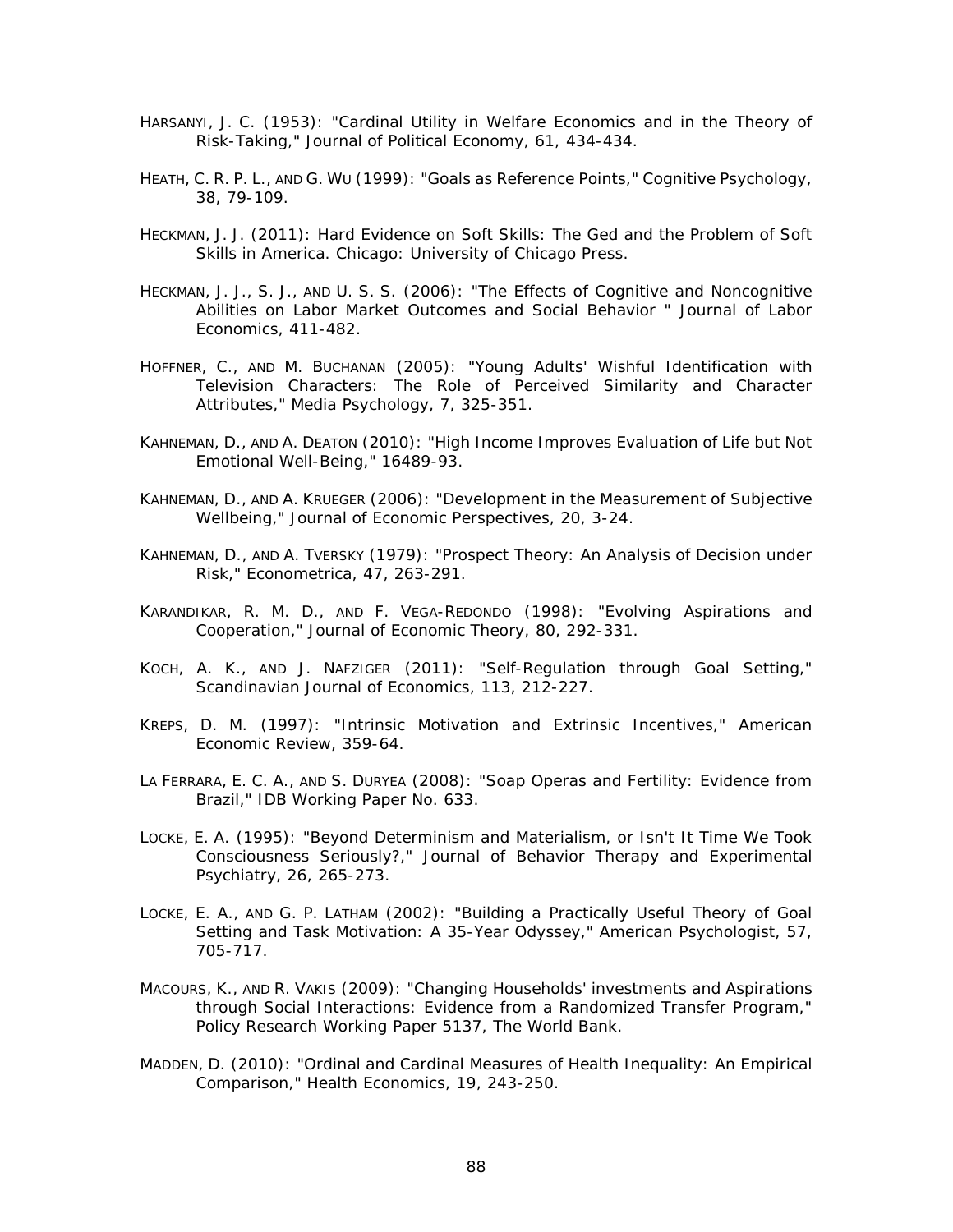- <span id="page-99-1"></span>MENG, J. (2009): ""Aspirations and Schooling: Analysis of the Formation and Intra-Household Impact of Educational Aspirations in Rural China," *Master of Science in Economics, University of Oxford*.
- <span id="page-99-7"></span>MOOKHERJEE, D. D. R., AND S. NAPEL (2010): "Aspirations, Segregation, and Occupational Choice," *Journal of the European Economic Association*, 8, 139-168.

NEWEY, W. K. (2007): "Treatment Effects," *MIT Mimeo*.

- <span id="page-99-9"></span>NUSSBAUM, M., AND A. SEN (1993): *The Quality of Life* Oxford: Oxford University Press.
- RANGEL, M. A., AND D. THOMAS (2012): "Gender, Production and Consumption: Allocative Efficiency Wthin Farm Households," *Princeton Working Paper*.
- RAWLS, J. (1999): *A Theory of Justice*. Oxford University Press.
- <span id="page-99-3"></span>RAY, D. (2006): "Aspirations, Poverty and Economic Change," Oxford University Press, 59-84.
- <span id="page-99-4"></span>RYAN, R. M., AND J. P. CONNELL (1989): "Perceived Locus of Causality and Internalization: Examining Reasons for Acting in Two Domains," *Journal of Personality and Social Psychology*, 57, 749-761.
- SEN, A. (1976): "Poverty: An Ordinal Approach to Measurement," *Econometrica*, 44, 219-231.
- <span id="page-99-10"></span>SEN, A. (1988): "Freedom of Choice: Concept and Content," *European Economic Review*, 269-294.
- <span id="page-99-11"></span>— (1991): "Welfare, Preference and Freedom " *Journal of Econometrics*, 15-29.
- <span id="page-99-13"></span>— (2004): *Rationality and Freedom* Cambridge: Harvard University Press.
- <span id="page-99-12"></span>SEN, A. K. (1999): *On Economic Inequality with a Substantial Annexe `after a Quarter Century' by J. Foster and A. Sen*. Clarendon Press.
- <span id="page-99-8"></span>— (2007): *Identity and Violence: The Illusion of Destiny*. W. W. Norton & Company.
- STRAUSS, J., AND D. THOMAS (1996): "Measurement and Mismeasurement of Social Indicators," *The American Economic Review*, 86, pp. 30-34-34.
- <span id="page-99-6"></span>SUVOROV, A., AND J. V. D. VEN (2009): "Goal Setting as a Self-Regulation Mechanism," *SSRN Working Paper*.
- <span id="page-99-2"></span>TANGUY, B. T. A. S., AND S. DERCON (2008): "Aspirations Failure and Well-Being Outcomes in Ethiopia: Towards an Empirical Exploration," *Working Paper 28, Oxford University*.

<span id="page-99-0"></span>TODARO, M. P., AND S. SMITH (2014): *Economic Development*. Prentice Hall.

<span id="page-99-5"></span>TVERSKY, A., AND D. KAHNEMAN (1992): "Advances in Prospect Theory: Cumulative Representation of Uncertainty," *Journal of Risk and Uncertainty*, 5, 297-323.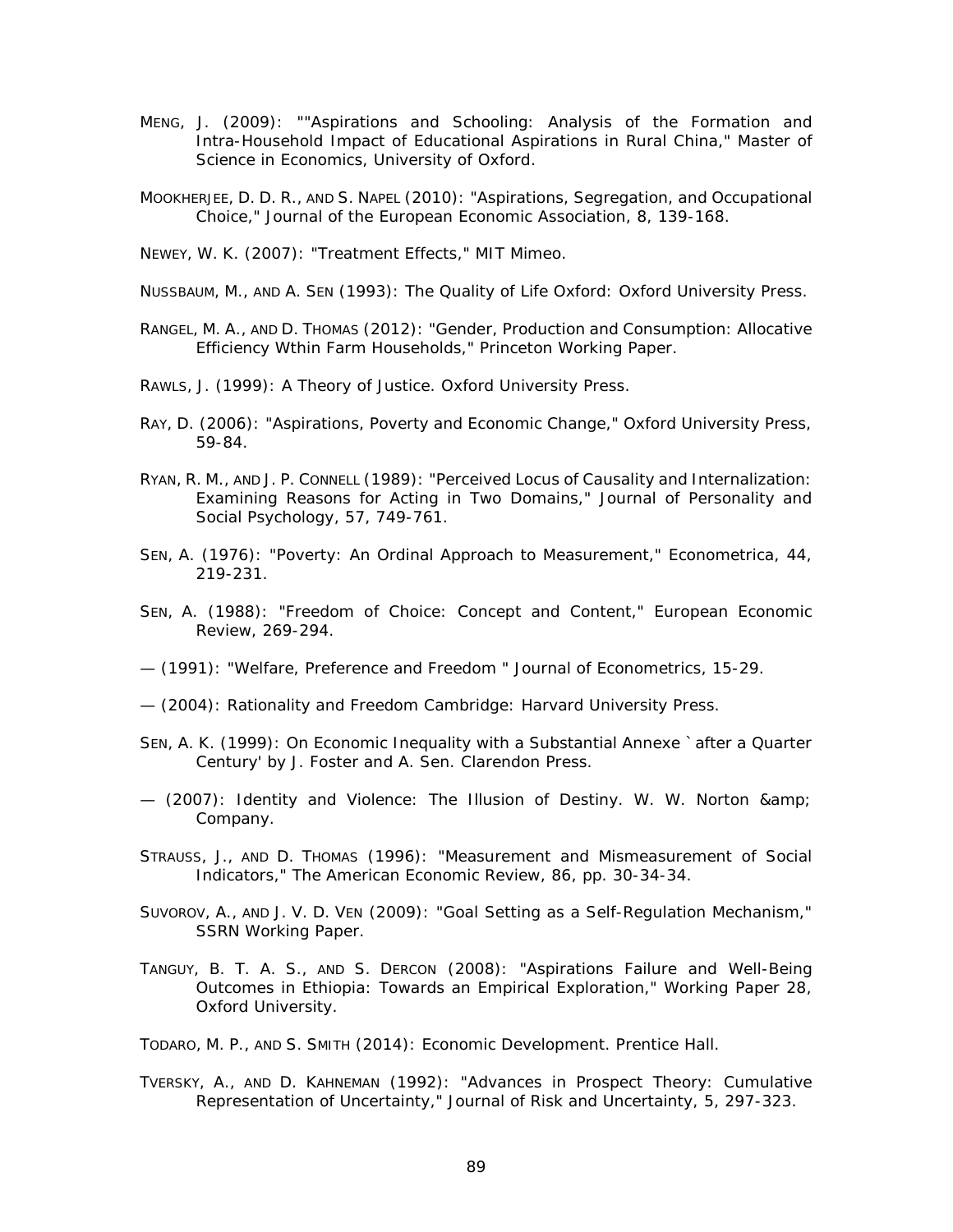- WOOLDRIDGE, J. M. (2002): *Econometric Analysis of Cross Section and Panel Data*. MIT Press.
- ZHENG, B. (1997): "Aggregate Poverty Measures," *Journal of Economic Surveys*, 11, 123-162.
- (2008): "Measuring Inequality with Ordinal Data: A Note," in, ed. by J. Bishop, and B. Zheng: Emerald Group Publishing Limited, 177-188.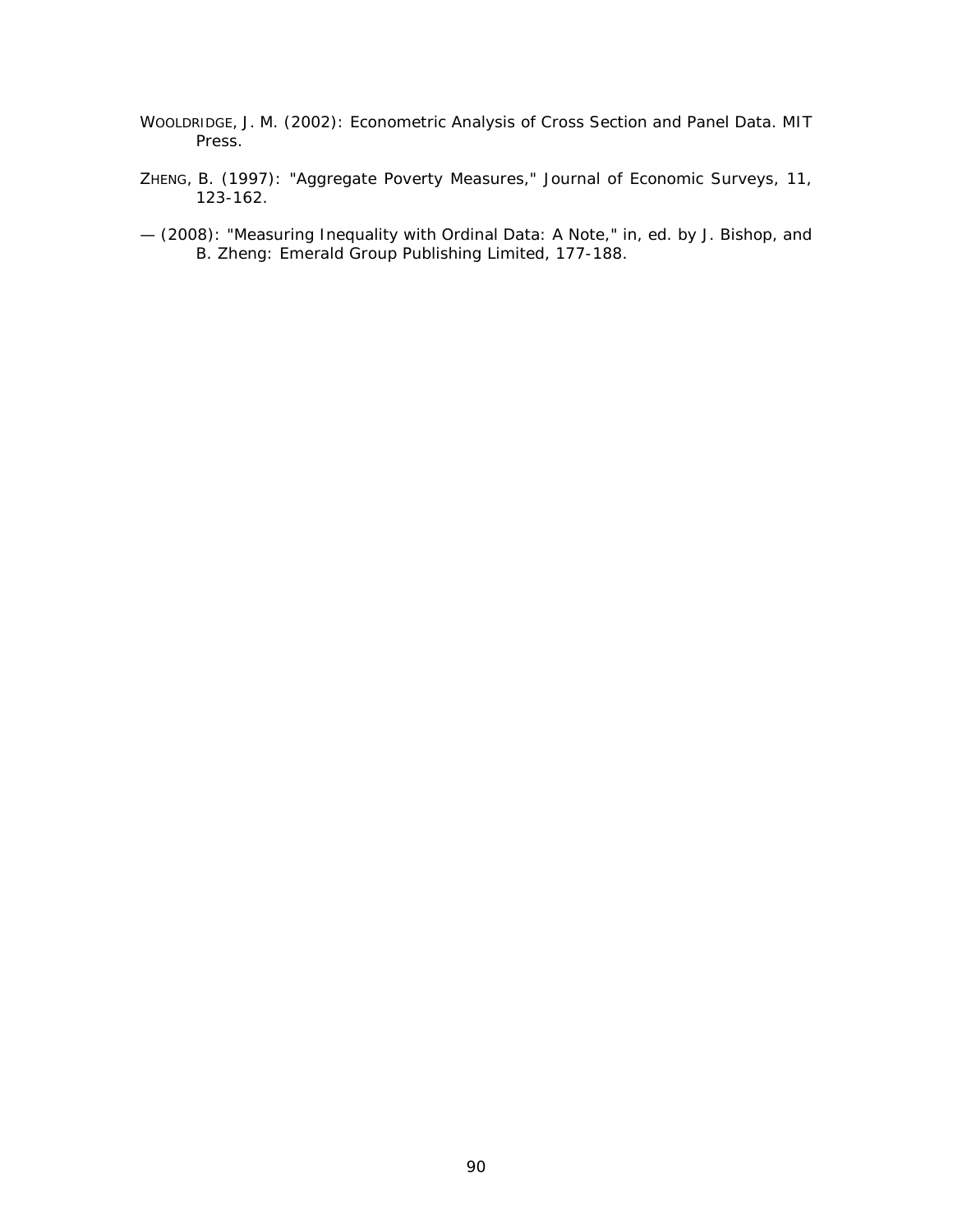# **Appendix A: Evaluation Reversals Examples**

Scale:

10.0000 10.5000 16.7500 17.0000 17.2500

Percentage of reversals: 0.1338

Scale:

1 4 9 16 25

Percentage of reversals: 0.0481

Scale:

0 0.3010 0.4771 0.6021 0.6990

Percentage of reversals: 0.0531

Scale:

1.0000 2.5000 3.0000 3.5000 5.0000

Percentage of reversals: 0.0600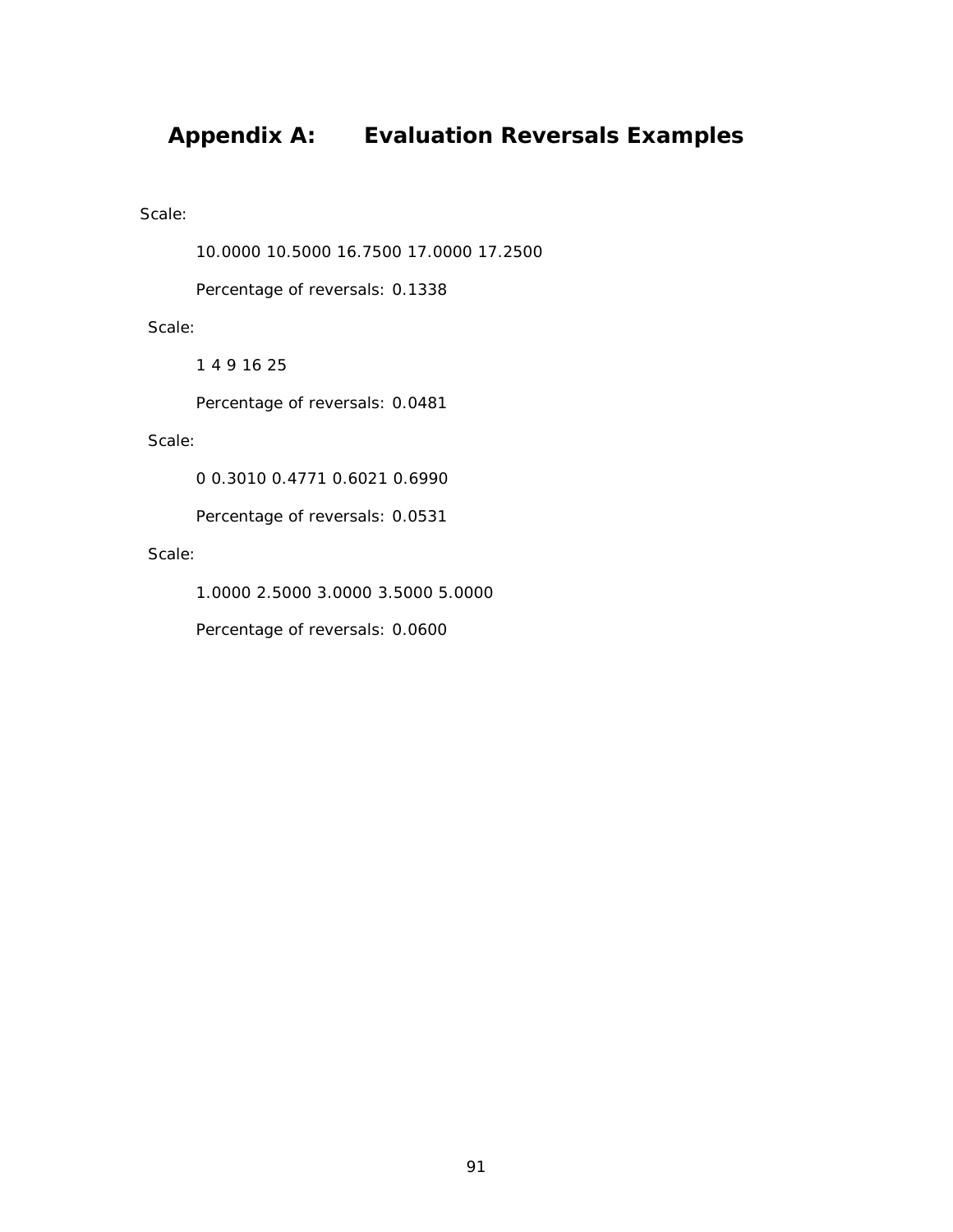# **Appendix B: RCT Evaluation Results**

<span id="page-102-1"></span><span id="page-102-0"></span>

| Variable Description                                        | N   | Control | Treatment | Difference | <b>SE</b> |
|-------------------------------------------------------------|-----|---------|-----------|------------|-----------|
| Total Beneficiary income                                    | 877 | 5.037   | 5.389     | $0.396**$  | (0.177)   |
| Total annual income from agricultural wage employment       | 877 | 1.241   | 0.788     | $-0.105$   | (0.137)   |
| Total annual income for non-agricultural<br>self-employment | 877 | 2.690   | 2.866     | 0.179      | (0.267)   |
| Total annual income for non-agricultural wage<br>employment | 877 | 0.537   | 0.518     | $-0.017$   | (0.145)   |
| Income from sale of titular's own animals                   | 877 | 2.010   | 2.851     | $0.481**$  | (0.195)   |
| Income from backyard agricultural production                | 877 | 3.102   | 3.879     | 0.315      | (0.261)   |
| Income from temporary migration                             | 877 | 1.343   | 1.376     | $-0.078$   | (0.195)   |

### **Table B-1: Program impacts on Beneficiary's Income (Logged)**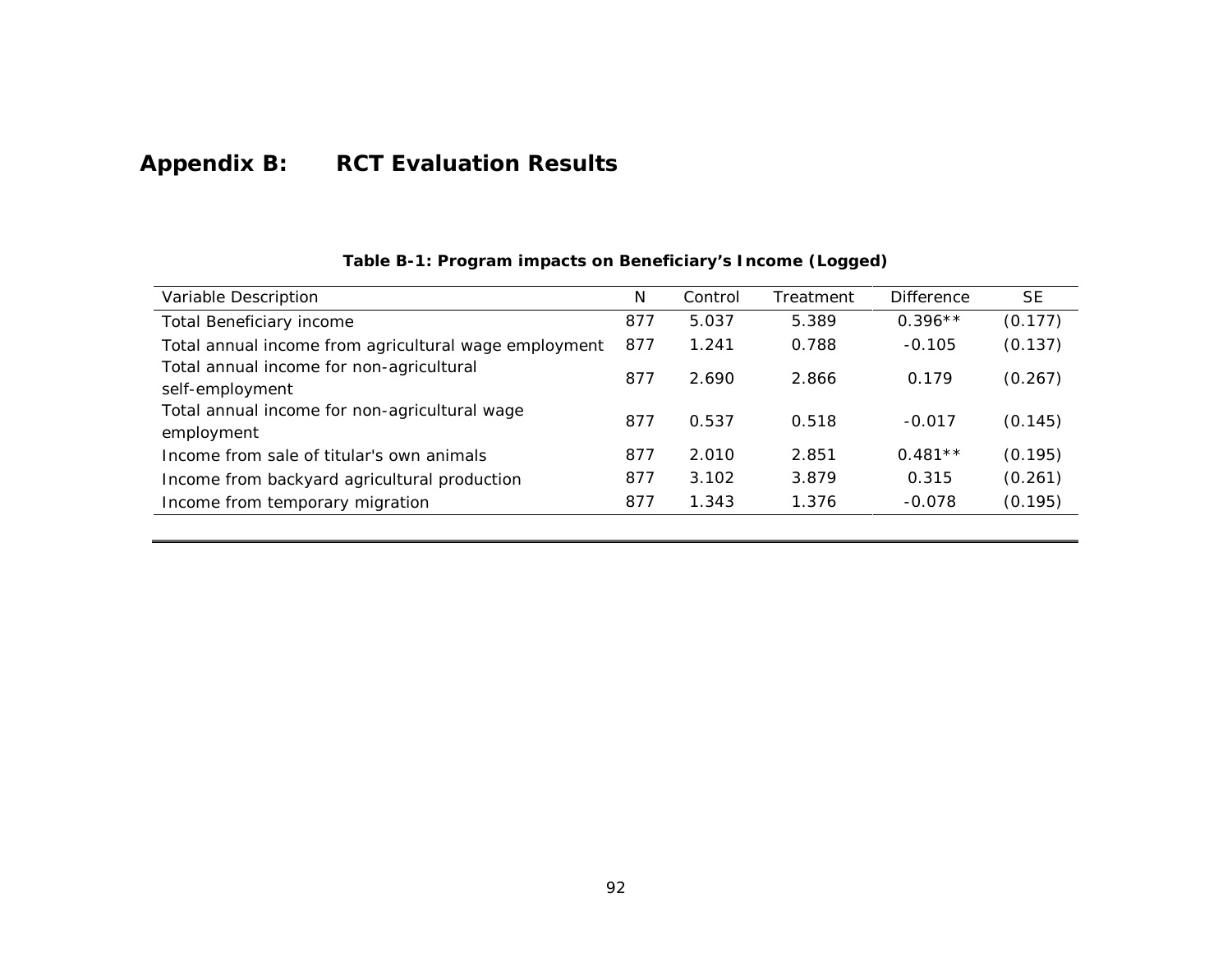| Variable Description                                  | N   | Treatment<br>Control |       | <b>Difference</b> | <b>SE</b> |
|-------------------------------------------------------|-----|----------------------|-------|-------------------|-----------|
| <b>Business Practices</b>                             |     |                      |       |                   |           |
| How many customers do you have                        | 877 | 7.600                | 9.415 | 2.840             | (1.759)   |
| Proportion of customers that are allowed to borrow    | 872 | 0.185                | 0.185 | $-0.009$          | (0.022)   |
| Are activities recorded                               | 877 | 0.167                | 0.222 | $0.060***$        | (0.022)   |
| Titular records accounts                              | 877 | 0.129                | 0.160 | $0.036**$         | (0.018)   |
| Do you calculate profits of main activity             | 877 | 0.320                | 0.415 | $0.093***$        | (0.034)   |
| Separate accounts within the household                | 877 | 0.210                | 0.274 | $0.050*$          | (0.026)   |
| Household and business money saved separately         | 877 | 0.235                | 0.289 | $0.043*$          | (0.026)   |
| Are household accounts written down                   | 877 | 0.091                | 0.091 | 0.005             | (0.018)   |
| <b>Business Practice Perceptions</b>                  |     |                      |       |                   |           |
| It's important to diversify                           | 833 | 0.094                | 0.057 | $-0.032$          | (0.022)   |
| It's important to practice accounting                 | 833 | 0.135                | 0.119 | $-0.039**$        | (0.019)   |
| Businesses fail because owners don't work hard enough | 832 | 0.095                | 0.075 | $-0.035*$         | (0.019)   |
| Customer service can always improve                   | 832 | 0.054                | 0.041 | $-0.022$          | (0.015)   |
| Businesses should discourage credit                   | 877 | 0.227                | 0.247 | 0.021             | (0.029)   |
| Business profits should be reinvested in merchandise  | 877 | 0.121                | 0.170 | $0.049*$          | (0.026)   |

**Table B-2: Program Impacts on Business practices**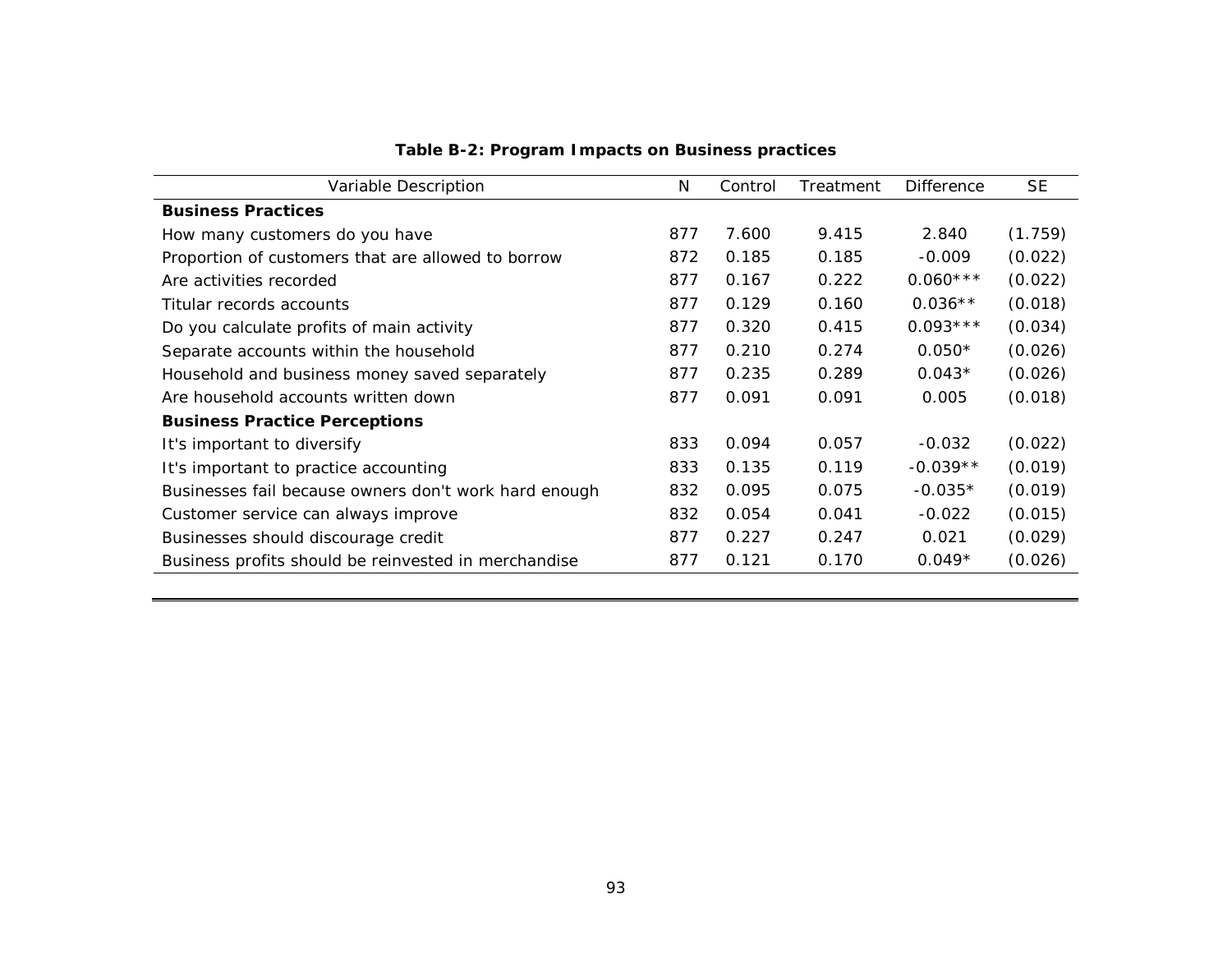<span id="page-104-0"></span>

| Variable Description                                             | $\mathsf{N}$ | Control | Treatment | <b>Difference</b> | <b>SE</b> |
|------------------------------------------------------------------|--------------|---------|-----------|-------------------|-----------|
| <b>Last 12 Months</b>                                            |              |         |           |                   |           |
| Was self-employed in agricultural activity                       | 835          | 0.665   | 0.651     | $-0.041$          | (0.032)   |
| Was self-employed in agricultural activity (including livestock) | 835          | 0.946   | 0.967     | 0.016             | (0.011)   |
| Was self-employed in non-agricultural activity                   | 835          | 0.371   | 0.372     | 0.003             | (0.031)   |
| Worked in agricultural wage job                                  | 835          | 0.182   | 0.138     | 0.007             | (0.021)   |
| Worked in non-agricultural wage job)                             | 835          | 0.076   | 0.072     | $-0.003$          | (0.018)   |
| Was self-employed in livestock                                   | 835          | 0.892   | 0.933     | 0.022             | (0.018)   |
| Worked as wage employed in agriculture                           | 835          | 0.182   | 0.138     | 0.007             | (0.021)   |
| Worked as self-employment in food production                     | 835          | 0.231   | 0.228     | $-0.009$          | (0.027)   |
| Worked as self-employment in manufacturing                       | 835          | 0.016   | 0.008     | $-0.010$          | (0.006)   |
| Worked as self-employment in trading                             | 835          | 0.137   | 0.182     | $0.059***$        | (0.020)   |
| Worked as self-employment in services                            | 835          | 0.052   | 0.056     | $-0.003$          | (0.011)   |
| Worked as wage employed in private jobs                          | 835          | 0.038   | 0.028     | $-0.000$          | (0.012)   |
| Worked as wage employed in public jobs                           | 835          | 0.038   | 0.044     | $-0.003$          | (0.011)   |
| Total no of days worked (excluding agricultural activity)        | 835          | 110.865 | 107.685   | $-3.939$          | (9.998)   |
| Total # days worked in non-agricultural self-employment          | 835          | 85.661  | 84.523    | $-7.027$          | (10.742)  |
| Total # days worked in agricultural wage job                     | 835          | 10.580  | 6.228     | 0.454             | (1.271)   |
| Total # days worked in non-agricultural wage job                 | 835          | 14.625  | 16.933    | 2.634             | (4.727)   |
| Total # days worked as self-employment in food production        | 835          | 40.957  | 34.295    | $-12.987*$        | (6.920)   |
| Total # days worked as self-employment in manufacturing          | 835          | 3.640   | 1.205     | $-2.215*$         | (1.315)   |

# **Table B-3: Program impacts on Beneficiary's Employment**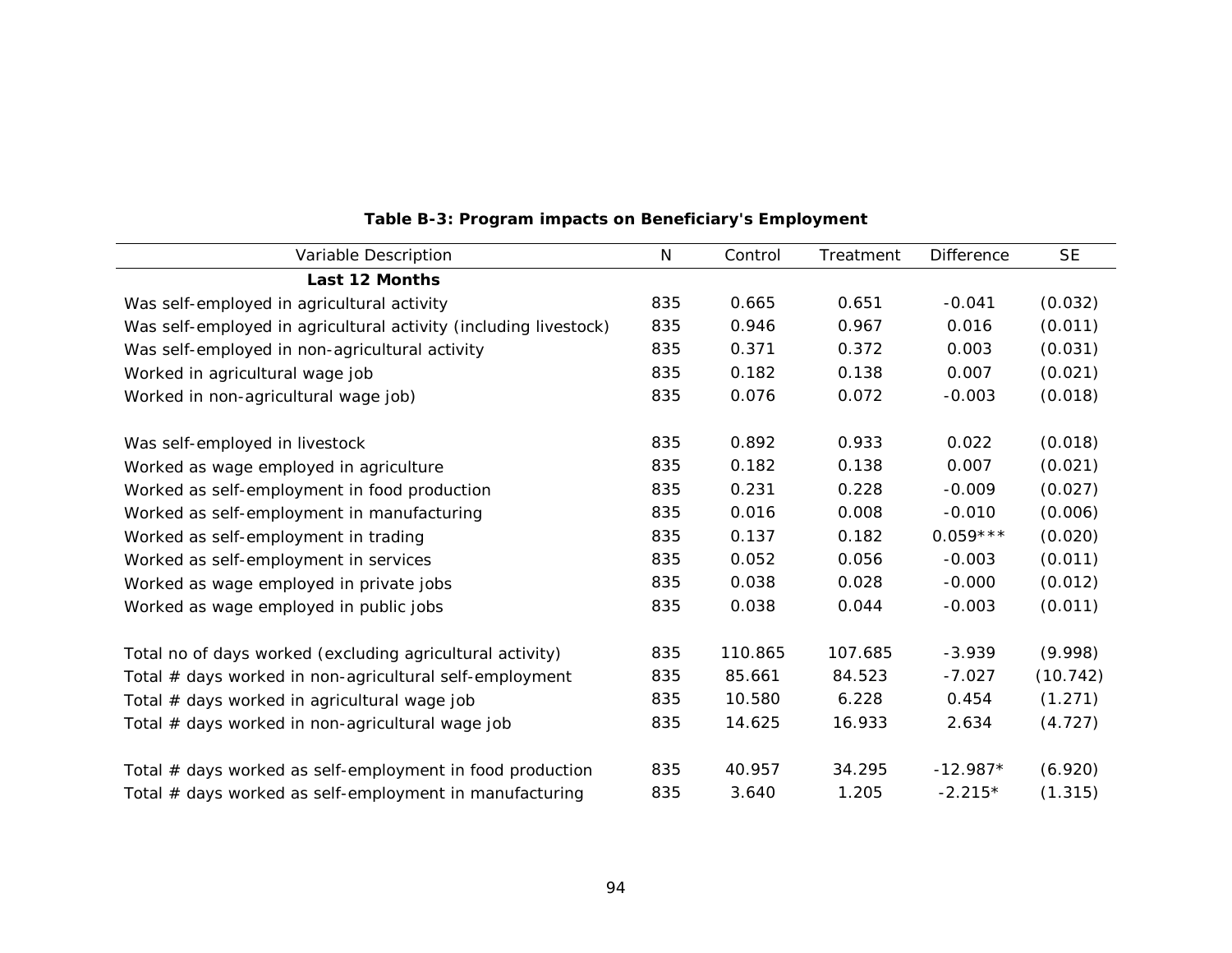| Variable Description                                    | N   | Control | Treatment | <b>Difference</b> | <b>SE</b> |
|---------------------------------------------------------|-----|---------|-----------|-------------------|-----------|
| Total # days worked as self-employment in commerce      | 835 | 33.769  | 43.123    | 12.022 **         | (6.113)   |
| Total # days worked as self-employment in services      | 835 | 7.294   | 5.900     | $-3.847**$        | (1.869)   |
| Total # days worked as wage employed in private jobs    | 835 | 3.081   | 5.462     | $4.573*$          | (2.598)   |
| Total # days worked as wage employed in public jobs     | 835 | 11.544  | 11.472    | $-1.940$          | (3.687)   |
| <b>Last Week</b>                                        |     |         |           |                   |           |
| Worked last week -including unpaid work                 | 835 | 0.391   | 0.423     | 0.040             | (0.038)   |
| Hours worked                                            | 835 | 8.609   | 7.705     | 0.299             | (1.047)   |
| Hours worked as self-employed in agriculture            | 835 | 2.348   | 3.255     | $1.131**$         | (0.497)   |
| Hours worked as a wage employed in agriculture          | 835 | 1.110   | 0.258     | $-0.656***$       | (0.225)   |
| Hours worked in non-agricultural self-employment        | 835 | 2.722   | 2.043     | $-0.347$          | (0.693)   |
| Hours worked as in non-agricultural wage jobs           | 835 | 1.370   | 1.500     | 0.314             | (0.535)   |
| <b>Small Business Outcomes (last 12 months)</b>         |     |         |           |                   |           |
| Household has a small food production business          | 834 | 0.220   | 0.226     | $-0.009$          | (0.026)   |
| Household has a small trading business                  | 835 | 0.166   | 0.206     | $0.054**$         | (0.023)   |
| Household has a small service business                  | 835 | 0.094   | 0.098     | $-0.003$          | (0.013)   |
| Household has any types of business                     | 877 | 0.623   | 0.689     | $0.056***$        | (0.022)   |
| Number of businesses owned by the household             | 834 | 0.913   | 1.121     | 0.101             | (0.067)   |
| Household still has this business                       | 834 | 0.547   | 0.616     | 0.035             | (0.025)   |
| Value of equipment/tools (log)                          | 837 | 4.062   | 4.537     | 0.207             | (0.217)   |
| Expects the business will run in December (peak season) | 834 | 0.507   | 0.603     | $0.085***$        | (0.032)   |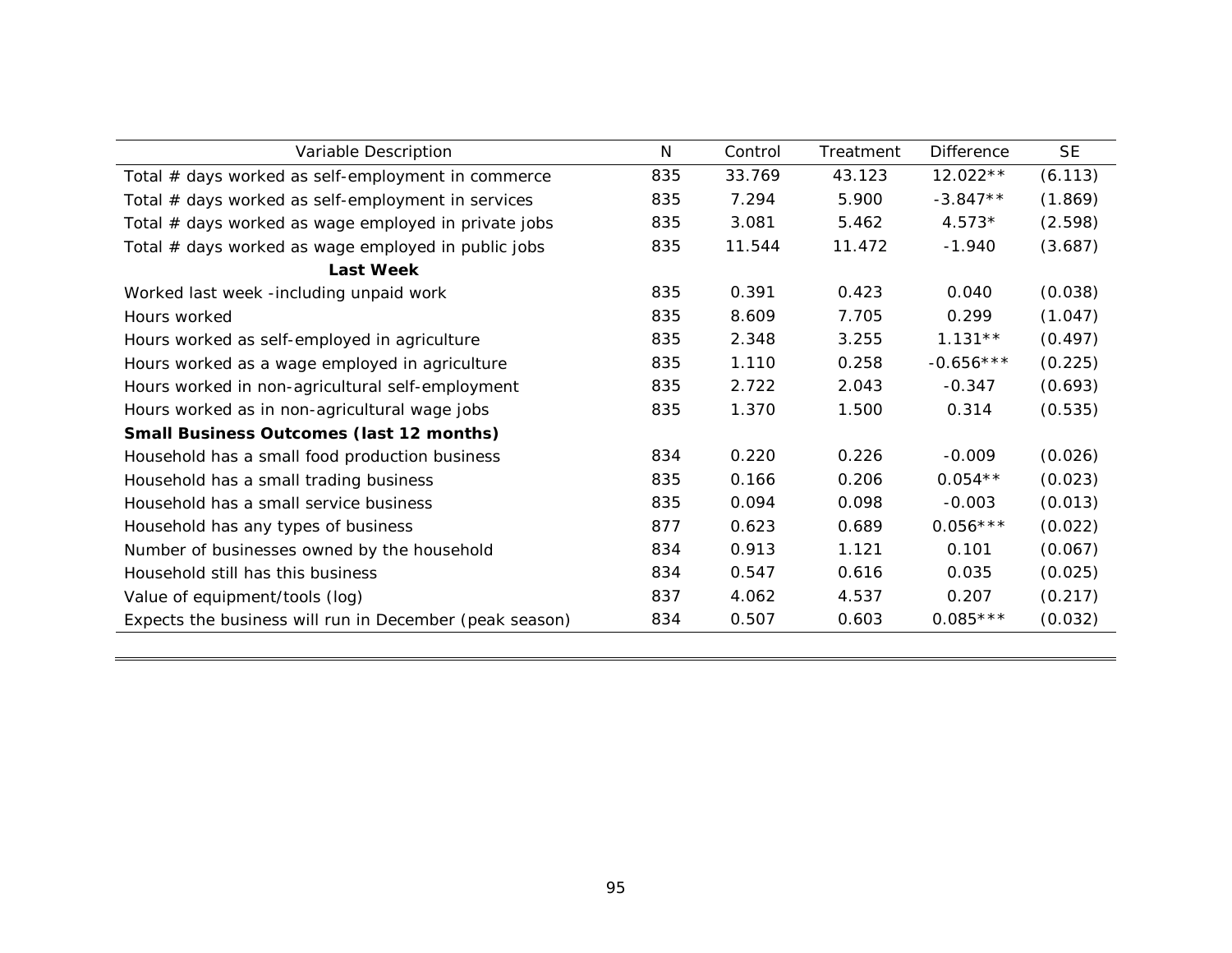| Variable Description                                              | N   | Control | Treatment | <b>Difference</b> | SE      |
|-------------------------------------------------------------------|-----|---------|-----------|-------------------|---------|
| Did you save in the past 12 months?                               | 835 | 0.105   | 0.237     | $0.115***$        | (0.021) |
| How much did you save last month? (log)                           | 838 | 0.247   | 0.586     | $0.338***$        | (0.099) |
| Are you currently saving?                                         | 830 | 0.081   | 0.191     | $0.090***$        | (0.015) |
| Does titular have separate household savings<br>from her savings? | 838 | 0.040   | 0.115     | $0.057***$        | (0.019) |

### **Table B-4: Program Impacts on Savings**

**Table B-5: Program Impact on Credit**

| Variable Description                                                      | N   | Control | Treatment | <b>Difference</b> | <b>SE</b> |
|---------------------------------------------------------------------------|-----|---------|-----------|-------------------|-----------|
| Did you use a seed bank in the last 12 months?                            | 831 | 0.013   | 0.324     | $0.275***$        | (0.036)   |
| In past 12 months has anyone taken out a loan                             | 831 | 0.419   | 0.661     | $0.205***$        | (0.035)   |
| Did you get loan from FUMDEC                                              | 832 | 0.000   | 0.323     | $0.321***$        | (0.040)   |
| Did you get loan from elsewhere (formal)                                  | 831 | 0.132   | 0.113     | $-0.019$          | (0.029)   |
| Did you take a loan from an informal source<br>(including communal banks) | 831 | 0.009   | 0.069     | $0.059***$        | (0.012)   |
| Purpose of loan was agricultural activities                               | 486 | 0.230   | 0.462     | $0.217***$        | (0.046)   |
| Purpose of loan was non-agricultural activities                           | 486 | 0.033   | 0.158     | $0.157***$        | (0.024)   |
| Purpose of loan was for the household                                     | 486 | 0.038   | 0.048     | 0.008             | (0.015)   |
| Do you desire a loan in the coming months?                                | 831 | 0.103   | 0.383     | $0.280***$        | (0.034)   |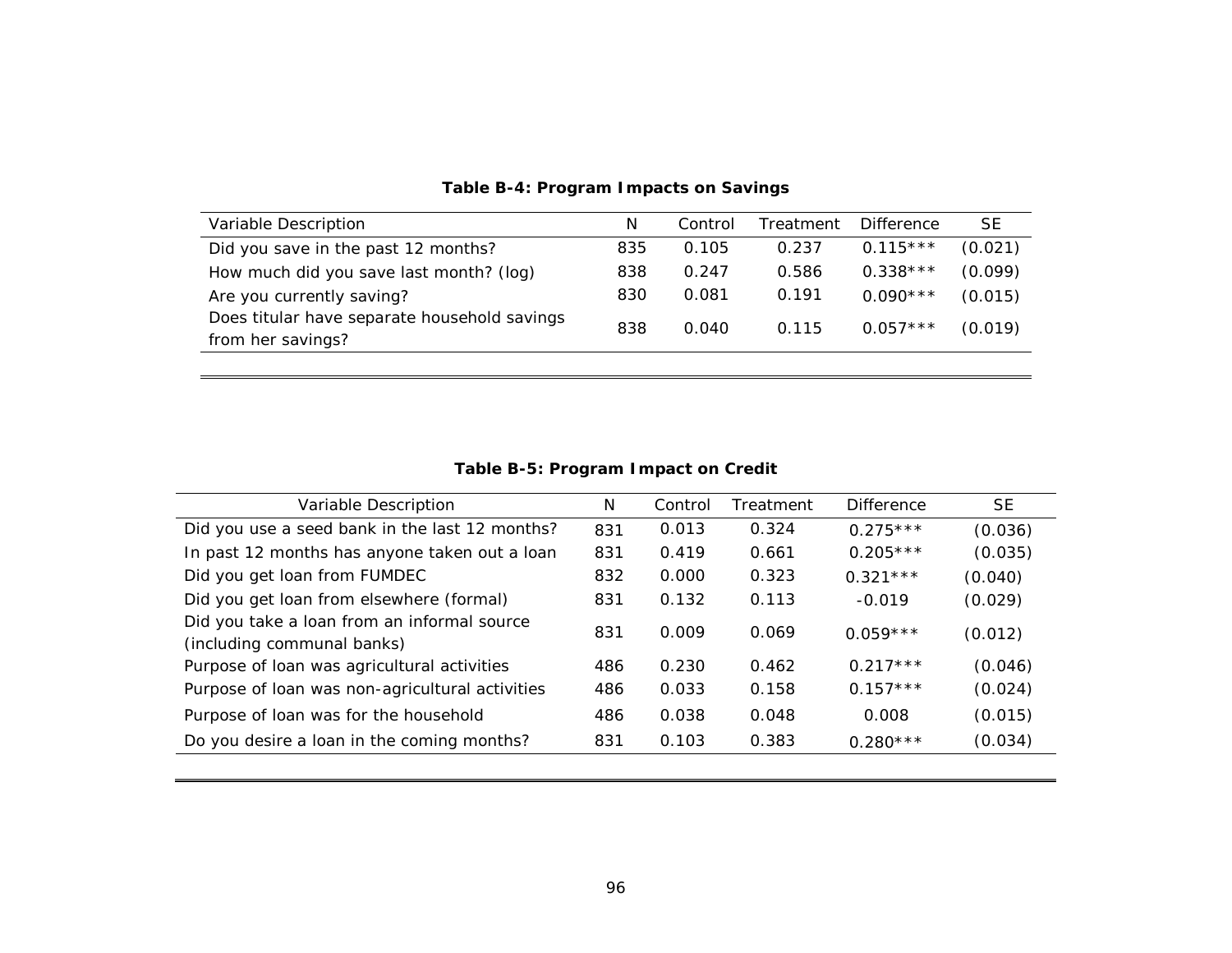| Variable Description                                             | $\mathsf{N}$ | Control | Treatment | <b>Difference</b> | <b>SE</b> |
|------------------------------------------------------------------|--------------|---------|-----------|-------------------|-----------|
| <b>Last 12 Months</b>                                            |              |         |           |                   |           |
| Was self-employed in agricultural activity                       | 1,565        | 0.751   | 0.780     | 0.025             | (0.019)   |
| Was self-employed in agricultural activity (including livestock) | 1,565        | 0.841   | 0.886     | $0.034**$         | (0.016)   |
| Was self-employed in non-agricultural activity                   | 1,565        | 0.104   | 0.121     | $0.027*$          | (0.015)   |
| Worked in agricultural wage job                                  | 1,565        | 0.434   | 0.400     | 0.002             | (0.032)   |
| Worked in non-agricultural wage job)                             | 1,565        | 0.067   | 0.078     | 0.005             | (0.013)   |
| Was self-employed in livestock                                   | 1,565        | 0.360   | 0.414     | $-0.004$          | (0.021)   |
| Worked as wage employed in agriculture                           | 1,565        | 0.434   | 0.400     | 0.002             | (0.032)   |
| Worked as self-employment in food production                     | 1,565        | 0.023   | 0.027     | 0.007             | (0.007)   |
| Worked as self-employment in manufacturing                       | 1,565        | 0.004   | 0.003     | $-0.001$          | (0.002)   |
| Worked as self-employment in trading                             | 1,565        | 0.051   | 0.052     | 0.010             | (0.012)   |
| Worked as self-employment in services                            | 1,565        | 0.033   | 0.044     | 0.011             | (0.008)   |
| Worked as wage employed in private jobs                          | 1,565        | 0.052   | 0.049     | $-0.005$          | (0.011)   |
| Worked as wage employed in public jobs                           | 1,565        | 0.016   | 0.029     | 0.010             | (0.006)   |
| Total no of days worked (excluding agricultural activity)        | 1,565        | 86.076  | 74.158    | 1.436             | (7.868)   |
| Total # days worked in non-agricultural self-employment          | 1,565        | 21.717  | 20.486    | 2.995             | (4.287)   |
| Total # days worked in agricultural wage job                     | 1,565        | 56.171  | 44.370    | $-2.429$          | (6.404)   |
| Total # days worked in non-agricultural wage job                 | 1,565        | 8.188   | 9.302     | 0.870             | (1.804)   |
| Total $#$ days worked as self-employment in food production      | 1,565        | 4.402   | 3.826     | $-0.200$          | (1.822)   |
| Total # days worked as self-employment in manufacturing          | 1,565        | 0.357   | 0.041     | $-0.044$          | (0.194)   |
| Total # days worked as self-employment in commerce               | 1,565        | 12.287  | 10.740    | 1.250             | (2.637)   |
| Total # days worked as self-employment in services               | 1,565        | 4.671   | 5.879     | 1.988             | (1.217)   |
| Total # days worked as wage employed in private jobs             | 1,565        | 4.718   | 3.639     | $-0.759$          | (1.640)   |

**Table B-6: Employment of household adults (excluding beneficiary and children)**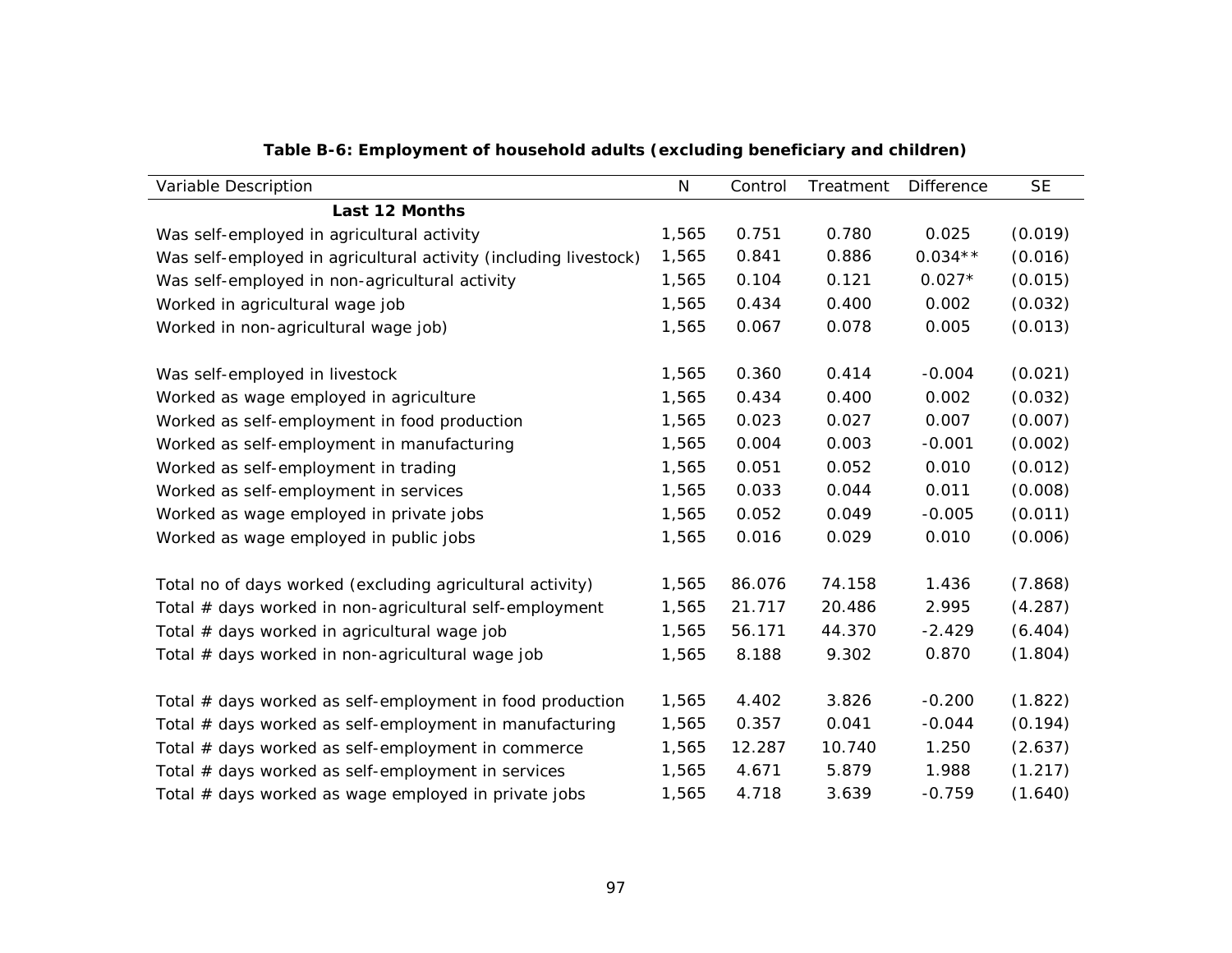| Variable Description                                | N     | Control | Treatment | <b>Difference</b> | <b>SE</b> |
|-----------------------------------------------------|-------|---------|-----------|-------------------|-----------|
| Total # days worked as wage employed in public jobs | 1,565 | 3.470   | 5.663     | 1.629             | (1.307)   |
| <b>Last Week</b>                                    |       |         |           |                   |           |
| Worked last week -including unpaid work             | 1,565 | 0.773   | 0.811     | $0.040**$         | (0.018)   |
| Hours worked                                        | 1,565 | 31.888  | 33.547    | $1.525*$          | (0.859)   |
| Hours worked as self-employed in agriculture        | 2.182 | 10.734  | 13.098    | $1.567**$         | (0.799)   |
| Hours worked as a wage employed in agriculture      | 2,182 | 5.521   | 4.097     | $-1.127$          | (0.769)   |
| Hours worked in non-agricultural self-employment    | 2,182 | 0.722   | 0.781     | 0.207             | (0.213)   |
| Hours worked as in non-agricultural wage jobs       | 2,182 | 1.487   | 1.924     | 0.123             | (0.380)   |

# **Table B-7: Household Income for Adults excluding the beneficiary (Logged)**

| Variable Description                                  | N     | Control | Treatment | <b>Difference</b> | <b>SE</b> |
|-------------------------------------------------------|-------|---------|-----------|-------------------|-----------|
| Total income from non-agricultural activity (4,5,6,7) | 2.182 | 0.411   | 0.548     | 0.134             | (0.088)   |
| Total income from agricultural wage job (3, peon)     | 1.564 | 3.394   | 3.003     | $-0.083$          | (0.257)   |
| Total income from non-agricultural wage job (8,9)     | 2.182 | 0.297   | 0.357     | 0.046             | (0.067)   |
| Total income from self-employment in food production  | 1.564 | 0.093   | 0.106     | $-0.002$          | (0.035)   |
| Total income from self-employment in manufacturing    | 1.564 | 0.023   | 0.023     | 0.003             | (0.015)   |
| Total income from self-employment in trading          | 1.564 | 0.269   | 0.305     | 0.076             | (0.103)   |
| Total income from self-employment in services         | 1.564 | 0.238   | 0.335     | 0.087             | (0.064)   |
| Total income from wage employment in private jobs     | 1.564 | 0.293   | 0.259     | $-0.011$          | (0.076)   |
| Total income from wage employment in public jobs      | 1.564 | 0.131   | 0.227     | 0.082             | (0.059)   |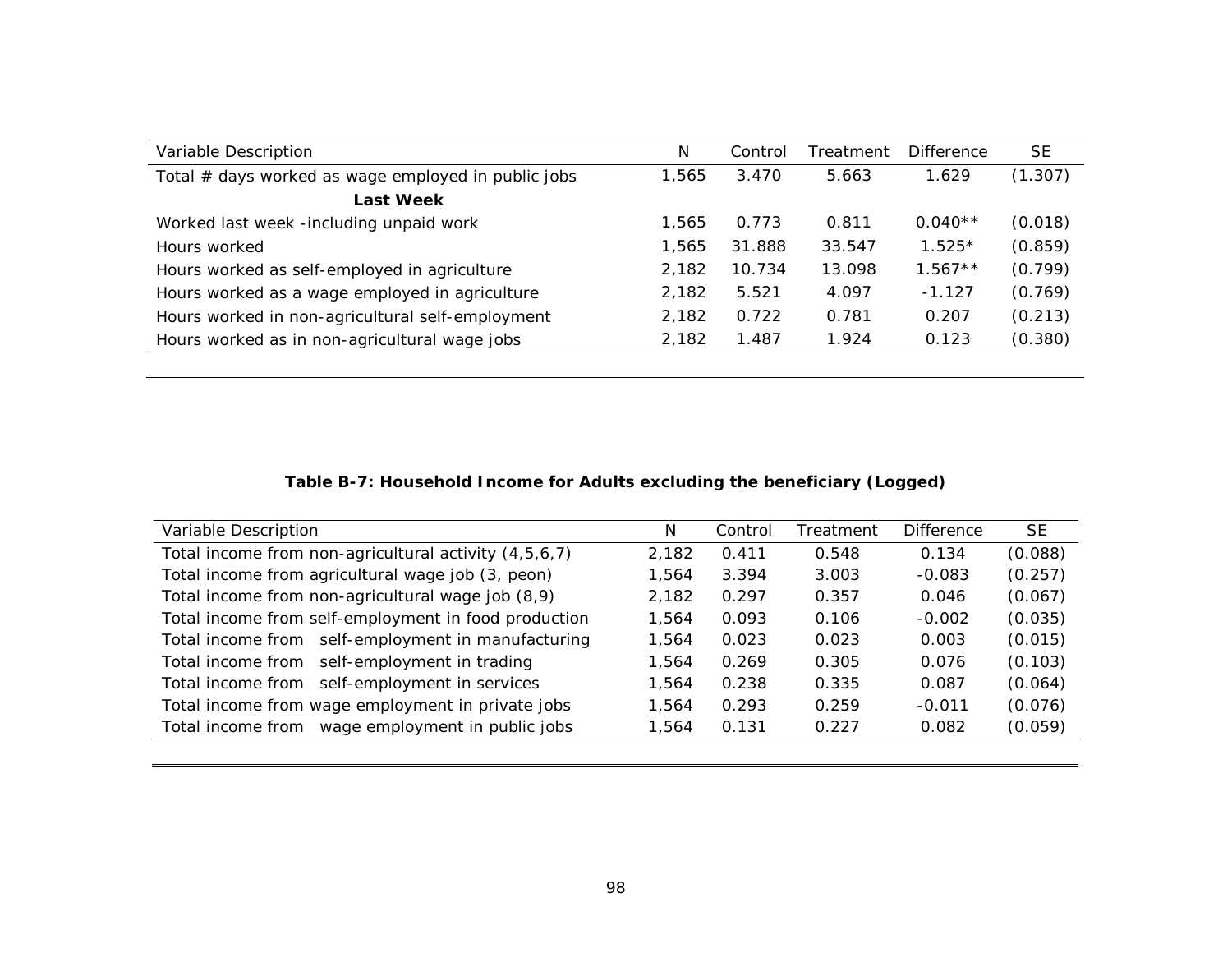| Variable Description                    | N     | Control | Treatment | <b>Difference</b> | <b>SE</b> |
|-----------------------------------------|-------|---------|-----------|-------------------|-----------|
| School attendance (current school year) | 1,222 | 0.717   | 0.785     | $0.061**$         | (0.026)   |
| Any work                                | 1,217 | 0.760   | 0.767     | $-0.018$          | (0.026)   |
| Usual hours of work per week            | 1,183 | 8.709   | 11.104    | 1.449             | (1.073)   |
| School only                             | 1,217 | 0.195   | 0.204     | 0.023             | (0.024)   |
| Work only                               | 1,217 | 0.237   | 0.185     | $-0.053**$        | (0.025)   |
| Both in work and in school              | 1,217 | 0.523   | 0.581     | 0.036             | (0.029)   |
| Neither in work nor in school           | 1,217 | 0.045   | 0.030     | $-0.005$          | (0.012)   |
|                                         |       |         |           |                   |           |

**Table B-8: Child Labor and Schooling (children aged 16 and below)**

### **Table B-9: Household and Per Capita Income (Logged)**

| Variable Description                                             | N   | Control | Treatment | <b>Difference</b> | <b>SE</b> |
|------------------------------------------------------------------|-----|---------|-----------|-------------------|-----------|
| Total Annual income Per Capita (logged)                          | 877 | 7.617   | 7.884     | 0.156             | (0.128)   |
| Total Per Capita annual income from agricultural wage job        | 877 | 4.753   | 4.124     | $-0.188$          | (0.278)   |
| Total Per Capita annual income for non-ag self-employment        | 877 | 3.392   | 3.437     | 0.143             | (0.310)   |
| Total Per Capita annual income for non-ag wage job               | 877 | 1.558   | 1.526     | $-0.090$          | (0.198)   |
| Total Per Capita annual income from agricultural self-employment | 877 | 3.336   | 4.201     | $0.406**$         | (0.158)   |
| Total Per Capita income from temporary migration                 | 877 | 1.853   | 1.698     | $-0.078$          | (0.195)   |
| Total Per Capita annual income from livestock                    | 877 | 3.394   | 4.009     | 0.305             | (0.296)   |
| Total Per Capita Backyard Income                                 | 877 | 2.520   | 3.144     | 0.247             | (0.222)   |
|                                                                  |     |         |           |                   |           |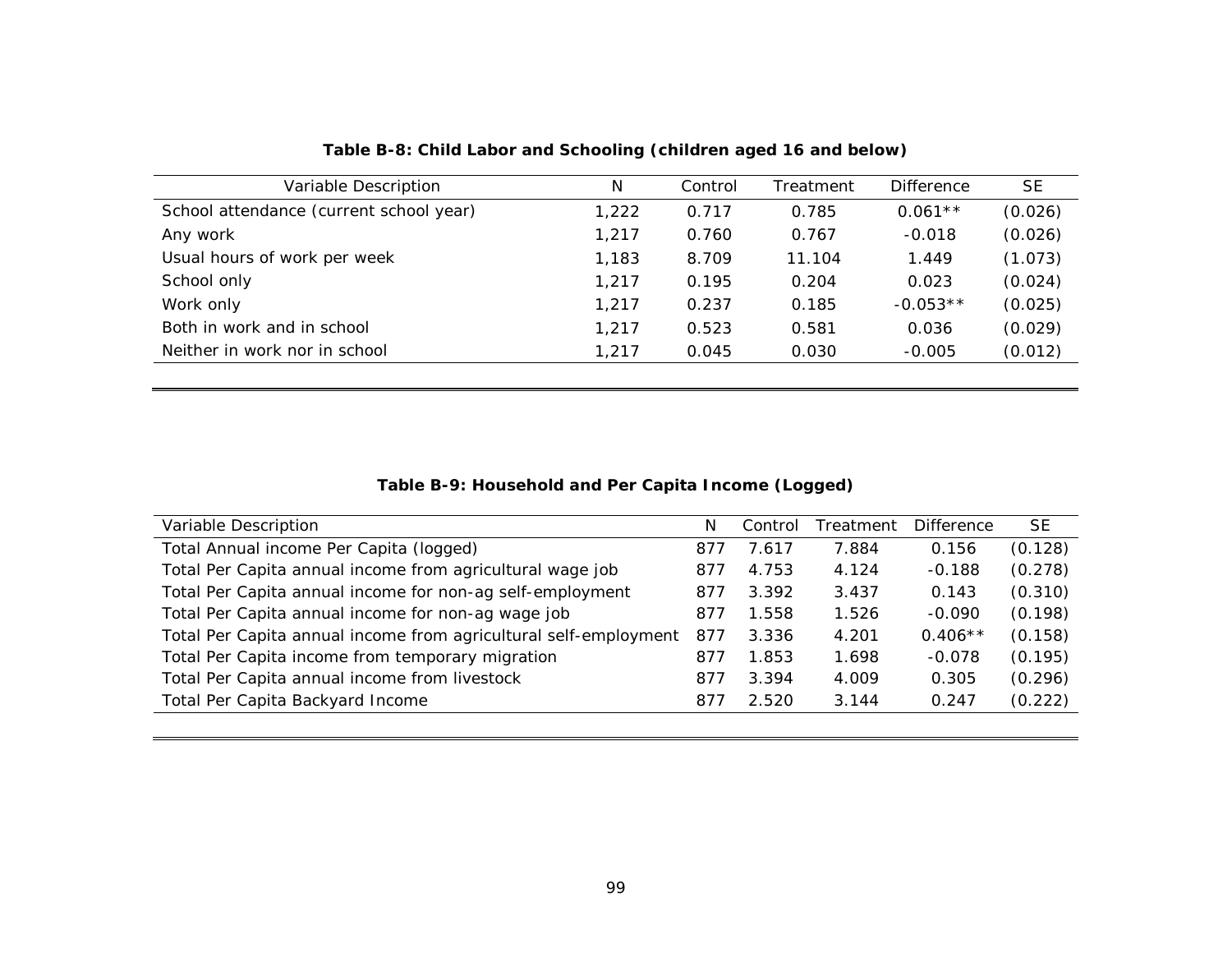| Variable Description                                    | N   | Control | Treatment | <b>Difference</b> | SE      |
|---------------------------------------------------------|-----|---------|-----------|-------------------|---------|
| Total per capita food and non-food consumption (logged) | 877 | 8.884   | 9.078     | 0.134             | (0.088) |
| per capita food consumption overall (logged)<br>Total   | 877 | 8.76    | 8.934     | $-0.083$          | (0.257) |
| Total per capita food self-consumption (logged)         | 877 | 8.567   | 8.749     | 0.046             | (0.067) |
| Total per capita food purchased (logged)                | 877 | 6.901   | 6.931     | $-0.002$          | (0.035) |
| Total per capita non-food consumption (logged)          | 877 | 6.66    | 6.928     | 0.003             | (0.015) |

## **Table B-10: Consumption Per Capita (Logged)**

| Table B-11: Intra-household allocation of private consumption goods |  |  |
|---------------------------------------------------------------------|--|--|
|                                                                     |  |  |

| Variable Description                  |     | Control | Treatment | <b>Difference</b> | SЕ      |
|---------------------------------------|-----|---------|-----------|-------------------|---------|
| Titular's share of all non-food items | 759 | 0.344   | 0.372     | $0.051***$        | (0.018) |
| Husband's share of all non-food items | 759 | 0.318   | 0.275     | $-0.053***$       | (0.019) |
| Others' share of all non-food items   | 759 | 0.338   | 0.353     | 0.002             | (0.020) |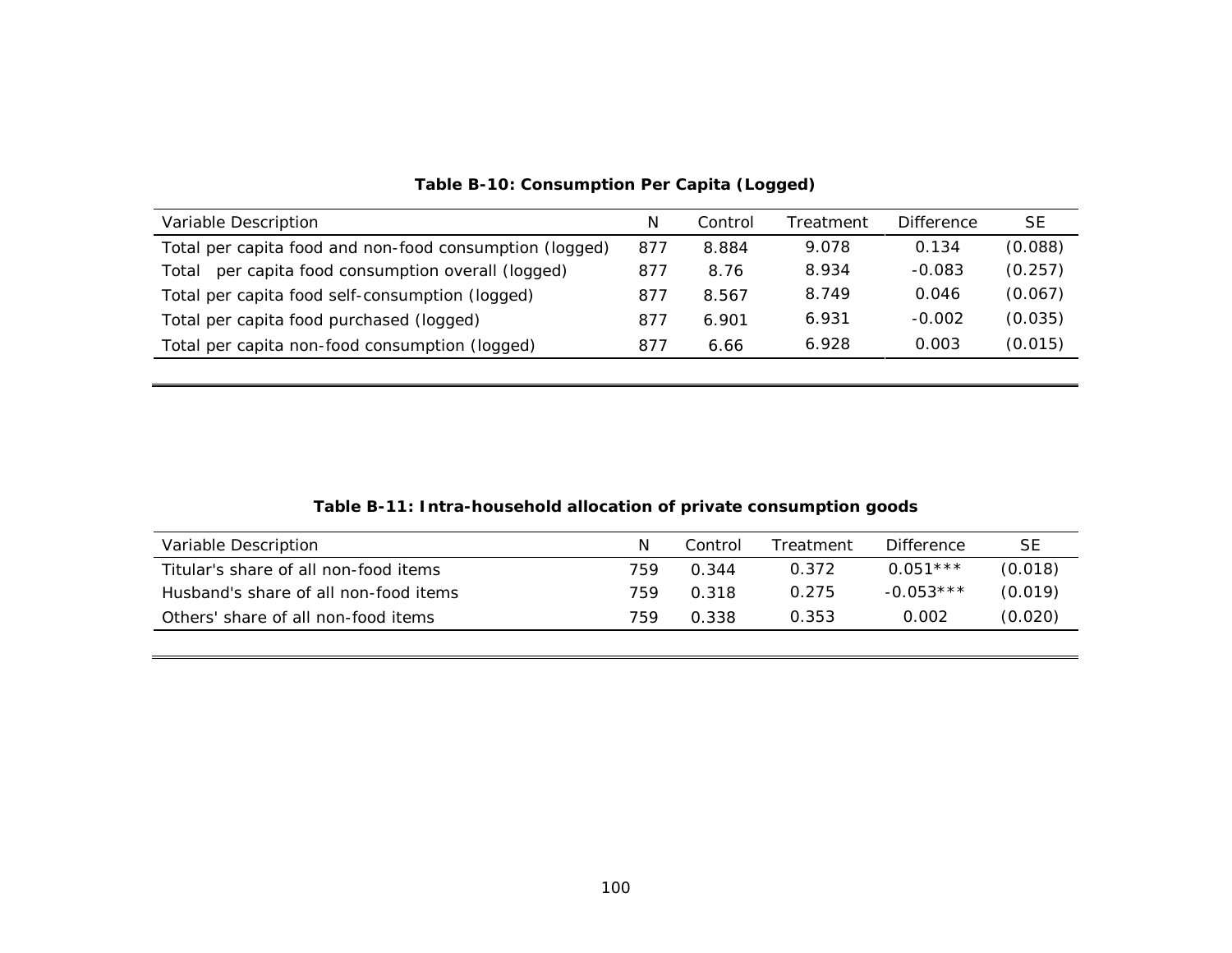| Variable Description                     | N   | Control | Treatment | <b>Difference</b> | <b>SE</b> |
|------------------------------------------|-----|---------|-----------|-------------------|-----------|
| Intrinsic Motivation (Aspirations) Index | 830 | 0.808   | 0.826     | 0.010             | (0.006)   |
| Locus of Control Index                   | 831 | 0.778   | 0.793     | $0.014*$          | (0.009)   |
| Self-Esteem Index                        | 830 | 0.844   | 0.864     | 0.005             | (0.007)   |
| Aggregate days of feeling positive       | 831 | 10.877  | 11.333    | $-0.107$          | (0.327)   |
| Aggregate days of feeling negative       | 831 | 27 127  | 26.249    | $-0.529$          | (1.352)   |
|                                          |     |         |           |                   |           |

**Table B-12: Aggregate Indices for Agency Proc**

| Variable Description | N   | Control | Treatment | <b>Difference</b> | <b>SE</b> |
|----------------------|-----|---------|-----------|-------------------|-----------|
| Index of durables    | 832 | 0.442   | 0.446     | $-0.026***$       | (0.005)   |
| Owns a radio         | 833 | 0.134   | 0.131     | $-0.019*$         | (0.011)   |
| Owns a stove         | 833 | 0.049   | 0.031     | $-0.026***$       | (0.010)   |
| Owns a vehicle       | 833 | 0.123   | 0.126     | $-0.023$          | (0.020)   |
| Owns a refrigerator  | 833 | 0.056   | 0.021     | $-0.035***$       | (0.012)   |
| Owns a fan           | 832 | 0.036   | 0.015     | $-0.024***$       | (0.008)   |
| Owns a grinder       | 833 | 0.940   | 0.956     | 0.001             | (0.014)   |
| Owns an iron         | 833 | 0.152   | 0.072     | $-0.097***$       | (0.023)   |
| Owns a tv            | 833 | 0.190   | 0.218     | 0.012             | (0.026)   |
| Owns a bicycle       | 833 | 0.266   | 0.290     | $-0.015$          | (0.031)   |
| Owns dishes          | 833 | 0.996   | 0.992     | $-0.004$          | (0.007)   |
| Owns cookware        | 833 | 0.991   | 0.982     | $-0.010$          | (0.007)   |
| Owns a table         | 833 | 0.729   | 0.731     | $-0.083***$       | (0.023)   |
| Owns a chair         | 833 | 0.736   | 0.767     | $-0.059**$        | (0.026)   |

#### **Table B-13: Assets**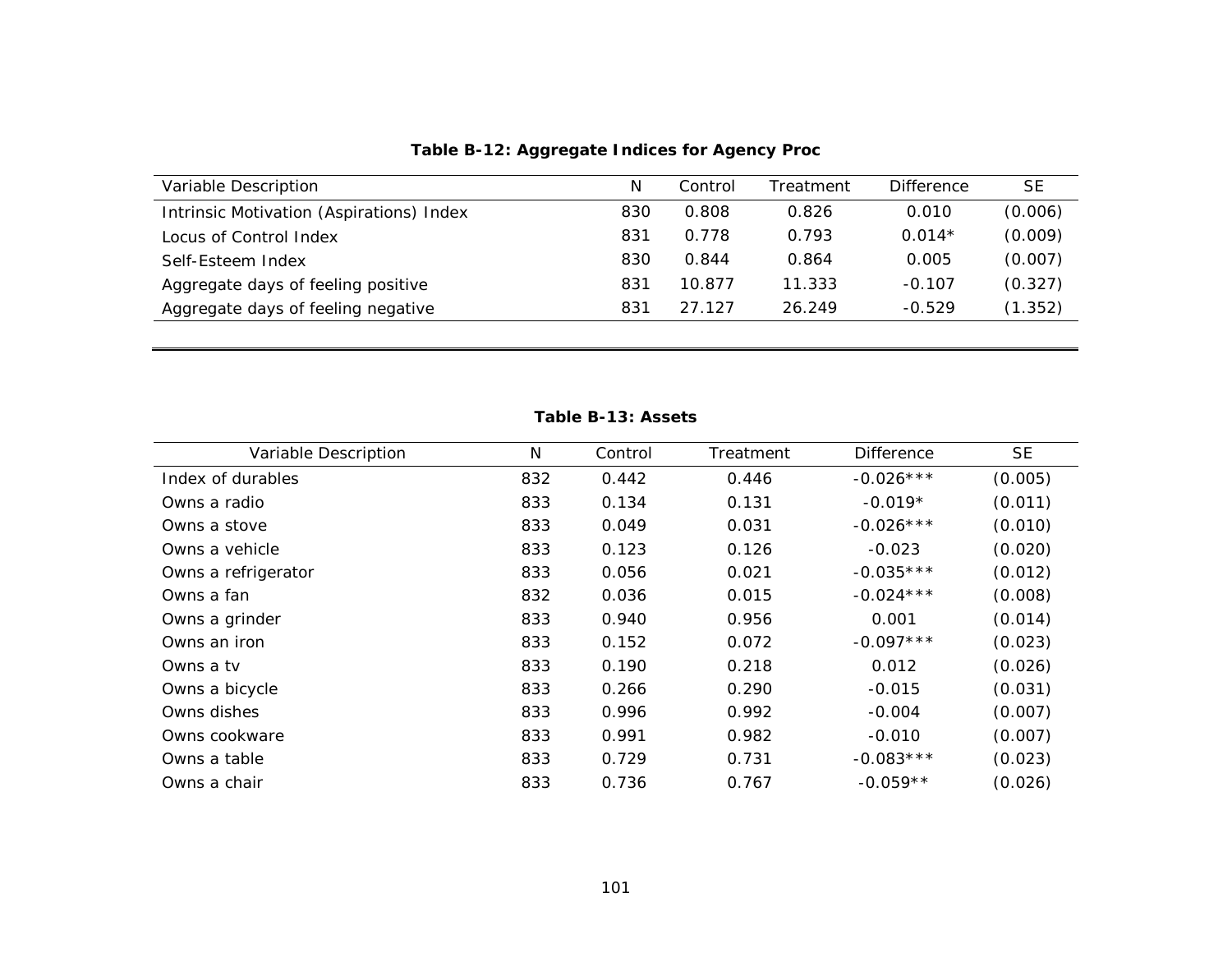| Variable Description          | N   | Control | Treatment | <b>Difference</b> | SE      |
|-------------------------------|-----|---------|-----------|-------------------|---------|
| Owns a truck                  | 833 | 0.083   | 0.077     | $-0.032*$         | (0.019) |
| Owns a work animal            | 833 | 0.499   | 0.521     | $-0.054**$        | (0.025) |
| Owns a water bomb             | 833 | 0.886   | 0.933     | 0.009             | (0.013) |
| Owns tools                    | 833 | 0.893   | 0.959     | $0.034**$         | (0.015) |
| Owns a sewing machine         | 833 | 0.166   | 0.159     | $-0.060**$        | (0.025) |
| Owns an oven                  | 833 | 0.298   | 0.356     | 0.010             | (0.032) |
| Livestock                     |     |         |           |                   |         |
| Raised cattle, bulls, calves  | 833 | 0.262   | 0.351     | $-0.002$          | (0.030) |
| Raised pigs                   | 833 | 0.582   | 0.741     | $0.081***$        | (0.027) |
| Raised chicken                | 833 | 0.922   | 0.969     | $0.031**$         | (0.014) |
| Raised horses, donkeys, mules | 831 | 0.289   | 0.366     | $-0.004$          | (0.025) |
| Raised other animals          | 831 | 0.031   | 0.082     | $0.039*$          | (0.022) |

## **Table B-14: Intra-household Decision making**

| Variable Description                      | N   | Control | Treatment | <b>Difference</b> | <b>SE</b> |
|-------------------------------------------|-----|---------|-----------|-------------------|-----------|
| Aggregate sole decision making by titular | 877 | 0.412   | 0.371     | $-0.003$          | (0.015)   |
| Aggregate joint decision making           | 877 | 0.193   | 0.314     | $0.083***$        | (0.024)   |
| Aggregate sole decision making by husband | 877 | 0.330   | 0.277     | $-0.049***$       | (0.017)   |
| Relationship Index                        | 730 | 0.654   | 0.717     | $0.044**$         | (0.019)   |
|                                           |     |         |           |                   |           |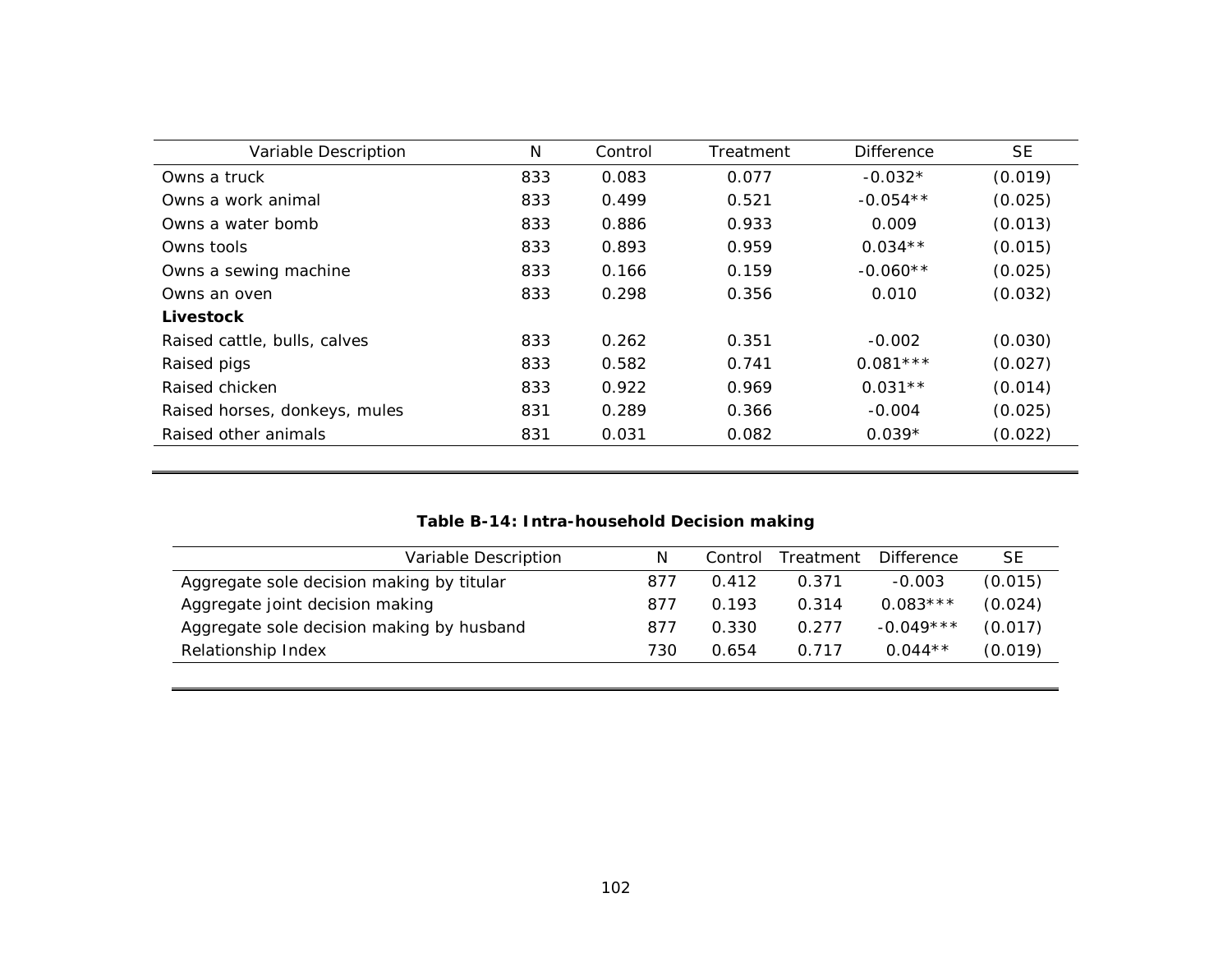| Variable Description                                 | N   | Control | Treatment | <b>Difference</b> | <b>SE</b> |
|------------------------------------------------------|-----|---------|-----------|-------------------|-----------|
| Participation in social activities                   |     |         |           |                   |           |
| Overall likelihood of attending social activities    | 873 | 0.317   | 0.463     | $0.149***$        | (0.012)   |
| Number of social activities attended                 | 873 | 9.235   | 16.207    | $6.809***$        | (0.823)   |
| Attended training in the community                   | 827 | 0.202   | 0.621     | $0.412***$        | (0.028)   |
| Attended meetings in community                       | 827 | 0.511   | 0.655     | $0.151***$        | (0.020)   |
| Attended community association meeting               | 827 | 0.114   | 0.447     | $0.340***$        | (0.035)   |
| Attended parents' association meeting                | 827 | 0.256   | 0.281     | 0.037             | (0.026)   |
| Attended religious association meeting               | 827 | 0.287   | 0.291     | $-0.026$          | (0.037)   |
| Attended school meal preparation                     | 827 | 0.641   | 0.631     | 0.014             | (0.025)   |
| Number of trainings attended                         | 873 | 0.822   | 4.427     | $3.470***$        | (0.353)   |
| Number of community meetings attended                | 873 | 2.091   | 3.593     | $1.394***$        | (0.193)   |
| Number of community association meetings<br>attended | 873 | 0.324   | 1.563     | $1.188***$        | (0.181)   |
| Number of parents' association meetings attended     | 873 | 0.917   | 1.017     | 0.103             | (0.096)   |
| Number of religious meetings attended                | 873 | 2.011   | 2.504     | 0.623             | (0.493)   |
| Number of school meal preparation attended           | 873 | 3.070   | 3.104     | 0.030             | (0.287)   |
| <b>Intensity of social interactions</b>              |     |         |           |                   |           |
| Talked to community leader in last week              | 810 | 0.155   | 0.134     | $-0.000$          | (0.021)   |
| Talked to alcaldito in last week                     | 765 | 0.053   | 0.055     | 0.013             | (0.012)   |
| Talked to health worker in last week                 | 807 | 0.234   | 0.259     | 0.035             | (0.028)   |
| Talked to teachers in last week                      | 824 | 0.369   | 0.398     | 0.011             | (0.038)   |
| Talked to religious leaders in last week             | 819 | 0.400   | 0.397     | $-0.031$          | (0.031)   |
| Talked to relatives in last week                     | 827 | 0.789   | 0.800     | 0.008             | (0.023)   |
| Talked to neighbors in last week                     | 826 | 0.879   | 0.919     | $0.054***$        | (0.016)   |
| Talked to others about food prices                   | 827 | 0.516   | 0.590     | $0.076***$        | (0.026)   |
| Talked to others about input prices                  | 827 | 0.166   | 0.262     | $0.087**$         | (0.039)   |

**Table B-15: Social Participation**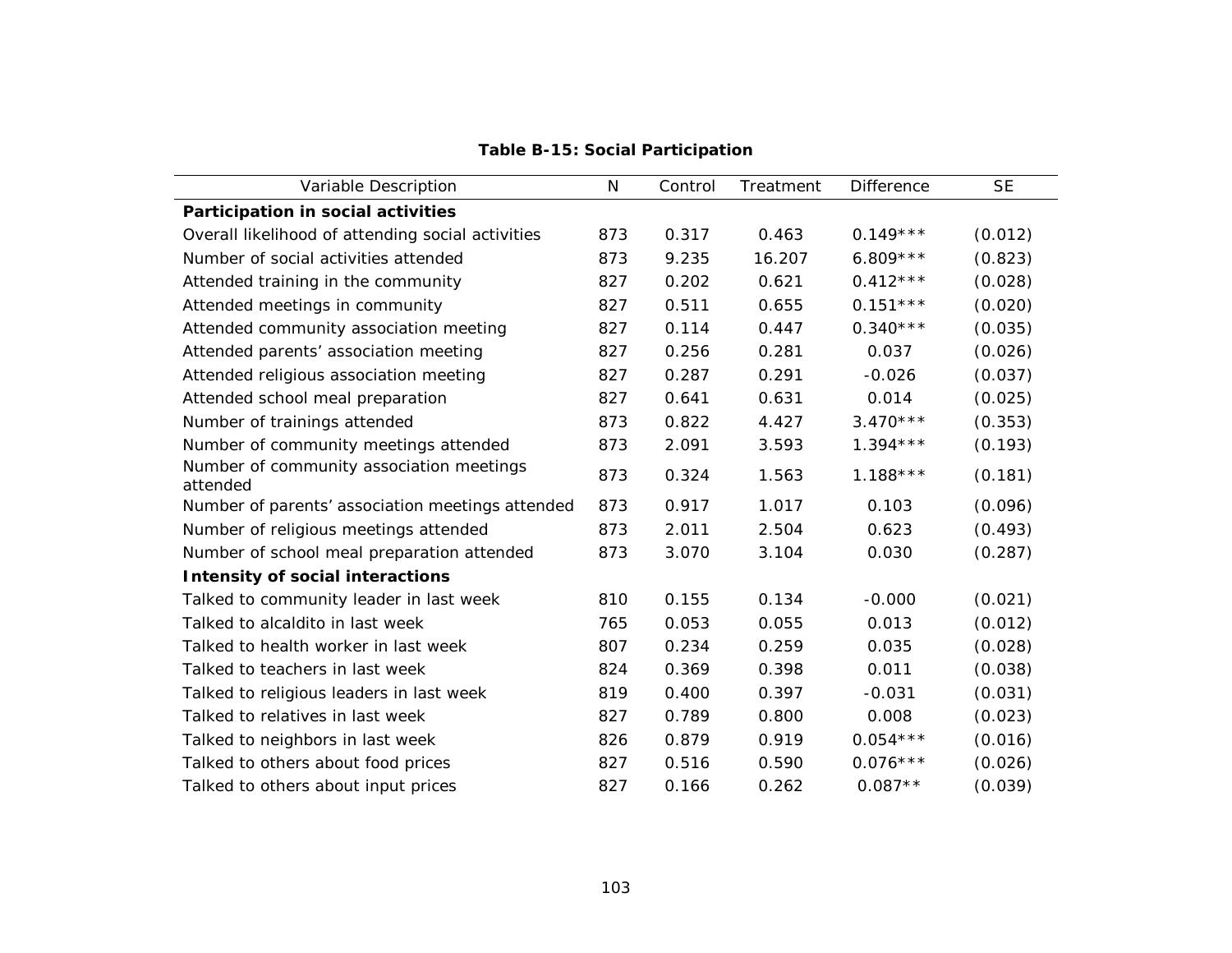| Variable Description                                          | N   | Control | Treatment | <b>Difference</b> | <b>SE</b> |
|---------------------------------------------------------------|-----|---------|-----------|-------------------|-----------|
| Talked to others about small businesses                       | 827 | 0.217   | 0.291     | $0.080***$        | (0.029)   |
| Talked to others about new agricultural practices             | 827 | 0.076   | 0.130     | $0.038**$         | (0.019)   |
| Talked to others about relationships with men                 | 827 | 0.150   | 0.195     | 0.033             | (0.028)   |
| Talked to others about other women issues                     | 827 | 0.307   | 0.371     | 0.049             | (0.039)   |
| <b>Trust and Social cohesion</b>                              |     |         |           |                   |           |
| Degree of community cohesion (1-5)                            | 826 | 3.789   | 4.049     | $0.268*$          | (0.144)   |
| Degree of collaboration in community (1-5)                    | 826 | 4.146   | 4.270     | $0.140*$          | (0.068)   |
| Degree of trust in relatives (1-5)                            | 826 | 4.249   | 4.288     | 0.069             | (0.061)   |
| Degree of trust in neighbors (1-5)                            | 826 | 3.344   | 3.317     | $-0.020$          | (0.061)   |
| Degree of trust in women leaders (1-5)                        | 826 | 3.384   | 3.701     | $0.280***$        | (0.076)   |
| Degree of trust in men leaders (1-5)                          | 826 | 2.894   | 3.132     | $0.227*$          | (0.116)   |
| Degree of trust in other women in communities<br>$(1-5)$      | 826 | 3.130   | 3.208     | 0.065             | (0.073)   |
| Degree of trust in other men in communities (1-5)             | 826 | 2.490   | 2.592     | 0.151             | (0.092)   |
| Degree of trust in people from outside the<br>community (1-5) | 825 | 2.583   | 2.587     | 0.008             | (0.082)   |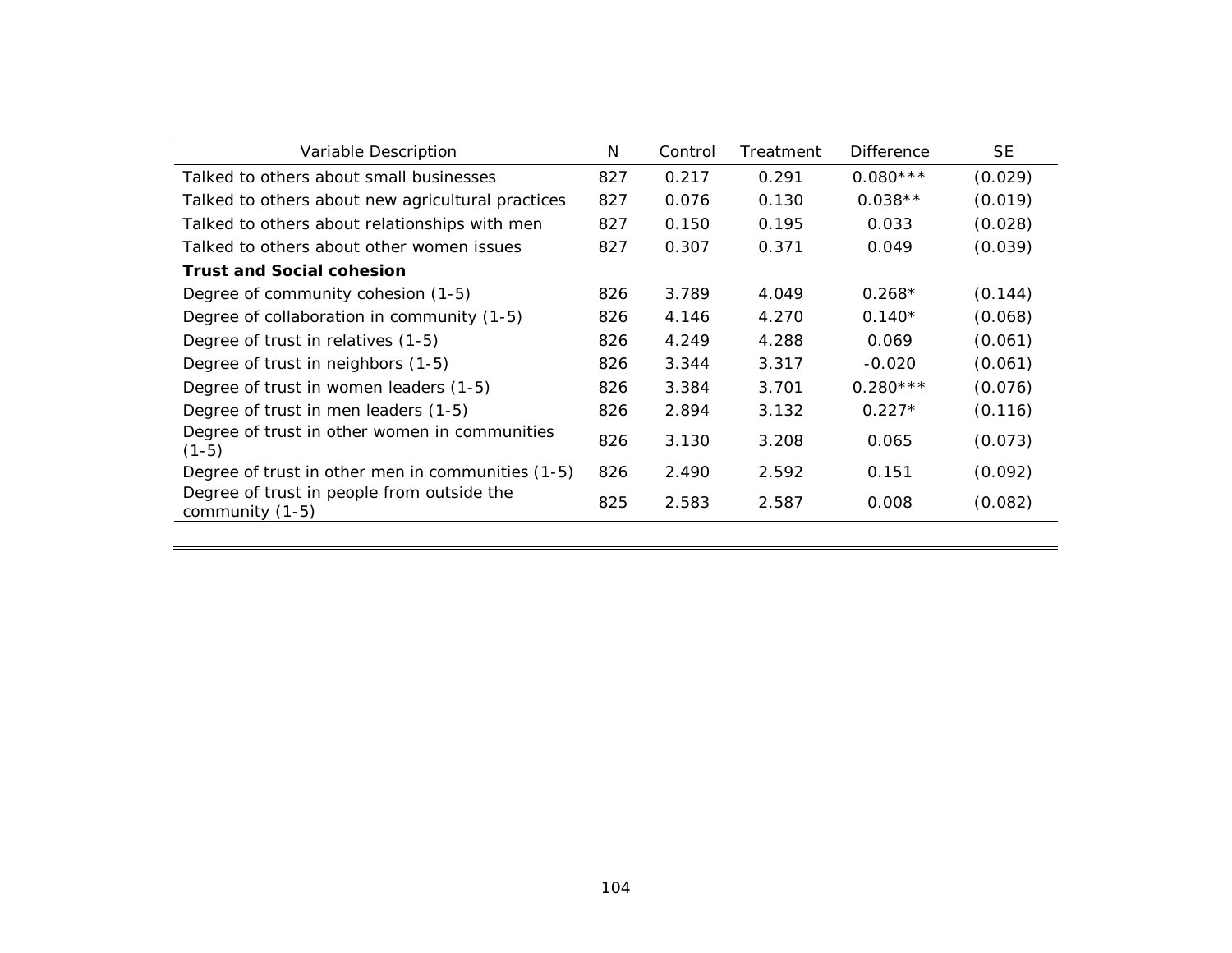# **Appendix C: Questionnaire for Pilot Study**

#### **Appendix C-1: Narratives with commentary**

The sentences for the narrative were chosen very strategically. We wanted to make the narratives as standardized as possible, with very subtle variation, in order to control for information as much as is possible. However, we made sure that the discrepancies in the intrinsic and extrinsic stimuli were subtle yet present. In the White Collar Intrinsic narrative, the sentence "Teachers were boring, and I struggled to stay interested in class, but I kept at it," by putting emphasis on the fact that they 'kept at it', suggests that the success of the student came from their own perseverance, as opposed to encouragement from their teachers or the school. With this method of analysis, we constructed the narrative. Because both intrinsic and extrinsic are the same aside from the job differences, I only present notes on one of each.

### **Appendix C-2: White Collar Intrinsic**

*"I was not the best at school growing up."* This familiarizes the role model.

*"Teachers were boring, and I struggled to stay interested in class, but I kept at it."* This measures how the motivation to stay in school came from the individual.

*"I surprised a lot of people when I got into college and decided to go. I wanted to become a doctor. I applied to as many medical schools as I could."* This represents a possibility of poor circumstance because people were surprised that the role model got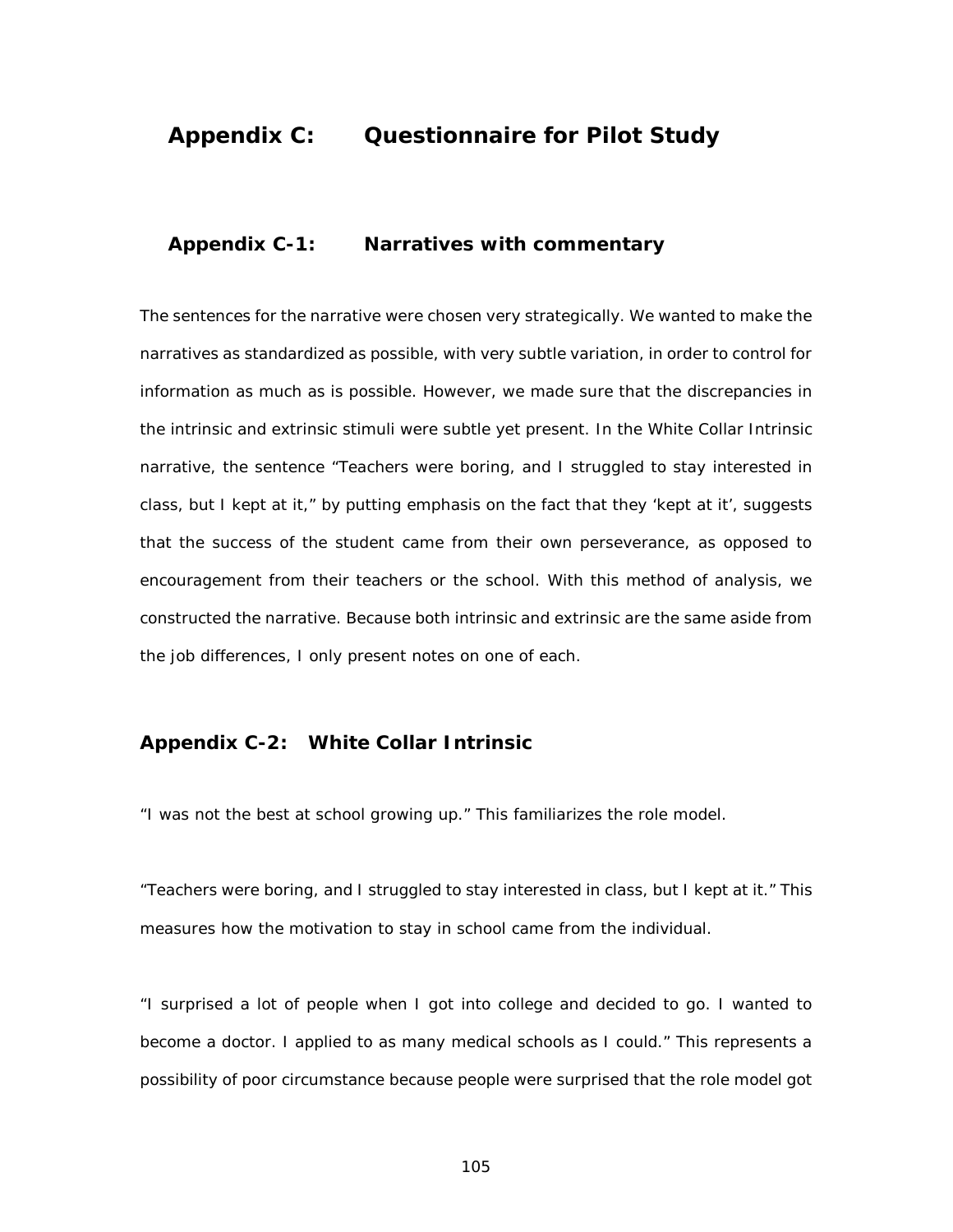into college. They apply to as many as they can, hinting that they are not overconfident.

*"I got into one, and I'll be starting next year."* Shows that while they applied to many, they got into one, making them more relatable. "My friends are pretty surprised that I'll be a doctor." Again, indicating not a very supportive environment growing up.

*"I think that anyone can achieve what I have done as long as they work hard."* An ending which invites the mentee to feel that they can be confident about their future and achieve what the role model did with hard work.

## **Appendix C-3: White Collar Extrinsic**

*"I was not the best at school growing up."* This familiarizes the role model (staying same as the first one).

*"Teachers were boring, and I struggled to stay interested in class, but I knew I was smart enough to succeed."* This measures the individual's confidence level in themselves.

*"I surprised a lot of people when I got into college and decided to go. I wanted to become a doctor. I applied to medical school."* This represents a possibility of poor circumstance because people were surprised that the role model got into college. However, in this sentence the role model does not specify that he/she applied to many schools, subtly indicating that they are confident in themselves to not have to apply to many.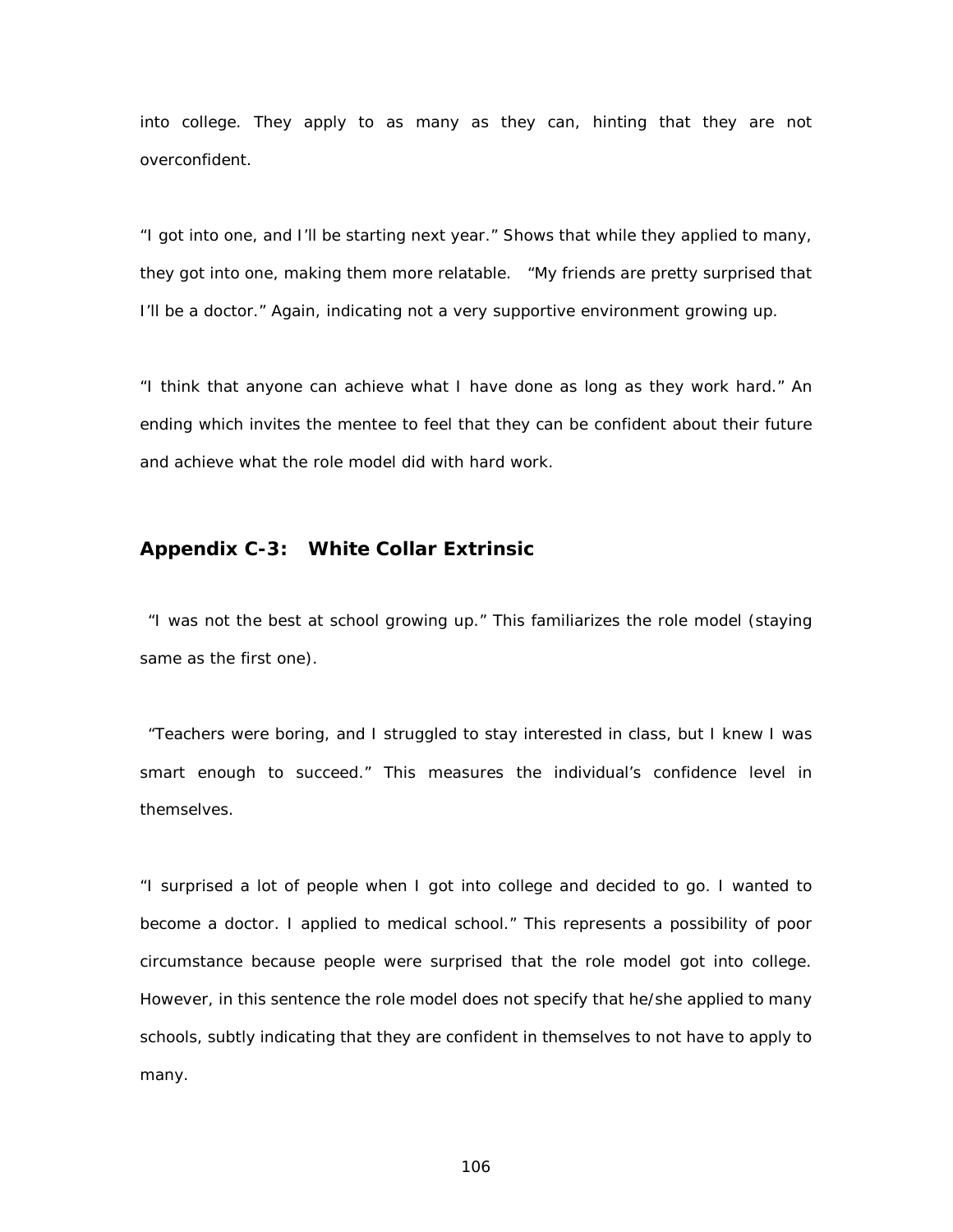*"I got in and I am starting next year."* Short and matter of fact, represents exclusivity. *"My friends are pretty surprised that I'll be a doctor."* Again, indicating not a very supportive environment growing up.

*"I achieved what I did because I worked hard."* An exclusive ending, not inclusive of others because the role model is only focused on themselves.

#### **Appendix C-4: Blue Collar Intrinsic**

*"I was not the best at school growing up."* Same as previous. All first lines are the same to embody overall background of the models.

*"Teachers were boring, and I struggled to stay interested in class, but I kept at it."*  Measures individual's tenacity at school.

*"I wanted to be a security guard. I looked at security companies and training programs, and they all required a high school diploma."* This presents the attainable post-high school possibilities for the individual. A different route from college and one that should be familiar to the reader. A blue collar job that does not seem so far-fetched or unattainable.

*"I got accepted to a training program. I'll be starting next year! My friends are happy for me."* Role model helps the reader envision the same outcome for themselves. A program that accepts regardless of school merits (just diploma needed) and the swiftness of the role model's enrollment. The reader is able to envision their friends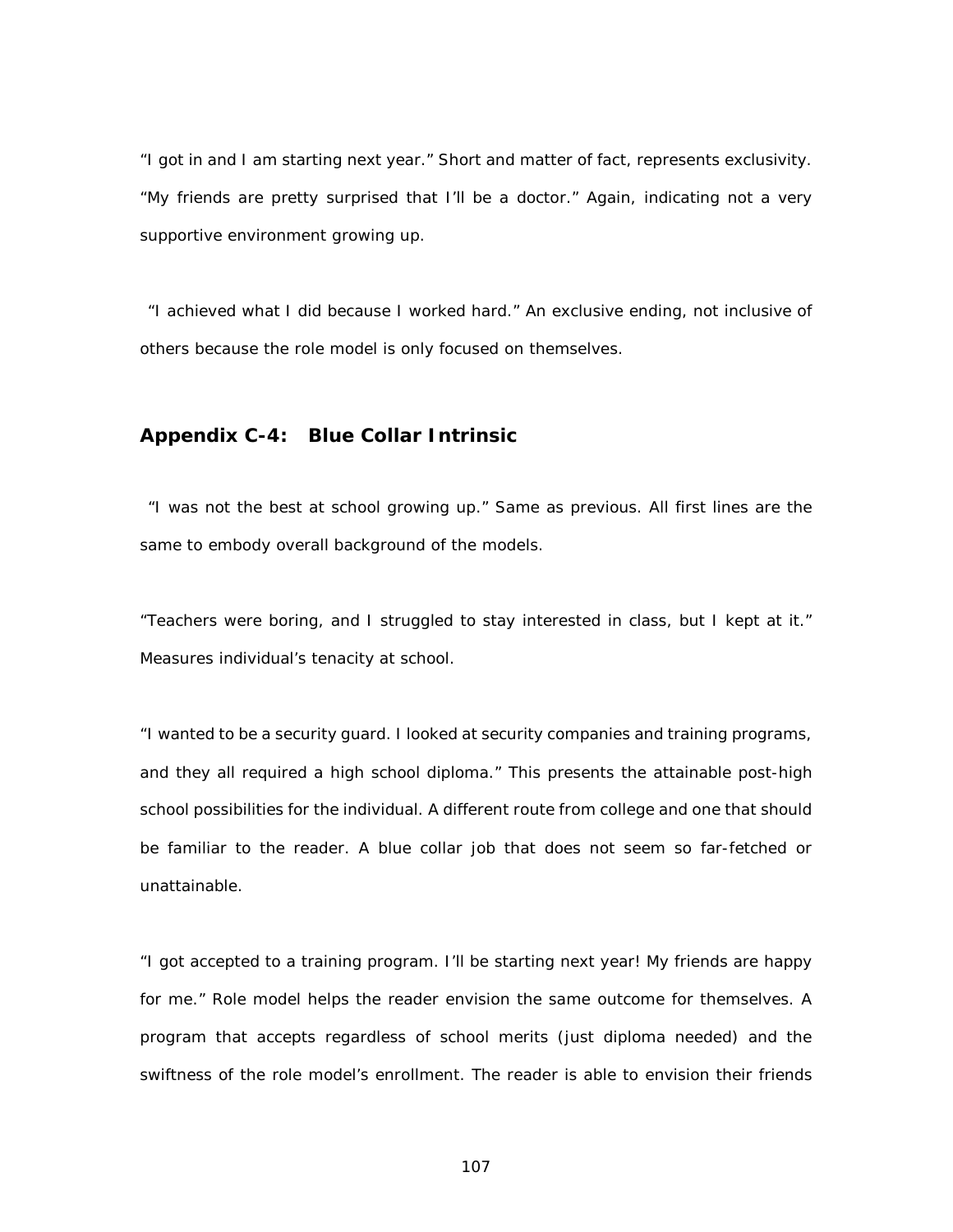being happy for them. The role model's outlook is not only encouraging but can be obtained.

*"I think that anyone can achieve what I have done as long as they work hard."* Role model is externally focused. Encourages reader that it is not impossible to reach for the same goals.

#### **Appendix C-5: Blue Collar Extrinsic**

*"I was not the best at school growing up."* Same as previous. All first lines are the same to embody overall background of the models.

*"Teachers were boring, and I struggled to stay interested in class, but I knew I was smart enough to succeed."* Measures role model's level of self-confidence as well as tenacity.

*"I wanted to be a security guard. I looked at security companies and training programs, and all they required was a high school diploma."* Role model is more self-assured in decision to become security guard; it is not just about circumstance and what is attainable.

*"I got accepted to a training program."* Abrupt compared to blue collar encouraging. No information about the program to give reader inspiration. Role model is unrelatable. Comes off as more self-focused.

*"I achieved what I did because I worked hard."* The role model's story is internally focused. The reader will not be encouraged to take the same approach as they did. The

108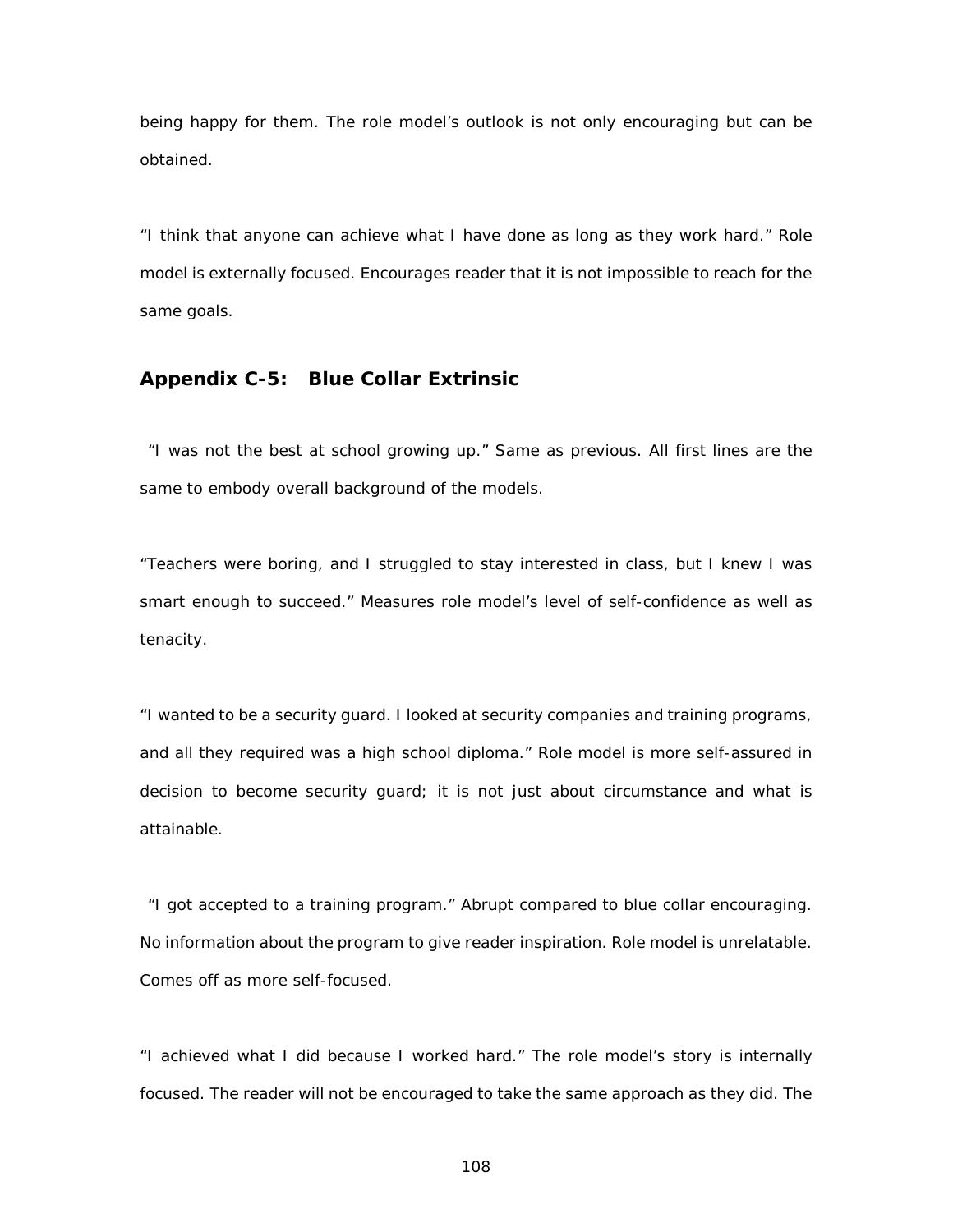role model is lecturing the reader just as teachers do. The mentee will compare their work ethic to role model's and theirs (the readers ethic) could be measured as less.

#### **Appendix C-6: Pilot Questionnaire**

- 1. How likely is it that you could do what NAME OF ROLE MODEL did?
	- 1 2 3 4 5 scale on a spectrum of "Very Unlikely" to "Very Likely"
- 2. How similar are you to NAME OF ROLE MODEL?

1 2 3 4 5 scale on a spectrum of "Very Unlikely" to "Very Likely"

3. Would you like to do what NAME OF ROLE MODEL did?

YES NO

4. Do you control your school performance?

YES NO

5. Was ROLE MODEL'S NAME success due to luck?

YES NO

- 6. How likely is it that SCHOOL NAME/YOUTH CLUB can help me achieve what ROLE MODEL NAME has achieved?
	- 1 2 3 4 5 scale on a spectrum of "Very Unlikely" to "Very Likely"
- 7. Is it possible to impact a situation as it happens?

YES NO

What do you like about school/youth club? \*\*

What do you not like about school/youth club? \*\*

\*\* Open response questions for focus group questions.

## **Appendix C-7: Final Narratives (without commentary)**

White Collar Intrinsic:

I was not the best at school growing up.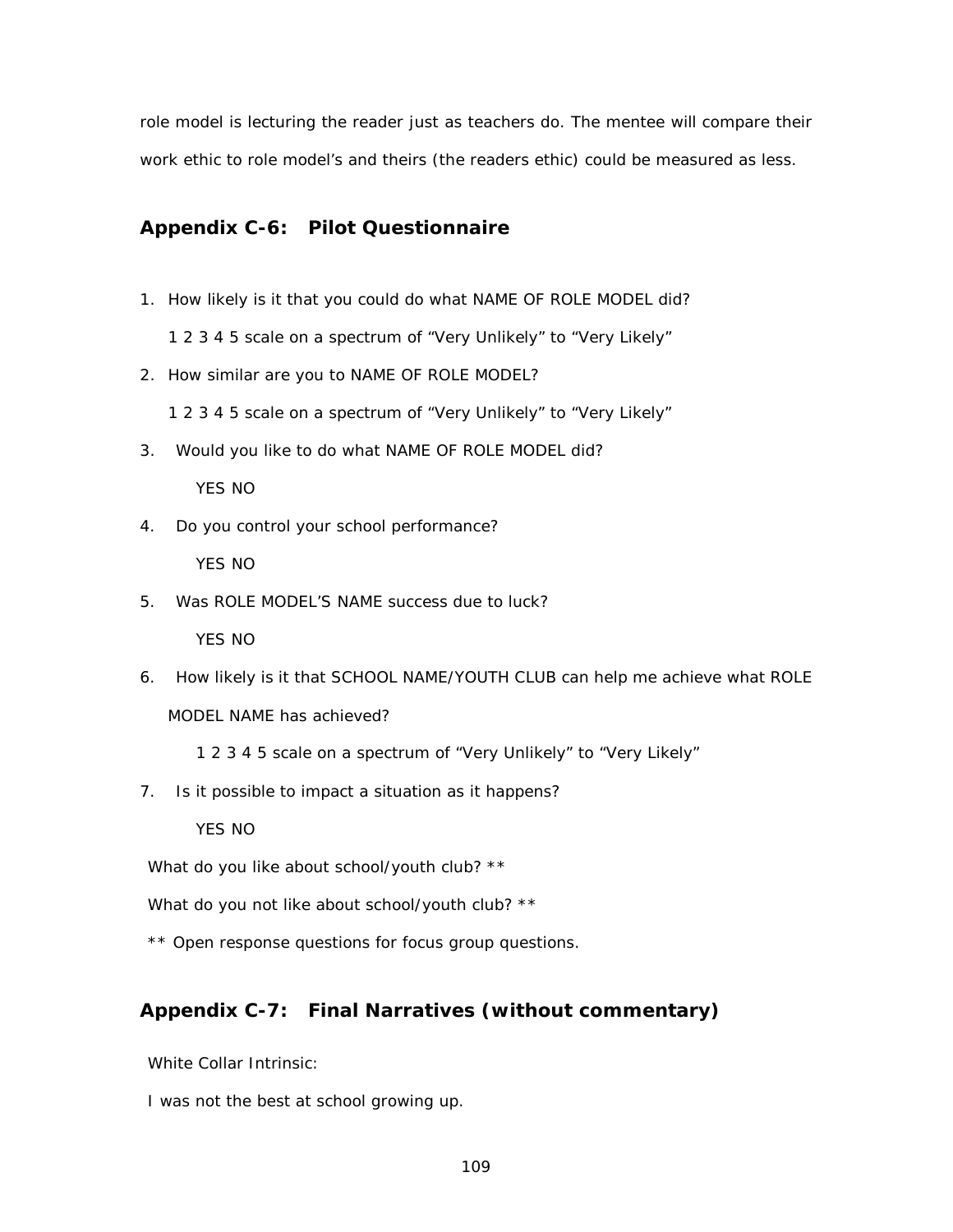Teachers were boring, and I struggled to stay interested in class, but I kept at it.

I surprised a lot of people when I got into college and decided to go. I wanted to become a doctor. I applied to as many medical schools as I could.

I got into one, and I'll be starting next year. My friends are pretty surprised that I'll be a doctor.

I think that anyone can achieve what I have done as long as they work hard.

White Collar Extrinsic:

I was not the best at school growing up.

Teachers were boring, and I struggled to stay interested in class, but I knew I was smart enough to succeed.

I surprised a lot of people when I got into college and decided to go. I wanted to become a doctor. I applied to medical school.

I got in and I am starting next year. My friends are pretty surprised that I'll be a doctor.

I achieved what I did because I worked hard.

Blue Collar Intrinsic:

I was not the best at school growing up.

Teachers were boring, and I struggled to stay interested in class, but I kept at it.

I wanted to be a security guard. I looked at security companies and training programs, and they all required a high school diploma.

I got accepted to a training program. I'll be starting next year! My friends are happy for me.

I think that anyone can achieve what I have done as long as they work hard.

Blue Collar Extrinsic: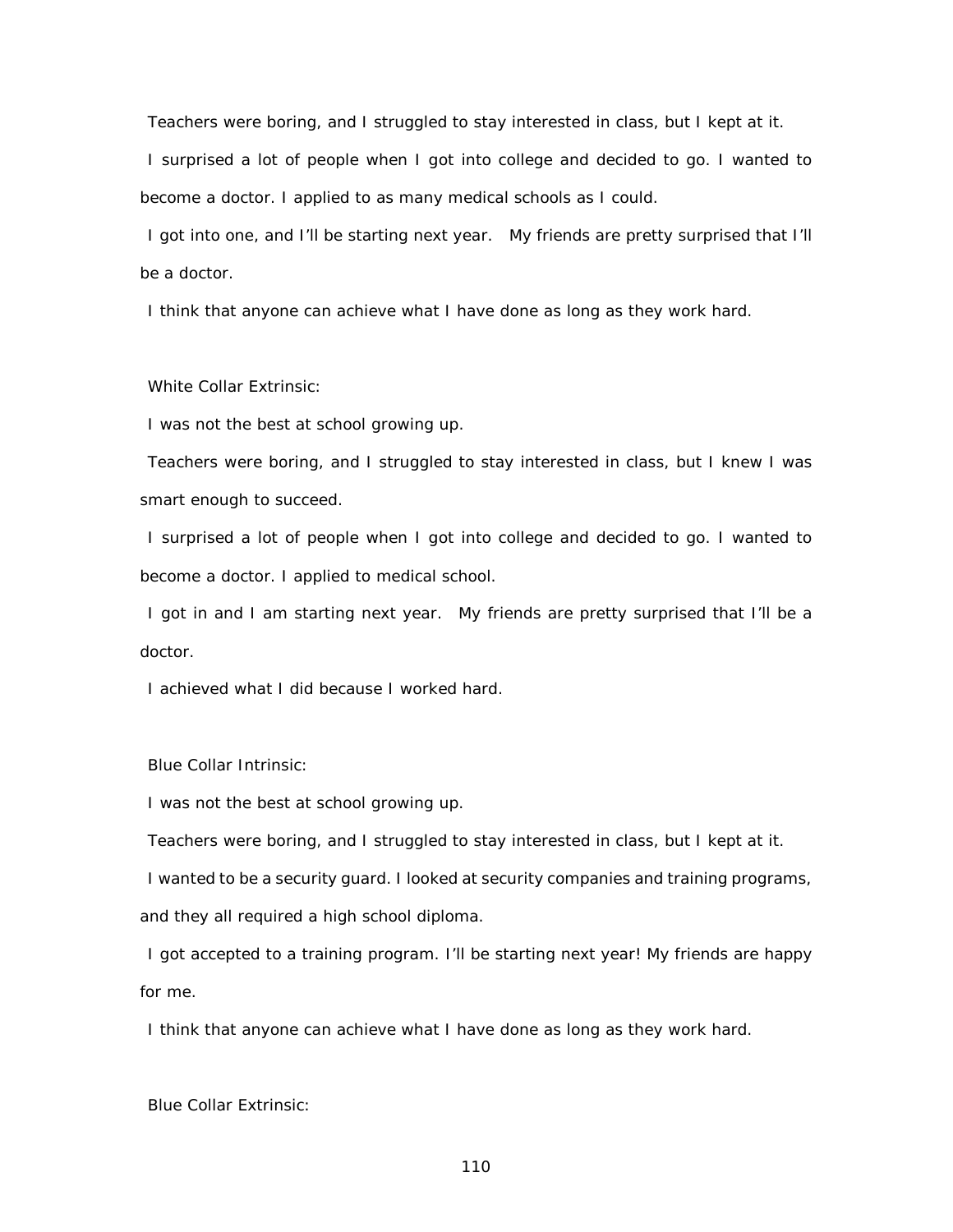I was not the best at school growing up.

Teachers were boring, and I struggled to stay interested in class, but I knew I was smart enough to succeed.

I wanted to be a security guard. I looked at security companies and training programs, and all they required was a high school diploma.

I got accepted to a training program. My friends are happy for me.

I achieved what I did because I worked hard.



**Figure C-5-1: Sample Front Side of Card**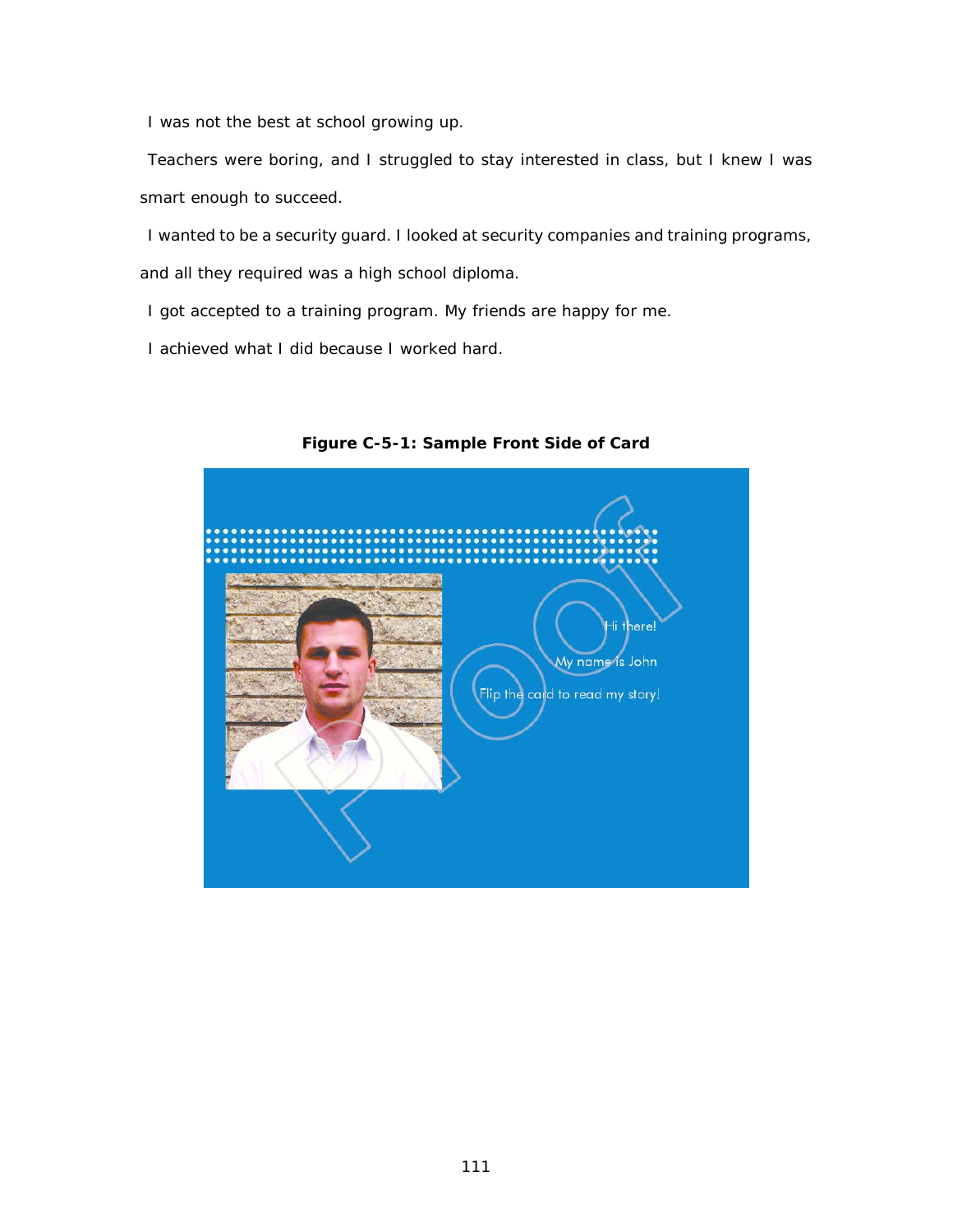

**Figure C-5-2: Sample Flipped Side of Card**

**Figure C-5-3: Sample Front Side of Card**